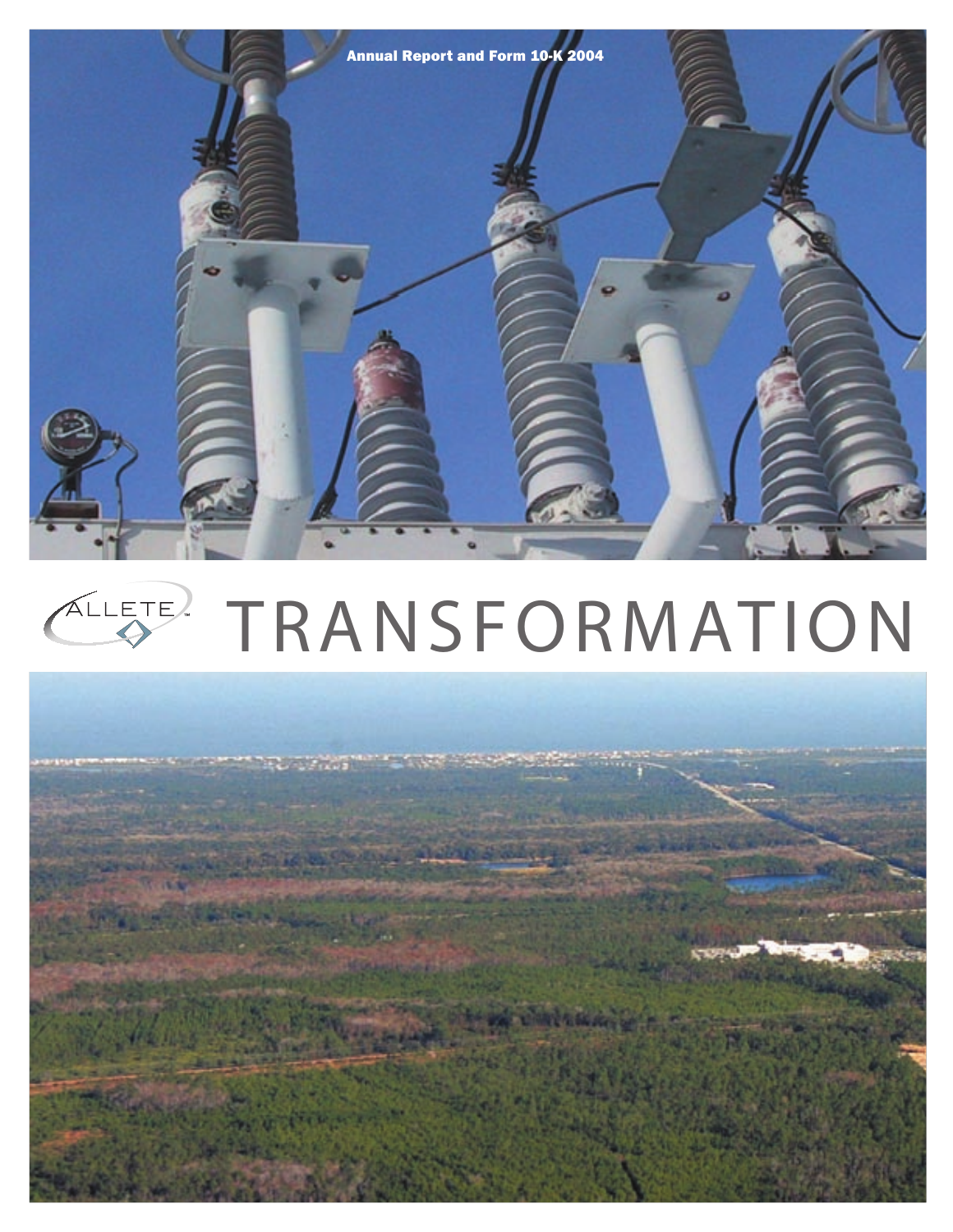

### **Dear Shareholders**

ALLETE begins 2005 with a clear vision of the future, increased energy demand from its major customers, valuable real estate assets in Florida and its strongest balance sheet in years.

Our company has undergone a transformation. We completed the sale of our water services businesses, which yielded more than \$300 million cash after taxes and payment of debt. We successfully spun off our automotive business, ADESA, Inc. (NYSE: KAR). Concurrent with the spin-off, we completed a onefor-three reverse stock split.

Most important, the businesses remaining at the core of ALLETE performed superbly throughout the year. Earnings from continuing operations climbed 31% from 2003. A resurgence in taconite production on Minnesota's Iron Range positively impacted our energy business. This turnaround, combined with an improved economy, has created an optimistic business outlook unseen in our region for decades. Several energy-intensive industrial projects are now under consideration in our territory.

ALLETE Properties is moving confidently ahead with major development projects in robust areas of Florida. Much activity is focused within the high growth northeast part of the state near Palm Coast. This area of Florida is among the fastest growing in the country.

While we're encouraged by the prospects for energy and real estate, ALLETE cannot be content with the status quo. We have a long history of both acquiring and selling companies in a variety of industries, and these activities have contributed significantly to our financial results.

ALLETE's exit from the automotive and water businesses strengthened our financial position. Some of the cash from the sale of our water utilities and proceeds received in the ADESA separation were used to reduce debt. The resulting lower interest charges and better cash position enable us to invest in our two primary businesses while exploring other avenues for growth.

Late last year our subsidiary Rainy River Energy agreed to pay \$73 million (about \$47 million after taxes) to withdraw from a long-term agreement to buy 275 megawatts of non-regulated power from a gas-fired generating station in Kendall County, IL. Buying out of this agreement averts the ongoing financial burden we've experienced from this project and supports our strategic decision to withdraw from the merchant power business in areas outside our service territory.

We're doing everything necessary to support our long-range goal of providing low-cost, reliable energy. Contractors have largely completed the Minnesota portion of the Duluth-to-Wausau 345-kilovolt transmission line. This major project, a cooperative venture between Minnesota Power, Wisconsin Public Service and the American Transmission Company, is essential to electric reliability in the upper Midwest. ALLETE's BNI Coal subsidiary took delivery on a new \$38 million dragline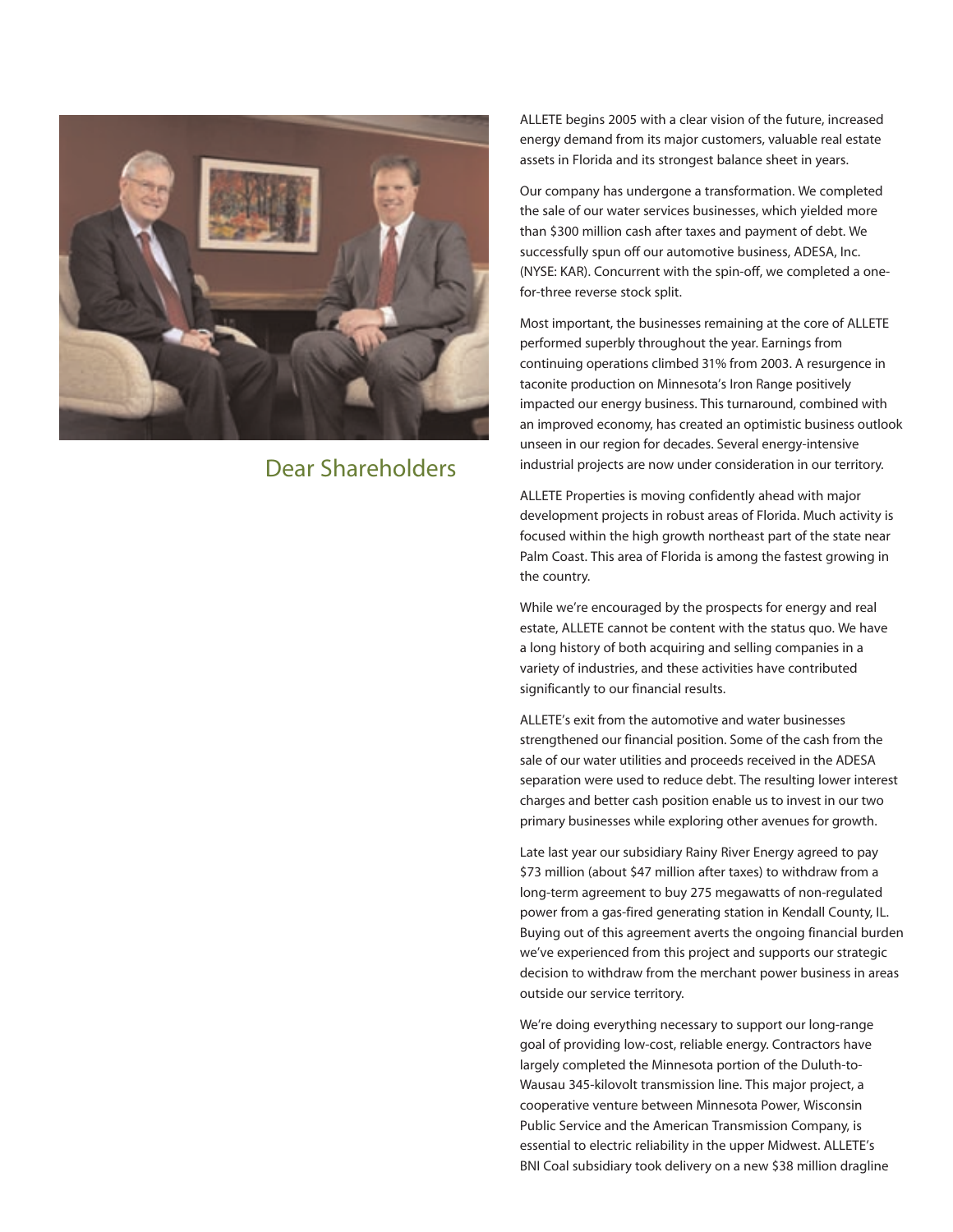that will be used to uncover lignite deposits at its Center Mine in North Dakota for decades to come. BNI supplies about 4.5 million tons of coal every year to the nearby M.R. Young Generating Station. Minnesota Power, in turn, purchases a portion of the power generad by a 435megawatt unit of the Young Station.

The ALLETE board of directors also reflects the transformation of our company. The following new ALLETE board members were seated in 2004: Don Shippar, CEO and President, with a broad range of experience across 28 years at ALLETE; Roger Peirce, a former CEO of a fabricated metal products company; Heidi Eddins, Executive Vice President, Secretary, and General Counsel of a Florida real est ate and transportation firm; and Madeleine Ludlow, former CEO of a utility expense management services company.

The transformation of our workforce is ongoing. Sixty-five union apprentices on the payroll of Minnesota Power and Superior Wart Light and Power may be the highest number ever employed at ALLETE. These men and women, members of the International Brotherhood of Elettal Workers, work in 14 different crafts. We're thrilled to welcome them onto a talented and resourceful team of employees.

We sincerely thank you, our shareholders, for your continued support during the transformation of ALLETE. We're excited abouthe future of our company and dedicated to making it more valuable for you.

Bun Stal

Bruce W. Stender, **Bruce W. Stender,** *Bruce* W. Shippar, *Donald J. Shippar*, Chairman President, CEO

 $Shn$ 

| <b>Financial Highlights *</b> |  |
|-------------------------------|--|
|                               |  |

|                                                   | 2004      | 2003      | 2002      |
|---------------------------------------------------|-----------|-----------|-----------|
| Millions Except Per Share Amounts                 |           |           |           |
| <b>Operating Revenue</b>                          | \$751.4   | \$692.3   | \$643.0   |
| Net Income                                        |           |           |           |
| <b>Continuing Operations</b>                      | \$39.1    | \$29.8    | \$24.7    |
| <b>Discontinued Operations</b>                    | 73.1      | 206.6     | 112.5     |
| <b>Change in Accounting Principle</b>             | (7.8)     |           |           |
|                                                   | \$104.4   | \$236.4   | 5 137.2   |
| Diluted Earnings (Loss) Per Share of Common Stock |           |           |           |
| <b>Continuing Operations</b>                      | \$1.37    | \$1.08    | \$0.91    |
| <b>Discontinued Operations</b>                    | 2.57      | 7.44      | 4.13      |
| <b>Change in Accounting Principle</b>             | (0.27)    |           |           |
|                                                   | \$3.67    | \$8.52    | \$5.04    |
| <b>Diluted Average Shares Outstanding</b>         | 28.4      | 27.8      | 27.2      |
| Dividends Per Share of Common Stock               | \$2.8425  | \$3.39    | \$3.30    |
| <b>Total Assets</b>                               | \$1,431.4 | \$3,101.3 | \$3,147.2 |
| <b>Capital Expenditures</b>                       | \$79.2    | \$136.3   | \$201.2   |

\* Adjusted for the Sept 20, 2004 one-for-three reverse stock split.

**2004** Reflected the spin-off of ALLETE's Automotive Services business on September 20, 2004.

**2003** Included a \$71.6 million, or \$2.59 per share, gain on the sale of substantially all of ALLETE's Water Services businesses.

**2002** Included a \$5.5 million, or \$0.20 per share, charge related to the indefinite delay of a generation project in Superior, Wiscon sin.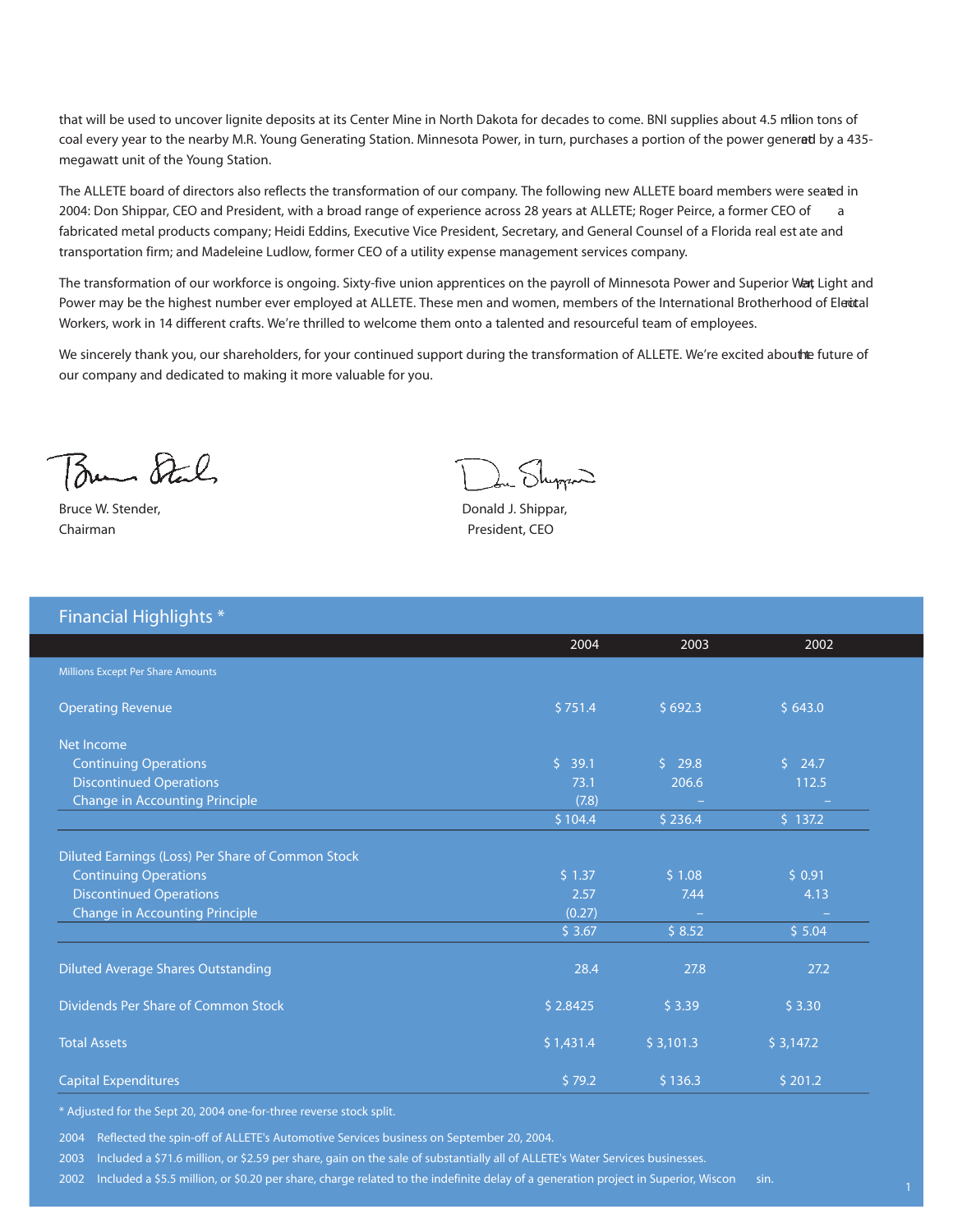### **Transformation in steel industry drives increased electric load**

A rebounding steel industry fueled by high demand from China and a growing need for electricity contributed to a strong 2004 for Minnesota Power and raised expectations of continued strength.

Unique as an energy provider because of its high proportion of industrial electric load, Minnesota Power benefited by an improving national economy and an upturn in the market for native natural resources the utility has served for nearly a century.

Industrial customers crucial to Minnesota Power Twelve of Minnesota Power's largest industrial electric users account for about half of the energy sold by the company. Of these largest customers, five produce taconite pellets for the steel industry and four manufacture paper. Taconite production from Minnesota's Mesabi Iron Range reached nearly 41 million tons in 2004, the highest level since 2000.



Simon Shi, Vice President, United Mining Co., Ltd., poses with U.S. Rep. James Oberstar and Cleveland-Cliffs, Inc. Chairman and CEO John Brinzo as taconite pellets are loaded onto rail cars at United Taconite in Eveleth, MN. The facility's reopening under the ownership of Cleveland-Cliffs Inc and Laiwu Steel Group of China helped revitalize the taconite industry in northeast Minnesota, which is served with electricity by Minnesota Power.

Overall, industrial electric sales at Minnesota Power were 8% higher in 2004 than they were the year before. Taconite customers used 11% more electricity.

To appreciate this resurgence, one must only look back a few years to see the downside of the industrial cycle. Severe downward price pressures, escalating legacy costs, a strong dollar and high imports forced major consolidation of integrated steel companies in the United States.

In 2002 steel tariffs were instituted to protect against foreign steel dumping and to give the U.S. steel industry time to reorganize. In the resulting shakeout, just three major integrated U.S. steel companies remained standing: U.S. Steel, Ispat Inland and International Steel Group (ISG). Ispat Inland has announced plans to purchase ISG, which, if accomplished, will leave just two major integrated steel producers in the U.S. Both are long-term customers of Minnesota Power.

Demand from Asia reaches Minnesota's Iron Range Globalization also played a role in the transformation of the taconite industry on the Iron Range. In December 2003, EVTAC Mining–which had filed for bankruptcy and closed eight months earlier–was reopened by Cleveland-Cliffs and Laiwu Steel Group of China as United Taconite.

"Few would have imagined that the globalization that contributed to EVTAC's demise would also work to insure its future," said U.S. Rep. James Oberstar. For decades, EVTAC had been one of Minnesota Power's biggest customers. Suddenly, 64 megawatts of Minnesota Power electric load had reappeared. And strong demand for taconite pellets from China has stimulated production of the low-grade iron-bearing rock across Minnesota's Iron Range.

During 2004, approximately \$100 million worth of new taconite expansion investments were announced. These investments include \$25 million for restarting a production line at United Taconite, \$29 million for expansion at Northshore Mining, \$24 million for emissions scrubbers at U.S. Steel's Keewatin Taconite and a potential \$10 million for alternative fuels at U.S. Steel's Minntac facility.

Large customer investments on the drawing board A new method of processing low-grade iron ore, represented by the upstart company Mesabi Nugget, has also raised hopes for sustaining growth in the northeast Minnesota steel industry. The company's owners include Kobe Steel, Cleveland-Cliffs and Steel Dynamics. Mesabi Nugget converts Iron Range taconite into pig iron that can be used in electric arc furnaces as well as integrated steel mills. The process, developed by Kobe Steel Ltd. of Japan, uses less energy to produce pig iron. And the product is less costly to ship than taconite, because it is 96% iron, compared with the 65% iron content in taconite pellets.

The technology behind Mesabi Nugget has been successfully tested since 2001 at a pilot plant in Silver Bay, MN. Environmental permitting for a Mesabi Nugget plant in northeast Minnesota is underway; Minnesota Governor Tim Pawlenty last spring signed into law a bill condensing the usual 18-month environmental review.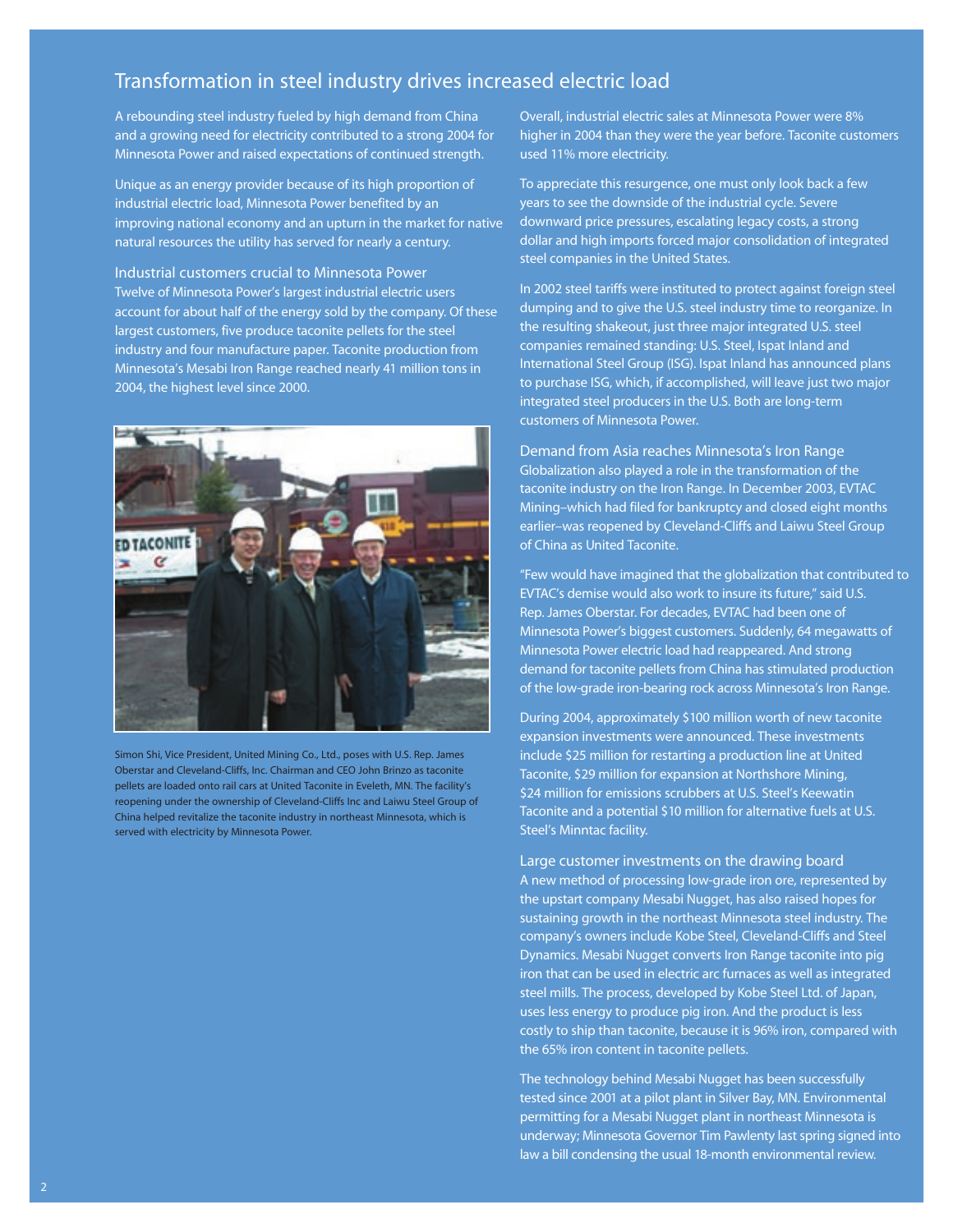

Gearl Fenster, an American Legion honor guard member, holds an American flag as it's hoisted up the boom of the new BNI Coal dragline in Center, ND. A large crowd gathered in October for tours of the huge machine, followed by its christening as "Liberty." Fenster is a retired foreman of BNCoal, a subsidiary of ALLETE.

ALLETE's BNI Coal in Center, ND. The dragline, christened

"Liberty," has an expected life of more than 30 years and cost approximately \$38 million. The lignite unearthed at the Center Mine fuels the nearby M.R. Young Generating Station, owned by two generating cooperatives. Minnesota Power purchases power from a 435-MW unit of the Young Station.

#### Enventis Telecom

ALLETE subsidiary Enventis Telecom expanded its fiber network and its visibility in the market as a regional telecommunications and network solutions provider. Enventis offers high bandwidth transport services, network solutions and hosted communications for business and enterprise customers.

Enventis expanded its fiber optic network to Eau Claire, and LaCrosse, WI in 2004. With about 1,600 route miles of fiber, Enventis' network reaches approximately 75% of Minnesota's population and a growing share of Wisconsin's.

#### A commitment to the environment

Minnesota Power was recognized on a national and regional level in 2004 for promoting environmental stewardship and energy conservation. The company's efforts to combat mercury pollution were recognized in July by the Lake Superior Binational Program, a partnership of American and Canadian government agencies. Minnesota Power was named a winner in the Industry and Business category for having attacked the mercury emissions

issue "from both the production and consumption side." The company was cited for its mercury emissions control technology testing at Laskin Energy Center in Hoyt Lakes, MN, and for its construction of a model energy-saving home in Duluth.

Minnesota Power was also honored in March 2004 by the U.S. Environmental Protection Agency and the Department of Energy for its regional, state and community leadership in energy efficiency through the Energy Star program. Minnesota Power has worked with more than 120 retailers in its service territory to promote the purchase of discounted energy-efficient appliances and compact fluorescent bulbs. Minnesota Power estimates that its customers have saved nearly 20 million kilowatthours of electricity through the program.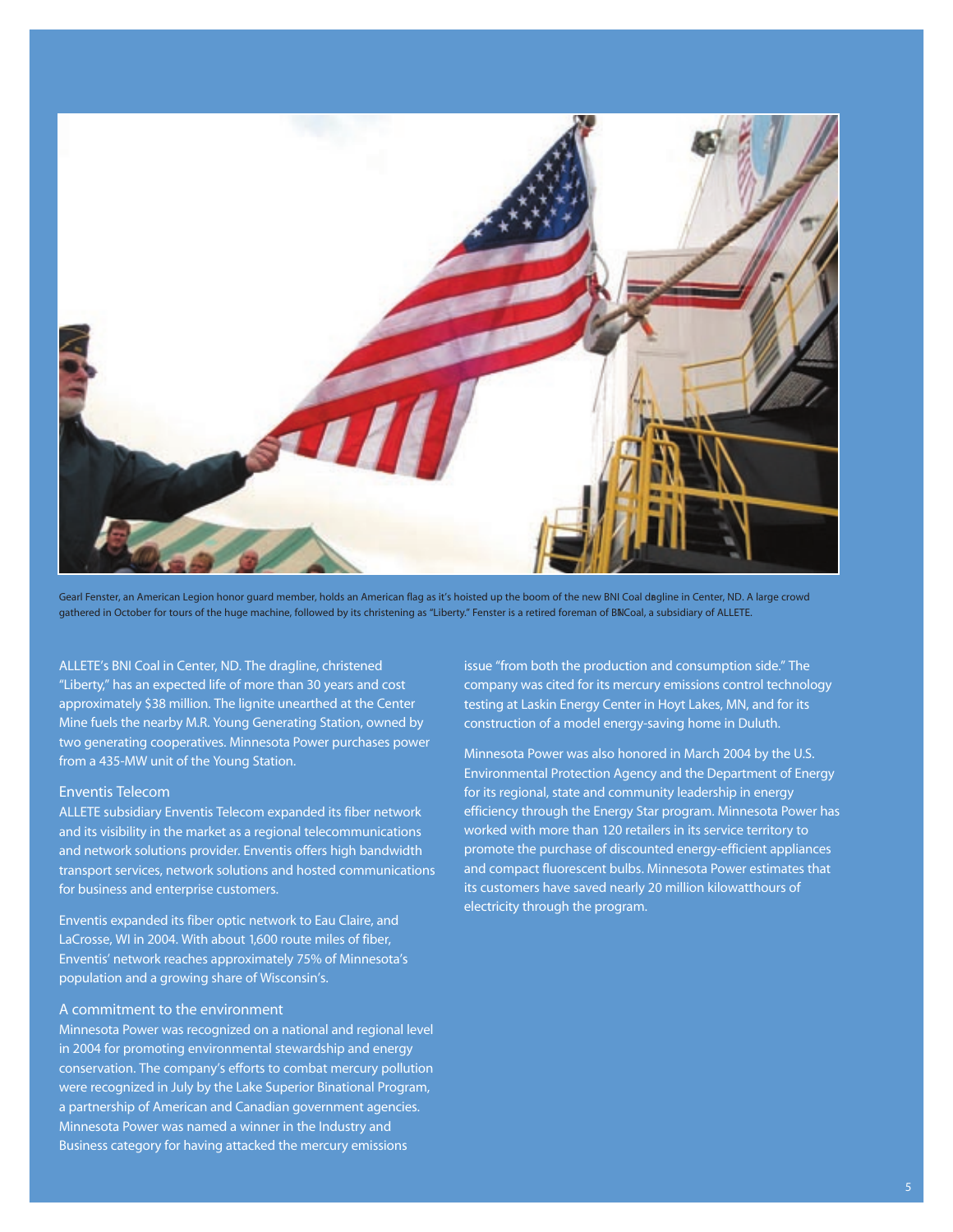### **ALLETE Properties: Transforming real estate into shareholder value**

ALLETE has had a profitable involvement with Florida real estate since 1991. Our real estate investments represent a larger share of corporate earnings since we sold our water services businesses in the Southeast and spun off our automotive business.

With more than 16,000 acres of property in desirable Florida locations (100% ownership of 11,567 acres and 80% ownership of 5,731 acres), ALLETE Properties is poised for growth. Our strategy has remained constant: acquire real estate portfolios and large land tracts at bulk prices, add value through entitlements and infrastructure improvements, and resell the property over time to developers, investors and other end-users.

#### Leveraging relationships and expertise

Experienced staff members at ALLETE Properties use their relationships, understanding of real estate markets and expertise in development and sales to provide revenue and earnings growth opportunities. ALLETE Properties is headquartered in Fort Myers, FL, the location of its southwest Florida regional office. The company's regional office in Palm Coast, FL, oversees northeast Florida operations.

The bulk of our Florida real estate is located in northeast Florida in the Palm Coast-Ormond Beach area, where population growth exceeds eight percent annually. ALLETE Properties is spearheading three major development projects: Town Center at Palm Coast, Palm Coast Park, and Ormond Crossings.

#### A new downtown for Palm Coast

Town Center at Palm Coast is a 1,550 acre mixed-use planned development with a neo-traditional downtown design. ALLETE Properties staff has successfully navigated Florida's land use approval process to design a whole new "integrated mixed-use urban area."

ALLETE first invested in Palm Coast in 1996 when it purchased developed residential lots, a portfolio of receivables and about 13,000 acres of property from ITT Development Corp. The subsidiary of International Telephone and Telegraph had platted 42,000 lots in Palm Coast beginning in the 1960s originally intended as a planned retirement community.

Palm Coast, located midway between Jacksonville and Orlando, is the largest community in Flagler County, which has had one of America's highest rates of population growth since 1990. By the time the citizens of Palm Coast voted to incorporate as a city in 1999, that growth had clogged the commercial heart of the community and made pedestrian traffic difficult at best.

Palm Coast's new Town Center will be built six miles south of the current center of town, conveniently situated between a hospital built in 2002, the county airport and the high school. Flanked by Interstate 95 and other major arterial roads, the development is designed as a pedestrian-friendly town with bike trails, wildlife corridors and wetland preserves. A new city hall is a centerpiece of the project. Details of the finished development will depend upon future market conditions.

At build-out, the development is expected to include 2,950 residential units, 2.2 million square feet of commercial space, and 1.4 million square feet of office space. All major land use

approvals for the project have been received. Construction of the infrastructure (roads, utilities, drainage and landscaping) is expected to begin in March 2005.

#### Other developments along I-95

Palm Coast Park is a 4,700 acre mixed-use development in northwest Palm Coast along US Highway 1, a mile south of its intersection with Interstate 95. At build-out, the project is expected to include 3,600 residential units, 1.6 million square feet of commercial space, 800,000 square feet of office space, and 800,000 square feet of industrial use. Final development details will, of course, depend on future market conditions. In December 2004, development order approval was received for the project.

Ormond Crossings is a 5,850 acre mixed-use planned development located along Interstate 95 in northwest Ormond Beach. The property features three miles of frontage on the east and west sides of Interstate 95, is adjacent to the local airport and has access to a major rail line. Annexed into the City of Ormond Beach in 2004, land use approvals are in progress. Again, final development details will depend upon future market conditions in the future.



In the midst of Town Center are several high-quality wetlands that have been carefully studied and will be preserved throughout the development process.

In addition to these major development projects, ALLETE property in northeast Florida includes 4,000 acres of land, most of it dating back to the 1996 acquisition from ITT Development Corp.

Southwest Florida operations consist of land sales and third-party brokerage businesses, with limited land development activities. Inventory includes 1,200 acres of commercial and residential land located in Lehigh Acres and Cape Coral. The operation also generates rental income from a 186,000 square foot, retail shopping center in Winter Haven, FL.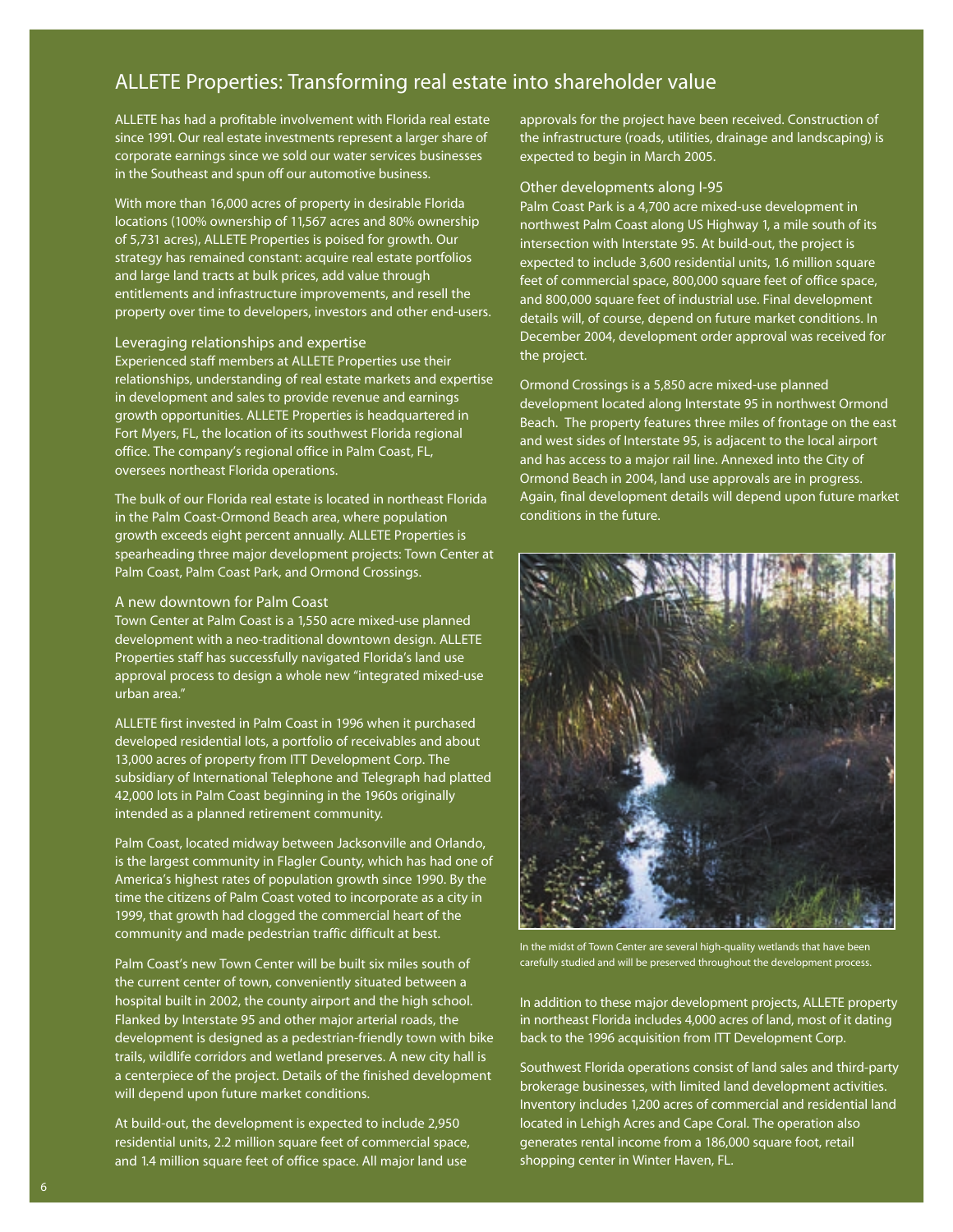## **ALLETE at a Glance**



**Income from Continuing Operations Before Change in Accounting Principle** Millions



**Regulated Kilowatthour Sales** Millions





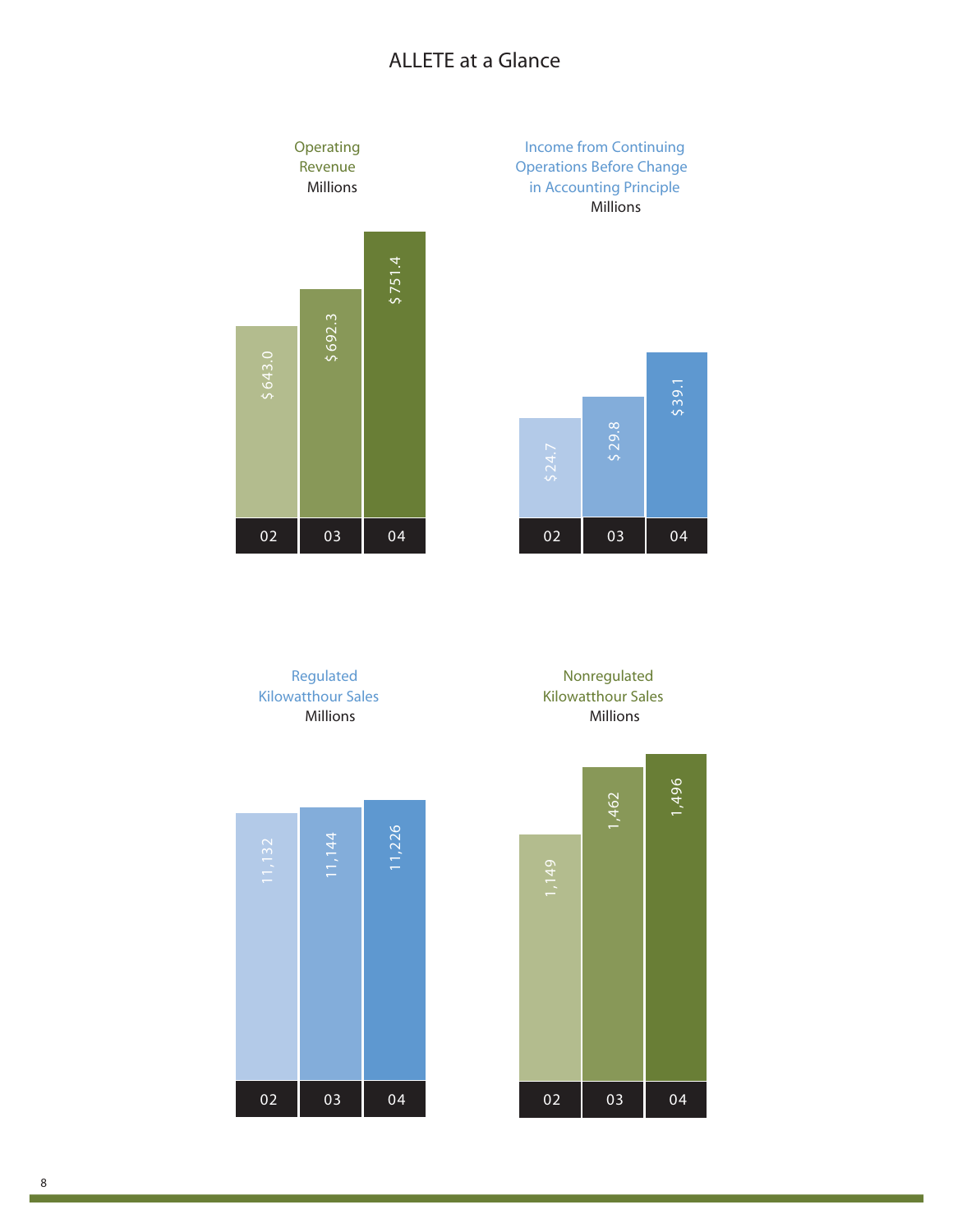#### **ALLETE Executive Officers**

| Donald J. Shippar          | <b>President and Chief Executive Officer</b>           |  |  |
|----------------------------|--------------------------------------------------------|--|--|
| Deborah A. Amberg          | Vice President, General Counsel and Secretary          |  |  |
| Warren L. Candy            | Senior Vice President - Utility Operations             |  |  |
| Laura A. Holguist          | <b>President ALLETE Properties</b>                     |  |  |
| David J. McMillan          | Senior Vice President – Marketing and Public Affairs   |  |  |
| Mark A. Schober            | Senior Vice President and Controller                   |  |  |
| Donald W. Stellmaker       | Treasurer                                              |  |  |
| Timothy J. Thorp           | Vice President - Investor Relations                    |  |  |
| James K. Vizanko           | Senior Vice President and Chief Financial Officer      |  |  |
| <b>Claudia Scott Welty</b> | Senior Vice President and Chief Administrative Officer |  |  |

#### **Investor Information**

#### **Shareholder Information and Assistance**

For shareholder information and assistance, write or call Shareholder Services at our corporate headquarters.

> ALLETE Shareholder Services 30 West Superior Street Duluth, MN 55802-2093 Toll-free phone: 800-535-3056 Duluth area number: 218-723-3974 Fax: 218-720-2502 E-mail: shareholder@allete.com

#### **Invest Direct**

ALLETE offers Invest Direct—a multi-featured direct stock purchase and dividend reinvestment plan. For information, contact ALLETE Shareholder Services.

#### **Analyst Inquiries**

Security analysts seeking information about us may contact one of the following:

> Timothy J. Thorp Vice President – Investor Relations Phone: 218-723-3953 Fax: 218-720-2507 E-mail: tthorp@allete.com

Vincent J. Meyer Senior Investor Relations Analyst Phone: 218-723-3952 Fax: 218-720-2507 E-mail: vmeyer@allete.com

#### **Annual Meeting**

Our Annual Meeting of Shareholders is held the second Tuesday in May. Shareholders are invited to attend the 2005 Annual Meeting, beginning at 10:30 a.m., May 10, at the Duluth Entertainment and Convention Center, 350 Harbor Drive, Duluth, MN.

#### **Corporate Website**

www.allete.com

#### **Stock Exchange Listings**

ALLETE common stock is listed on the New York Stock Exchange under the symbol ALE and our CUSIP number is 018522300 (formerly 018522102). Price quotes on our common stock may be found in many newspapers under the New York Stock Exchange composite transaction listing or at various Internet sites.

#### **Transfer Agents and Registrars for Common Stock**

ALLETE, Duluth, MN Wells Fargo Bank, N.A., South St. Paul, MN

#### **Common Stock Dividend Payment Dates**

March 1, June 1, September 1 and December 1

#### **Annual Report**

This Annual Report and Form 10-K, and the financial statements contained herein, are submitted for the general information of our shareholders and not in connection with the sale or offer for sale of, or solicitation of an offer to buy, any securities. A copy of this Annual Report and Form 10-K will be furnished without charge to any shareholder upon written request to the address listed above.

We have included as Exhibit 31 (a) and (b) to our 2004 Form 10-K, filed with the Securities and Exchange Commission, certificates of the Chief Executive Officer and Chief Financial Officer of ALLETE certifying the quality of ALLETE's public disclosure. We have also submitted to the New York Stock Exchange a certificate of the Chief Executive Officer of ALLETE certifying that he is not aware of any violation by ALLETE of New York Stock Exchange corporate governance listing standards.

This Annual Report and Form 10-K makes use of Centura Gloss, a premium coated paper that contains a minimum of 10% post-consumer recycled fiber. Centura Gloss is produced by Stora Enso North America. Minnesota Power provides electricity to Stora Enso North America's paper mill in Duluth, MN. ALLETE is proud to use the high quality product of a valued customer in this report.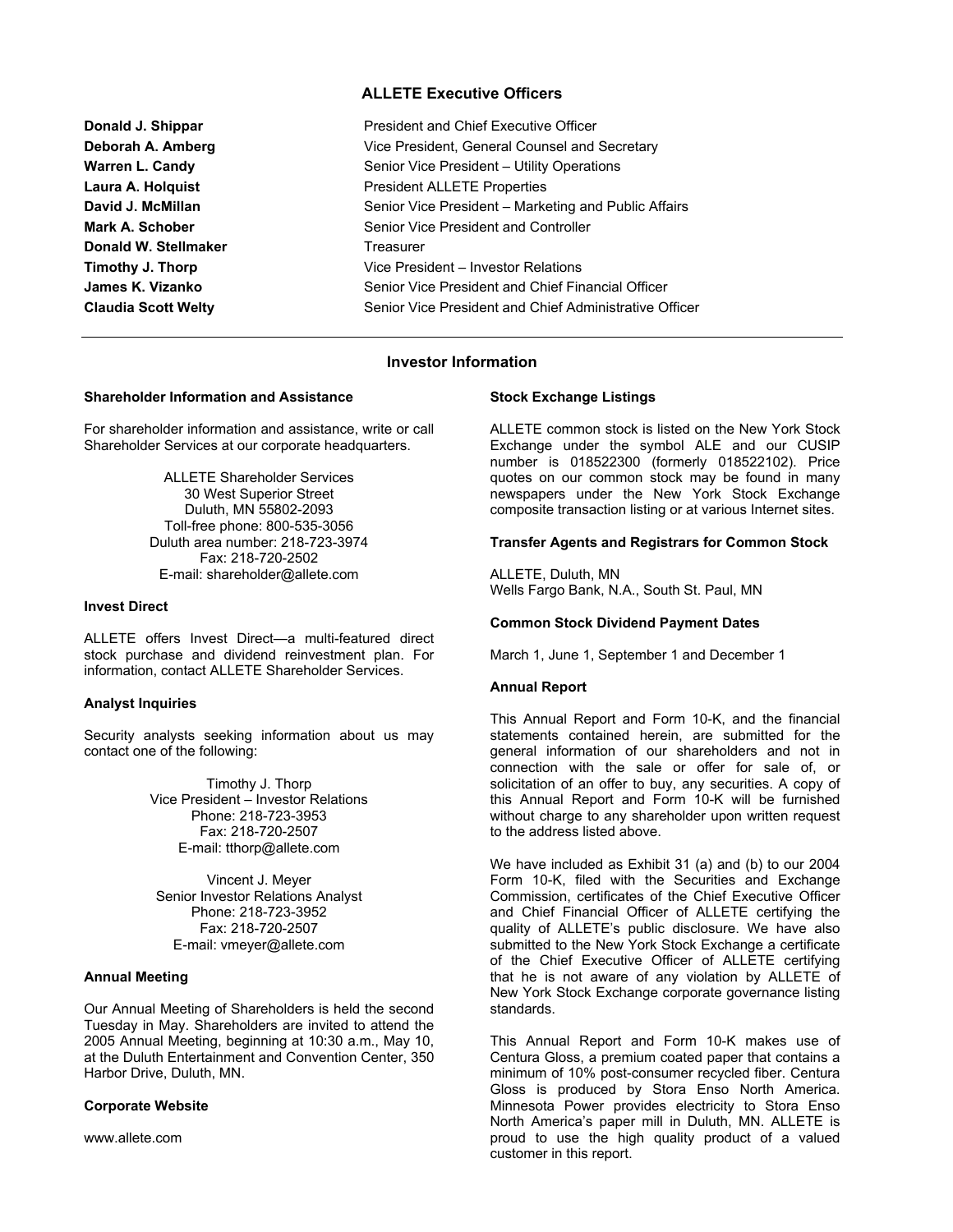

The ALLETE Board of Directors are, left to right: **Bruce Stender** , 62, President and CEO of Labovitz Enterprises, which owns and manages commercial real estate, Duluth, MN;**Heidi Eddins** , 48, Executive Vice President, Secretary and General Counsel at Florida East Coast Industries, Inc., a transportation and real estate company, St. Augustine, FL;**Roger Peirce** , 67, retired Vice Chairman and CEO of Super Steel Products Corp., a manufacturer of fabricated metal products, Mequon, WI; **Peter J. Johnson** , 68, Chairman of Hoover Construction, Virginia, MN; **Donald J. Shippar** , 55, President and CEO of ALLETE, Duluth, MN; **Madeleine Ludlow** , 50, former CEO of Cadence Network, Inc., a web-based provider of utility expense management services, Cincinnati, OH;**George L. Mayer** , 60, President of Manhattan Realty Group, Larchmont, NY;**Jack I. Rajala** , 65, Chairman and CEO of Rajala Companies, lumber manufacturing and trading firms, Grand Rapids, MN; and **Nick Smith** , 68, Chairman of Northeast Ventures, a venture capital firm.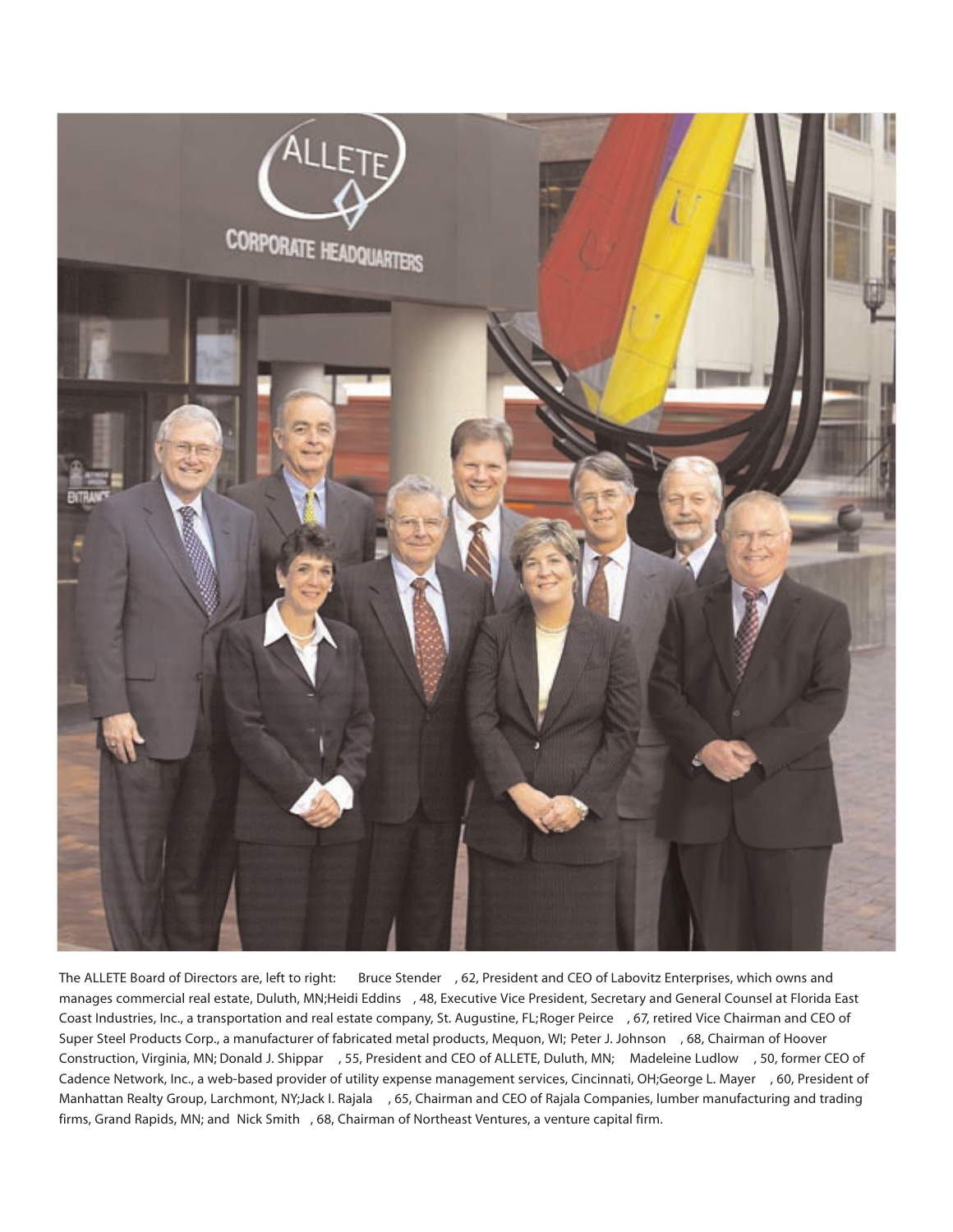### **Form 10-K**

United States Securities and Exchange Commission Washington, D.C. 20549

#### (Mark One)

 $\boxtimes$  Annual Report Pursuant to Section 13 or 15(d) of the Securities Exchange Act of 1934 For the fiscal year ended **December 31, 2004**

 $\Box$  Transition Report Pursuant to Section 13 or 15(d) of the Securities Exchange Act of 1934 For the transition period from the state of to contact to the transition period from

Commission File No. **1-3548**

### **ALLETE, Inc.**

(Exact name of registrant as specified in its charter)

incorporation or organization)

 **Minnesota 41-0418150** 

(State or other jurisdiction of (I.R.S. Employer Identification No.)

#### **30 West Superior Street, Duluth, Minnesota 55802-2093**

(Address of principal executive offices, including zip code)

#### **(218) 279-5000**

(Registrant's telephone number, including area code)

#### **Securities Registered Pursuant to Section 12(b) of the Act:**

 Name of Each Stock Exchange Title of Each Class on Which Registered

Common Stock, without par value New York Stock Exchange

### **Securities Registered Pursuant to Section 12(g) of the Act:**

None

Indicate by check mark whether the registrant (1) has filed all reports required to be filed by Section 13 or 15(d) of the Securities Exchange Act of 1934 during the preceding 12 months (or for such shorter period that the registrant was required to file such reports), and (2) has been subject to such filing requirements for the past 90 days. Yes  $\boxdot$  No  $\Box$ 

Indicate by check mark if disclosure of delinquent filers pursuant to Item 405 of Regulation S-K is not contained herein, and will not be contained, to the best of registrant's knowledge, in definitive proxy or information statements incorporated by reference in Part III of this Form 10-K or any amendment to this Form 10-K.  $\boxdot$ 

Indicate by check mark whether the registrant is an accelerated filer (as defined in Rule 12b-2 of the Act). Yes  $\boxtimes$  No  $\Box$ 

The aggregate market value of voting stock held by nonaffiliates on June 30, 2004 was \$2,937,852,029.

As of February 1, 2005, there were 29,677,133 shares of ALLETE Common Stock, without par value, outstanding.

#### **Documents Incorporated By Reference**

Portions of the Proxy Statement for the 2005 Annual Meeting of Shareholders are incorporated by reference in Part III.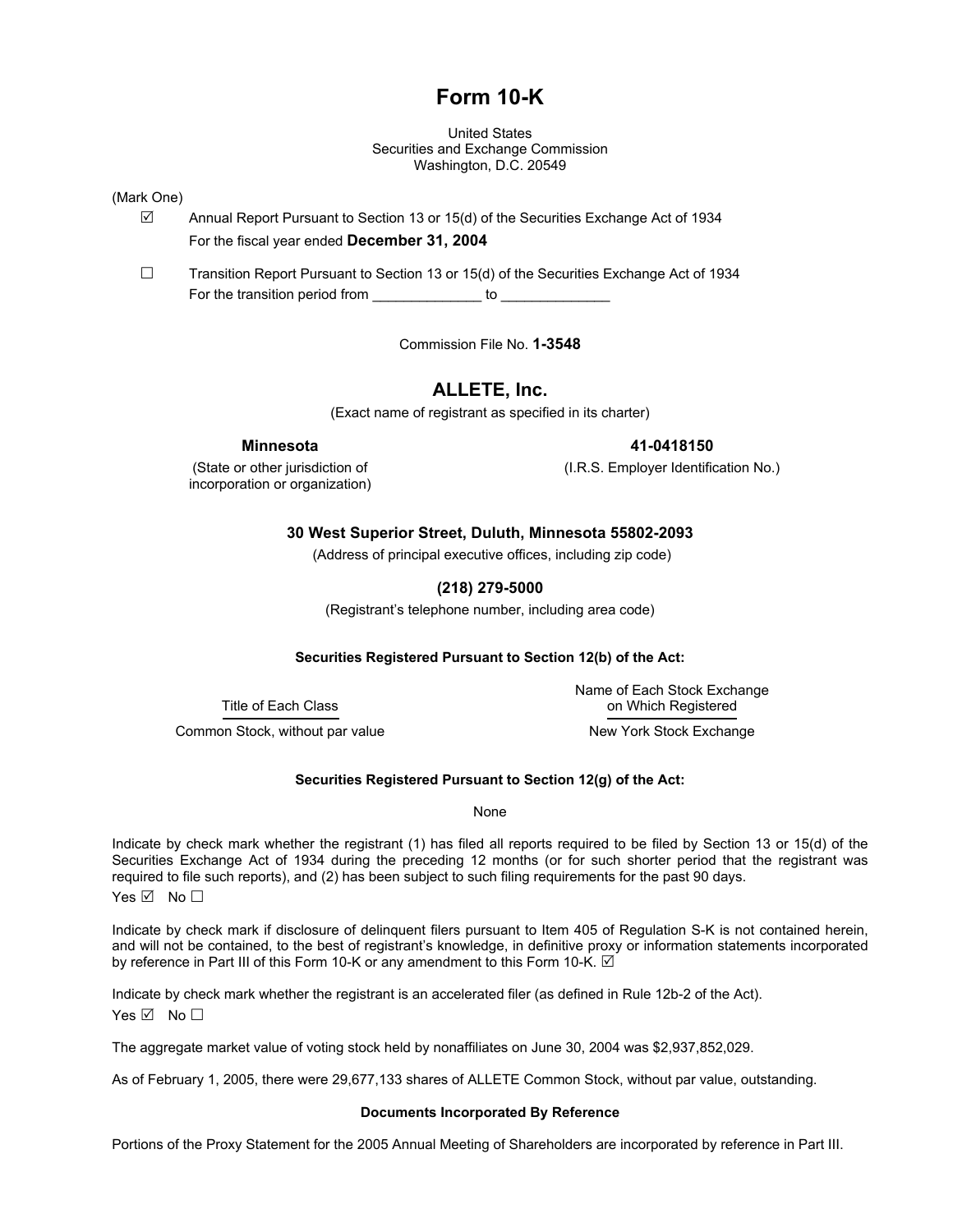#### Index

|          |                                                                                                         | $\overline{2}$ |
|----------|---------------------------------------------------------------------------------------------------------|----------------|
|          |                                                                                                         | $\sqrt{3}$     |
| Part I   |                                                                                                         |                |
| ltem 1.  |                                                                                                         | 4              |
|          |                                                                                                         | 5              |
|          |                                                                                                         | 6              |
|          |                                                                                                         |                |
|          |                                                                                                         | 8              |
|          |                                                                                                         | 8              |
|          |                                                                                                         | 9              |
|          |                                                                                                         | 11             |
|          |                                                                                                         | 11             |
|          |                                                                                                         | 11             |
|          |                                                                                                         | 13             |
|          |                                                                                                         | 14             |
|          |                                                                                                         | 14             |
|          |                                                                                                         | 15             |
|          |                                                                                                         | 15             |
|          |                                                                                                         | 17             |
|          |                                                                                                         | 18             |
| ltem 2.  |                                                                                                         | 19             |
| ltem 3.  |                                                                                                         | 19             |
| ltem 4.  |                                                                                                         | 19             |
|          |                                                                                                         |                |
| Part II  |                                                                                                         |                |
| ltem 5.  | Market for Registrant's Common Equity, Related Stockholder Matters and                                  |                |
|          |                                                                                                         | 20             |
|          |                                                                                                         | 21             |
| ltem 6.  |                                                                                                         |                |
| ltem 7.  | Management's Discussion and Analysis of Financial Condition and Results of Operations                   | 23             |
|          |                                                                                                         | 23             |
|          |                                                                                                         | 25             |
|          |                                                                                                         | 26             |
|          |                                                                                                         | 28             |
|          |                                                                                                         | 29             |
|          |                                                                                                         | 30             |
|          |                                                                                                         | 32             |
|          |                                                                                                         | 34             |
|          |                                                                                                         | 34             |
|          |                                                                                                         | 34             |
|          |                                                                                                         | 36             |
|          |                                                                                                         | 36             |
|          | ltem 7A. Quantitative and Qualitative Disclosures about Market Risk………………………………………………                   | 41             |
|          |                                                                                                         |                |
|          |                                                                                                         |                |
|          |                                                                                                         |                |
|          |                                                                                                         | 41             |
|          |                                                                                                         |                |
| Part III |                                                                                                         |                |
|          |                                                                                                         |                |
|          |                                                                                                         | 42             |
|          |                                                                                                         | 42             |
|          | Item 12. Security Ownership of Certain Beneficial Owners and Management and Related Stockholder Matters | 42             |
|          |                                                                                                         | 42             |
|          |                                                                                                         | 42             |
|          |                                                                                                         |                |
| Part IV  |                                                                                                         |                |
|          |                                                                                                         | 43             |
|          |                                                                                                         |                |
|          |                                                                                                         | 46             |
|          |                                                                                                         |                |
|          |                                                                                                         | 47             |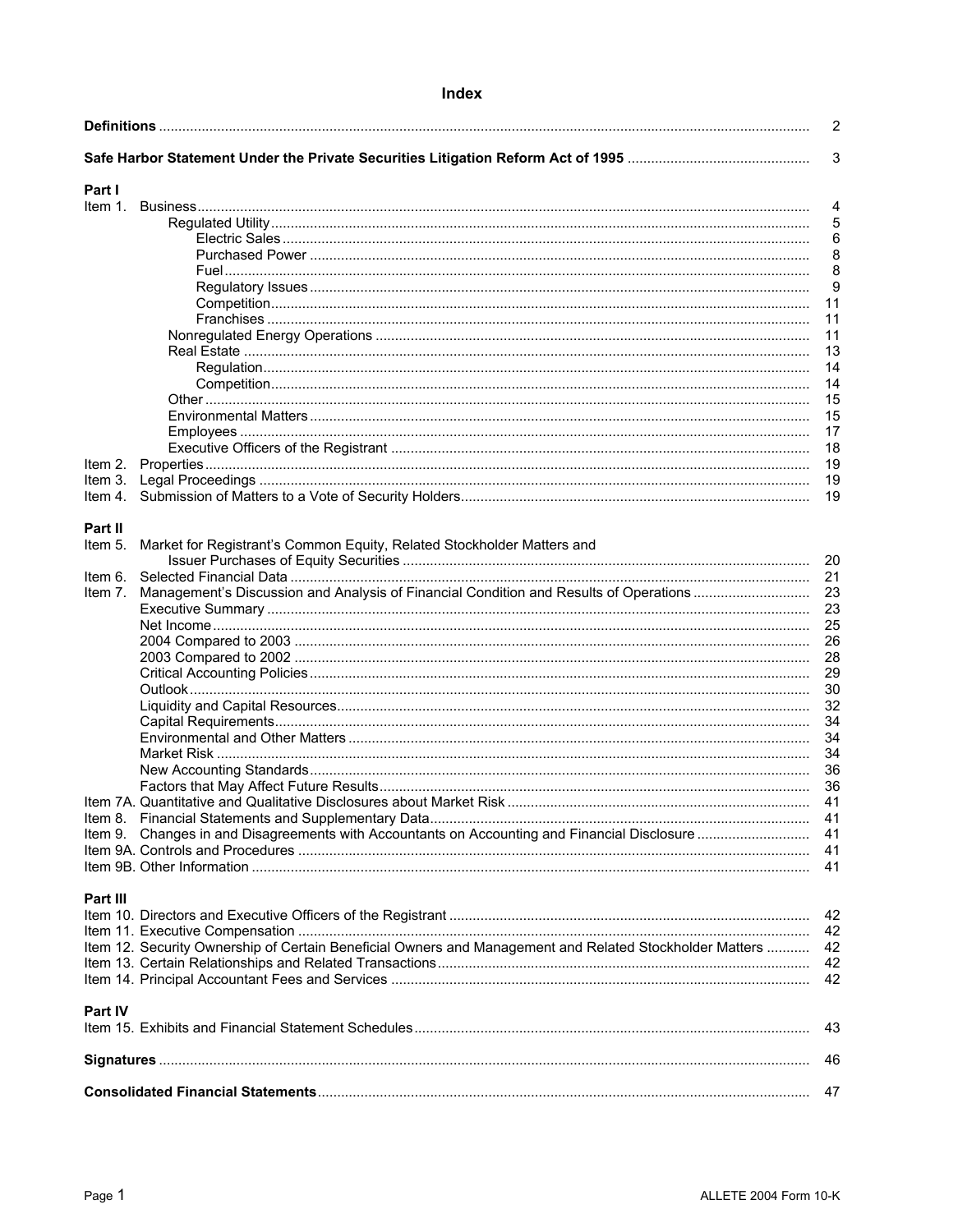#### **Definitions**

The following abbreviations or acronyms are used in the text. References in this report to "we," "us" and "our" are to ALLETE, Inc. and its subsidiaries, collectively.

| <b>Abbreviation or Acronym</b>          | Term                                                                              |
|-----------------------------------------|-----------------------------------------------------------------------------------|
| <b>ADESA</b>                            | ADESA, Inc.                                                                       |
| <b>AICPA</b>                            | American Institute of Certified Public Accountants                                |
| <b>ALLETE</b>                           | ALLETE, Inc.                                                                      |
| <b>ALLETE Properties</b>                | ALLETE Properties, Inc.                                                           |
| APB                                     | <b>Accounting Principles Board</b>                                                |
| Aqua America                            | Aqua America, Inc.                                                                |
| <b>BNI Coal</b>                         | BNI Coal, Ltd.                                                                    |
| Boswell                                 | <b>Boswell Energy Center</b>                                                      |
| <b>CIP</b>                              | <b>Conservation Improvement Programs</b>                                          |
| Company                                 | ALLETE, Inc. and its subsidiaries                                                 |
| <b>Constellation Energy Commodities</b> | Constellation Energy Commodities Group, Inc.                                      |
| <b>DOC</b>                              | Minnesota Department of Commerce                                                  |
| <b>EITF</b>                             | <b>Emerging Issues Task Force</b>                                                 |
| <b>Enventis Telecom</b>                 | Enventis Telecom, Inc.                                                            |
| <b>EPA</b>                              | <b>Environmental Protection Agency</b>                                            |
| <b>ESOP</b>                             | Employee Stock Ownership Plan                                                     |
| <b>FASB</b>                             | Financial Accounting Standards Board                                              |
| <b>FERC</b>                             | Federal Energy Regulatory Commission                                              |
| Florida Water                           | Florida Water Services Corporation                                                |
| Form 8-K                                | ALLETE Current Report on Form 8-K                                                 |
| Form 10-K                               | ALLETE Annual Report on Form 10-K                                                 |
| Form 10-Q                               | ALLETE Quarterly Report on Form 10-Q                                              |
| <b>FPSC</b>                             | Florida Public Service Commission                                                 |
| <b>FSP</b>                              | Financial Accounting Standards Board Staff Position                               |
| <b>GAAP</b>                             | Accounting Principles Generally Accepted in the United States                     |
| Hibbard                                 | <b>Hibbard Energy Center</b>                                                      |
| <b>Invest Direct</b>                    | ALLETE's Direct Stock Purchase and Dividend Reinvestment Plan                     |
|                                         |                                                                                   |
| IPO.                                    | Initial Public Offering                                                           |
| kWh                                     | Kilowatthour(s)                                                                   |
| kV.                                     | Kilovolt(s)                                                                       |
| Laskin                                  | Laskin Energy Center<br>LSP-Kendall Energy, LLC                                   |
| <b>LSP-Kendall Energy</b>               |                                                                                   |
| <b>MAPP</b>                             | Mid-Continent Area Power Pool                                                     |
| MBtu                                    | Million British thermal units                                                     |
| Minnesota Power                         | An operating division of ALLETE, Inc.                                             |
| Minnkota Power                          | Minnkota Power Cooperative, Inc.                                                  |
| <b>MISO</b>                             | Midwest Independent Transmission System Operator, Inc.                            |
| Moody's                                 | Moody's Investors Service, Inc.                                                   |
| <b>MPCA</b>                             | Minnesota Pollution Control Agency                                                |
| <b>MPUC</b>                             | Minnesota Public Utilities Commission                                             |
| <b>MW</b>                               | Megawatt(s)                                                                       |
| MWh                                     | Megawatthour(s)                                                                   |
| Note                                    | to the consolidated financial statements in this Form 10-K<br>Note                |
| <b>NPDES</b>                            | National Pollutant Discharge Elimination System                                   |
| <b>NYSE</b>                             | New York Stock Exchange                                                           |
| <b>PSCW</b>                             | Public Service Commission of Wisconsin                                            |
| <b>Rainy River Energy</b>               | Rainy River Energy Corporation                                                    |
| <b>SEC</b>                              | Securities and Exchange Commission                                                |
| <b>SFAS</b>                             | Statement of Financial Accounting Standards No.                                   |
| Split Rock Energy                       | Split Rock Energy LLC                                                             |
| Square Butte<br>Standard & Poor's       | Square Butte Electric Cooperative                                                 |
|                                         | Standard & Poor's Ratings Services, a division of The McGraw-Hill Companies, Inc. |
| SWL&P                                   | Superior Water, Light and Power Company                                           |
| <b>Taconite Harbor</b>                  | <b>Taconite Harbor Energy Center</b>                                              |
| <b>WDNR</b>                             | Wisconsin Department of Natural Resources                                         |
| <b>WPPI</b>                             | Wisconsin Public Power, Inc.                                                      |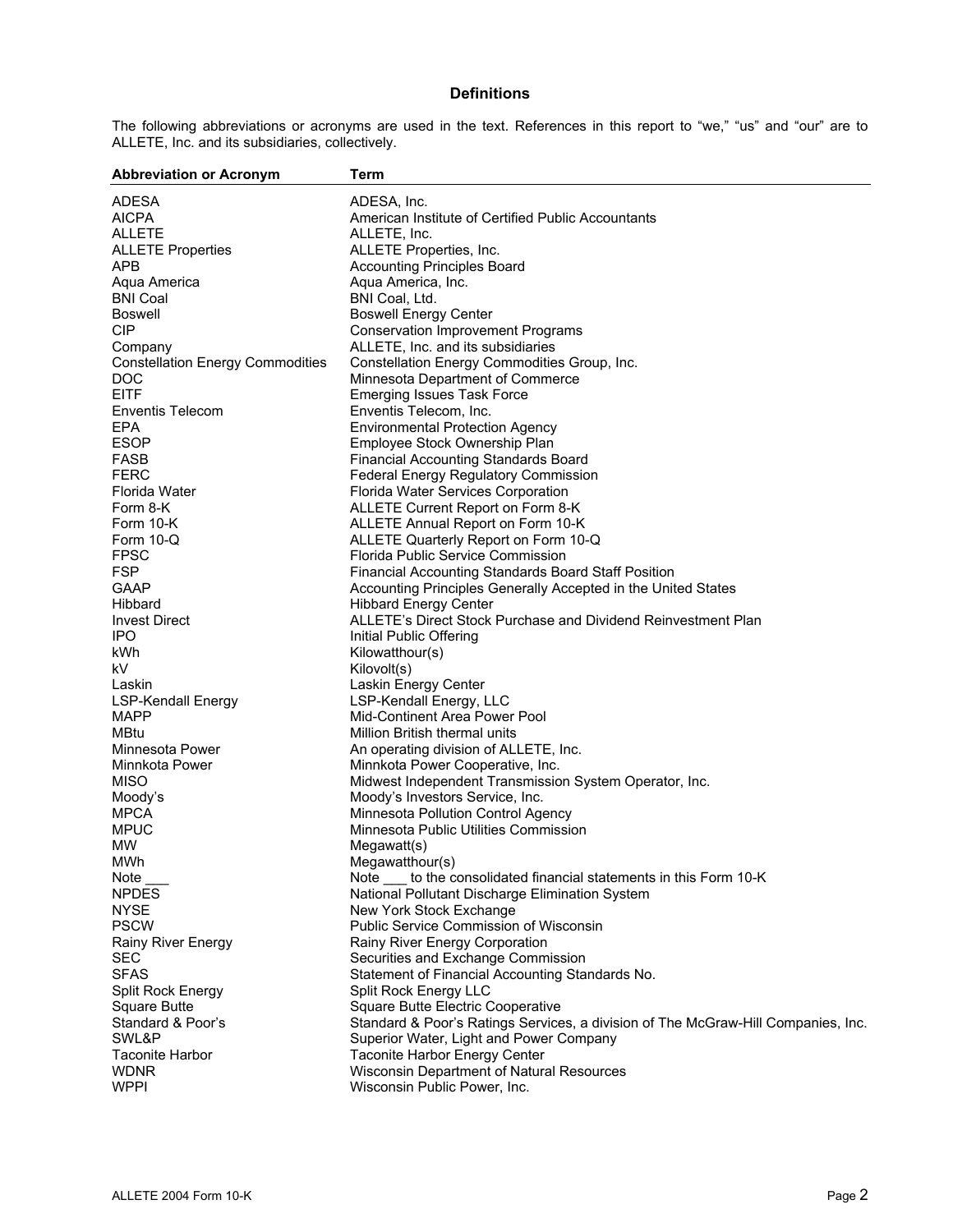#### **Safe Harbor Statement Under the Private Securities Litigation Reform Act of 1995**

In connection with the safe harbor provisions of the Private Securities Litigation Reform Act of 1995, we are hereby filing cautionary statements identifying important factors that could cause our actual results to differ materially from those projected in forward-looking statements (as such term is defined in the Private Securities Litigation Reform Act of 1995) made by or on behalf of ALLETE in this Annual Report on Form 10-K, in presentations, in response to questions or otherwise. Any statements that express, or involve discussions as to, expectations, beliefs, plans, objectives, assumptions or future events or performance (often, but not always, through the use of words or phrases such as "anticipates," "believes," "estimates," "expects," "intends," "plans," "projects," "will likely result," "will continue" or similar expressions) are not statements of historical facts and may be forward-looking.

Forward-looking statements involve estimates, assumptions, risks and uncertainties and are qualified in their entirety by reference to, and are accompanied by, the following important factors, which are difficult to predict, contain uncertainties, are beyond our control and may cause actual results or outcomes to differ materially from those contained in forwardlooking statements:

- our ability to successfully implement our strategic objectives;
- prevailing governmental policies and regulatory actions, including those of the United States Congress, state legislatures, the FERC, the MPUC, the FPSC, the PSCW, and various local and county regulators, and city administrators, about allowed rates of return, financings, industry and rate structure, acquisition and disposal of assets and facilities, real estate development, operation and construction of plant facilities, recovery of purchased power and capital investments, present or prospective wholesale and retail competition (including but not limited to transmission costs), and zoning and permitting of land held for resale;
- effects of restructuring initiatives in the electric industry;
- economic and geographic factors, including political and economic risks;
- changes in and compliance with environmental and safety laws and policies;
- weather conditions:
- natural disasters;
- war and acts of terrorism;
- wholesale power market conditions;
- population growth rates and demographic patterns;
- the effects of competition, including competition for retail and wholesale customers;
- pricing and transportation of commodities;
- changes in tax rates or policies or in rates of inflation;
- unanticipated project delays or changes in project costs;
- unanticipated changes in operating expenses and capital expenditures;
- global and domestic economic conditions;
- capital market conditions;
- changes in interest rates and the performance of the financial markets;
- competition for economic expansion or development opportunities;
- our ability to manage expansion and integrate acquisitions; and
- the outcome of legal and administrative proceedings (whether civil or criminal) and settlements that affect the business and profitability of ALLETE.

Additional disclosures regarding factors that could cause our results and performance to differ from results or performance anticipated by this report are discussed in Item 7 under the heading "Factors that May Affect Future Results" beginning on page 36 of this Form 10-K. Any forward-looking statement speaks only as of the date on which such statement is made, and we undertake no obligation to update any forward-looking statement to reflect events or circumstances after the date on which that statement is made or to reflect the occurrence of unanticipated events. New factors emerge from time to time, and it is not possible for management to predict all of these factors, nor can it assess the impact of each of these factors on the businesses of ALLETE or the extent to which any factor, or combination of factors, may cause actual results to differ materially from those contained in any forward-looking statement. Readers are urged to carefully review and consider the various disclosures made by us in our 2004 Form 10-K and in our other reports filed with the SEC that attempt to advise interested parties of the factors that may affect our business.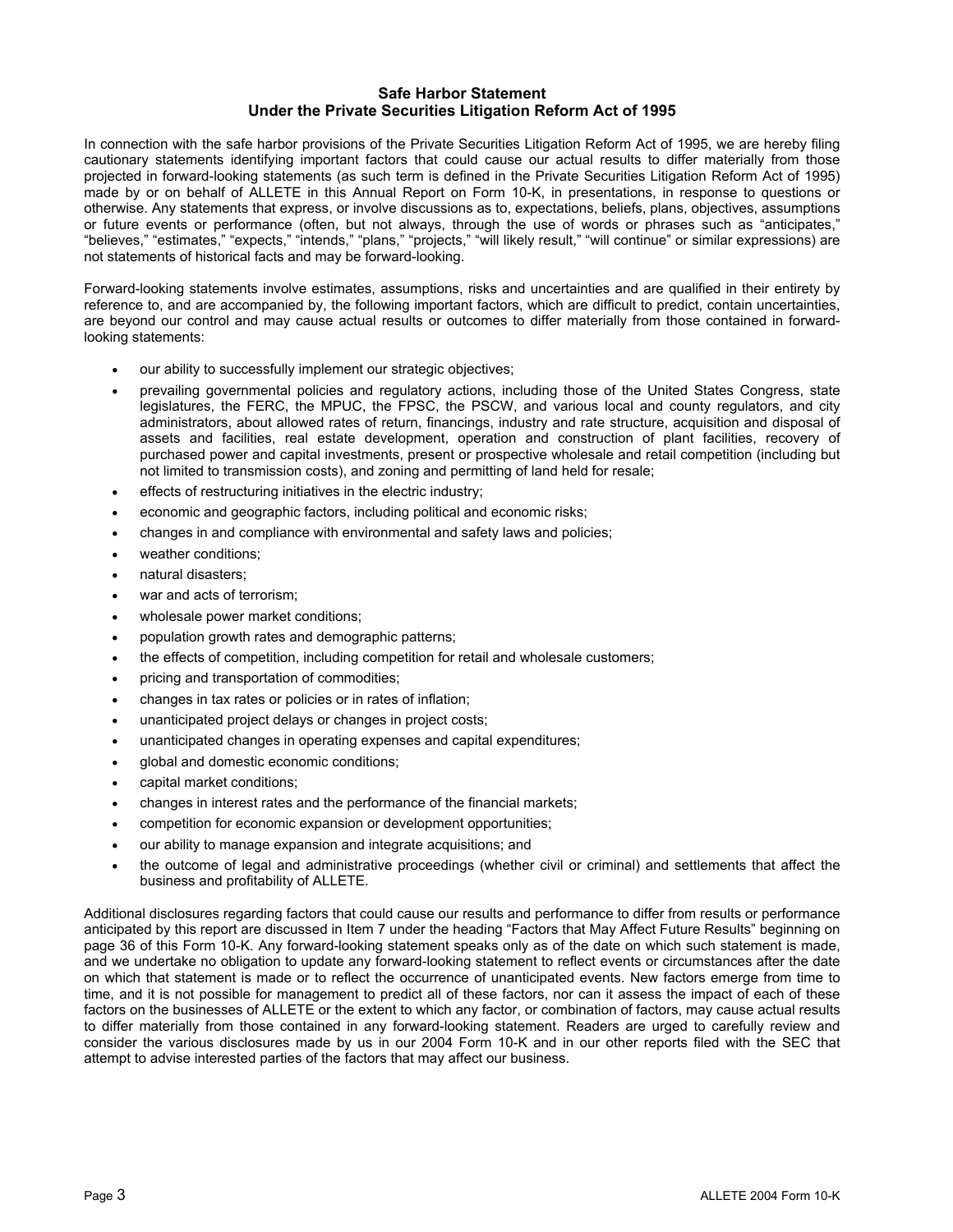#### **Part I**

#### **Item 1. Business**

ALLETE has been incorporated under the laws of Minnesota since 1906. ALLETE's corporate headquarters are in Duluth, Minnesota. As of December 31, 2004, we had approximately 1,500 employees, 100 of which were part-time. Statistical information is presented as of December 31, 2004, unless otherwise indicated. All subsidiaries are wholly owned unless otherwise specifically indicated. References in this report to "we," "us" and "our" are to ALLETE and its subsidiaries, collectively.

ALLETE files annual, quarterly, and other reports and information with the SEC. You can read and copy any information filed by ALLETE with the SEC at the SEC's Public Reference Room at 450 Fifth Street, N.W., Washington, D.C. 20549. You can obtain additional information about the Public Reference Room by calling the SEC at 1-800-SEC-0330. In addition, the SEC maintains an Internet site (www.sec.gov) that contains reports, proxy and information statements, and other information regarding issuers that file electronically with the SEC, including ALLETE. ALLETE also maintains an Internet site (www.allete.com) that contains documents as soon as reasonably practicable after such material is electronically filed with or furnished to the SEC.

ALLETE's operations are comprised of four business segments. **Regulated Utility** includes retail and wholesale rate regulated electric, water and gas services in northeastern Minnesota and northwestern Wisconsin under the jurisdiction of state and federal regulatory authorities. **Nonregulated Energy Operations** includes nonregulated generation (non-rate base generation sold at market-based rates to the wholesale market) consisting primarily of generation from Taconite Harbor in northern Minnesota, and our coal mining activities in North Dakota. Nonregulated Energy Operations also includes generation secured through the Kendall County power purchase agreement, which is expected to be transferred in April 2005. (See Item 7 – Outlook.) **Real Estate** includes our Florida real estate operations. **Other** includes our telecommunications activities, investments in emerging technologies, earnings on cash, and general corporate charges and interest not specifically related to any one business segment. General corporate charges include employee salaries and benefits, as well as legal and other outside service fees. Discontinued Operations includes our Automotive Services business that was spun off on September 20, 2004, our Water Services businesses, the majority of which were sold in 2003, and costs incurred by ALLETE associated with the spin-off of ADESA.

For a detailed discussion of results of operations and trends, see Item 7 Management's Discussion and Analysis of Financial Condition and Results of Operations. For business segment information, see Notes 1 and 2.

| <b>Year Ended December 31</b>                | 2004  | 2003  | 2002  |
|----------------------------------------------|-------|-------|-------|
| Consolidated Operating Revenue - Millions    | \$751 | \$692 | \$643 |
| Percentage of Consolidated Operating Revenue |       |       |       |
| <b>Regulated Utility</b><br>Industrial       |       |       |       |
| <b>Taconite Producers</b>                    | 23%   | 22%   | 23%   |
| Paper and Wood Products                      | 9     | 8     | 10    |
| Pipelines and Other Industries               | 6     | 6     | 6     |
| <b>Total Industrial</b>                      | 38    | 36    | 39    |
| Residential                                  | 10    | 10    | 11    |
| Commercial                                   | 11    | 11    | 11    |
| <b>Other Power Suppliers</b>                 | 5     | 7     | 7     |
| Other Revenue                                | 10    | 10    | 10    |
| <b>Total Regulated Utility</b>               | 74    | 74    | 78    |
| Nonregulated Energy Operations               | 14    | 15    | 13    |
| <b>Real Estate</b>                           | 6     | 6     | 5     |
| Other                                        | 6     | 5     | 4     |
|                                              | 100%  | 100%  | 100%  |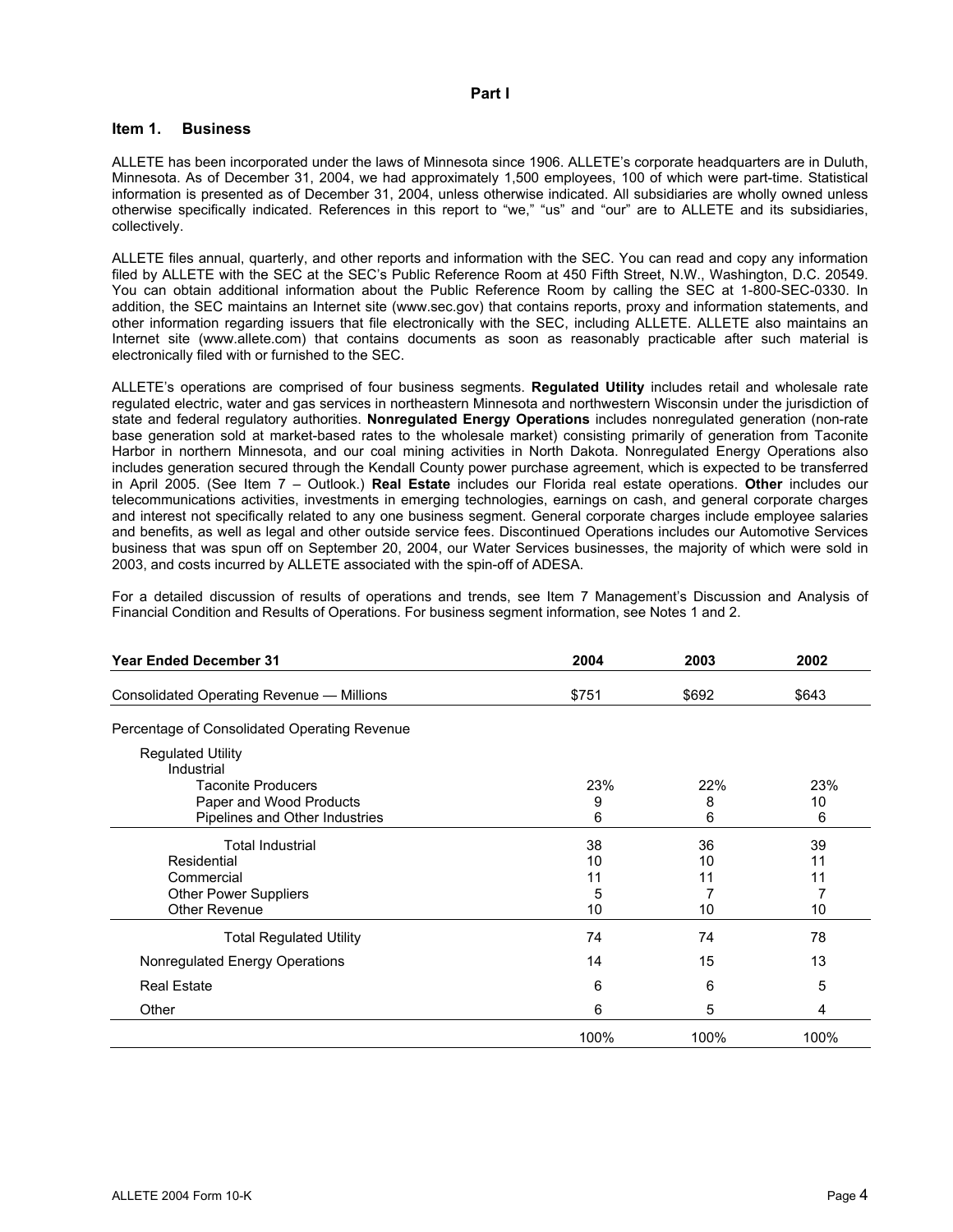**Spin-Off of Automotive Services.** On September 20, 2004, the spin-off of Automotive Services was completed by distributing to ALLETE shareholders all of ALLETE's shares of ADESA common stock. Through a June 2004 IPO, our Automotive Services business, doing business as ADESA, Inc. (NYSE: KAR), issued 6.3 million shares of common stock. This represented 6.6% of ADESA's common stock outstanding. ALLETE owned the remaining 93.4% of ADESA until the spin-off was completed. (See Note 3.)

Discontinued operations included the operating results of our Automotive Services business until the spin-off. Automotive Services, which does business independently as ADESA, operates businesses that are integral parts of the vehicle redistribution industry in North America. Those businesses include used and salvage vehicle auctions and related services, and dealer financing. ADESA's SEC filings are available through the SEC's website at www.sec.gov.

**Sale of Water Plant Assets.** In mid-2004, we completed the sales of our North Carolina water and wastewater assets, and our remaining 72 water and wastewater systems in Florida. In early 2005, we sold our wastewater services business in Georgia. The net cash proceeds from the sale of all water and wastewater assets in 2003 and 2004, after transaction costs, retirement of most Florida Water debt and payment of income taxes, were approximately \$300 million. The transaction relating to the sale of 63 water and wastewater systems in Florida to Aqua America remains subject to regulatory approval by the FPSC. The approval process may result in an adjustment to the final purchase price, based on the FPSC's determination of plant investment for the systems. A decision is expected in late 2005.

#### **Regulated Utility**

**Minnesota Power**, an operating division of ALLETE, provides regulated utility electric service in a 26,000 square mile service territory in northeastern Minnesota. Minnesota Power supplies regulated utility electric service to 136,000 retail customers and wholesale electric service to 16 municipalities. **SWL&P** provides regulated utility electric, natural gas and water service in northwestern Wisconsin. SWL&P has 14,000 electric customers, 12,000 natural gas customers and 10,000 water customers.

Minnesota Power had an annual net peak load of 1,498 MW on January 30, 2004. Our regulated power supply sources are listed below.

| <b>Regulated Utility</b><br><b>Power Supply</b> | Unit<br>No.             | Year<br><b>Installed</b> | <b>Net Winter</b><br><b>Capability</b> | <b>For the Year Ended</b><br><b>December 31, 2004</b><br><b>Electric Requirements</b> |        |
|-------------------------------------------------|-------------------------|--------------------------|----------------------------------------|---------------------------------------------------------------------------------------|--------|
|                                                 |                         |                          | <b>MW</b>                              | <b>MWh</b>                                                                            | %      |
| Steam                                           |                         |                          |                                        |                                                                                       |        |
| Coal-Fired                                      |                         |                          |                                        |                                                                                       |        |
| <b>Boswell Energy Center</b>                    |                         | 1958                     | 69                                     |                                                                                       |        |
| near Grand Rapids, MN                           | $\overline{\mathbf{c}}$ | 1960                     | 69                                     |                                                                                       |        |
|                                                 | 3                       | 1973                     | 350                                    |                                                                                       |        |
|                                                 | 4                       | 1980                     | 430                                    |                                                                                       |        |
|                                                 |                         |                          | 918                                    | 5,814,505                                                                             | 48.4%  |
| Laskin Energy Center                            | 1                       | 1953                     | 55                                     |                                                                                       |        |
| in Hoyt Lakes, MN                               | 2                       | 1953                     | 55                                     |                                                                                       |        |
|                                                 |                         |                          |                                        |                                                                                       |        |
|                                                 |                         |                          | 110                                    | 626,478                                                                               | 5.2    |
| <b>Purchased Steam</b>                          |                         |                          |                                        |                                                                                       |        |
| Hibbard Energy Center in Duluth, MN             | 3 & 4                   | 1949, 1951               | 46                                     | 69,521                                                                                | 0.6    |
|                                                 |                         |                          |                                        |                                                                                       |        |
| <b>Total Steam</b>                              |                         |                          | 1,074                                  | 6,510,504                                                                             | 54.2   |
| Hydro                                           |                         |                          |                                        |                                                                                       |        |
| Group consisting of ten stations in MN          | Various                 |                          | 115                                    | 454,713                                                                               | 3.8    |
|                                                 |                         |                          |                                        |                                                                                       |        |
| <b>Purchased Power</b>                          |                         |                          |                                        |                                                                                       |        |
| Square Butte burns lignite coal near Center, ND |                         |                          | 322                                    | 2.005.776                                                                             | 16.7   |
| All Other - Net                                 |                         |                          |                                        | 3,047,401                                                                             | 25.3   |
| <b>Total Purchased Power</b>                    |                         |                          | 322                                    | 5,053,177                                                                             | 42.0   |
| Total                                           |                         |                          | 1,511                                  | 12,018,394                                                                            | 100.0% |

We have electric transmission and distribution lines of 500 kV (8 miles), 230 kV (606 miles), 161 kV (43 miles), 138 kV (66 miles), 115 kV (1,300 miles) and less than 115 kV (6,767 miles). We own and operate 184 substations with a total capacity of 8,868 megavoltamperes. Some of our transmission and distribution lines interconnect with other utilities.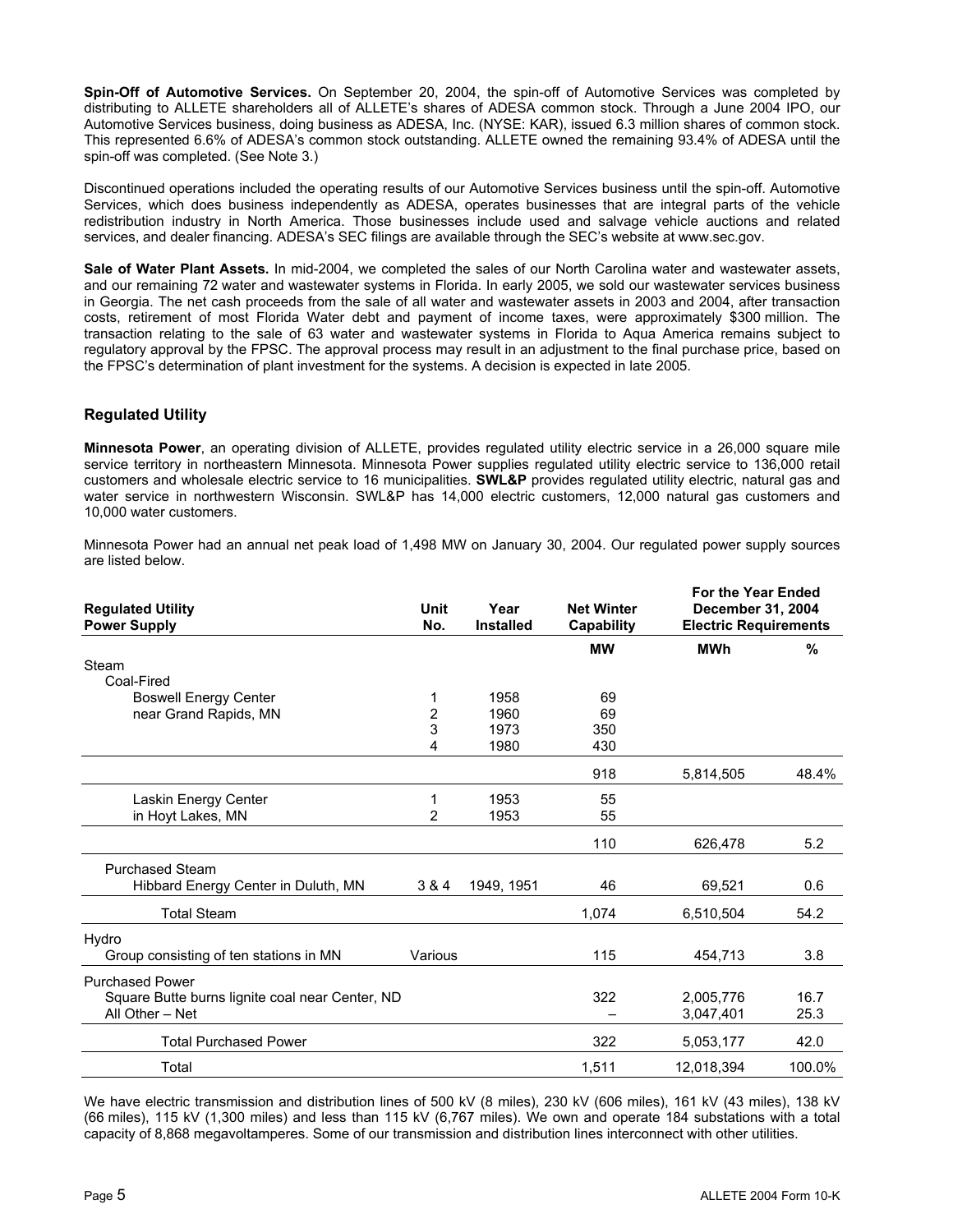We own offices and service buildings, an energy control center and repair shops, and lease offices and storerooms in various localities. Substantially all of our electric plant is subject to mortgages, which collateralize the outstanding first mortgage bonds of Minnesota Power and of SWL&P. Generally, we hold fee interest in our real properties subject only to the lien of the mortgages. Most of our electric lines are located on land not owned in fee, but are covered by appropriate easement rights or by necessary permits from governmental authorities. WPPI owns 20% of Boswell Unit 4. WPPI has the right to use our transmission line facilities to transport its share of Boswell generation. (See Note 10.)

**Split Rock Energy** was a joint venture between Minnesota Power and Great River Energy. In March 2004, we terminated our ownership interest upon receipt of FERC approval.

#### **Electric Sales**

Our regulated utility operations include retail and wholesale activities under the jurisdiction of state and federal regulatory authorities. (See Regulatory Issues.)

| 2004   | 2003   | 2002   |
|--------|--------|--------|
|        |        |        |
|        |        |        |
| 1,053  | 1,065  | 1,044  |
| 1,282  | 1,286  | 1,257  |
| 7.071  | 6,558  | 6,946  |
| 902    | 921    | 898    |
| 10,308 | 9,830  | 10,145 |
| 918    | 1,314  | 987    |
| 11,226 | 11,144 | 11,132 |
|        |        |        |

Minnesota Power has wholesale contracts with 16 municipal customers, SWL&P and Dahlberg Light & Power Company in rural Wisconsin. (See Regulatory Issues – Federal Energy Regulatory Commission.)

Approximately 60% of the ore consumed by integrated steel facilities in the United States originates from six taconite customers of Minnesota Power. Taconite, an iron-bearing rock of relatively low iron content that is abundantly available in Minnesota, is an important domestic source of raw material for the steel industry. Taconite processing plants use large quantities of electric power to grind the ore-bearing rock, and agglomerate and pelletize the iron particles into taconite pellets. Strong worldwide steel demand, driven largely by extensive infrastructure development in China, has resulted in very robust world iron ore and steel pricing and has consequently resulted in very high demand for iron ore and steel. This globalization of demand has positively impacted Minnesota taconite producers, which all produced near their rated capacities in 2004. Annual taconite production in Minnesota was 41 million tons in 2004 (35 million tons in 2003; 39 million tons in 2002). Recent consolidation activities, combined with the strong steel market, have placed the Minnesota taconite producers in a strong position. Cleveland-Cliffs Inc and U.S. Steel Corp. have each announced planned significant capital investments to either bring mothballed pellet production capacity back on line or to ensure existing capacity continues to operate with an investment in required pollution control equipment.

In addition to serving the taconite industry, Minnesota Power also serves a number of customers in the paper and pulp and wood products industry. In total, we serve four major paper and pulp mills directly and one paper mill indirectly by providing wholesale service to the retail provider of the mill. Minnesota Power also serves four wood products manufacturers.

After suffering through a consecutive number of down years since 2000, the North American paper industry rebounded in 2004. The reasons for the rebound included the decline of the dollar in comparison to the Euro, which resulted in fewer imports to the United States, a recovering economy and closing some capacity over the past several years. The past trend of the mills in Minnesota Power's service territory being acquired by new owners continued in 2004. In 2004, Boise Cascade sold its paper, wood products and timber holdings to Madison Dearborn Partners, including the International Falls paper mill which Minnesota Power serves, the former Potlatch-Brainerd/Missota Paper mill was acquired by Wausau-Mosinee Paper Corporation, and Potlatch's oriented strand board (plywood substitute) plants, including the Grand Rapids plant served by Minnesota Power, were purchased by Ainsworth Lumber Company Ltd. of Vancouver, Canada.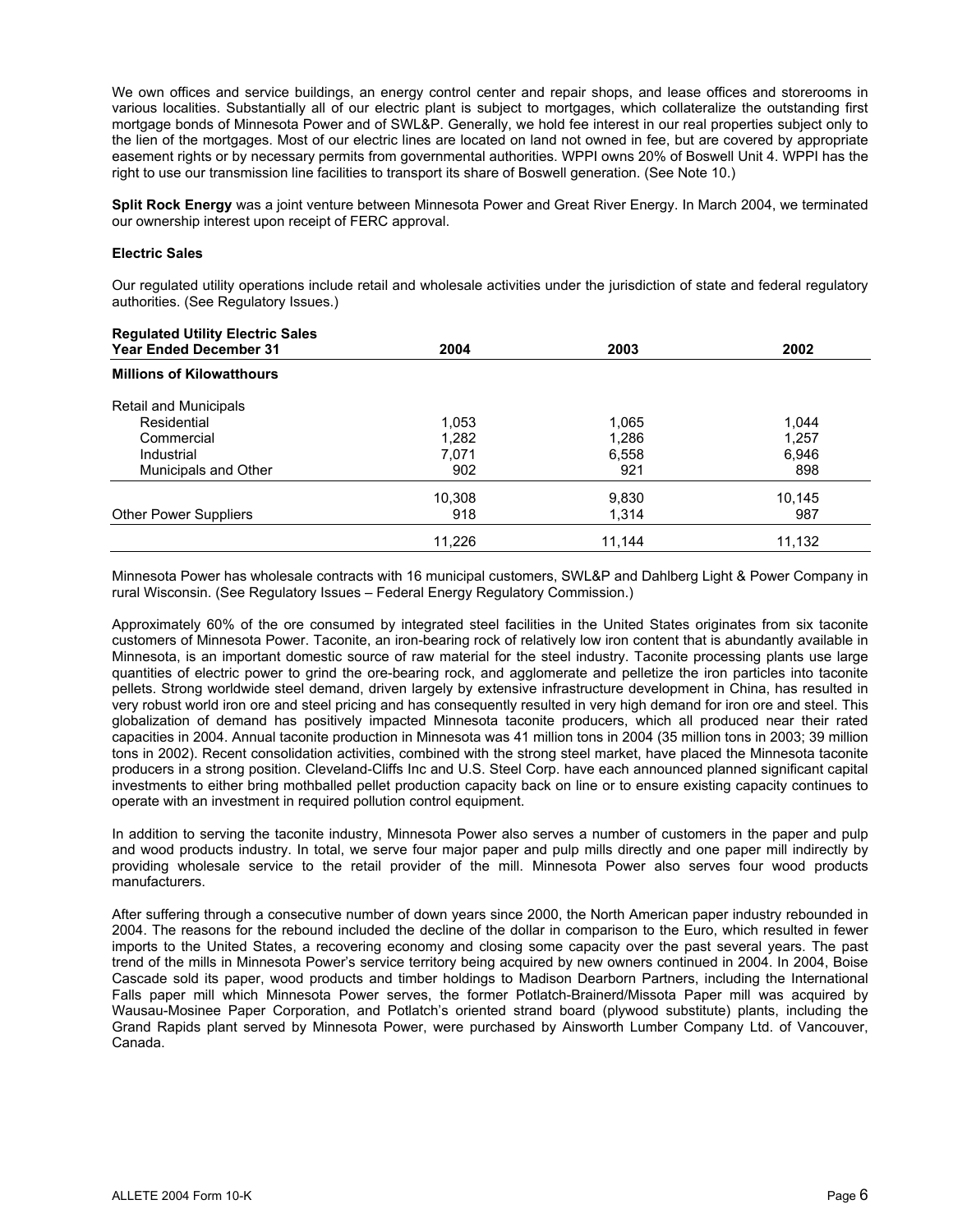**Large Power Customer Contracts.** Minnesota Power has large power customer contracts with 12 customers (Large Power Customers), 11 of which require 10 MW or more of generating capacity and one of which requires 8 MW or more of generating capacity. Large Power Customer contracts require Minnesota Power to have a certain amount of generating capacity available. (See Minimum Revenue and Demand Under Contract table.) In turn, each Large Power Customer is required to pay a minimum monthly demand charge that covers the fixed costs associated with having this capacity available to serve the customer, including a return on common equity. Most contracts allow customers to establish the level of megawatts subject to a demand charge on a biannual (power pool season) basis and require that a portion of their megawatt needs be committed on a take-or-pay basis for at least a portion of the agreement. In addition to the demand charge, each Large Power Customer is billed an energy charge for each kilowatthour used that recovers the variable costs incurred in generating electricity. Six of the Large Power Customers have interruptible service for a portion of their needs, which provides a discounted demand rate and energy priced at Minnesota Power's incremental cost after serving all firm power obligations. Minnesota Power also provides incremental production service for customer demand levels above the contract take-or-pay levels. There is no demand charge for this service and energy is priced at an increment above Minnesota Power's cost. Incremental production service is interruptible. Contracts with 8 of the 12 Large Power Customers provide for deferral without interest of one-half of demand charge obligations incurred during the first three months of a strike or illegal walkout at a customer's facilities, with repayment required over the 12-month period following resolution of the work stoppage.

All contracts continue past the contract termination date, unless the required advance notice of cancellation has been given. The advance notice of cancellation varies from one to four years. Such contracts minimize the impact on earnings that otherwise would result from significant reductions in kilowatthour sales to such customers. Large Power Customers are required to purchase all electric service requirements from Minnesota Power for the duration of their contracts. The rates and corresponding revenue associated with capacity and energy provided under these contracts are subject to change through the same regulatory process governing all retail electric rates. (See Regulatory Issues – Electric Rates.)

The MPUC allows Minnesota Power to require taconite-producing Large Power Customers to pay weekly for electric usage based on monthly energy usage estimates. A normal thirty-day billing cycle with a 15-day payment period left Minnesota Power greatly exposed to a significant revenue loss if the customer did not or could not make payment due to discontinued operations, or delayed making payment for electric service pending a Chapter 11 bankruptcy filing. The customers receive estimated bills based on Minnesota Power's prediction of the customer's energy usage, forecasted energy prices, and fuel clause adjustment estimates. Minnesota Power's five taconite-producing Large Power Customers have generally predictable energy usage on a week-to-week basis, which makes the variance between the estimated usage and actual usage small. Taconite-producing Large Power Customers subject to weekly billings receive interest on the money paid to Minnesota Power within the billing cycle.

| <b>Minimum Revenue and Demand Under Contract</b><br>As of February 1, 2005 | Minimum<br>Annual Revenue (a) | Monthly<br><b>Megawatts</b> |  |
|----------------------------------------------------------------------------|-------------------------------|-----------------------------|--|
| 2005                                                                       | \$69.1                        | 421                         |  |
| 2006                                                                       | \$39.4                        | 210                         |  |
| 2007                                                                       | \$32.5                        | 178                         |  |
| 2008                                                                       | \$25.8                        | 148                         |  |
| 2009                                                                       | \$5.8                         | 36                          |  |

*(a) Based on past experience, we believe revenue from our Large Power Customers will be substantially in excess of the minimum contract amounts.*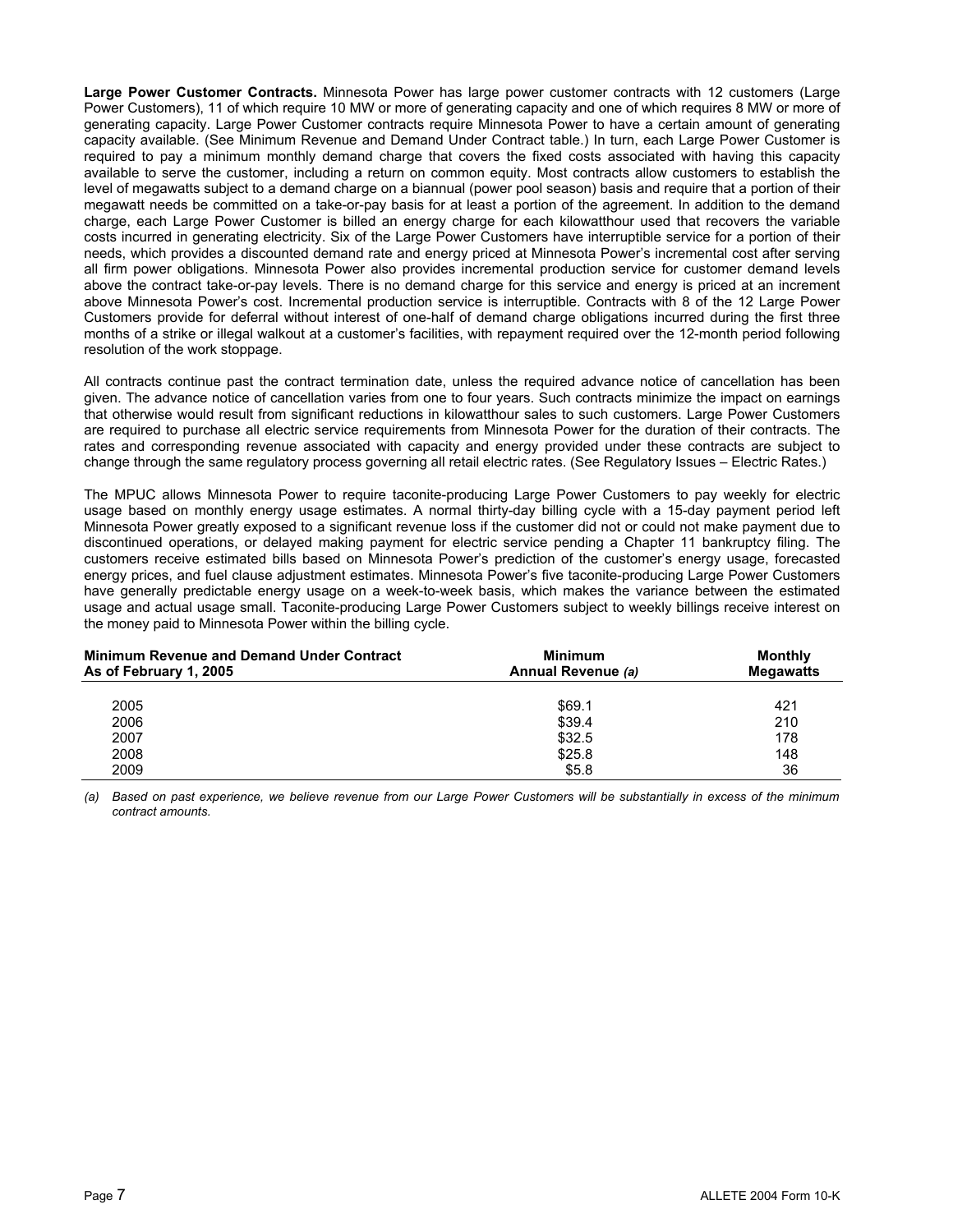#### **Contract Status for Minnesota Power Large Power Customers As of February 1, 2005**

| <b>Customer</b>                                                                 | <b>Industry</b>           | Location                                           | Ownership                                                                                | <b>Earliest</b><br><b>Termination Date</b> |
|---------------------------------------------------------------------------------|---------------------------|----------------------------------------------------|------------------------------------------------------------------------------------------|--------------------------------------------|
| Hibbing Taconite Co. (a,b)                                                      | Taconite                  | Hibbing, MN                                        | 62.3% International Steel<br>Group Inc.<br>23% Cleveland-Cliffs Inc<br>14.7% Stelco Inc. | February 28, 2009                          |
| Ispat Inland Mining Company (a,b)                                               | Taconite                  | Virginia, MN                                       | Ispat Inland Mining Company                                                              | February 28, 2009                          |
| U.S. Steel Corp. (USS) Minntac (a)                                              | Taconite                  | Mt. Iron, MN                                       | U.S. Steel Corp.                                                                         | February 28, 2009                          |
| USS Keewatin Taconite (a)                                                       | Taconite                  | Keewatin, MN                                       | U.S. Steel Corp.                                                                         | February 28, 2009                          |
| United Taconite LLC (a)                                                         | Taconite                  | Eveleth, MN                                        | 70% Cleveland-Cliffs Inc<br>30% Laiwu Steel Group                                        | February 28, 2009                          |
| UPM, Blandin Paper Mill                                                         | Paper                     | Grand Rapids, MN                                   | UPM-Kymmene Corporation                                                                  | April 30, 2007                             |
| Boise White Paper, LLC                                                          | Paper                     | International Falls, MN                            | <b>Madison Dearborn</b><br>Partnership                                                   | December 31, 2008                          |
| Sappi Cloquet LLC (a)                                                           | Paper                     | Cloquet, MN                                        | Sappi Limited                                                                            | February 28, 2009                          |
| Stora Enso North America,<br>Duluth Paper Mill and<br>Duluth Recycled Pulp Mill | Paper and Pulp            | Duluth, MN                                         | Stora Enso Oyj                                                                           | April 30, 2009                             |
| USG Interiors, Inc. (c)                                                         | Manufacturer              | Cloquet, MN                                        | <b>USG Corporation</b>                                                                   | February 28, 2006                          |
| Enbridge Energy Company,<br>Limited Partnership (c)                             | Pipeline<br>Floodwood, MN | Deer River, MN                                     | Enbridge Energy Company,<br><b>Limited Partnership</b>                                   | February 28, 2006                          |
| Minnesota Pipeline Company (c)                                                  | Pipeline                  | Staples, MN<br>Little Falls, MN<br>Park Rapids, MN | 60% Koch Pipeline Co. L.P.<br>40% Marathon Ashland<br>Petroleum LLC                      | February 28, 2006                          |

*(a) The contract will terminate four years from the date of written notice from either Minnesota Power or the customer. No notice of contract cancellation has been given by either party. Thus, the earliest date of cancellation is February 28, 2009.* 

*(b) In 2004, Ispat International and International Steel Group (ISG) announced a merger. At the same time, Ispat International changed its name to Mittal Steel Company N.V. (Mittal Steel). The merger of Mittal Steel and ISG is anticipated to be completed in the first quarter of 2005. A successful merger will result in Mittal Steel becoming the world's largest steel producer. Mittal Steel is expected*  to become the owner of the Ispat Inland Mining Company and will be the majority partner in Hibbing Taconite.

*(c) The contract will terminate one year from the date of written notice from either Minnesota Power or the customer. No notice of*  contract cancellation has been given by either party. Thus, the earliest date of cancellation is February 28, 2006.

#### **Purchased Power**

Minnesota Power has contracts to purchase capacity and energy from various entities. The largest contract is with Square Butte. Under an agreement with Square Butte expiring at the end of 2026, Minnesota Power is currently entitled to approximately 71% (66% beginning in 2006; 60% in 2007) of the output of a 455-MW coal-fired generating unit located near Center, North Dakota. (See Note 11.)

#### **Fuel**

Minnesota Power purchases low-sulfur, sub-bituminous coal from the Powder River Basin coal field located in Montana. Coal consumption in 2004 for electric generation at Minnesota Power's coal-fired generating stations was about 5.1 million tons. As of December 31, 2004, Minnesota Power had a coal inventory of about 516,000 tons. Minnesota Power has three coal supply agreements with various expiration dates extending through 2009. Under these agreements, Minnesota Power has the tonnage flexibility to procure 70% to 100% of its total coal requirements. In 2005, Minnesota Power will obtain coal under these coal supply agreements and in the spot market. This diversity in coal supply options allows Minnesota Power to manage market price and supply risk and to take advantage of favorable spot market prices. Minnesota Power is exploring future coal supply options. We believe that adequate supplies of low-sulfur, sub-bituminous coal will continue to be available.

In 2001, Minnesota Power and Burlington Northern and Santa Fe Railway Company (Burlington Northern) entered into a long-term agreement under which Burlington Northern transports all of Minnesota Power's coal by unit train from the Powder River Basin directly to Minnesota Power's generating facilities or to a designated interconnection point. Minnesota Power also has agreements with the Canadian National Railway and Midwest Energy Resources Company to transport coal from the Burlington Northern interconnection point to certain Minnesota Power facilities.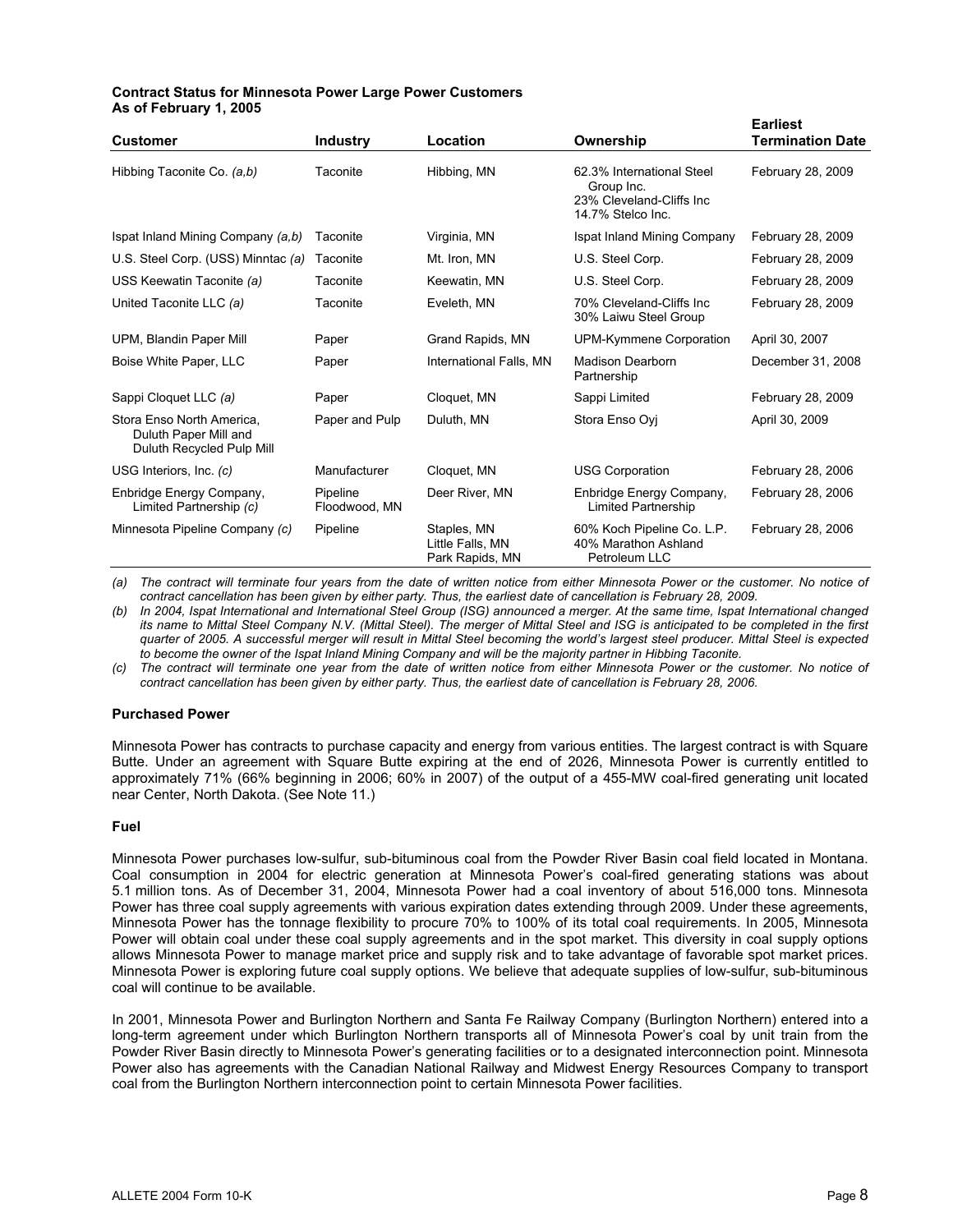| <b>Coal Delivered to Minnesota Power</b> |         |         |         |
|------------------------------------------|---------|---------|---------|
| <b>Year Ended December 31</b>            | 2004    | 2003    | 2002    |
| Average Price per Ton                    | \$19.01 | \$20.02 | \$21.48 |
| Average Price per MBtu                   | \$1.04  | \$1.12  | \$1.19  |

The Square Butte generating unit operated by Minnkota Power burns North Dakota lignite coal supplied by BNI Coal, in accordance with the terms of a contract expiring in 2027. Square Butte's cost of lignite burned in 2004 was approximately 74 cents per MBtu. The lignite acreage that has been dedicated to Square Butte by BNI Coal is located on lands essentially all of which are under private control and presently leased by BNI Coal. This lignite supply is sufficient to provide the fuel for the anticipated useful life of the generating unit.

#### **Regulatory Issues**

We are exempt from regulation under the Public Utility Holding Company Act of 1935 (PUHCA), except as to Section 9(a)(2), which relates to acquisition of securities of public utility companies. Efforts to repeal PUHCA continue at the national level. We cannot predict the future of these legislative efforts.

We are subject to the jurisdiction of various regulatory authorities. The MPUC has regulatory authority over Minnesota Power's service area in Minnesota, retail rates, retail services, issuance of securities and other matters. The FERC has jurisdiction over the licensing of hydroelectric projects, the establishment of rates and charges for the sale of electricity for resale and transmission of electricity in interstate commerce, and certain accounting and record keeping practices. The PSCW has regulatory authority over the retail sales of electricity, water and gas by SWL&P. The MPUC, FERC and PSCW had regulatory authority over 56%, 7% and 7%, respectively, of our 2004 consolidated operating revenue.

**Electric Rates.** Minnesota Power has historically designed its electric service rates based on cost of service studies under which allocations are made to the various classes of customers. Nearly all retail sales include billing adjustment clauses, which adjust electric service rates for changes in the cost of fuel and purchased energy, and recovery of current and deferred CIP expenditures.

In addition to Large Power Customer contracts, Minnesota Power also has contracts with large industrial and commercial customers with monthly demands of more than 2 MW but less than 10 MW of capacity. The terms of these contracts vary depending upon the customer's demand for power and the cost of extending Minnesota Power's facilities to provide electric service.

Minnesota Power requires that all large industrial and commercial customers under contract specify the date when power is first required. Thereafter, the customer is generally billed monthly for at least the minimum power for which they contracted. These conditions are part of all contracts covering power to be supplied to new large industrial and commercial customers and to current customers as their contracts expire or are amended. All rates and other contract terms are subject to approval by appropriate regulatory authorities.

**Federal Energy Regulatory Commission.** The FERC has jurisdiction over our wholesale electric service and operations. Minnesota Power's hydroelectric facilities, which are located in Minnesota, are licensed by the FERC. (See Environmental Matters – Water.)

Minnesota Power has contracts with 16 Minnesota municipalities receiving wholesale electric service. One contract is for service through 2005 (8,000 MWh purchased in 2004) and one expires in 2006, while the other 14 are for service through at least 2007. In 2004, these municipal customers purchased 712,000 MWh from Minnesota Power. Minnesota Power also has a contract for wholesale service to Dahlberg Light & Power Company in Wisconsin. Dahlberg purchased 106,000 MWh in 2004.

Minnesota Power and SWL&P are members of the MISO. MISO was the first regional transmission organization (RTO) approved by FERC as meeting its Order No. 2000 criteria. Minnesota Power and SWL&P retain ownership of their respective transmission assets and control area functions, but their transmission network is under the regional operational control of the MISO, and they take and provide transmission service under the MISO open access transmission tariff. MISO continues its efforts to standardize rates, terms and conditions of transmission service over the broad region encompassing all or parts of 15 states and one Canadian province, and over 100,000 MW of generating capacity. MISO operations were phased in during the first half of 2002. In late 2003, MISO and PJM Interconnection LLC, a RTO serving all or parts of Pennsylvania, New Jersey, the District of Columbia, Maryland, Ohio, Virginia, West Virginia, Delaware, Illinois, Indiana and Kentucky, executed a joint operating agreement. The joint operating agreement, filed with the FERC, provides detailed information about each RTO's operations and establishes procedures to strengthen and coordinate reliability. MISO has continued to develop and implement its operations, focusing on enhancing transmission system reliability and its performance of independent market monitoring functions.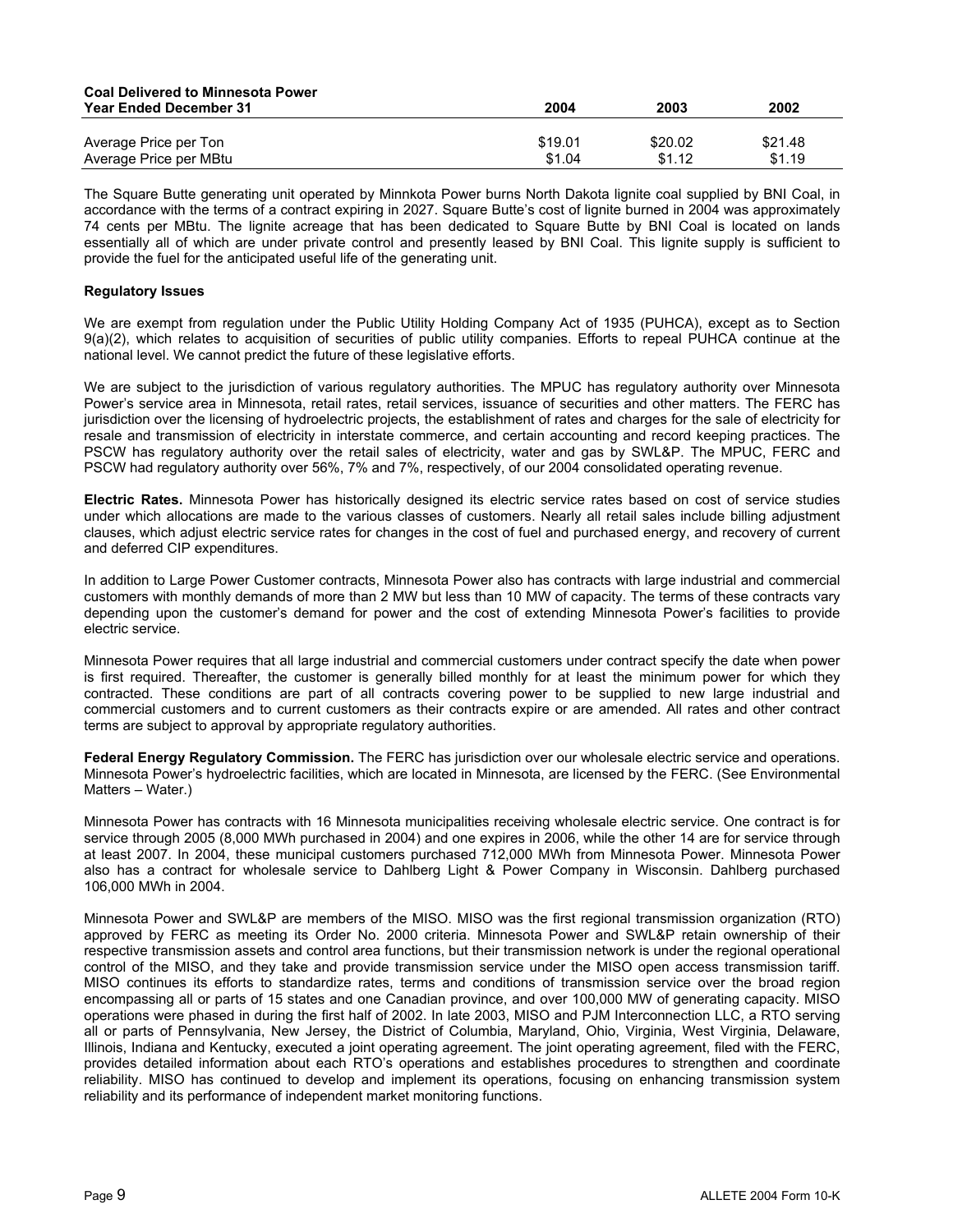Under MISO Day 2, the method by which Minnesota Power transacts wholesale energy will change, with both Minnesota Power load and generation participating in MISO's day-ahead and real-time markets. Generation will also become subject to MISO economic dispatch authority. MISO Day 2 will start up on April 1, 2005. As a result of MISO Day 2 implementation, energy transactions to serve retail customers will be sourced by wholesale transactions with MISO as the counter party. Minnesota Power anticipates filing with the MPUC in February 2005 a petition to amend the fuel clause to accommodate costs and revenue related to MISO Day 2 market implementation. We are unable to predict the outcome of this pending matter.

On November 9, 2004, Minnesota Power and Rainy River Energy jointly filed their triennial market power analysis with FERC. This filing is a requirement for Minnesota Power and Rainy River Energy to maintain their market-based rate sales authority, and the two entities must prove that they lack the ability to exercise market power. Revised FERC screening methods generally result in failure to meet one of the screens by integrated utilities that are not participating in qualified RTOs. A mitigating factor that should allow the companies to maintain their market-based rate authority is their membership in MISO, and MISO's move to the Day 2 market (which includes a central energy market and FERCapproved market power monitoring and mitigation program) in April 2005.

Minnesota Power also participates in MAPP, a power pool operating in parts of eight states in the Upper Midwest and in two provinces in Canada. MAPP functions include a regional transmission committee and a generation reserve-sharing pool. Minnesota Power is also a member of the Midwest Reliability Organization that was established as a regional reliability council within the North American Electric Reliability Council on January 1, 2005.

**Minnesota Public Utilities Commission**. Minnesota Power's retail rates are based on a 1994 MPUC retail rate order that allows for an 11.6% return on common equity dedicated to utility plant. Minnesota Power does not expect to file a request to increase rates for its retail utility operations during 2005. We will, however, continue to monitor the costs of serving our retail customers and evaluate the need for a rate filing in the future.

As required by the MPUC, on December 23, 2004, Minnesota Power filed for approval of a Rider for Distributed Generation Services, along with a revised Rider for Standby Services, necessary to implement state law and the MPUC's order regarding the establishment of generic standards for utility tariffs for interconnection and operation of distributed generation facilities. Distributed generation is small-scale, customer-based generation. Minnesota Power's filing utilizes the statewide generic interconnection agreement format, while implementing a distributed generation rider that is particular to Minnesota Power's system for the costs of connecting distributed generation systems to Minnesota Power's distribution system.

In June 2003, the MPUC initiated an investigation into the continuing usefulness of the fuel clause as a regulatory tool for electric utilities. Minnesota Power's initial comments on the proposed scope and procedure of the investigation were filed in July 2003. In November 2003, the MPUC approved the initial scope and procedure of the investigation. The investigation will focus on whether the fuel clause continues to be an appropriate regulatory tool. The initial steps will be to review the clause's original purpose, structure and rationale (including its current operation and relevance in today's regulatory environment), and then address its ongoing appropriateness and other issues if the need for continued use of the fuel adjustment clause is shown. In April 2004, the DOC issued comments providing a wide array of alternatives, including closing the investigation as one option and eliminating the fuel clause as another. The MPUC has not taken action on any proposal and, as a result, we are unable to predict the outcome or impact of this proceeding at this time.

Minnesota requires investor-owned electric utilities to spend a minimum of 1.5% of gross annual retail electric revenue on CIP each year. These investments are recovered from retail customers through a billing adjustment and amounts included in retail base rates. The MPUC allows utilities to accumulate, in a deferred account for future recovery, all CIP expenditures, as well as a carrying charge on the deferred account balance. Minnesota Power's CIP investment goal was \$3.1 million for 2004 (\$2.9 million for 2003 and 2002), with actual spending of \$3.1 million in 2004 (\$5.0 million in 2003; \$4.0 million in 2002). These amounts satisfied current spending requirements and all prior years' spending shortfalls.

In September 2004, Minnesota Power filed our Integrated Resource Plan (Resource Plan), which predicts that energy demand by customers in our service territory will increase at an average annual rate of 1.7% over the next decade. Growth of 20 MW to 30 MW per year primarily from residential and smaller commercial expansion and a positive outlook from Large Power Customers in northeastern Minnesota, such as taconite processing facilities and paper mills, is included in the Resource Plan. Minnesota Power will also realize a reduction in generating resource supply over the next three years, under the terms of a long-term energy supply contract with Square Butte. The combination of increased demand and reduced supply means Minnesota Power will need to secure additional capacity and energy to serve our customers in future years. In the Resource Plan, we provide several options designed to meet the predicted growing demand in the region. The options range from purchasing additional power to building new energy generation facilities. In January 2005, at the DOC's request, Minnesota Power filed a supplement to the main filing that described a "representative" resource plan for the DOC's analysis. This plan is considered preliminary according to the supplemental filing, since Minnesota Power is still in the process of gathering and analyzing information on potential resources for actual resource decisionmaking.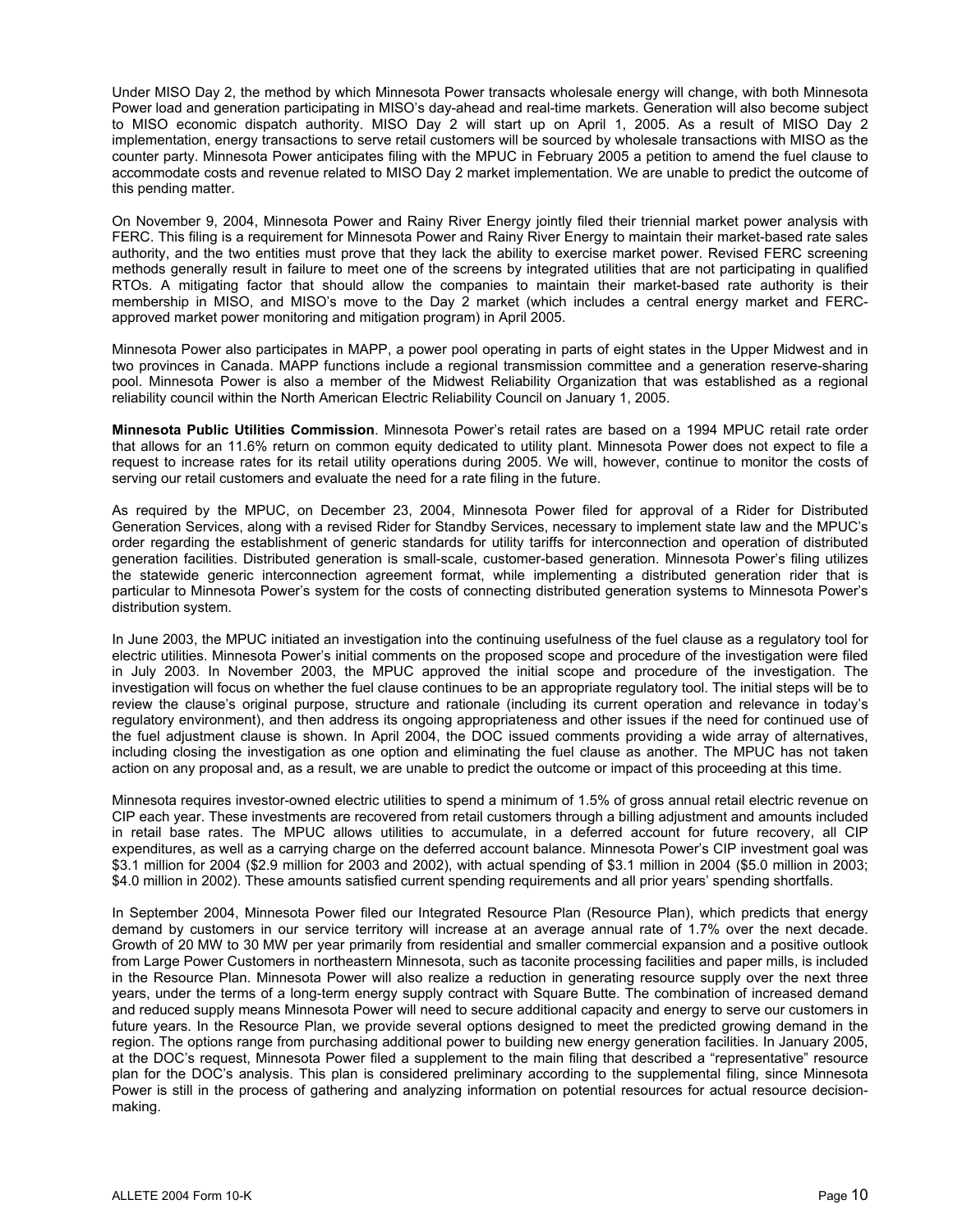A Request for Proposal (RFP) to external bidders for additional supply was issued by Minnesota Power in October 2004. In December 2004, Minnesota Power received bids for renewable and non-renewable resources, as well as short- and long-term purchase offers. All RFP bids are being reviewed for completeness and compliance with our requirements. A simultaneous, though separate, analysis of Minnesota Power's self-build and turnkey plant options is also occurring to arrive at a refined list of those options. Once the RFP bids and self-build/turnkey options are screened to identify the best choices among them, a portfolio analysis process will occur, looking at combinations of supply alternatives to meet our forecasted resource need. We will continue to work with state regulators and other stakeholders over the next several months to further develop the Resource Plan and anticipate that the MPUC will formally consider the Resource Plan during 2005.

**Public Service Commission of Wisconsin.** SWL&P's current electric retail rates are based on a September 2001 PSCW retail rate order that allows for a 12.25% return on common equity and resulted in an average rate decrease of 3.4%.

In June 2004, SWL&P filed an application with the PSCW for authority to increase retail utility rates an average of 6.1%. This average increase is comprised of a 4.0% increase in electric rates, a 7.0% increase in gas rates and a 12.1% increase in water rates. The proposed increases are due to increased operating costs, primarily pension, insurance, gross receipts tax and parent company service costs. SWL&P is requesting a 12.25% return on common equity. Hearings took place in January 2005 and a final order is anticipated in the first half of 2005.

In December 2003, the PSCW unanimously approved the revised \$420 million cost estimate for the Wausau-to-Duluth electric transmission line. Minnesota Power and transmission planners throughout the region believe the 220-mile, 345-kV transmission line is necessary. Minnesota Power has been actively involved in the permitting. Construction activities in Minnesota began in January 2004. Minnesota Power does not intend to finance or own the proposed line.

#### **Competition**

**Industry Restructuring.** State efforts across the country to restructure the electric utility industry have slowed. Legislation or regulation that would allow retail customer choice of their electric service provider has not gained momentum in either Minnesota or Wisconsin.

At the national level, the FERC continues in its efforts to have companies join an RTO. FERC's sweeping Standard Market Design rulemaking, renamed Wholesale Market Platform, appears to have stalled, although FERC remains committed to implementing most of the rule in a more piecemeal fashion. Minnesota Power supports the creation of a robust wholesale electric market.

Potential federal energy legislation would seek to maintain reliability, increase investments in new transmission capacity and energy supply, and address wholesale price volatility, while encouraging wholesale competition. These types of provisions remain the subject of significant controversy. We cannot predict the timing or substance of any future legislation or regulation.

#### **Franchises**

Minnesota Power holds franchises to construct and maintain an electric distribution and transmission system in 90 cities and towns located within its electric service territory. SWL&P holds similar franchises for electric, natural gas and/or water systems in 15 cities and towns within its service territory. The remaining cities and towns served do not require a franchise to operate within their boundaries. Our exclusive service territories are established by state regulatory agencies.

#### **Nonregulated Energy Operations**

**BNI Coal** owns and operates a lignite mine in North Dakota. BNI Coal is the lowest-cost supplier of lignite in North Dakota, producing about 4 million tons annually. Two electric generating cooperatives, Minnkota Power and Square Butte, presently consume virtually all of BNI Coal's production of lignite under cost-plus, fixed fee, coal supply agreements expiring in 2027. (See Fuel and Note 11.) The mining process disturbs and reclaims approximately 210 acres per year. The law requires that the reclaimed land be at least as productive as it was prior to mining. That means if the land we mine once grew crops, it must be able to do so again after reclamation. The cost to reclaim one acre of land averages about \$15,000 and can run as high as \$30,000. BNI Coal has the equipment necessary for the reclamation process. In September 2004, BNI Coal entered into a master lease agreement with Farm Credit Leasing Services Corporation (Farm Credit). Under this new agreement, BNI Coal leases a new dragline that went into operation in October 2004. BNI Coal is obligated to make lease payments totaling \$2.8 million annually for the 23-year lease term, which expires in 2027. BNI Coal will have the option at the end of the lease term to renew the lease at a fair market rental, to purchase the dragline at fair market value, or to surrender the dragline to Farm Credit and pay a \$3.0 million termination fee. With lignite reserves of an estimated 600 million tons combined with new dragline equipment, BNI Coal has ample capacity to expand production.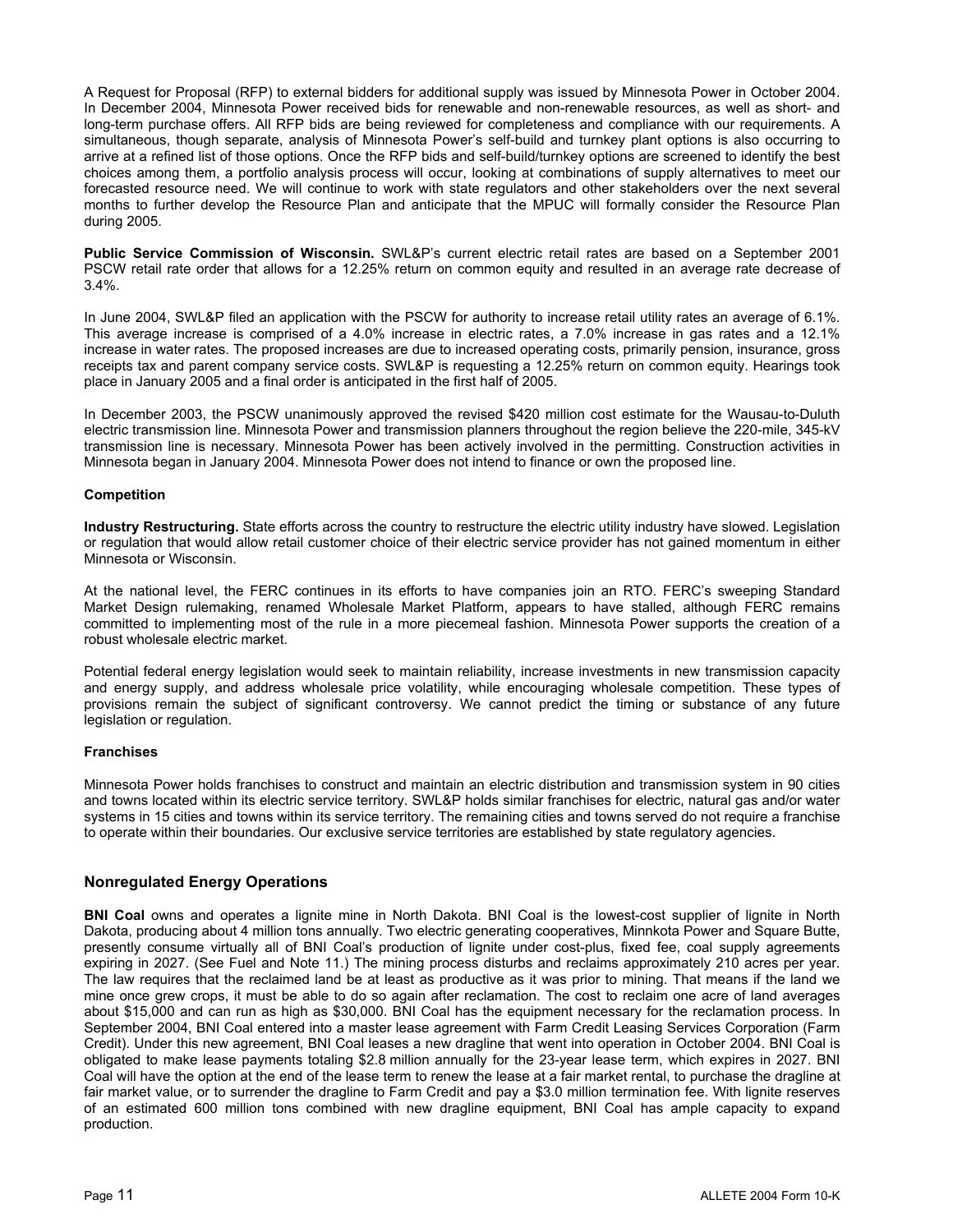**Nonregulated Generation.** Nonregulated generation is primarily non-rate base generation sold at market-based rates to the wholesale market. In addition, we have 18,600 acres of land acquired in 2001 at the time we purchased Taconite Harbor from LTV Steel Mining Co., which is available for sale. (See Regulated Utility – Federal Energy Regulatory Commission for MISO Day 2 discussion.)

*Taconite Harbor.* In 2002, we commenced operation of the Taconite Harbor generating facilities, which we purchased in 2001. The generation output is primarily being sold in the wholesale market and is sold in limited circumstances to Minnesota Power's utility customers.

*Kendall County.* In 1999, Rainy River Energy entered into a 15-year power purchase agreement (Kendall County). The Kendall County agreement includes the purchase of the output of one entire unit (approximately 275 MW) of a four-unit (approximately 1,100 MW) natural gas-fired combined cycle generation facility located near Chicago, Illinois. Construction of the generation facility was completed in 2002. Rainy River Energy's obligation to pay fixed capacity related charges began May 1, 2002 and would end in September 2017, unless assigned as described below. We currently have 130 MW of long-term capacity and energy sales contracts for the Kendall County generation, with 50 MW expiring in April 2012 and 80 MW expiring in September 2017.

In December 2004, Rainy River Energy entered into an agreement to assign its Kendall County agreement to Constellation Energy Commodities. Under the terms of the agreement, Rainy River Energy will pay Constellation Energy Commodities \$73 million in cash (approximately \$47 million after taxes) to assume the Kendall County agreement. The proposed transaction is subject to the approvals of LSP-Kendall Energy, the owner of the energy generation facility, as well as of its project lenders and the FERC. Pending these approvals, the transaction is scheduled to close in April 2005. The long-term capacity and energy sales contracts will also be transferred to Constellation Energy Commodities at closing.

**Rainy River Energy** is engaged in the acquisition and development of nonregulated generation and wholesale power marketing. Rainy River Energy is a party to the 15-year Kendall County agreement that is expected to be assigned in April 2005. (See Nonregulated Generation – Kendall County.)

**Rainy River Energy Corporation – Wisconsin** continues to study the feasibility of the construction of a natural gas-fired electric generating facility in Superior, Wisconsin. In accordance with the PSCW's final order approving the project, Rainy River Energy Corporation – Wisconsin undertook preliminary site preparation work in late 2003.

| <b>Nonregulated Power Supply</b>                                            | Unit<br>No. | Year<br><b>Installed</b> | Year<br><b>Acquired</b> | <b>Net</b><br>Capability |
|-----------------------------------------------------------------------------|-------------|--------------------------|-------------------------|--------------------------|
|                                                                             |             |                          |                         | <b>MW</b>                |
| Steam                                                                       |             |                          |                         |                          |
| Coal-Fired                                                                  |             |                          |                         |                          |
| Taconite Harbor Energy Center<br>in Taconite Harbor, MN                     | 1, 283      | 1957, 1957, 1967         | 2001                    | 200                      |
| <b>Cloquet Energy Center</b><br>in Cloquet, MN                              | 5           | 2001                     | 2001                    | 23                       |
| Rapids Energy Center (a)<br>in Grand Rapids, MN                             | 6 & 7       | 1980                     | 2000                    | 29                       |
| Hydro                                                                       |             |                          |                         |                          |
| Conventional Run-of-River                                                   |             |                          |                         |                          |
| Rapids Energy Center (a)<br>in Grand Rapids, MN                             | 4 & 5       | 1917                     | 2000                    |                          |
| Power Purchase Agreement                                                    |             |                          |                         |                          |
| Kendall County (Rainy River Energy)<br>located southwest of Chicago, IL (b) | 3           | 2002                     | 2002                    | 275                      |

In 2004, we sold 1.5 million MWh of nonregulated generation (1.5 million in 2003; 1.2 million in 2002).

*(a) The net generation is primarily dedicated to the needs of one customer.* 

*(b) Expected to be transferred in April 2005.*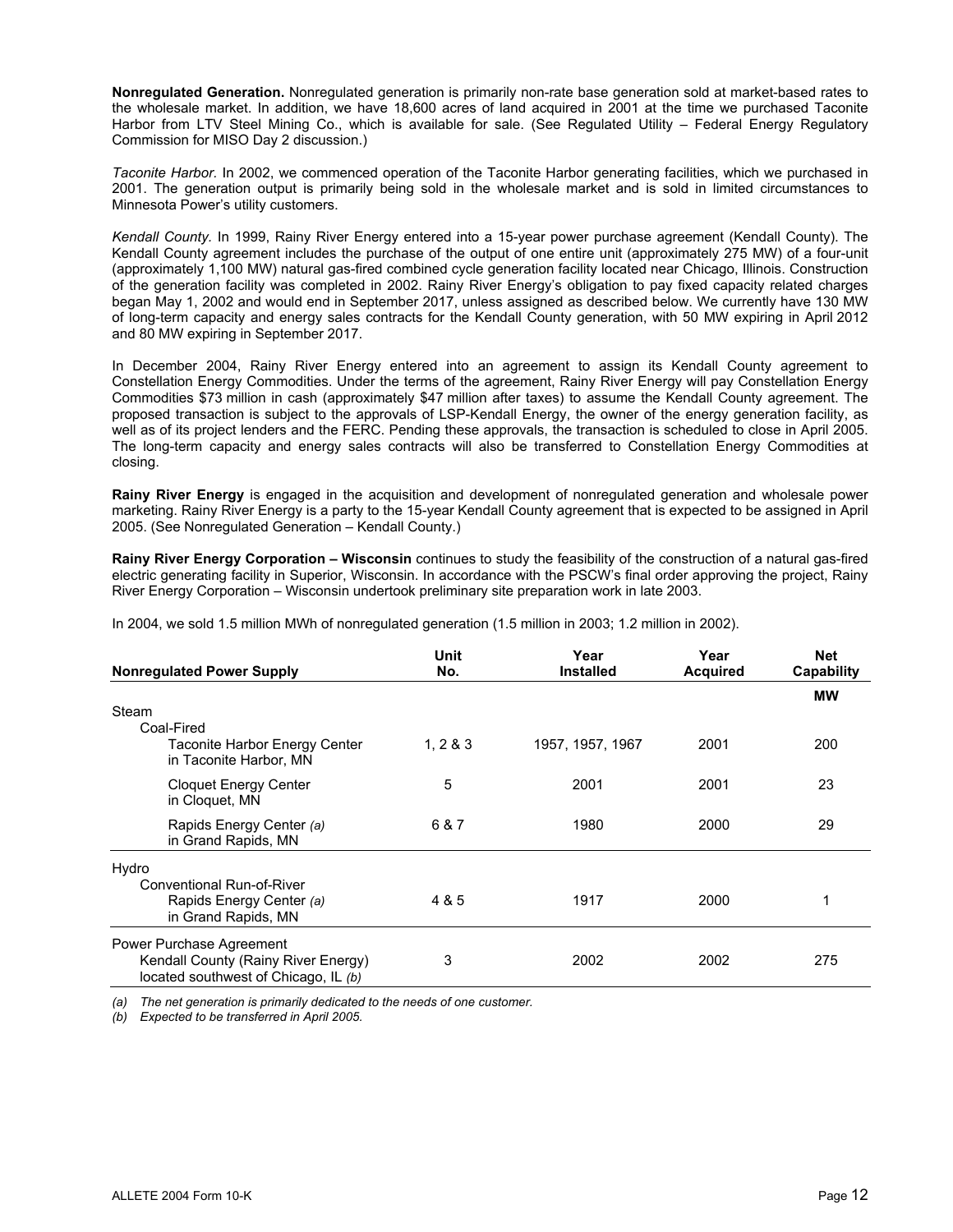#### **Real Estate**

ALLETE Properties is our real estate business that has operated in Florida since 1991. ALLETE Properties acquires real estate portfolios and large land tracts at bulk prices, adds value through entitlements and/or infrastructure improvements, and resells the property over time to developers, end-users and investors. Management at ALLETE Properties uses their business relationships, understanding of real estate markets and expertise in the land development and sales processes to provide revenue and earnings growth opportunities to ALLETE.

ALLETE Properties is headquartered in Fort Myers, Florida, the location of its southwest Florida regional office. We also have a regional office in Palm Coast, Florida, which oversees northeast Florida operations.

Southwest Florida operations consist of land sales and third-party brokerage businesses, with limited land development activities. Inventory includes commercial and residential land located in Lehigh Acres and Cape Coral. The property represents the remaining properties acquired in 1991 from the Resolution Trust Corporation and in 1999 from Avatar Properties, Inc. The operation also generates rental income from a 186,000 square foot retail shopping center located in Winter Haven, Florida. The center is anchored by Burdines-Macy's and Belk's department stores, along with Staples.

Northeast Florida operations focus on land sales and development activities. Development activities involve mainly zoning, permitting, platting and master infrastructure construction. Development costs are financed through a combination of community development districts, bank loans, and company funds. Our three major development projects include Town Center at Palm Coast, Palm Coast Park and Ormond Crossings.

Town Center at Palm Coast is a mixed-use, planned development with a neo-traditional downtown design. Surrounded by major arterial roads, including Interstate 95, the development was selected as the site for the City of Palm Coast's new city hall and is adjacent to the local hospital, county airport and high school. At build-out, the development is expected to include 2,950 residential units, 2.2 million square feet of commercial space, and 1.4 million square feet of office space. Actual build-out will depend on future market conditions. All major land use approvals for the project have been received. Platting, infrastructure construction and marketing efforts continue.

Palm Coast Park is a mixed-use, planned development located in northwest Palm Coast along U.S. Highway 1, one mile south of its intersection with Interstate 95, with major rail line access. At build-out, the project is expected to include 3,600 residential units, 1.6 million square feet of commercial space, 800,000 square feet of office space and 800,000 square feet of industrial use. Actual build-out will depend on future market conditions. In December 2004, we received development order approval for the project. Platting and infrastructure design are proceeding.

Ormond Crossings is a mixed-use, planned development located along Interstate 95, at its interchange with U.S. Highway 1, in northwest Ormond Beach. This property has three miles of frontage on the east and west sides of Interstate 95, is adjacent to the local airport and has access to a major railroad line. In 2004, the property was annexed into the City of Ormond Beach and land-use approvals are in progress. Once approvals are received, the project build-out mix can be estimated.

In addition to the major development projects, land inventories in Florida include 5,200 acres of property. Several smaller development projects are under way to plat these properties, and modify and enhance existing zonings.

Property sale prices may vary depending on location; parcel size; whether parcels are sold as raw land, partially developed land or individually developed lots; degree and status of entitlement; and whether the land is ultimately purchased for residential, commercial or other form of development.

ALLETE Properties occasionally provides seller financing, and outstanding finance receivables were \$9.7 million at December 31, 2004, with maturities ranging up to ten years. Outstanding finance receivables accrue interest at marketbased rates.

| <b>Summary of Development Projects</b><br>At December 31, 2004 | Ownership | Total<br>Acres (a) | Residential<br>Units (b) | Commercial<br>Sq. Ft. (b) | Office<br>Sq. Ft. $(b)$ | Industrial<br>Sq. Ft. $(b)$ |
|----------------------------------------------------------------|-----------|--------------------|--------------------------|---------------------------|-------------------------|-----------------------------|
|                                                                |           |                    |                          |                           |                         |                             |
| Town Center at Palm Coast                                      | 80%       | ∣.550              | 2.950                    | 2.175.000                 | 1.350.000               |                             |
| Palm Coast Park                                                | 100%      | 4.705              | 3.600                    | 1.600.000                 | 800.000                 | 800.000                     |
| Ormond Crossings (c)                                           | 100%      | 5.850              |                          |                           |                         |                             |
|                                                                |           | 12.105             | 6.550                    | 3.775.000                 | 2,150,000               | 800.000                     |

*(a) Acreage amounts are approximate and shown on a gross basis, including wetlands and minority interest. Acreage amounts may*  vary due to platting or surveying activity. Wetland amounts vary by property and are often not formally determined prior to sale.

*(b) Estimated and includes minority interest. The actual property breakdown at full build-out may be different than the estimates.* 

*(c) Units and square footage have not been determined.*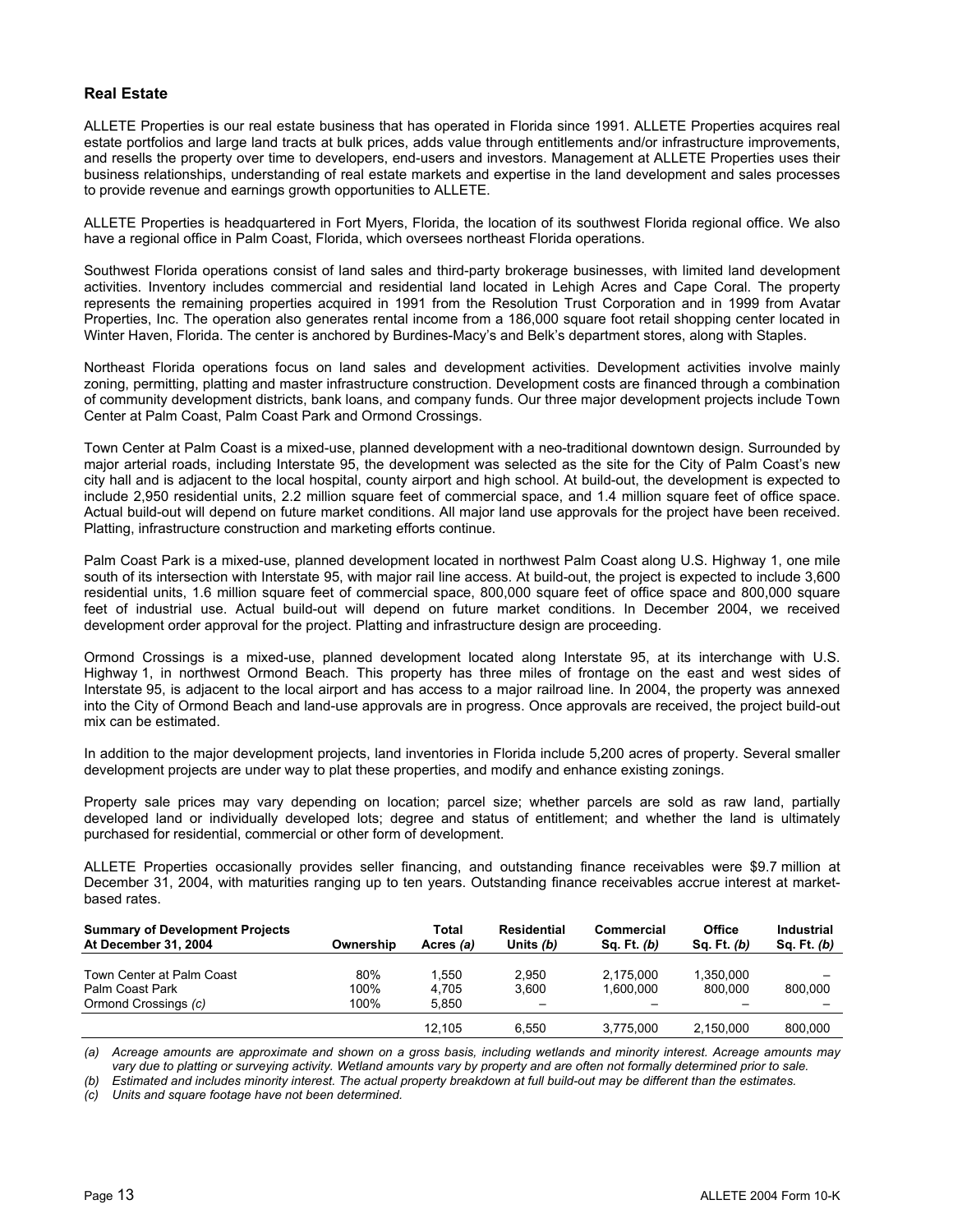| <b>Summary of Other Land Inventories</b><br>At December 31, 2004 | Ownership | <b>Total</b> | <b>Mixed Use</b>         | Residential | Commercial | Agricultural |
|------------------------------------------------------------------|-----------|--------------|--------------------------|-------------|------------|--------------|
| Acres (a)                                                        |           |              |                          |             |            |              |
| Palm Coast Holdings                                              | 80%       | 3.099        | 2.040                    | 513         | 291        | 255          |
| Lehigh                                                           | 80%       | 1.082        | 840                      | 140         | 93         | 9            |
| Cape Coral                                                       | 100%      | 104          | $\overline{\phantom{0}}$ |             | 103        |              |
| Other                                                            | 100%      | 908          |                          |             |            | 908          |
|                                                                  |           | 5.193        | 2.880                    | 654         | 487        | 1.172        |

*(a) Acreage amounts are approximate and shown on a gross basis, including wetlands and minority interest. Acreage amounts may*  vary due to platting or surveying activity. Wetland amounts vary by property and are often not formally determined prior to sale. The *actual property breakdown at full build-out may be different than the estimates.* 

#### **Regulation**

A substantial portion of our development properties in Florida is subject to federal, state and local regulations, and restrictions that may impose significant costs or limitations on our ability to develop the properties. Much of our property is vacant land and some is located in areas where development may affect the natural habitats of various protected wildlife species or in sensitive environmental areas such as wetlands.

Development of real property in Florida entails an extensive approval process involving overlapping regulatory jurisdictions. Real estate projects must generally comply with the provisions of the Local Government Comprehensive Planning and Land Development Regulation Act (Growth Management Act). In addition, development projects that exceed certain specified regulatory thresholds require approval of a comprehensive Development of Regional Impact (DRI) application. The Growth Management Act requires counties and cities to adopt comprehensive plans guiding and controlling future real property development in their respective jurisdictions. The DRI review process includes an evaluation of a project's impact on the environment, infrastructure and government services, and requires the involvement of numerous state and local environmental, zoning and community development agencies. Compliance with the Growth Management Act and the DRI process is usually lengthy and costly.

#### **Competition**

The real estate industry is very competitive. Our properties are located in Florida, which continues to attract competitive real estate operations at many different levels in the land development pipeline. Competitors include local and out of state institutional investors, real estate investment trusts and real estate operators, among others. These competitors, both public and private alike, compete with us in seeking real estate for acquisition, resources for development and sales to prospective buyers. Consequently, competitive market conditions may influence the timing and profitability of our real estate transactions.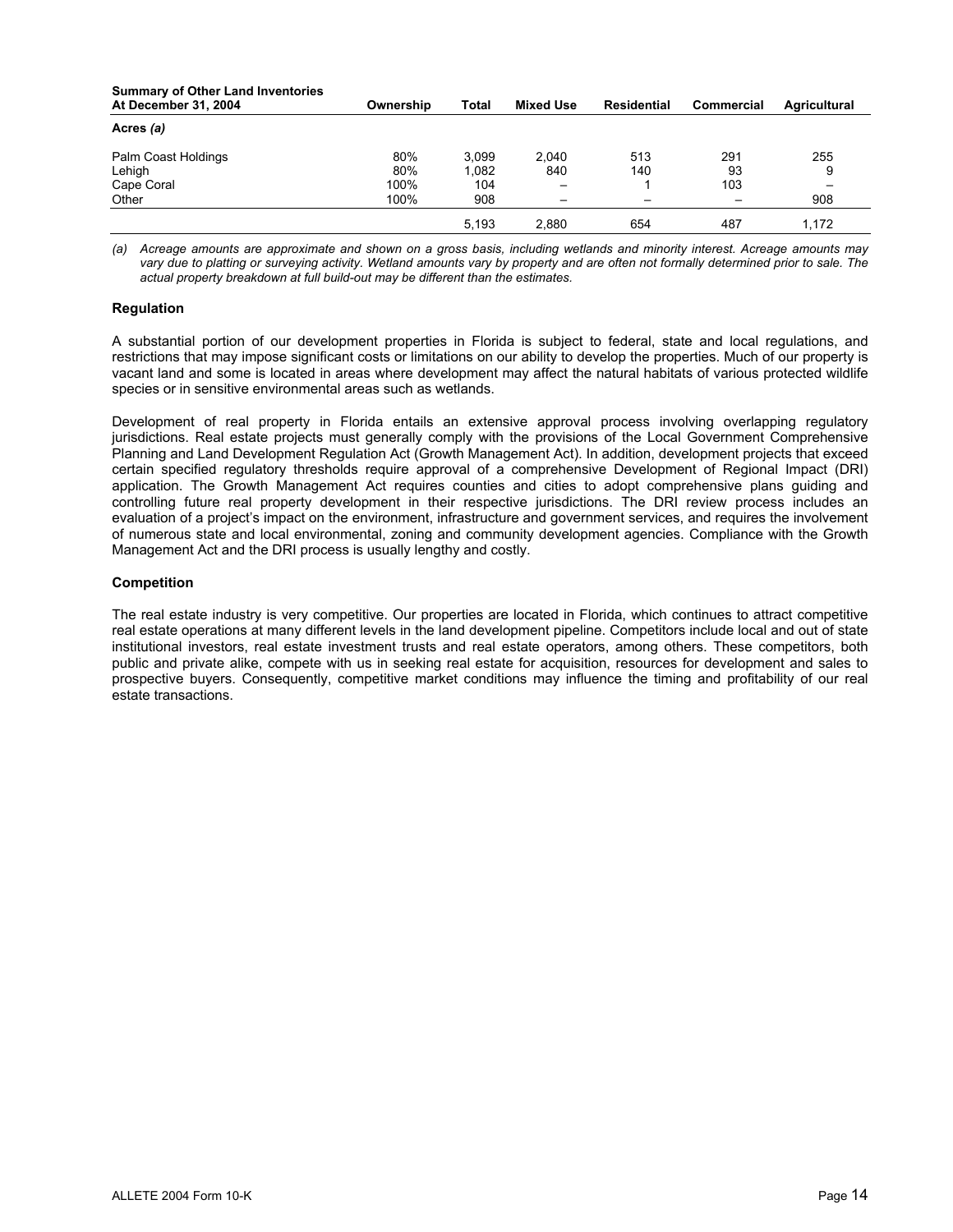#### **Other**

Our Other segment consists of our telecommunications business, investments in emerging technologies related to the electric utility industry, earnings on cash, and general corporate charges and interest not specifically related to any one business segment. General corporate charges include employee salaries and benefits, as well as legal and other outside service fees.

**Enventis Telecom** is an integrated data services provider offering fiber optic-based communication and advanced data services to businesses and communities in the Upper Midwest. Enventis Telecom provides converged IP (or Internet Protocol) services that allow all communications (voice, video and data) to use the same fiber optic-based delivery technology. Enventis Telecom owns or has rights to approximately 1,600 route miles of fiber optic cable. These route miles contain multiple fibers that total approximately 47,000 fiber miles. We also have extensive local fiber optic rings that directly connect Enventis Telecom network with its larger clients (health care, government, education, etc.). Other local fiber rings connect Enventis Telecom's network to the local telephone company's central offices, from which locations Enventis Telecom can utilize the telephone company's connections to access our smaller clients. Enventis Telecom also owns optronic and data switching equipment that is used to "light up" the fiber optic cable. We serve customers from facilities that are primarily leased from third parties. Enventis Telecom has offices in Duluth, Rochester, Plymouth and Bloomington, Minnesota. Enventis Telecom has a strong business relationship with Cisco Systems, Inc. and is recognized by Cisco Systems as a Gold Partner. Enventis Telecom is a regional leader in deploying leading edge technologies such as Voice over Internet (VoIP) technology and IP Call Centers.

**Emerging Technology Portfolio.** As part of our emerging technology portfolio, we have several minority investments in venture capital funds and direct investments in privately-held, start-up companies. Since 1985, we have invested in startup companies, which are developing technologies that may be utilized by the electric utility industry. We are committed to invest an additional \$4.5 million at various times through 2007 and do not have plans to make any additional investments. The investments were first made through emerging technology funds (Funds) initiated by other electric utilities and us. We have also made investments directly in privately-held companies.

Companies in the Funds' portfolios may complete IPOs, and the Funds may, in some instances, distribute publicly tradable shares to us. Some restrictions on sales may apply, including but not limited to underwriter lock-up periods that typically extend for 180 days following an IPO. As companies included in our emerging technology portfolio are sold, we will recognize a gain or loss.

We account for our investment in venture capital funds under the equity method and account for our direct investment in privately-held companies under the cost method. The total carrying value of our emerging technology portfolio was \$13.6 million at December 31, 2004, down \$23.9 million from December 31, 2003. The decline was primarily due to a change to the equity method of accounting for the venture capital funds (see Note 14) and impairments related to investments in privately-held companies. Our policy is to review these investments quarterly for impairment by assessing such factors as continued commercial viability of products, cash flow and earnings. Any impairment would reduce the carrying value of the investment. In 2004, we recorded \$6.5 million (\$4.1 million after tax) of impairment losses primarily related to direct investments in certain privately-held, start-up companies whose future business prospects have diminished significantly. Recent developments at these companies indicated that future commercial viability is unlikely, as is new financing necessary to continue development.

#### **Environmental Matters**

Our businesses are subject to regulation by various federal, state and local authorities concerning environmental matters. We consider our businesses to be in substantial compliance with those environmental regulations currently applicable to their operations and believe all necessary permits to conduct such operations have been obtained. We anticipate that potential expenditures for environmental matters will be material in the future, due to stricter environmental requirements through legislation and/or rulemakings that are expected to require significant capital investments. We are unable to predict if and when any such stricter environmental requirements will be imposed and the impact they will have on the Company. We review environmental matters on a quarterly basis. Accruals for environmental matters are recorded when it is probable that a liability has been incurred and the amount of the liability can be reasonably estimated, based on current law and existing technologies. These accruals are adjusted periodically as assessment and remediation efforts progress or as additional technical or legal information becomes available. Accruals for environmental liabilities are included in the balance sheet at undiscounted amounts and exclude claims for recoveries from insurance or other third parties. Costs related to environmental contamination treatment and cleanup are charged to expense unless recoverable in rates from customers.

**Air.** *Clean Air Act.* Minnesota Power's generating facilities mainly burn low-sulfur western sub-bituminous coal and the Square Butte generating facility, located in North Dakota, burns lignite coal. All of these facilities are equipped with pollution control equipment such as scrubbers, baghouses or electrostatic precipitators. The federal Clean Air Act Amendments of 1990 (Clean Air Act) created emission allowances for sulfur dioxide. Each allowance is an authorization to emit one ton of sulfur dioxide, and each utility must have sufficient allowances to cover its annual emissions. Emission requirements are currently being met by all of Minnesota Power's generating facilities. Most Minnesota Power facilities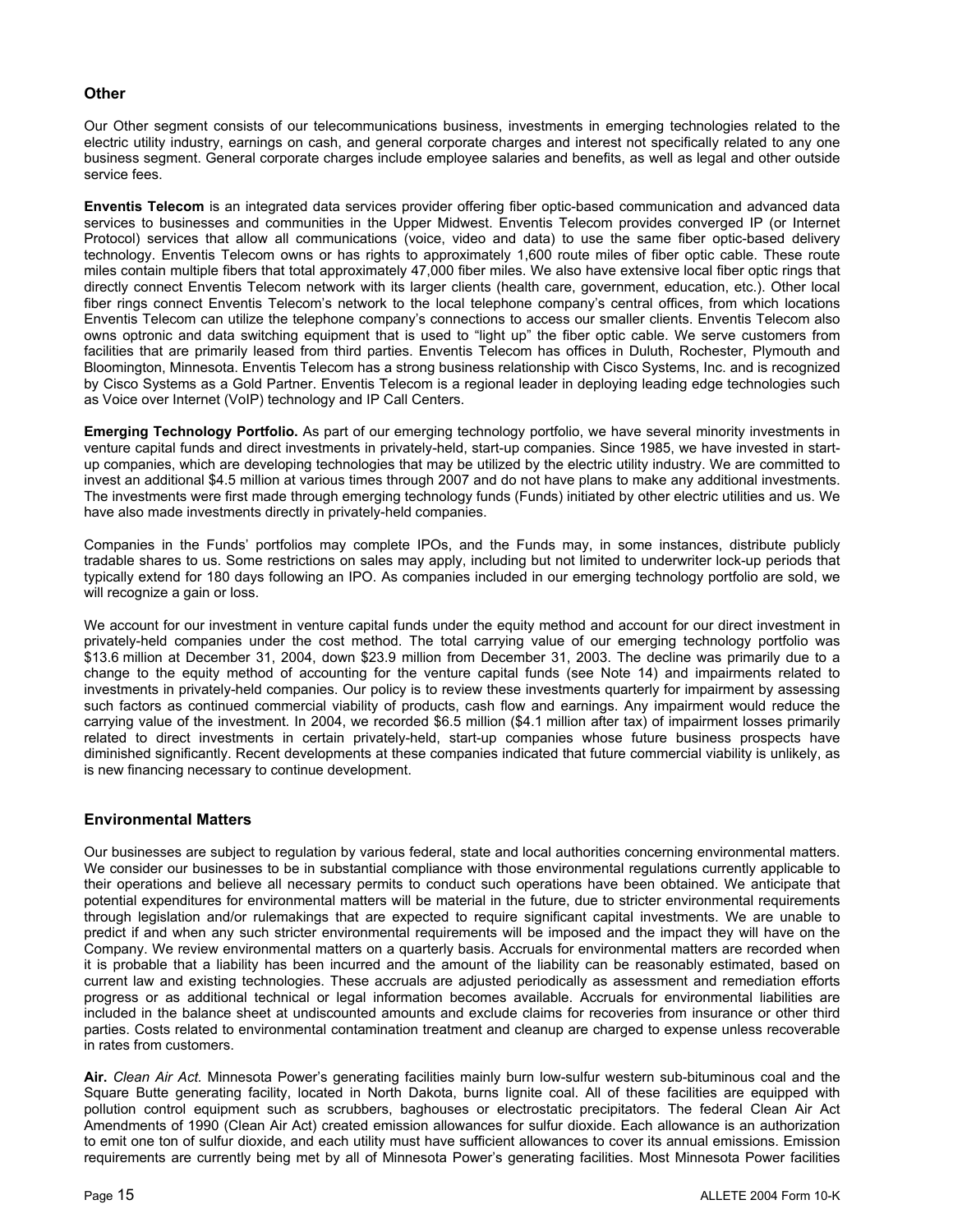have surplus sulfur dioxide emission allowances. Taconite Harbor is meeting its sulfur dioxide emission allowance requirements by annually purchasing allowances, since it receives no allowance allocation. The Square Butte generating facility is meeting its sulfur dioxide emission allowance requirements through increased use of existing scrubbers.

In accordance with the Clean Air Act, the EPA has established nitrogen oxide limitations for electric generating units. To meet nitrogen oxide limitations, Minnesota Power installed advanced low-emission burner technology and associated control equipment to operate the Boswell and Laskin facilities at or below the compliance emission limits. Nitrogen oxide limitations at Taconite Harbor and Square Butte are being met by combustion tuning.

*Mercury Emissions.* In December 2000, the EPA announced its decision to regulate mercury emissions from coal and oilfired power plants under Section 112 of the Clean Air Act. Section 112 will require all such power plants in the United States to adhere to the EPA maximum achievable control technology standards for mercury. The EPA issued a proposed rule in December 2003. Final regulations defining control requirements are planned for March 2005. The proposed rule offers two different types of regulation: (1) imposition of an annual average mercury emission limitation applied at each unit or facility average under Section 112; and (2) imposition of a cap and trade program under Section 111, where an allocation of mercury credits would be assigned and utilities would need to provide for a combination of emission reductions and credit purchases to demonstrate compliance. The EPA has solicited comments about these approaches. In either approach, continuous monitoring of mercury stack emissions is required to be in service around 2008. Minnesota Power's preliminary estimates suggest that all of our affected facilities can be outfitted with continuous mercury emission monitors for under \$2 million. Our unit mercury emissions tests indicate that all of our units are expected to comply with the proposed unit specific target emission rate without significant additional cost. Cost estimates about mercury cap and trade program impacts are premature at this time. The EPA is still reviewing comments about this proposed alternative program and associated final mercury credit allocations to units that have not yet been defined.

*New Source Review Rules.* In December 2002, the EPA issued changes to the existing New Source Review rules. These rules changed the procedures for MPCA review of projects at our electric generating facilities. In October 2003, the EPA announced changes clarifying the application of certain sections of the New Source Review rules. These changes are not expected to have a material impact on Minnesota Power. In December 2003, the U.S. Court of Appeals for the District of Columbia Circuit stayed the implementation of the October 2003 rule pending their further review, which is expected in 2006. Subsequently, the EPA has announced they are accepting further public comments on the proposed New Source Review rule revisions.

The EPA is pursuing an industry-wide investigation assessing compliance with the New Source Review and the New Source Performance Standards (emissions standards that apply to new and changed units) of the Clean Air Act at electric generating stations. There is also ongoing litigation involving the EPA and other electric utilities for alleged violations of these rules. It is expected that the outcome of some of the cases could provide the utility industry direction on this topic. We are unable to predict what actions, if any, may be required.

In June 2002, Minnkota Power, the operator of Square Butte, received a Notice of Violation from the EPA regarding alleged New Source Review violations at the M.R. Young Station, which includes the Square Butte generating unit. The EPA claims certain capital projects completed by Minnkota Power should have been reviewed pursuant to the New Source Review regulations, potentially resulting in new air permit operating conditions. Discussions with the EPA are ongoing and we are unable to predict the outcome or cost impacts. If Square Butte is required to make significant capital expenditures to comply with EPA requirements, we expect such capital expenditures to be debt financed. Our future cost of purchased power would include our pro rata share of this additional debt service. (See Note 11.)

**Water.** The Federal Water Pollution Control Act requires National Pollutant Discharge Elimination System (NPDES) permits to be obtained from the EPA (or, when delegated, from individual state pollution control agencies) for any wastewater discharged into navigable waters. Minnesota Power has obtained all necessary NPDES permits, including NPDES storm water permits for applicable facilities, to conduct its electric operations.

*FERC Licenses.* Minnesota Power holds FERC licenses authorizing the ownership and operation of seven hydroelectric generating projects with a total generating capacity of about 115 MW. In June 1996, Minnesota Power filed in the U.S. Court of Appeals for the District of Columbia Circuit a petition for review of the license as issued by the FERC for Minnesota Power's St. Louis River Hydro Project. Separate petitions for review were also filed by the U.S. Department of the Interior and the Fond du Lac Band of Lake Superior Chippewa (Fond du Lac Band), two intervenors in the licensing proceedings. Beginning in 1996, and most recently in February 2005, Minnesota Power filed requests with the FERC for extensions of time to comply with certain plans and studies required by the license that might conflict with settlement discussions. The Fond du Lac Band, the U.S. Department of the Interior and Minnesota Power have reached a settlement agreement for the St. Louis River Hydro Project. This settlement must be approved by the FERC. Upon approval, the FERC would then amend the project license to reflect the conditions of the settlement agreement. Minnesota Power submitted an application for amendment of the FERC license, based upon the terms and conditions of the settlement agreement in November 2004. In addition to a one-time retroactive payment of approximately \$600,000, the Company estimates that it will spend \$100,000 to \$250,000 per year for the use of tribal lands, to fund fishery and natural resource enhancements by the Fond du Lac Band and the Minnesota Department of Natural Resources, and to conduct a mercury study under the terms of the settlement.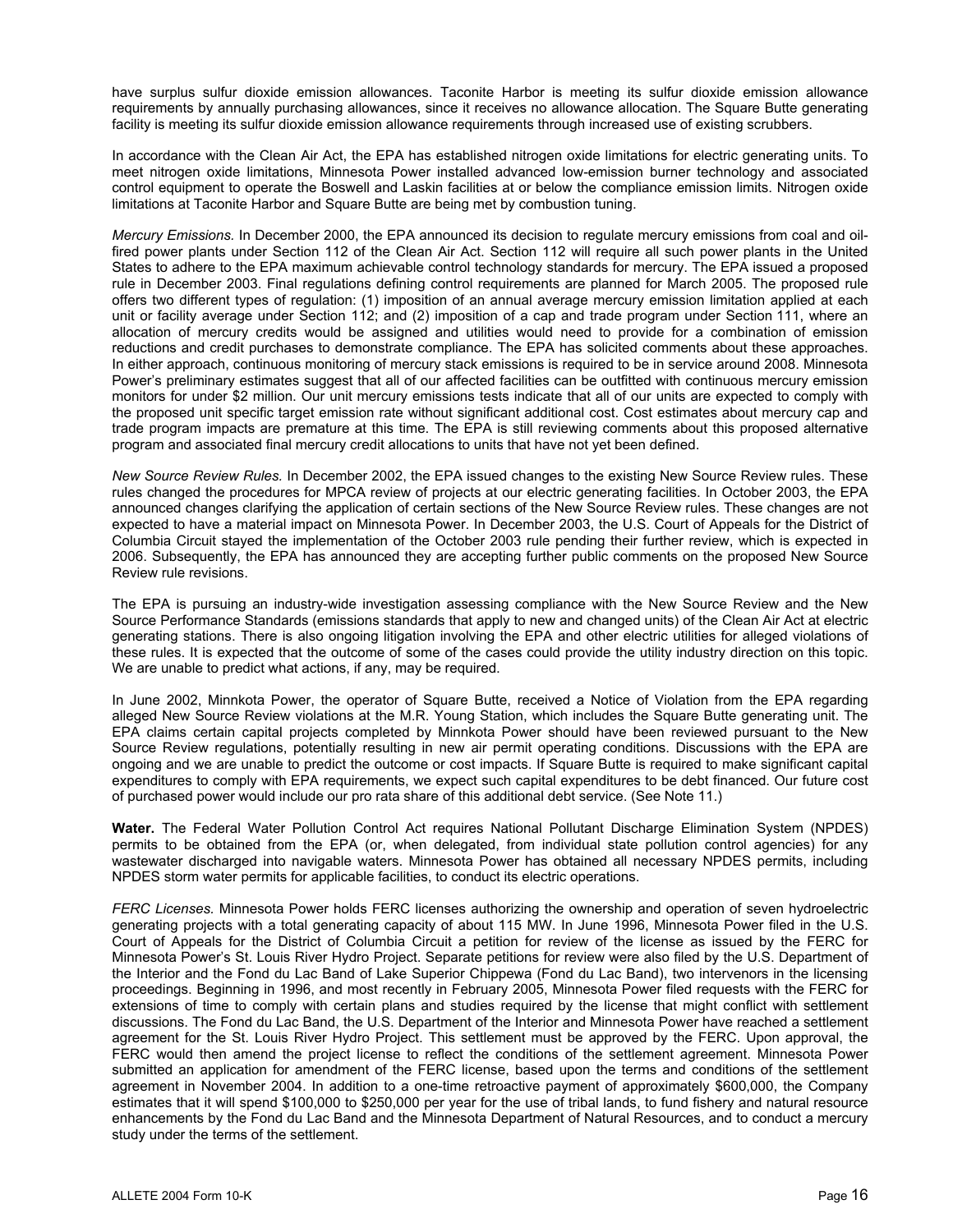*Clean Water Act – Aquatic Organisms.* In July 2004, the EPA issued Section 316(b) Phase II Rule of the Clean Water Act to ensure that the location, design, construction and capacity of cooling water intake structures at electric generating facilities reflect the best technology available to protect aquatic organisms from being killed or injured by impingement (being pinned against screens or other parts of a cooling water intake structure) or entrainment (being drawn into cooling water systems and subjected to thermal, physical or chemical stresses). It requires electric generating facilities that withdraw more than 50 million gallons of cooling water per day and that use 25% of withdrawn water for cooling purposes only to reduce fish impingement by 80% to 95% and fish entrainment by 60% to 90%. The new rule for fish impingement requirements apply to the Boswell, Laskin, Hibbard and Square Butte generating facilities. The impingement and entrainment requirements apply to Taconite Harbor because it is located on Lake Superior. The rule requires biological studies and engineering analyses to be performed within the 2005 to 2008 time frame. The estimated total cost of these studies for our facilities is expected to be in the range of \$0.5 million to \$1.0 million. If modifications and/or installation of intake structure technology (wedge-wire screens, fine mesh traveling screens, etc.) are needed, these capital costs are not expected to be incurred until 2009 to 2011. Due to the flexibility of compliance options and litigation activities related to the new rule, it is not possible to estimate the capital expenditures that may be required.

**Solid and Hazardous Waste.** The Resource Conservation and Recovery Act of 1976 regulates the management and disposal of solid wastes and hazardous wastes. As a result of this legislation, the EPA has promulgated various hazardous waste rules. Minnesota Power is required to notify the EPA of hazardous waste activity and routinely submits the necessary annual reports to the EPA. The MPCA and the Wisconsin Department of Natural Resources (WDNR) are responsible for administering solid and hazardous waste rules on the state level with oversight by the EPA.

*PCB Inventories.* In response to the EPA Region V's request for utilities to participate in the Great Lakes Initiative by voluntarily removing remaining polychlorinated biphenyl (PCB) inventories, Minnesota Power has scheduled replacement of PCB capacitor banks and PCB-contaminated oil by the end of 2005. The total cost is expected to be about \$2 million, of which \$1.5 million was spent through December 31, 2004.

*SWL&P Manufactured Gas Plant*. In May 2001, SWL&P received notice from the WDNR that the City of Superior had found soil contamination on property adjoining a former Manufactured Gas Plant (MGP) site owned and operated by SWL&P's predecessors from 1889 to 1904. The WDNR requested SWL&P to initiate an environmental investigation. The WDNR also issued SWL&P a Responsible Party letter in February 2002. The environmental investigation is under way. In February 2003, SWL&P submitted a Phase II environmental site investigation report to the WDNR. This report identified some MGP-like chemicals that were found in the soil near the former plant site. During March and April 2003, sediment samples were taken from nearby Superior Bay. The report on the results of this sampling was completed and sent to the WDNR during the first quarter of 2004. The next phase of the investigation is to determine any impact to soil or ground water between the former MGP site and Superior Bay. The site work for this phase of the investigation was performed during October 2004, and the final report is expected to be sent to the WDNR during the first quarter of 2005. It is anticipated that additional site investigation will be needed during 2005. Although it is not possible to quantify the potential clean-up cost until the investigation is completed, a \$0.5 million liability was recorded in December 2003 to address the known areas of contamination. We have recorded a corresponding dollar amount as a regulatory asset to offset this liability. The PSCW has approved SWL&P's deferral of these MGP environmental investigation and potential clean-up costs for future recovery in rates, subject to a regulatory prudency review. ALLETE maintains pollution liability insurance coverage that includes coverage for SWL&P. A claim has been filed with respect to this matter. The insurance carrier has issued a reservation of rights letter and we continue to work with the insurer to determine the availability of insurance coverage.

#### **Employees**

At December 31, 2004, ALLETE had 1,500 employees, of which 1,400 were full-time.

Minnesota Power, SWL&P and Enventis Telecom have 621 employees who are members of the International Brotherhood of Electrical Workers (IBEW), Local 31. A two-year labor agreement between Minnesota Power and Local 31, which includes Enventis Telecom, is in effect through January 31, 2006, as is the agreement with SWL&P. The agreements provided wage increases of 3.25% in each of the two contract years.

BNI Coal has 95 employees who are members of the IBEW Local 1593. BNI Coal and Local 1593 have a labor agreement, which expires on March 31, 2005. Negotiations are under way for a new contract.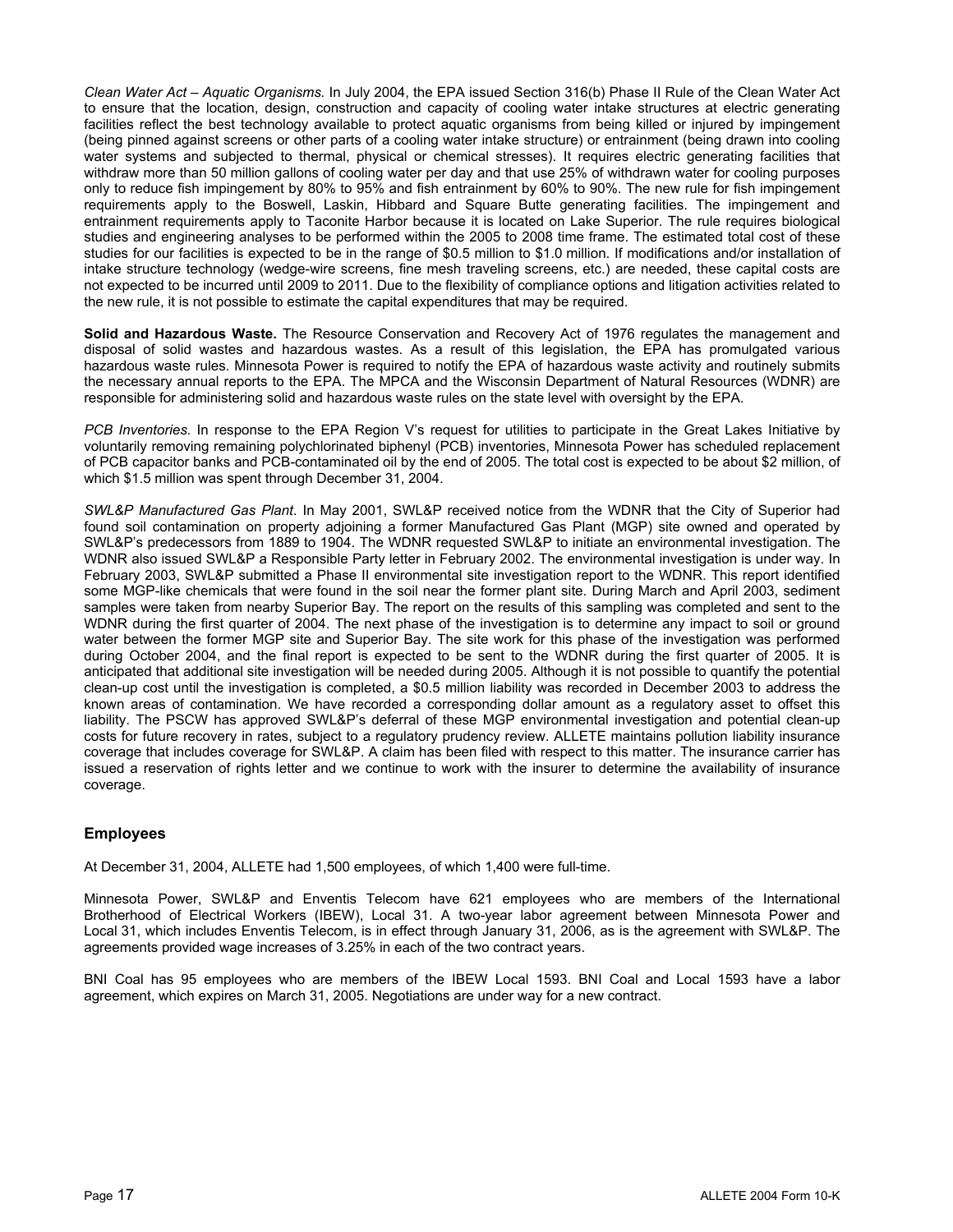#### **Executive Officers of the Registrant**

| <b>Executive Officers</b>                                                                                                                                                                                                                           | <b>Initial Effective Date</b>                                                           |
|-----------------------------------------------------------------------------------------------------------------------------------------------------------------------------------------------------------------------------------------------------|-----------------------------------------------------------------------------------------|
| Donald J. Shippar, Age 55<br>President and Chief Executive Officer - ALLETE<br>Executive Vice President - ALLETE and President - Minnesota Power<br>President and Chief Operating Officer - Minnesota Power                                         | January 21, 2004<br>May 13, 2003<br>January 1, 2002                                     |
| Deborah A. Amberg, Age 39<br>Vice President, General Counsel and Secretary                                                                                                                                                                          | March 8, 2004                                                                           |
| Warren L. Candy, Age 55<br>Senior Vice President - Utility Operations                                                                                                                                                                               | February 1, 2004                                                                        |
| Laura A. Holquist, Age 43<br>President - ALLETE Properties                                                                                                                                                                                          | September 6, 2001                                                                       |
| David J. McMillan, Age 43<br>Senior Vice President - Marketing and Public Affairs                                                                                                                                                                   | October 2, 2003                                                                         |
| Mark A. Schober, Age 49<br>Senior Vice President and Controller<br>Vice President and Controller<br>Controller                                                                                                                                      | February 1, 2004<br>April 18, 2001<br>March 1, 1993                                     |
| Donald W. Stellmaker, Age 47<br>Treasurer                                                                                                                                                                                                           | July 24, 2004                                                                           |
| Timothy J. Thorp, Age 50<br>Vice President - Investor Relations<br>Vice President – Investor Relations and Corporate Communications                                                                                                                 | July 1, 2004<br>November 16, 2001                                                       |
| James K. Vizanko, Age 51<br>Senior Vice President and Chief Financial Officer<br>Senior Vice President, Chief Financial Officer and Treasurer<br>Vice President, Chief Financial Officer and Treasurer<br>Vice President and Treasurer<br>Treasurer | July 24, 2004<br>January 21, 2004<br>August 28, 2001<br>April 18, 2001<br>March 1, 1993 |
| Claudia Scott Welty, Age 52<br>Senior Vice President and Chief Administrative Officer                                                                                                                                                               | February 1, 2004                                                                        |

All of the executive officers have been employed by us for more than five years in executive or management positions. Prior to election to the positions shown above, the following executives held other positions with the Company during the past five years.

- *Mr. Shippar* was chief operating officer of Minnesota Power.
- *Ms. Amberg* was a senior attorney.
- *Mr. Candy* was a vice president of Minnesota Power.
- *Ms. Holquist* was senior vice president of MP Real Estate Holdings, Inc., and vice president and chief financial officer of Lehigh Acquisition Corporation.
- *Mr. McMillan* was senior vice president strategic accounts and governmental affairs, and a vice president of Minnesota Power.
- *Mr. Stellmaker* was director of financial planning, and manager of corporate finance, planning and budgets.
- *Mr. Thorp* was director of investor relations.
- *Ms. Welty* was vice president strategy and technology development.

There are no family relationships between any of the executive officers. All officers and directors are elected or appointed annually.

The present term of office of the executive officers listed above extends to the first meeting of our Board of Directors after the next annual meeting of shareholders. Both meetings are scheduled for May 10, 2005.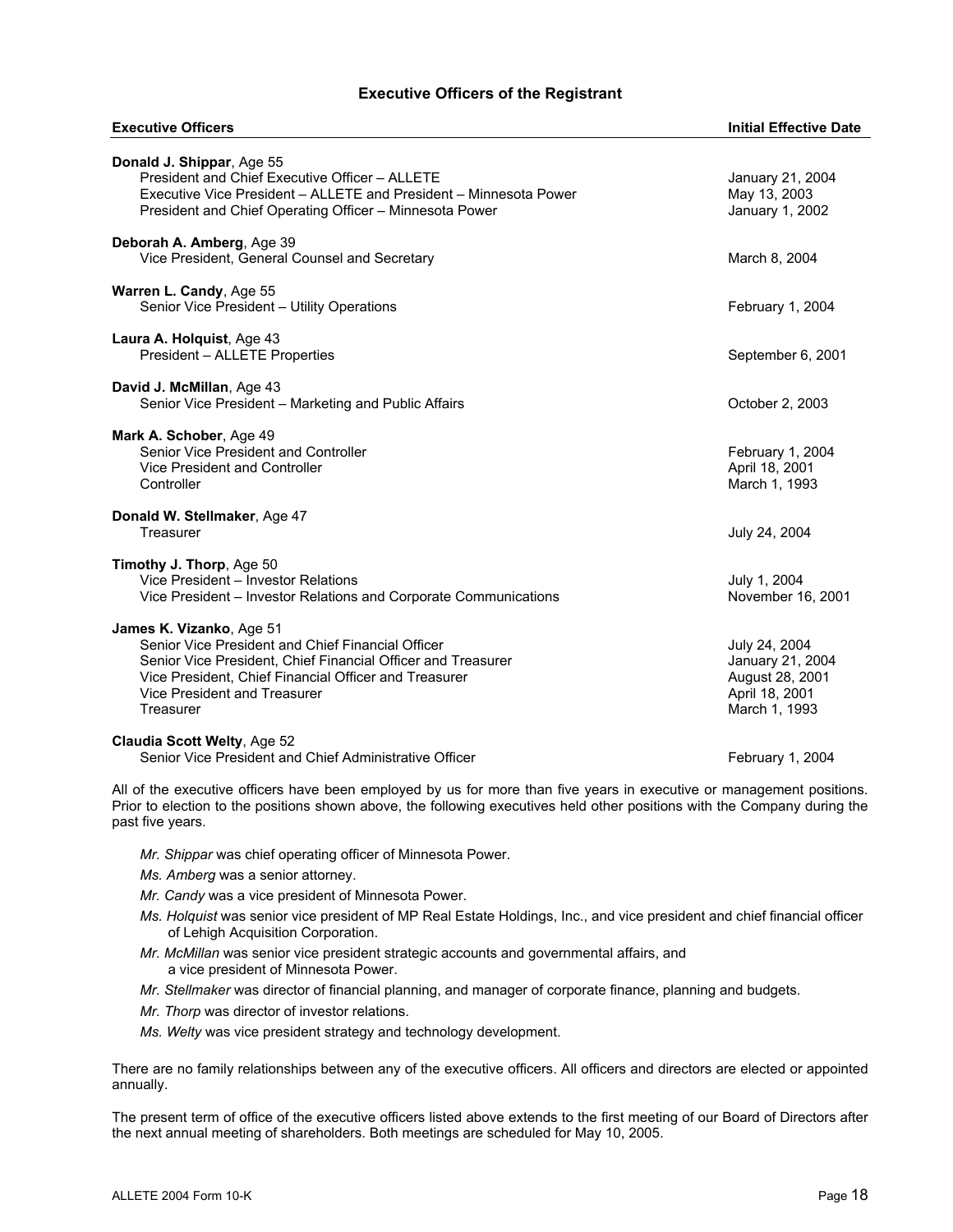#### **Item 2. Properties**

Properties are included in the discussion of our business in Item 1 and are incorporated by reference herein.

#### **Item 3. Legal Proceedings**

Material legal and regulatory proceedings are included in the discussion of our business in Item 1 and are incorporated by reference herein.

We are involved in litigation arising in the normal course of business. Also in the normal course of business, we are involved in tax, regulatory and other governmental audits, inspections, investigations and other proceedings that involve state and federal taxes, safety, compliance with regulations, rate base and cost of service issues, among other things. While the resolution of such matters could have a material effect on earnings and cash flows in the year of resolution, none of these matters are expected to change materially our present liquidity position, nor have a material adverse effect on our financial condition.

#### **Item 4. Submission of Matters to a Vote of Security Holders**

No matters were submitted to a vote of security holders during the fourth quarter of 2004.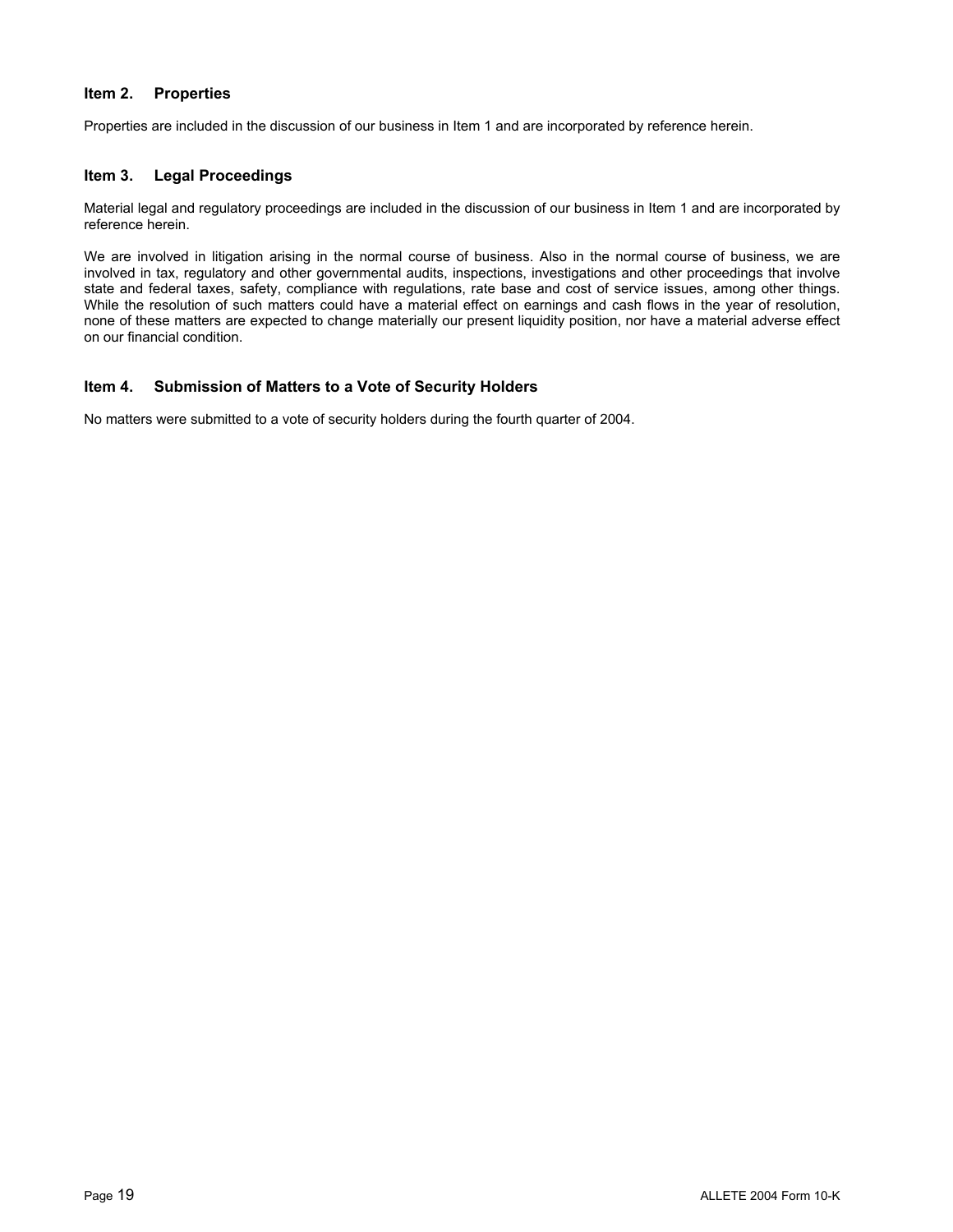#### **Part II**

#### **Item 5. Market for Registrant's Common Equity, Related Stockholder Matters and Issuer Purchases of Equity Securities**

We have paid dividends without interruption on our common stock since 1948. A quarterly dividend of \$0.30 per share on our common stock will be paid on March 1, 2005 to the holders of record on February 15, 2005. Our common stock is listed on the New York Stock Exchange under the symbol ALE and our CUSIP number is 018522300 (formerly 018522102). Dividends paid per share, and the high and low prices for our common stock for the periods indicated as reported by the New York Stock Exchange on its NYSEnet website, are in the accompanying chart.

The amount and timing of dividends payable on our common stock are within the sole discretion of our Board of Directors. In 2004, we paid out 77% of our per share earnings in dividends.

Our Articles of Incorporation, and Mortgage and Deed of Trust contain provisions, which under certain circumstances would restrict the payment of common stock dividends. As of December 31, 2004, no retained earnings were restricted as a result of these provisions. At February 1, 2005, there were approximately 33,000 common stock shareholders of record.

|                     |         | 2004            |                  |         | 2003            |                  |  |
|---------------------|---------|-----------------|------------------|---------|-----------------|------------------|--|
|                     |         | Price Range (a) | <b>Dividends</b> |         | Price Range (a) | <b>Dividends</b> |  |
| Quarter             | High    | Low             | Paid (b)         | High    | Low             | Paid (b)         |  |
| First               | \$35.52 | \$30.00         | \$0.8475         | \$24.05 | \$18.75         | \$0.8475         |  |
| Second              | 36.71   | 31.62           | 0.8475           | 26.70   | 20.50           | 0.8475           |  |
| Third               |         |                 |                  | 27.86   | 25.45           | 0.8475           |  |
| July $1 -$ Sept. 20 | 33.70   | 26.02           | 0.8475           |         |                 |                  |  |
| Sept. 21 - Sept. 30 | 32.54   | 30.76           |                  |         |                 |                  |  |
| Fourth              | 37.46   | 32.20           | 0.3000           | 31.00   | 27.05           | 0.8475           |  |
| <b>Annual Total</b> |         |                 | \$2.8425         |         |                 | \$3.39           |  |

*(a) Price ranges prior to September 21, 2004 are not comparable due to the spin-off of Automotive Services on September 20, 2004 (see Note 3) and do not reflect the one-for-three reverse stock split (see Note 9).* 

*(b) Adjusted for the September 20, 2004 one-for-three reverse stock split.* 

| <b>ALLETE Common Stock Repurchases</b><br><b>For the Quarter Ended</b><br>December 31, 2004 | <b>Total</b><br>Number of<br><b>Shares</b><br>Purchased (a) | Average<br><b>Price Paid</b><br><b>Per Share</b> | <b>Total Number</b><br>of Shares<br><b>Purchased as</b><br>Part of<br><b>Publicly</b><br>Announced<br><b>Plans or</b><br><b>Programs</b> | <b>Maximum</b><br>Number of<br><b>Shares that</b><br>May Yet Be<br><b>Purchased</b><br>Under the<br><b>Plans or</b><br><b>Programs</b> |
|---------------------------------------------------------------------------------------------|-------------------------------------------------------------|--------------------------------------------------|------------------------------------------------------------------------------------------------------------------------------------------|----------------------------------------------------------------------------------------------------------------------------------------|
| For the Calendar Month                                                                      |                                                             |                                                  |                                                                                                                                          |                                                                                                                                        |
| October                                                                                     | 80.600                                                      | \$33.65                                          |                                                                                                                                          |                                                                                                                                        |
| November                                                                                    | 669.578                                                     | \$35.05                                          |                                                                                                                                          |                                                                                                                                        |
| December                                                                                    | 262,600                                                     | \$35.93                                          |                                                                                                                                          |                                                                                                                                        |
|                                                                                             | 1.012.778                                                   | \$35.16                                          |                                                                                                                                          |                                                                                                                                        |

*(a) Reflected shares of ALLETE common stock repurchased pursuant to the ALLETE Retirement Savings and Stock Ownership Plan in connection with the spin-off of ADESA. (See Note 17.)*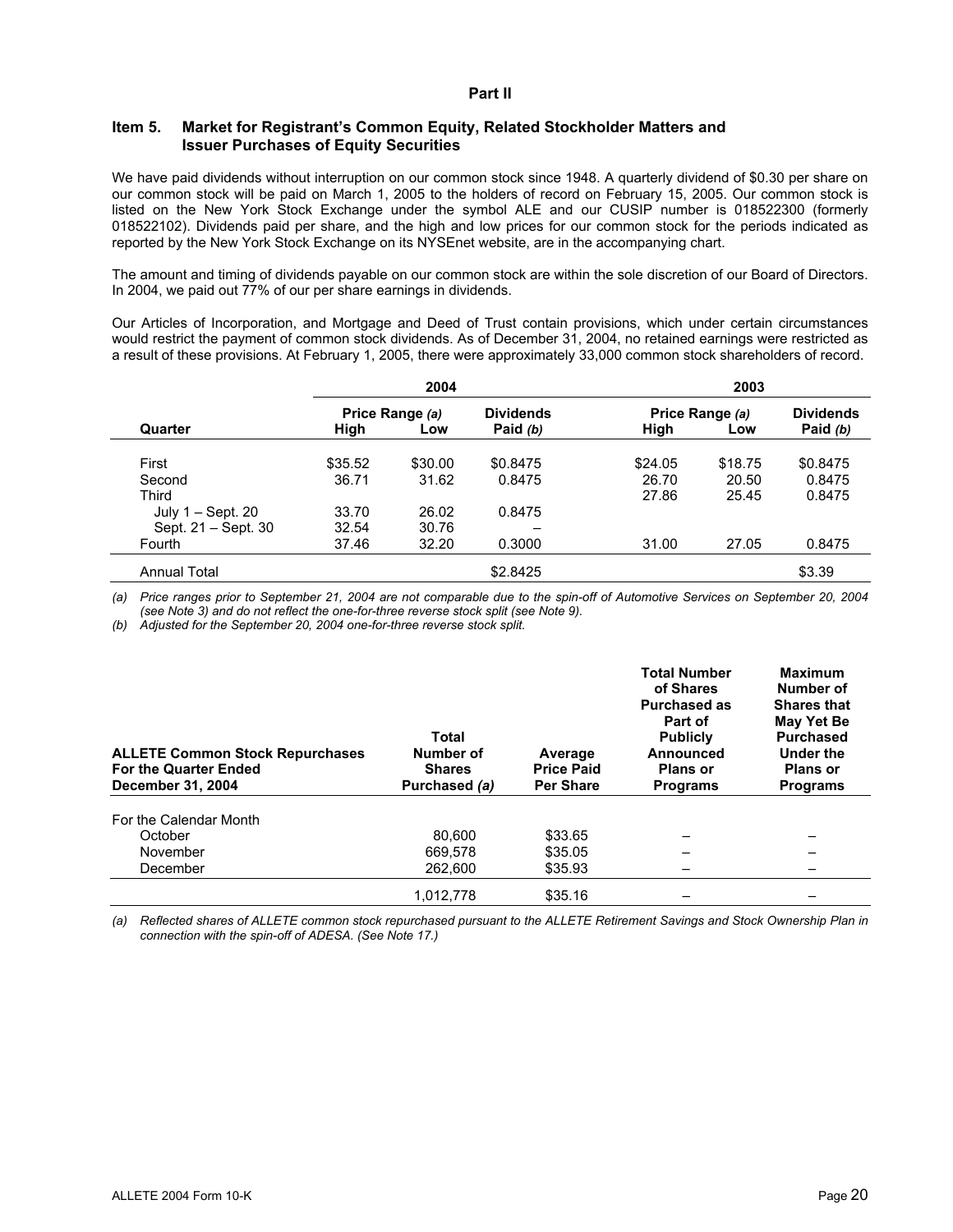#### **Item 6. Selected Financial Data**

Operating results of our Water Services businesses, our Automotive Services business, and our retail stores are included in discontinued operations, and accordingly, amounts have been adjusted for all periods presented. (See Note 3.) Common share and per share amounts have also been adjusted for all periods to reflect our September 20, 2004 one-forthree common stock reverse split.

|                                                                            | 2004          | 2003          | 2002          | 2001          | 2000          |
|----------------------------------------------------------------------------|---------------|---------------|---------------|---------------|---------------|
| <b>Millions</b>                                                            |               |               |               |               |               |
| <b>Balance Sheet</b>                                                       |               |               |               |               |               |
| Assets                                                                     |               |               |               |               |               |
| <b>Current Assets</b>                                                      | \$<br>366.1   | 223.3<br>\$   | 190.7<br>\$   | 320.4<br>\$   | 266.2<br>\$   |
| Discontinued Operations - Current                                          | 2.0           | 476.7         | 471.4         | 575.1         | 464.8         |
| Property, Plant and Equipment                                              | 883.1         | 919.3         | 880.5         | 877.3         | 792.4         |
| Investments<br><b>Other Assets</b>                                         | 124.5<br>52.8 | 175.7<br>59.0 | 170.9<br>62.0 | 155.4<br>67.6 | 116.5<br>60.1 |
| Discontinued Operations - Other                                            | 2.9           | 1.247.3       | 1.371.7       | 1,286.7       | 1,214.0       |
|                                                                            | \$1,431.4     | \$3,101.3     | \$3,147.2     | \$3,282.5     | \$2,914.0     |
| Liabilities and Shareholders' Equity                                       |               |               |               |               |               |
| <b>Current Liabilities</b>                                                 | \$<br>96.7    | 185.5<br>\$   | \$438.7       | 343.7<br>\$   | 430.3<br>\$   |
| Discontinued Operations - Current                                          | 12.0          | 340.7         | 299.5         | 360.8         | 276.7         |
| Long-Term Debt                                                             | 390.2         | 514.7         | 567.7         | 836.0         | 720.5         |
| Mandatorily Redeemable Preferred Securities                                |               |               | 75.0          | 75.0          | 75.0          |
| <b>Other Liabilities</b>                                                   | 302.0         | 305.4         | 296.4         | 274.8         | 261.4         |
| <b>Discontinued Operations</b>                                             |               | 294.8         | 237.5         | 248.4         | 249.3         |
| Shareholder's Equity                                                       | 630.5         | 1,460.2       | 1,232.4       | 1,143.8       | 900.8         |
|                                                                            | \$1,431.4     | \$3,101.3     | \$3,147.2     | \$3,282.5     | \$2,914.0     |
| <b>Income Statement</b>                                                    |               |               |               |               |               |
| <b>Operating Revenue</b>                                                   |               |               |               |               |               |
| <b>Regulated Utility</b>                                                   | \$555.0       | \$510.0       | \$497.9       | \$535.0       | \$528.0       |
| Nonregulated Energy Operations                                             | 106.8         | 106.6         | 84.7          | 50.4          | 49.0          |
| <b>Real Estate</b>                                                         | 41.9          | 42.6          | 33.6          | 61.1          | 52.5          |
| Other                                                                      | 47.7          | 33.1          | 26.8          | 23.7          | 2.4           |
|                                                                            | 751.4         | 692.3         | 643.0         | 670.2         | 631.9         |
| <b>Operating Expenses</b>                                                  |               |               |               |               |               |
| <b>Fuel and Purchased Power</b>                                            | 287.9         | 252.5         | 234.8         | 230.7         | 229.0         |
| Operating and Maintenance                                                  | 285.1         | 263.1         | 250.9         | 254.1         | 227.3         |
| Depreciation                                                               | 49.7          | 51.2          | 48.9          | 46.2          | 46.7          |
| Taxes Other than Income                                                    | 28.9          | 29.4          | 30.2          | 24.9          | 33.3          |
| <b>Total Operating Expenses</b>                                            | 651.6         | 596.2         | 564.8         | 555.9         | 536.3         |
| Operating Income from Continuing Operations                                | 99.8          | 96.1          | 78.2          | 114.3         | 95.6          |
| Other Income (Expense)                                                     |               |               |               |               |               |
| <b>Interest Expense</b>                                                    | (31.8)        | (50.6)        | (49.3)        | (47.7)        | (43.8)        |
| Other                                                                      | (12.1)        | 2.5           | 8.1           | 16.6          | 29.2          |
| Income from Investment in ACE Limited                                      |               |               |               |               | 48.0          |
| Total Other Income (Expense)                                               | (43.9)        | (48.1)        | (41.2)        | (31.1)        | 33.4          |
| Income from Continuing Operations<br><b>Before Income Taxes</b>            | 55.9          | 48.0          | 37.0          | 83.2          | 129.0         |
| Income Tax Expense                                                         | 16.8          | 18.2          | 12.3          | 29.1          | 42.0          |
|                                                                            |               |               |               |               |               |
| Income from Continuing Operations Before<br>Change in Accounting Principle | 39.1          | 29.8          | 24.7          | 54.1          | 87.0          |
| Income from Discontinued Operations - Net of Tax                           | 73.1          | 206.6         | 112.5         | 84.6          | 61.6          |
| Change in Accounting Principle - Net of Tax (a)                            | (7.8)         |               |               |               |               |
| Net Income                                                                 | 104.4         | 236.4         | 137.2         | 138.7         | 148.6         |
| <b>Preferred Dividends</b>                                                 |               |               |               |               | 0.9           |
| Earnings Available for Common Stock                                        | 104.4         | 236.4         | 137.2         | 138.7         | 147.7         |
| Common Stock Dividends                                                     | 79.7          | 93.2          | 89.2          | 81.8          | 74.5          |
| Retained in Business                                                       | \$24.7        | \$143.2       | \$48.0        | \$56.9        | \$73.2        |

*(a) See Note 14.*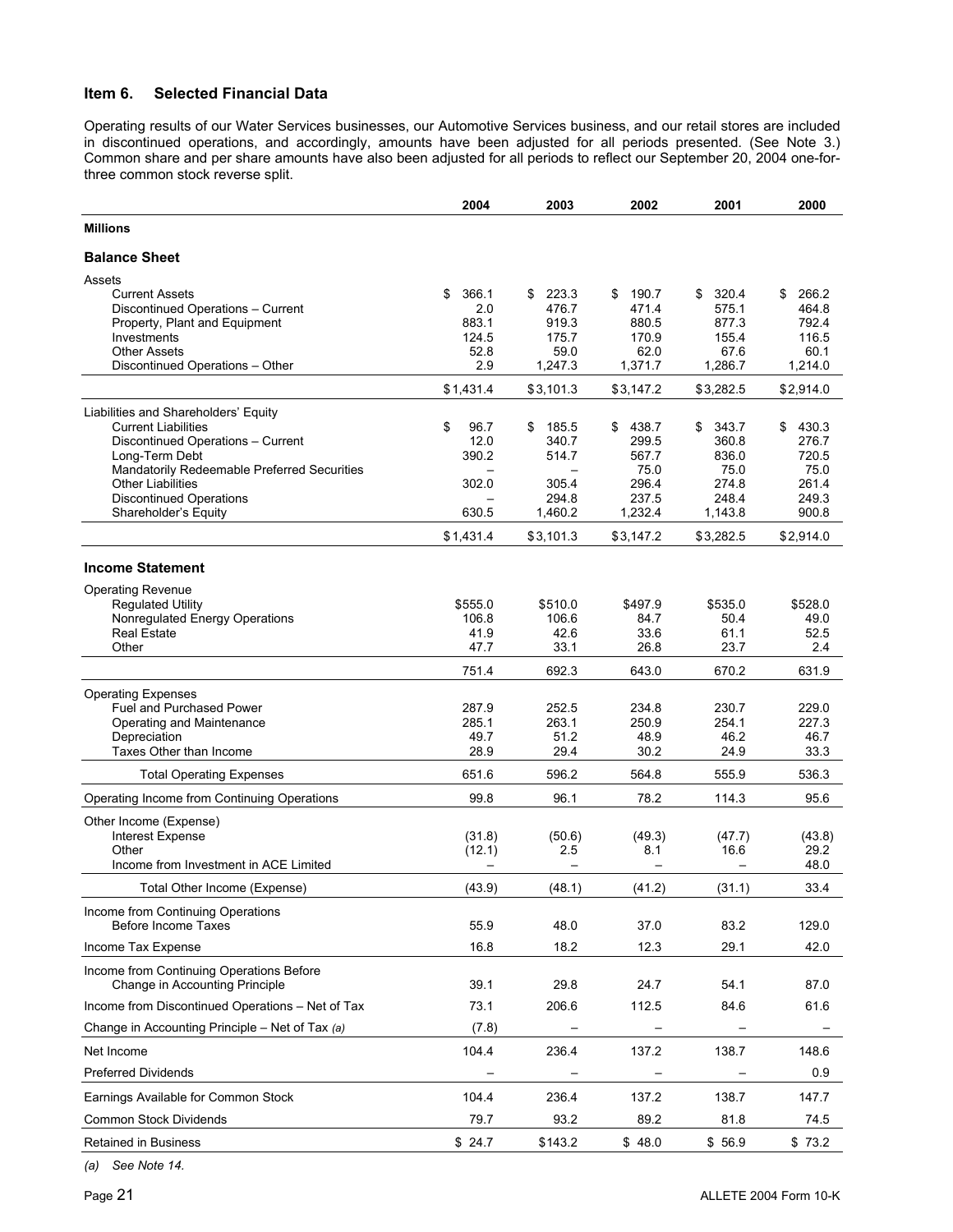|                                                                | 2004              | 2003           | 2002              | 2001                     | 2000              |
|----------------------------------------------------------------|-------------------|----------------|-------------------|--------------------------|-------------------|
| Shares Outstanding - Million                                   |                   |                |                   |                          |                   |
| Year-End                                                       | 29.7              | 29.1           | 28.5              | 28.0                     | 24.9              |
| Average (a)                                                    |                   |                |                   |                          |                   |
| Basic                                                          | 28.3              | 27.6           | 27.0              | 25.3                     | 23.3              |
| <b>Diluted</b>                                                 | 28.4              | 27.8           | 27.2              | 25.5                     | 23.4              |
| Diluted Earnings (Loss) Per Share                              |                   |                |                   |                          |                   |
| <b>Continuing Operations</b><br><b>Discontinued Operations</b> | \$1.37(h)<br>2.57 | \$1.08         | \$0.91(d)<br>4.13 | \$2.12(e)<br>3.32        | \$3.69(f)<br>2.63 |
| Change in Accounting Principle                                 | (0.27)            | 7.44(c)        |                   |                          |                   |
|                                                                | \$3.67            | \$8.52         | \$5.04            | \$5.44                   | \$6.32            |
| Return on Common Equity                                        | 8.3%              | 17.7%          | 11.4%             | 13.3%                    | 17.1%             |
| Common Equity Ratio                                            | 61.7%             | 64.4%          | 51.7%             | 49.9%                    | 46.3%             |
| Dividends Paid Per Share                                       | \$2.8425          | \$3.39         | \$3.30            | \$3.21                   | \$3.21            |
| Dividend Payout                                                | 77%               | 40%            | 66%               | 59%                      | 51%               |
| Book Value Per Share at Year-End                               | \$21.23           | \$50.18        | \$43.24           | \$40.85                  | \$36.18           |
|                                                                |                   |                |                   |                          |                   |
| Employees                                                      | 1,515             | 13,115         | 14,181            | 13,763                   | 12,633            |
| Net Income (Loss)<br><b>Requlated Utility</b>                  | \$42.8            | \$37.9         | \$50.4            | \$49.4                   | \$43.4            |
| Nonregulated Energy Operations                                 | (0.3)             | 3.7            | $(8.7)$ (d)       | 0.7                      | 1.3               |
| <b>Real Estate</b>                                             | 14.7              | 14.1           | 11.2              | 20.8(e)                  | 12.9              |
| Other                                                          | $(18.1)$ (b)      | (25.9)         | (28.2)            | (16.8)                   | 29.4(f)           |
| <b>Continuing Operations</b>                                   | 39.1              | 29.8           | 24.7              | 54.1                     | 87.0              |
| <b>Discontinued Operations</b>                                 | 73.1              | 206.6(c)       | 112.5             | 84.6                     | 61.6              |
| Change in Accounting Principle                                 | (7.8)             |                |                   | $\overline{\phantom{0}}$ |                   |
|                                                                | \$104.4           | \$236.4        | \$137.2           | \$138.7                  | \$148.6           |
| Average Electric Customers - Thousands                         | 150.1             | 148.2          | 146.8             | 145.7                    | 144.0             |
| Electric Sales - Millions of MWh                               |                   |                |                   |                          |                   |
| <b>Regulated Utility</b>                                       | 11.2              | 11.1           | 11.1              | 10.9                     | 11.7              |
| Nonregulated Energy Operations<br>Company Use and Losses       | 1.5<br>0.9        | 1.5<br>0.7     | 1.2<br>0.7        | 0.2<br>0.7               | 0.2<br>0.6        |
|                                                                |                   |                |                   |                          |                   |
|                                                                | 13.6              | 13.3           | 13.0              | 11.8                     | 12.5              |
| Power Supply - Millions of MWh                                 |                   |                |                   |                          |                   |
| <b>Regulated Utility</b><br><b>Steam Generation</b>            | 6.5               | 7.1            | 7.2               | 6.9                      | 6.4               |
| <b>Hydro Generation</b>                                        | 0.5               | 0.4            | 0.5               | 0.5                      | 0.5               |
| Long-Term Purchases - Square Butte                             | 2.0               | 2.3            | 2.3               | 1.9                      | 2.3               |
| <b>Purchased Power</b>                                         | 3.0               | 1.9            | 1.8               | 2.3                      | 3.1               |
|                                                                | 12.0              | 11.7           | 11.8              | 11.6                     | 12.3              |
| Nonregulated Energy Operations                                 |                   |                |                   |                          |                   |
| Steam                                                          | 1.2               | 1.2            | 0.8               |                          |                   |
| Hydro<br><b>Purchased Power</b>                                | 0.1               | 0.1            | 0.1               | 0.2                      | 0.2               |
|                                                                | 0.3               | 0.3            | 0.3               |                          |                   |
|                                                                | 1.6               | 1.6            | 1.2               | 0.2                      | 0.2               |
|                                                                | 13.6              | 13.3           | 13.0              | 11.8                     | 12.5              |
| Coal Sold - Millions of Tons                                   | 4.2               | 4.3            | 4.6               | 4.1                      | 4.4               |
| Capital Expenditures - Millions                                |                   |                |                   |                          |                   |
| <b>Continuing Operations</b><br><b>Discontinued Operations</b> | \$63.0<br>16.2    | \$73.6<br>62.7 | \$86.6<br>114.6   | \$59.9<br>89.3           | \$64.1<br>104.6   |
|                                                                |                   |                |                   |                          |                   |
|                                                                | \$79.2            | \$136.3        | \$201.2           | \$149.2                  | \$168.7           |

*(a) Excludes unallocated ESOP shares.* 

*(b) Included a \$10.9 million, or \$0.38 per share, after-tax debt prepayment cost incurred as part of ALLETE's financial restructuring in preparation for the spin-off of ADESA and an \$11.5 million, or \$0.41 per share, gain on the sale of ADESA shares related to ALLETE's Retirement Savings and Stock Ownership Plan.* 

*(c) Included a \$71.6 million, or \$2.59 per share, gain on the sale of the Water Services businesses.* 

*(d) Included a \$5.5 million, or \$0.20 per share, charge related to the indefinite delay of a generation project in Superior, Wisconsin.* 

*(e) Included an \$11.1 million, or \$0.45 per share, gain on the sale of the Company's largest single real estate transaction ever.* 

*(f) Included a \$30.4 million, or \$1.32 per share, gain on the sale of 4.7 million shares of ACE Limited.*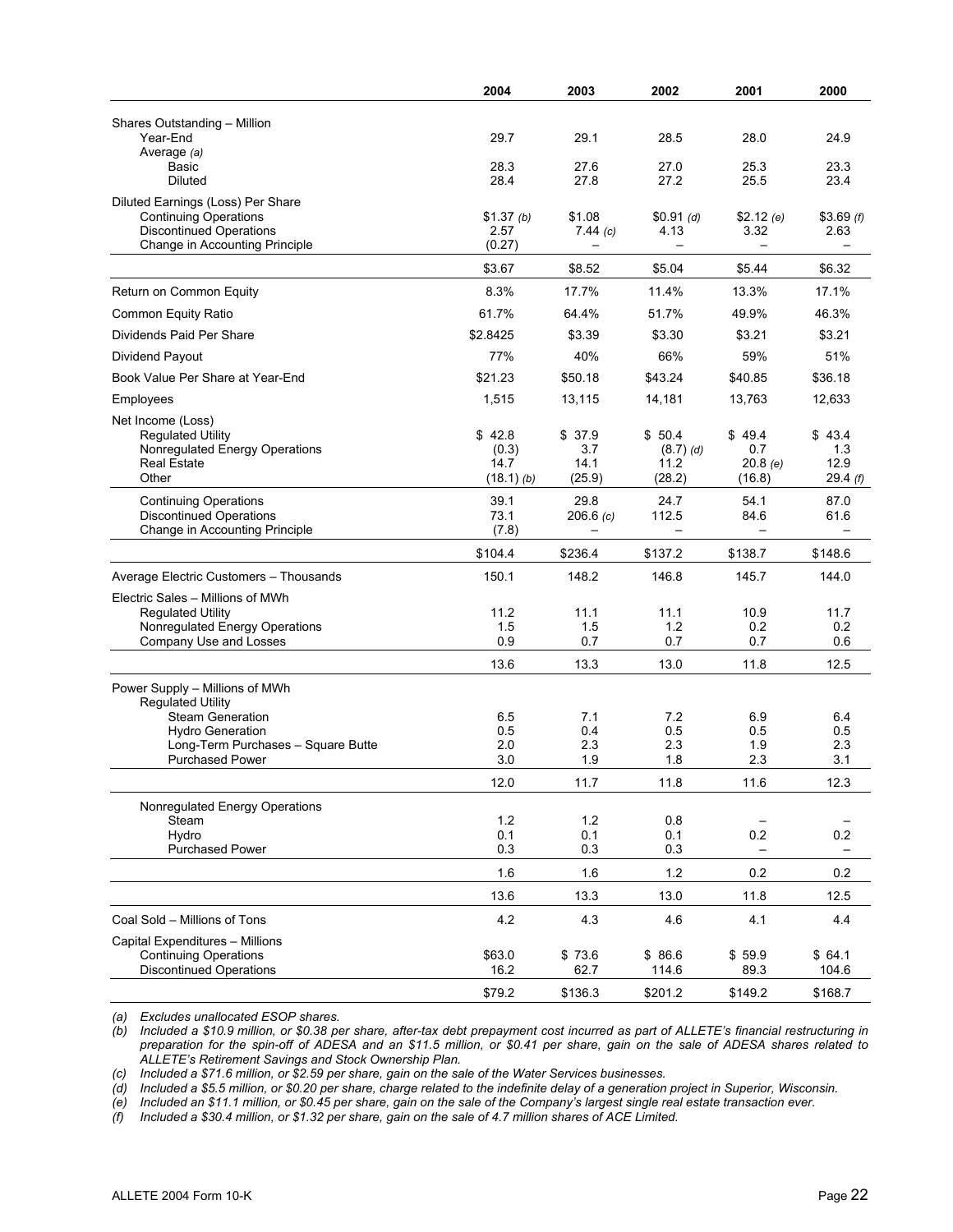#### **Item 7. Management's Discussion and Analysis of Financial Condition and Results of Operations**

The following discussion should be read in conjunction with our consolidated financial statements and notes to those statements and the other financial information appearing elsewhere in this report. In addition to historical information, the following discussion and other parts of this report contain forward-looking information that involves risks and uncertainties.

#### **Executive Summary**

ALLETE went through a significant transformation in 2004, and at the same time, performed exceptionally well. We are stronger as a result, and from what we have accomplished, we are poised for substantial earnings growth in 2005, excluding an anticipated one-time charge related to the Kendall County agreement. (See – Outlook.) Two significant strategic objectives were achieved—the spin-off of our Automotive Services business and the sale of our Water Services businesses.

On September 20, 2004, we spun off our Automotive Services business by distributing to ALLETE shareholders all of ALLETE's shares of ADESA common stock. In June 2004, our Automotive Services business, doing business as ADESA, Inc. (NYSE: KAR), completed an IPO through the issuance and sale of 6.3 million shares of its common stock. This represented 6.6% of ADESA's common stock outstanding. ALLETE owned the remaining 93.4% of ADESA until the spinoff was completed. (See Note 3.) ADESA's SEC filings are available through the SEC's website at www.sec.gov.

In mid-2004, we completed the sales of our North Carolina water and wastewater assets, and the remaining 72 water and wastewater systems in Florida. In early 2005, we sold our wastewater services business in Georgia. The net cash proceeds from the sale of all water and wastewater assets in 2003 and 2004, after transaction costs, retirement of most Florida Water debt and payment of income taxes, were approximately \$300 million.

Using a combination of internally generated funds, proceeds from the sale of our Water Services assets and proceeds received from ADESA, we repaid \$183.1 million in outstanding debt in 2004 (\$356.5 million of debt and \$75 million of mandatorily redeemable preferred securities in 2003), which significantly strengthened our balance sheet and reduced interest expense in 2004. Our debt to total capital ratio was 38% at December 31, 2004.

Income from continuing operations represents the activities that are part of ALLETE subsequent to the spin-off of ADESA and the sale of our Water Services businesses. **Regulated Utility** includes retail and wholesale rate-regulated electric, water and gas services in northeastern Minnesota and northwestern Wisconsin under the jurisdiction of state and federal regulatory authorities. **Nonregulated Energy Operations** includes nonregulated generation (non-rate base generation sold at market-based rates to the wholesale market) consisting primarily of generation from Taconite Harbor in northern Minnesota and generation secured through the Kendall County power purchase agreement. Nonregulated Energy Operations also includes our coal mining activities in North Dakota. **Real Estate** includes our Florida real estate operations. **Other** includes our telecommunications activities, investments in emerging technologies, earnings on cash, and general corporate charges and interest not specifically related to any one business segment. General corporate charges include employee salaries and benefits, as well as legal and other outside service fees.

Income from continuing operations before the change in accounting principle was \$39.1 million, or \$1.37 per diluted share, for 2004 (\$29.8 million, or \$1.08 per diluted share, for 2003; \$24.7 million, or \$0.91 per diluted share, for 2002). Strong earnings in 2004 were attributed to increased sales to our industrial customers, as a result of their higher production levels, and a significant reduction in interest expense due to lower debt balances. The following significant factors impact the comparisons between years:

- **Debt Prepayment Cost.** In 2004, we incurred a \$10.9 million, or \$0.38 per share, after-tax debt prepayment cost as part of ALLETE's financial restructuring in preparation for the spin-off of ADESA.
- **Gain on ADESA Shares.** In 2004, we recognized an \$11.5 million, or \$0.41 per share, gain on the sale of ADESA shares related to our ESOP. (See Note 17.)
- **Charge.** In 2002, Nonregulated Energy Operations incurred a \$5.5 million, or \$0.20 per share, after-tax charge related to the indefinite delay of a generation project in Superior, Wisconsin.

In total, net income and diluted earnings per share for 2004 decreased 56% and 57%, respectively, from 2003. The decrease was primarily attributable to reduced earnings from discontinued operations, which included both Water Services and Automotive Services. The decrease also reflected a \$7.8 million non-cash after-tax charge for a change in accounting principle related to investments in our emerging technology portfolio. (See Note 14.) Gains recognized in 2003 on the sale of substantially all of our water and wastewater systems in Florida contributed to higher earnings in 2003, as did a full year of Automotive Services operations.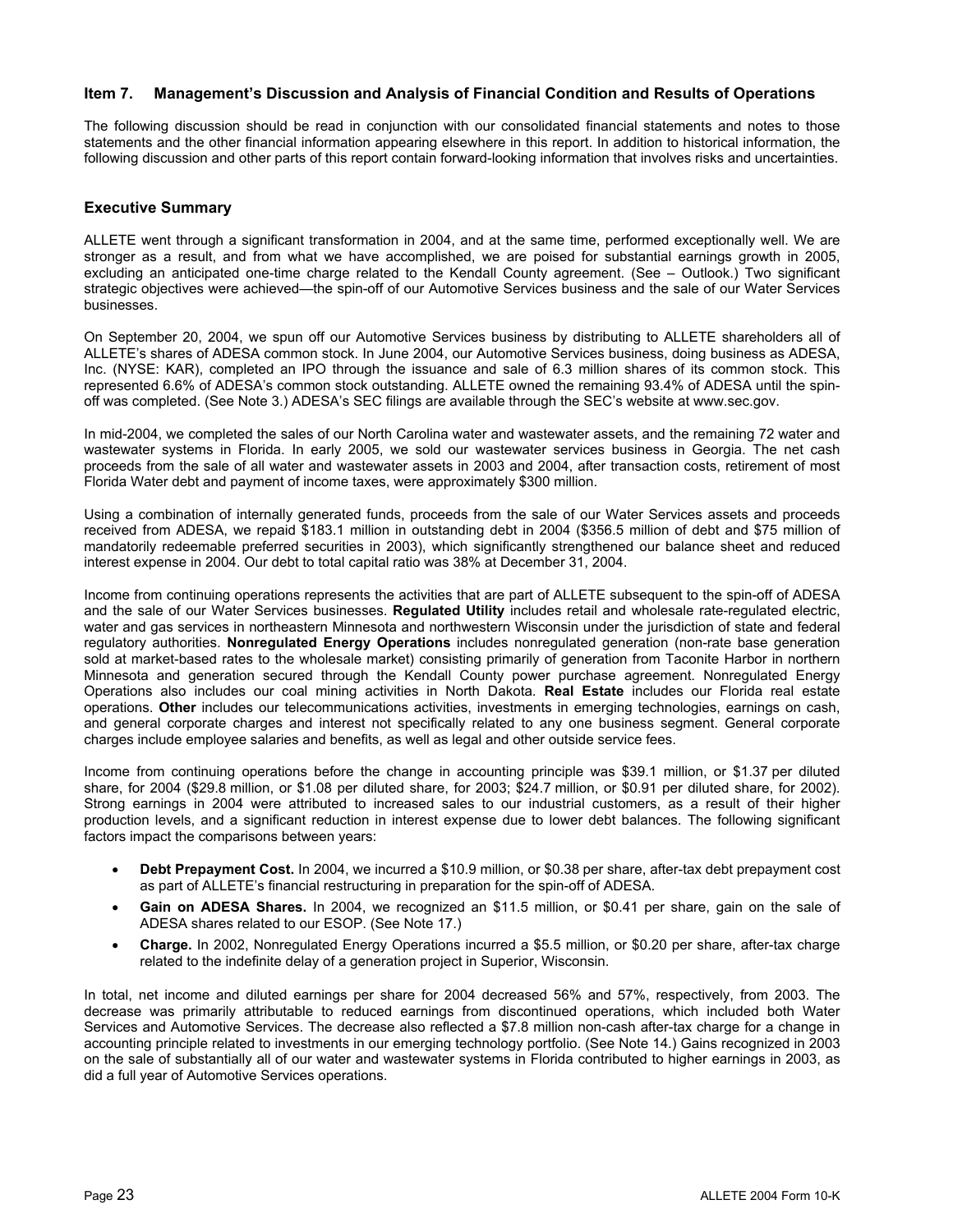|                                                   | 2004      | 2003    | 2002    |
|---------------------------------------------------|-----------|---------|---------|
| <b>Millions Except Per Share Amounts</b>          |           |         |         |
| <b>Operating Revenue</b>                          |           |         |         |
| <b>Regulated Utility</b>                          | \$555.0   | \$510.0 | \$497.9 |
| Nonregulated Energy Operations                    | 106.8     | 106.6   | 84.7    |
| <b>Real Estate</b>                                | 41.9      | 42.6    | 33.6    |
| Other                                             | 47.7      | 33.1    | 26.8    |
|                                                   | \$751.4   | \$692.3 | \$643.0 |
|                                                   |           |         |         |
| <b>Operating Expenses</b>                         |           |         |         |
| <b>Regulated Utility</b>                          | \$468.2   | \$430.2 | \$403.7 |
| Nonregulated Energy Operations                    | 107.6     | 100.8   | 100.6   |
| <b>Real Estate</b>                                | 16.5      | 18.2    | 15.5    |
| Other                                             | 59.3      | 47.0    | 45.0    |
|                                                   | \$651.6   | \$596.2 | \$564.8 |
| Interest Expense                                  |           |         |         |
| <b>Regulated Utility</b>                          | \$18.5    | \$20.4  | \$20.6  |
| Nonregulated Energy Operations                    | 1.5       | 1.8     | 0.3     |
| <b>Real Estate</b>                                | 0.3       | 0.2     |         |
| Other                                             | 11.5      | 28.2    | 28.4    |
|                                                   |           |         |         |
|                                                   | \$31.8    | \$50.6  | \$49.3  |
| Other Income (Expense)                            |           |         |         |
| <b>Regulated Utility</b>                          | \$<br>0.1 | \$2.9   | \$7.7   |
| Nonregulated Energy Operations                    | 0.6       | 1.9     | 0.6     |
| <b>Real Estate</b>                                |           |         |         |
| Other                                             | (12.8)    | (2.3)   | (0.2)   |
|                                                   |           |         |         |
|                                                   | \$(12.1)  | \$2.5   | \$8.1   |
| Net Income (Loss)                                 |           |         |         |
| <b>Regulated Utility</b>                          | \$42.8    | \$37.9  | \$50.4  |
| Nonregulated Energy Operations                    | (0.3)     | 3.7     | (8.7)   |
| <b>Real Estate</b>                                | 14.7      | 14.1    | 11.2    |
| Other                                             | (18.1)    | (25.9)  | (28.2)  |
| <b>Continuing Operations</b>                      | 39.1      | 29.8    | 24.7    |
| <b>Discontinued Operations</b>                    | 73.1      | 206.6   | 112.5   |
| Change in Accounting Principle                    | (7.8)     |         |         |
|                                                   | \$104.4   | \$236.4 | \$137.2 |
|                                                   |           |         |         |
| Diluted Average Shares of Common Stock            | 28.4      | 27.8    | 27.2    |
|                                                   |           |         |         |
| Diluted Earnings (Loss) Per Share of Common Stock | \$1.37    | \$1.08  | \$0.91  |
| <b>Continuing Operations</b>                      |           |         |         |
| <b>Discontinued Operations</b>                    | 2.57      | 7.44    | 4.13    |
| Change in Accounting Principle                    | (0.27)    |         |         |
|                                                   | \$3.67    | \$8.52  | \$5.04  |
| Return on Common Equity                           | 8.3%      | 17.7%   | 11.4%   |
|                                                   |           |         |         |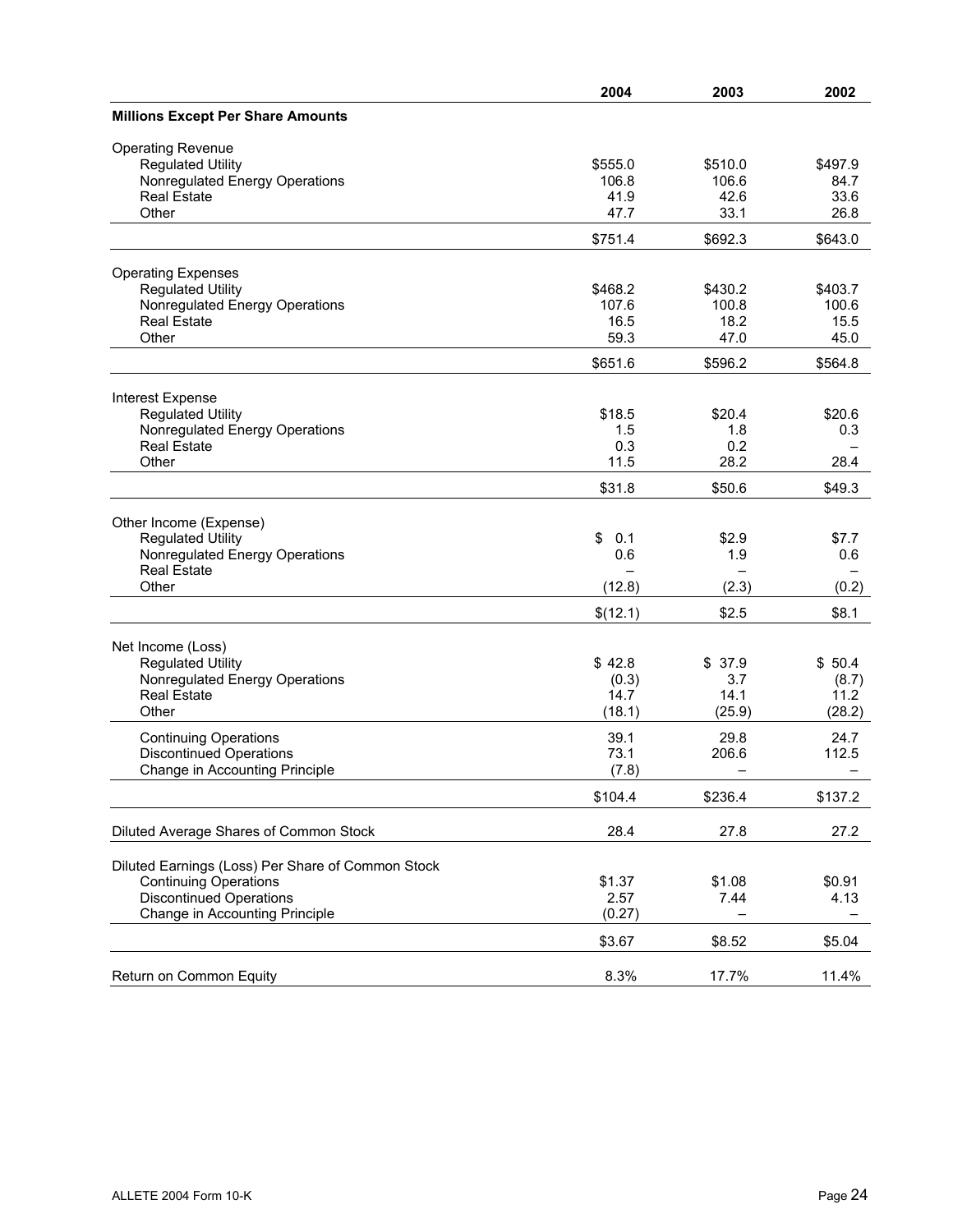|                                | 2004   | 2003   | 2002   |
|--------------------------------|--------|--------|--------|
| <b>Millions</b>                |        |        |        |
| Kilowatthours Sold             |        |        |        |
| <b>Regulated Utility</b>       |        |        |        |
| <b>Retail and Municipals</b>   |        |        |        |
| Residential                    | 1,053  | 1,065  | 1,044  |
| Commercial                     | 1,282  | 1,286  | 1,257  |
| Industrial                     | 7,071  | 6,558  | 6,946  |
| <b>Municipals</b>              | 823    | 842    | 820    |
| Other                          | 79     | 79     | 78     |
|                                | 10,308 | 9,830  | 10,145 |
| <b>Other Power Suppliers</b>   | 918    | 1,314  | 987    |
|                                | 11,226 | 11,144 | 11,132 |
| Nonregulated Energy Operations | 1,496  | 1,462  | 1,149  |
|                                | 12,722 | 12,606 | 12,281 |
|                                |        |        |        |

#### **Net Income**

**Regulated Utility** contributed net income of \$42.8 million in 2004 (\$37.9 million in 2003; \$50.4 million in 2002). The 13% increase in 2004 net income from 2003 reflected an 8% increase in kilowatthour sales to our industrial customers. Higher expenses for pension, and increased costs associated with maintenance outages at Company generating facilities and a scheduled outage at the Square Butte generating facility, were partially offset by lower depreciation and interest expense. Overall, regulated utility kilowatthour sales in 2004 were similar to 2003 and 2002. In 2004, a 5% increase in sales to retail and municipal customers reduced the energy available for sale to other power suppliers. In addition, Regulated Utility net income in 2004 also reflected the absence of equity income from Split Rock Energy, a joint venture which we terminated in March 2004 (\$1.7 million in 2003; \$4.3 million in 2002). Equity income from Split Rock Energy in 2003 included a \$2.3 million charge to exit the joint venture. In 2002, a \$2.3 million one-time deferral of costs recoverable through the regulated utility fuel clause increased income.

**Nonregulated Energy Operations** reported a \$0.3 million net loss in 2004 (net income of \$3.7 million in 2003; an \$8.7 million net loss in 2002). The decrease in 2004 net income was primarily due to a reduction in net income at Taconite Harbor and a one-time cost to terminate a transmission contract related to the Kendall County power purchase agreement. Net income at Taconite Harbor in 2004 decreased, primarily due to costs associated with a scheduled maintenance outage in 2004 and increased costs for sulfur dioxide emission allowances. In addition, wholesale power prices were lower in 2004. Generation at Taconite Harbor first came online at various times during the first half of 2002. Wholesale power prices were higher in 2003 compared to 2002.

Generation secured through the Kendall County power purchase agreement began in May 2002. An after-tax loss of approximately \$8 million, which included a \$0.7 million cost to terminate a transmission contract, was recognized in 2004. In December 2004, we entered into an agreement to assign this power purchase agreement to Constellation Energy Commodities. (See Outlook.)

In 2002, a \$5.5 million charge related to the indefinite delay of a generation project in Superior, Wisconsin, reduced income, while 2003 reflected a \$0.5 million reduction in the 2002 charge related to that project.

**Real Estate** contributed net income of \$14.7 million in 2004 (\$14.1 million in 2003; \$11.2 million in 2002). A strong southwest Florida real estate market starting in the fall of 2003 and continuing into 2004 was the main reason for higher net income in 2004 and 2003, as well as an increase in the number and the profitability of real estate sales. The timing of the closing of real estate sales varies from period to period and impacts comparisons between years.

**Other** reflected a net loss of \$18.1 million in 2004, down from a \$25.9 million net loss in 2003 (\$28.2 million net loss in 2002). A \$9.8 million reduction in interest expense resulting from lower debt balances was the main reason for the improvement in 2004. Financial results for 2004 also included an \$11.5 million gain on the sale of ADESA stock related to our ESOP (see Note 17), a \$10.9 million debt prepayment cost associated with the retirement of long-term debt as a part of our financial restructuring in preparation for the spin-off of ADESA (see Note 8) and \$4.1 million of impairment losses related to our emerging technologies portfolio. In addition, \$1.6 million of equity losses on emerging technology funds were recognized in 2004. In 2003, we reported net losses on the sale of shares we held directly in publicly-traded, emerging technology investments. Financial results for 2002 included net gains on the sale of certain emerging technology investments and losses related to our trading securities portfolio, which was liquidated during the second half of 2002.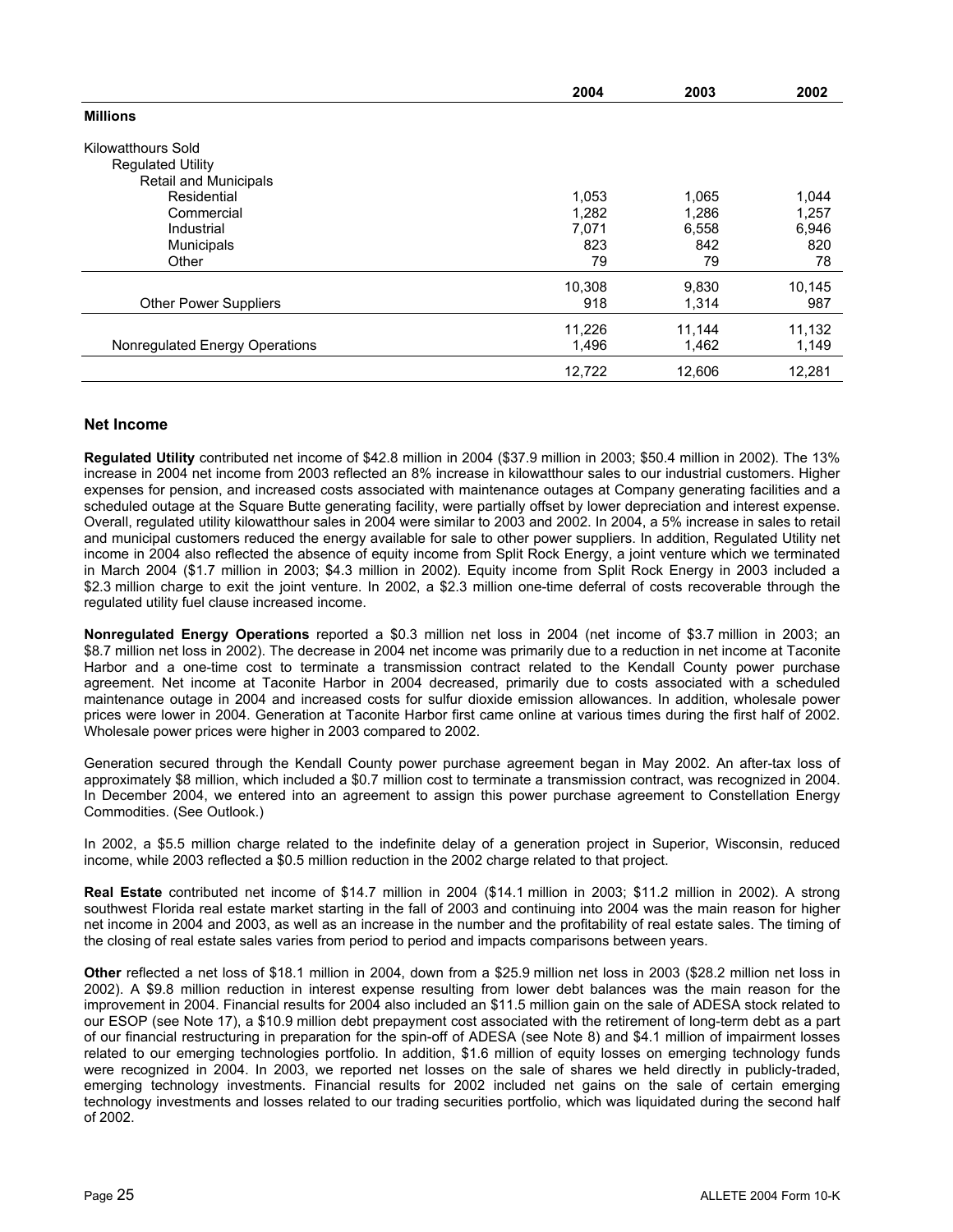**Discontinued Operations** includes our Automotive Services business that was spun off on September 20, 2004, our Water Services businesses, the majority of which were sold in 2003, costs incurred by ALLETE associated with the spinoff of ADESA, and our retail stores, which we exited in 2002.

Automotive Services contributed net income of \$74.4 million in 2004 (\$113.6 million in 2003; \$88.2 million in 2002). Net income in 2004 was down \$39.2 million from 2003, reflecting a 6.6% reduction in our ownership of ADESA since the June 2004 IPO and the absence of ADESA operations since the spin-off on September 20, 2004. Net income in 2004 was also down due to debt prepayment costs related to the early redemption of ADESA debt in August 2004, ALLETE's costs associated with the business separation, and additional corporate charges and separation expenses incurred by ADESA as it prepared to be a stand-alone, publicly-traded company. In addition, 2004 net income included \$4.1 million of charges in connection with a lawsuit related to ADESA's vehicle import business. Net income in 2003 reflected strong vehicle sales, fee increases, the introduction and expansion of service offerings, lower interest expense due to lower debt balances at the time, gains on sale of property and strong receivable portfolio management at the floorplan financing business. Net income in 2003 also included a \$1.3 million recovery from the settlement of a lawsuit associated with ADESA's vehicle transport business. Net income in 2002 included a \$2.7 million exit charge related to ADESA's vehicle transport business.

Water Services financial results were a \$1.3 million net loss in 2004 (net income of \$93.0 million in 2003; net income of \$25.5 million in 2002). Net income in 2004 decreased \$94.3 million from 2003, primarily because 2003 included the sale of substantially all of our water and wastewater systems serving various counties and communities in Florida. A \$71.6 million after-tax gain was recognized on the sale of these systems in 2003, net of all selling, transaction and employee termination benefit expenses, as well as impairment losses on certain remaining assets at the time. Gains in 2004 from the sale of our North Carolina assets and the remaining systems in Florida were offset by an adjustment to gains reported in 2003, resulting in an overall net loss of \$0.5 million in 2004. The adjustment to gains reported in 2003 resulted primarily from an arbitration award in December 2004 relating to a gain-sharing provision on a system sold in 2003. Net income was also down from 2003, due to the absence of operations from water and wastewater systems sold. The majority of Florida systems were sold in the fourth quarter of 2003. North Carolina assets were sold in June 2004.

Financial results for 2002 included a \$1.2 million loss related to our retail stores, primarily due to an exit charge.

**Change in Accounting Principle** reflected the cumulative effect on prior years (to December 31, 2003) of changing to the equity method of accounting for investments in limited liability companies included in our emerging technology portfolio. (See Note 14.)

#### **2004 Compared to 2003**

#### **Regulated Utility**

*Operating revenue* was up \$45.0 million, or 9%, in 2004, primarily due to higher fuel clause recoveries resulting from increased purchased power costs (see operating expenses below) and increased retail sales. Overall, regulated utility kilowatthour sales were similar to 2003 (up 1%) as a 5% increase in sales to retail and municipal customers reduced the energy available for sale to other power suppliers. Much of the increase in retail and municipal electric sales was attributable to large industrial customers, due to their higher production levels in 2004. Outages at Company generating facilities and a scheduled maintenance outage at the Square Butte generating facility (see operating expenses) also contributed to less energy being available for sale to other power suppliers.

*Operating expenses* in total were up \$38.0 million, or 9%, in 2004, primarily due to a \$34.3 million increase in fuel and purchased power expense. Increased purchased power was necessitated by outages at Company generating facilities and the Square Butte generating facility. In February 2004, we experienced a generator failure at our 534-MW Boswell Unit 4. Unit 4 came back into service in June 2004. As a result of the failure, we replaced significant components of the generator at a capital cost of approximately \$6 million. The majority of the replacement cost was covered by insurance, subject to a deductible of \$1 million. We entered into power purchase agreements to replace the power lost during the Unit 4 outage. The cost of this additional power was recovered through the regulated utility fuel adjustment clause in Minnesota. While Unit 4 was down, some work originally planned for 2005 and 2006 was done during the outage to minimize future outages. This outage did not have a material impact on our results of operations. Two multi-week scheduled maintenance outages also took place at our 55-MW Laskin Unit 1 and at the Square Butte generating facility. Operating and maintenance expense was \$3.2 million higher in 2004, primarily due to outages at our generating facilities. Our pro rata share of the Square Butte maintenance outage costs was approximately \$5 million. In addition, 2004 reflected a \$4.4 million increase in pension expense and a \$1.7 million decrease in depreciation expense. In 2004, the MPUC approved longer depreciable lives for certain Company generating assets.

*Interest expense* was down \$1.9 million from 2003, due to lower debt balances in 2004.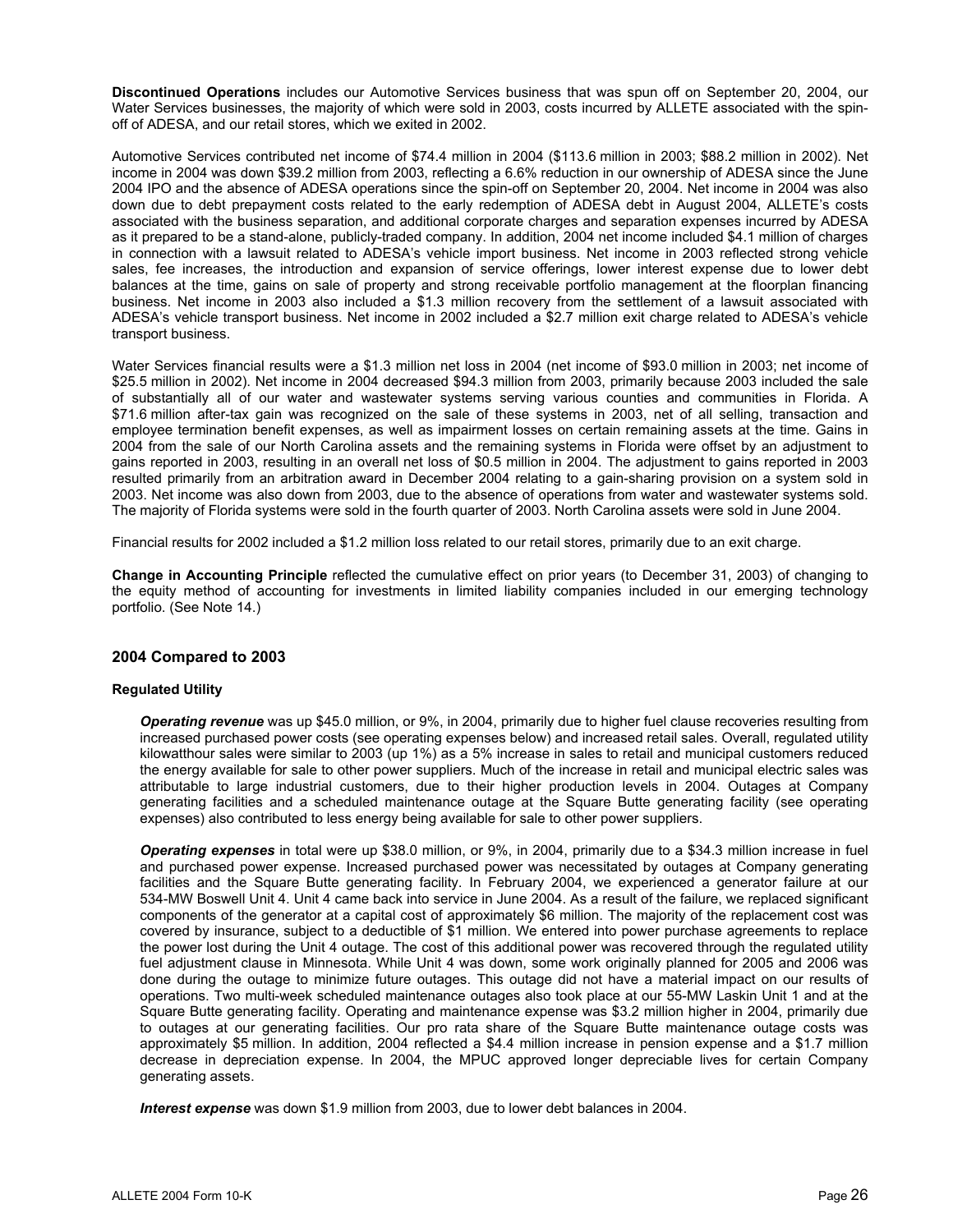# **2004 Compared to 2003 (Continued)**

#### **Regulated Utility (Continued)**

*Other income (expense)* reflected \$2.8 million less income in 2004, primarily due to the absence of equity in net income from Split Rock Energy. Minnesota Power withdrew from Split Rock Energy trading activities, effective November 1, 2003, and terminated the joint venture in March 2004.

#### **Nonregulated Energy Operations**

*Operating revenue* in 2004 was similar to 2003 as a 2% increase in kilowatthour sales was offset by lower wholesale prices. Kilowatthour sales were up 8% at Taconite Harbor despite a fourth quarter 2004 scheduled maintenance outage, while kilowatthour sales at Kendall County were down 26% from 2003.

*Operating expenses* were up \$6.8 million, or 7%, in 2004, due to \$1.3 million of costs associated with a scheduled maintenance outage at Taconite Harbor, a \$1.2 million transmission contract termination charge to exit the Kendall County agreement and a \$0.9 million increase in costs for sulfur dioxide emission allowances. Expenses in 2003 reflected a \$0.9 million reduction in costs accrued in 2002 related to the indefinite delay of a generation project in Superior, Wisconsin.

*Other income (expense)* reflected \$1.3 million of less income in 2004. The decrease was attributable to a reduction in gains on prior Minnesota land sales due to an MPUC required land reevaluation.

### **Real Estate**

*Operating revenue* was down \$0.7 million, or 2%, in 2004. In 2004, we sold 1,479 acres and 211 lots for \$35.8 million (1,394 acres and 265 lots for \$36.0 million in 2003). At December 31, 2004, total land sales under contract were \$71 million, of which \$30 million were for properties in the Town Center development project at Palm Coast. Revenue in 2003 also included the recovery of a partially reserved receivable.

*Operating expenses* were down \$1.7 million, or 9%, in 2004 because the cost of property sold in 2004 was lower than in 2003. Cost of sales in 2004 was \$6.5 million (\$7.9 million in 2003).

#### **Other**

*Operating revenue* was up \$14.6 million, or 44%, in 2004, reflecting increased revenue from our telecommunications business due to more equipment sales.

*Operating expenses* were up \$12.3 million, or 26%, in 2004, mostly due to higher cost of goods sold associated with increased sales at our telecommunications business. Corporate charges were down \$2.2 million (\$12.6 million in 2004; \$14.8 million in 2003). Lower corporate charges as a result of the spin-off of Automotive Services and an insurance refund partially offset higher incentive compensation and benefit costs, and expenses related to the reverse stock split.

*Interest expense* (not specifically related to any one business segment) was down \$16.8 million from 2003 (\$11.2 million in 2004; \$28.0 million in 2003), primarily due to lower debt balances. We repaid \$25 million of 6 1/4% First Mortgage Bonds in July 2003; \$50 million of 7 3/4% First Mortgage Bonds in November 2003; \$75 million of mandatorily redeemable preferred securities in December 2003; \$3.5 million of Industrial Development Revenue Bonds in January 2004; and \$125 million of 7.80% Senior Notes in July 2004. In addition, \$111 million of Pollution Control Refunding Revenue Bonds were refinanced at a lower rate in August 2004 and a \$250 million credit agreement entered into in July 2003 was paid off early (\$197 million in 2003; \$53 million in April 2004). A combination of internally-generated funds, proceeds from the sale of our Water Services assets and proceeds received from ADESA were used to repay the debt.

*Other income (expense)* reflected \$10.5 million of additional expense in 2004, primarily due to an \$18.5 million debt prepayment cost related to the early redemption of \$125 million in senior notes in 2004 and \$6.5 million of impairment losses recorded related to our emerging technology investments. In addition, \$1.7 million of equity losses on emerging technology funds were recognized in 2004. These decreases were partially offset by an \$11.5 million gain on the sale of ADESA shares held in our ESOP. (See Note 17.) In 2003, we recognized \$3.5 million of losses related to the sale of shares we held directly in publicly-traded emerging technology investments.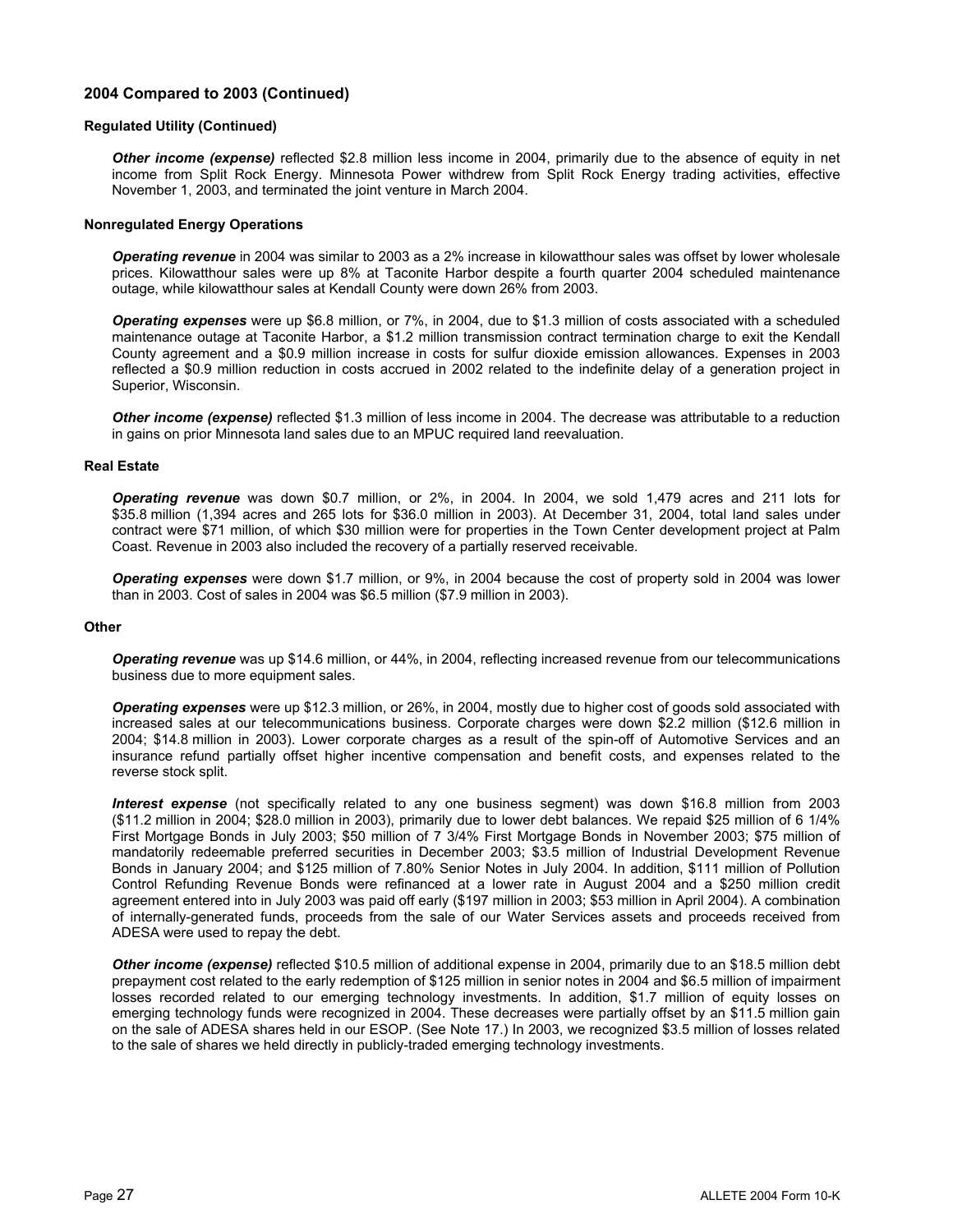## **2003 Compared to 2002**

#### **Regulated Utility**

*Operating revenue* was up \$12.1 million, or 2%, in 2003, mainly due to higher fuel clause recoveries and natural gas prices. Regulated utility kilowatthour sales were similar to 2002. Fuel clause recoveries increased, due to higher purchased power costs.

*Operating expenses* were up \$26.5 million, or 7%, in 2003, primarily due to a \$5.8 million increase in fuel and purchased power expense, a \$4.4 million increase in natural gas expense and a \$4.8 million increase in employee pension and benefit expenses. Higher purchased power costs resulted from both increased wholesale prices and quantities purchased. Planned maintenance outages at our generating stations and lower output from our hydro facilities as a result of drier weather necessitated higher quantities of purchased power in 2003. Natural gas expense was higher in 2003, due to increased prices. Expenses for pension and post-retirement health benefits increased, mainly due to lower discount rates and expected rates of return on plan assets. Operating expenses in 2002 included a \$4 million one-time deferral of costs recoverable through the utility fuel adjustment clause.

*Other income (expense)* reflected \$4.8 million less income in 2003, primarily due to less equity income from our joint venture in Split Rock Energy (\$2.9 million in 2003; \$7.3 million in 2002). Our 2003 equity in net income from Split Rock Energy reflected a \$2.3 million charge accrued at the time we reached an agreement to withdraw from this joint venture.

#### **Nonregulated Energy Operations**

*Operating revenue* was up \$21.9 million, or 26%, in 2003, primarily due to increased sales of nonregulated generation from our Taconite Harbor facility and improved wholesale power prices. Increased sales of nonregulated generation resulted from Taconite Harbor being available for a full 12 months in 2003. Taconite Harbor generation first came online at various times during the first half of 2002.

*Operating expenses* were up \$0.2 million, or less than 1%, in 2003, mainly due to fuel and purchased power expenses for nonregulated generation that came online during the first half of 2002. Purchased power expense in 2003 included a full 12 months of demand charges related to the Kendall County power purchase agreement, while 2002 included only eight months. Operating expenses in 2002 included a \$9.5 million charge related to the indefinite delay of the generation project in Superior, Wisconsin.

*Interest expense* was up \$1.5 million, predominantly due to more interest capitalized in 2002.

#### **Real Estate**

*Operating revenue* was up \$9 million, or 27%, in 2003, as a result of more land sales. In 2003, we sold 1,394 acres and 265 lots for \$36.0 million (641 acres and 1,425 lots for \$29.9 million in 2002). Revenue in 2003 also included the recovery of a partially reserved receivable.

*Operating expenses* were up \$2.7 million, or 17%, in 2003 because the cost of property sold in 2003 and selling expenses were higher than in 2002. Cost of sales in 2003 was \$7.9 million (\$6.8 million in 2002).

#### **Other**

*Operating revenue* was up \$6.3 million, or 24%, in 2003, reflecting increased revenue from our telecommunications business, due to more equipment sales.

*Operating expenses* were up \$2.0 million, or 4%, in 2003, reflecting higher cost of goods sold associated with increased sales at our telecommunications business, partially offset by a \$2.2 million decrease in corporate charges (\$14.8 million in 2003; \$17.0 million in 2002).

*Interest expense* was down \$0.2 million, or less than 1%, in 2003 and reflected interest expense not specifically related to any one business segment (\$28.0 million in 2003; \$28.2 million in 2002).

*Other income (expense)* reflected \$2.1 million less income in 2003, primarily due to a \$3.5 million loss related to the sale of shares the Company held directly in publicly-traded emerging technology investments. In 2002, we recognized a \$3.3 million gain on the sale of certain emerging technology investments, which was more than offset by losses on our trading securities portfolio that was liquidated during the second half of 2002.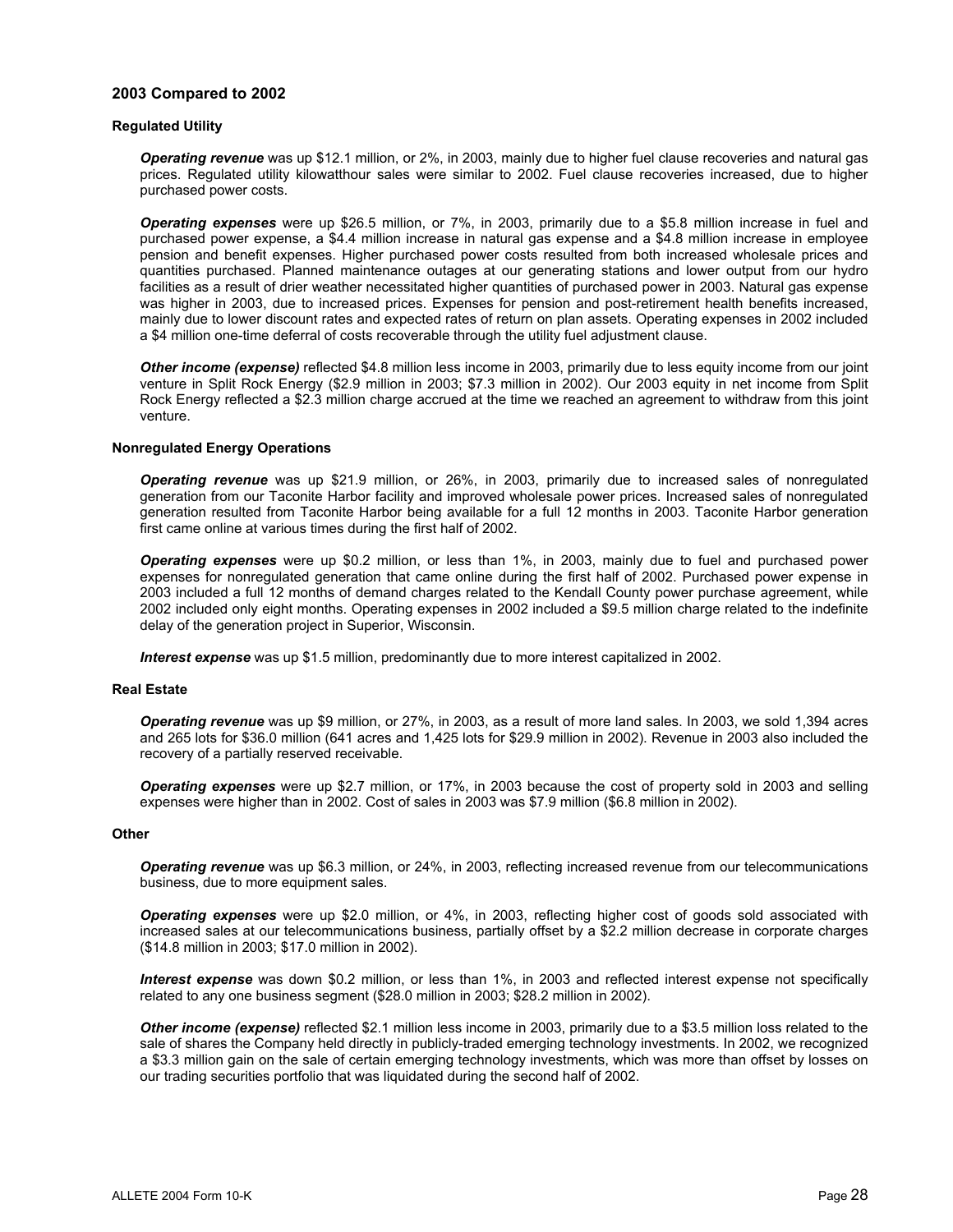# **Critical Accounting Policies**

Certain accounting measurements under applicable generally accepted accounting principles involve management's judgment about subjective factors and estimates, the effects of which are inherently uncertain. These policies are reviewed with the audit committee of our Board of Directors on a regular basis. The following summarizes those accounting measurements we believe are most critical to our reported results of operations and financial condition.

**Impairment of Long-Lived Assets.** We annually review our assets for impairment. SFAS 144, "Accounting for the Impairment and Disposal of Long-Lived Assets," is the basis for these analyses. Judgments and uncertainties affecting the application of accounting for asset impairment include economic conditions affecting market valuations, changes in our business strategy, and changes in our forecast of future operating cash flows and earnings.

We account for our long-lived assets at depreciated historical cost. A long-lived asset is tested for recoverability whenever events or changes in circumstances indicate that its carrying amount may not be recoverable. We would recognize an impairment loss only if the carrying amount of a long-lived asset is not recoverable from its undiscounted cash flows. Management judgment is involved in both deciding if testing for recoverability is necessary and in estimating undiscounted cash flows. As of December 31, 2004, no write-downs were required.

**Pension and Postretirement Health and Life Actuarial Assumptions.** We account for our pension and postretirement benefit obligations in accordance with the provisions of SFAS 87, "Employers' Accounting for Pensions," and SFAS 106, "Employers' Accounting for Postretirement Benefits Other Than Pensions." These standards require the use of assumptions in determining the obligations and annual cost. An important actuarial assumption for pension and other postretirement benefit plans is the expected long-term rate of return on plan assets. In establishing this assumption, we consider the diversification and allocation of plan assets, the actual long-term historical performance for the type of securities invested in, the actual long-term historical performance of plan assets and the impact of current economic conditions, if any, on long-term historical returns. Our pension asset allocation is approximately 70% equity and 30% fixed-rate securities. Equity securities consist of a mix of market capitalization sizes and also include investments in real estate and venture capital. We currently use an expected long-term rate of return of 9% in our pension actuarial study. We annually review our expected long-term rate of return assumption and will adjust it to respond to any changing market conditions. A 1/2% decrease in the expected long-term rate of return would increase the annual expense for pension and other postretirement benefits by approximately \$1 million after tax; likewise, a 1/2% increase in the expected long-term rate of return would decrease the annual expense by approximately \$1 million after tax. (See Note 16 for additional detail on our pension and postretirement health and life plans.)

**Valuation of Investments.** As part of our emerging technology portfolio, we have several minority investments in venture capital funds and privately-held, start-up companies. We account for our investment in venture capital funds under the equity method and account for our direct investment in privately-held companies under the cost method. These investments are included in Investments on our consolidated balance sheet. Our policy is to quarterly review these investments for impairment by assessing such factors as continued commercial viability of products, cash flow and earnings. Any impairment would reduce the carrying value of the investment and be recognized as a loss. In 2004, we recorded \$6.5 million pretax of impairment losses on these investments (\$0 in 2003; \$1.5 million pretax in 2002).

**Provision for Environmental Remediation.** Our businesses are subject to regulation by various federal, state and local authorities concerning environmental matters. We review environmental matters on a quarterly basis. Accruals for environmental matters are recorded when it is probable that a liability has been incurred and the amount of the liability can be reasonably estimated, based on current law and existing technologies. These accruals are adjusted periodically as assessment and remediation efforts progress, or as additional technical or legal information becomes available. Accruals for environmental liabilities are included in the balance sheet at undiscounted amounts and exclude claims for recoveries from insurance or other third parties. Costs related to environmental contamination treatment and cleanup are charged to expense. We do not currently anticipate that potential expenditures for environmental matters will be material; however, if we become subject to more stringent remediation at known sites, if we discover additional contamination or previously unknown sites, or if we become subject to related personal or property damage, we could incur material costs in connection with our environmental remediation.

**Taxation.** We are required to make judgments regarding the potential tax effects of various financial transactions and our ongoing operations to estimate our obligations to taxing authorities. These tax obligations include income, real estate and use taxes. These judgments include reserves for potential adverse outcomes regarding tax positions that we have taken. We must also assess our ability to generate capital gains to realize tax benefits associated with capital losses expected to be generated in future periods. Capital losses may be deducted only to the extent of capital gains realized during the year of the loss or during the three prior or five succeeding years. As of December 31, 2004, we have, where appropriate, recorded an allowance against our deferred tax assets associated with impairment losses, which will become capital losses when realized for income tax purposes. While we believe the resulting tax reserve balances as of December 31, 2004 reflect the most likely probable expected outcome of these tax matters in accordance with SFAS 5, "Accounting for Contingencies," and SFAS 109, "Accounting for Income Taxes," the ultimate outcome of such matters could result in additional adjustments to our consolidated financial statements and such adjustments could be material.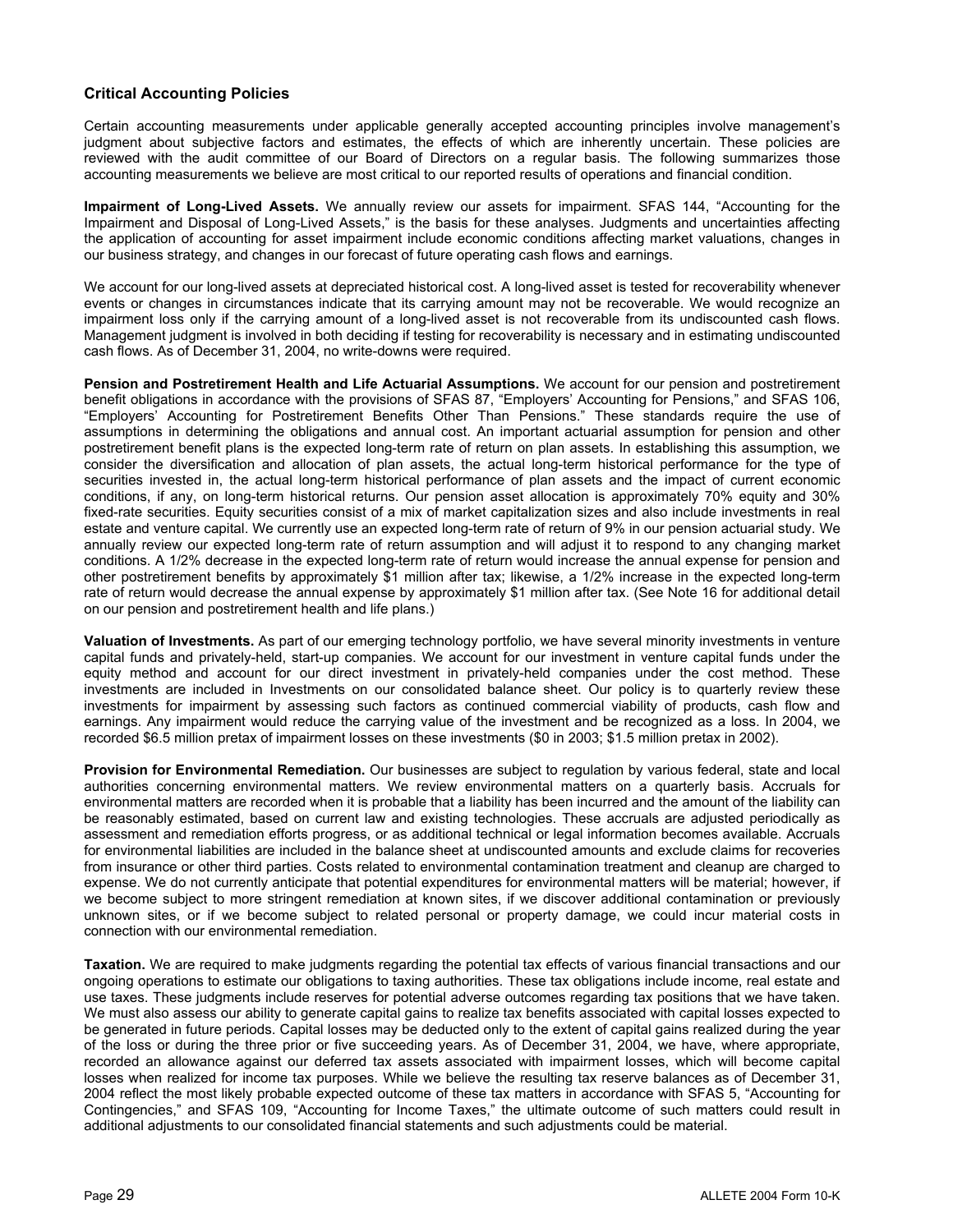# **Outlook**

In the last 10 years, our average annual total shareholder return is 16%. Approximately 4% of this average was attributed to dividends. A \$100 investment in ALLETE stock at the end of 1994 would have been worth \$439 at the end of 2004, assuming reinvestment of dividends and shares received in the ADESA distribution were sold and reinvested in ALLETE. By comparison, the Standard & Poor's 500 Index averaged 12% for the same period, of which approximately 2% of the average was attributed to dividends. A \$100 investment in the Standard & Poor's 500 Index at the end of 1994 would have been worth \$312 at the end of 2004, assuming reinvestment of dividends.

Having completed the spin-off of our Automotive Services business and the sale of our Water Services businesses, our transformation in 2004 has made us a stronger company and positioned us for substantial growth in 2005.

**2005 Earnings Guidance.** We expect ALLETE's earnings per share from continuing operations to grow by 45% to 50% in 2005. The growth is expected to come from continued strong real estate sales, lower interest expense and the transfer of the Kendall County purchased power agreement. The earnings expectation excludes an anticipated one-time charge related to the Kendall County agreement.

The ESOP has been using proceeds from the sale of ADESA stock to purchase ALLETE common stock on the open market. Pursuant to AICPA Statement of Position 93-6, "Employers' Accounting for Employee Stock Ownership Plans," unallocated ALLETE common stock currently held and purchased by the ESOP will be treated as unearned ESOP shares and not considered as outstanding for earnings per share computations. ESOP shares are included in earnings per share computations after they are allocated to participants. At December 31, 2004, the ESOP had purchased 1.0 million shares of ALLETE common stock and had \$30.3 million of restricted cash. During January 2005, the ESOP purchased an additional 0.5 million shares of ALLETE common stock and had \$8.9 million of restricted cash at January 31, 2005. (See Note 17.)

**Regulated Utility and Nonregulated Energy Operations.** Over the next five years, we believe electric utilities will face three major issues: ongoing changes in regional transmission structure; the probable enactment of stricter environmental regulations; and possible federal legislation impacting the structure and organization of the electric utility industry. The FERC may consolidate transmission regions, which could impact states' transmission regulation rights and create a more standardized wholesale power market to oversee how transmission prices are determined. As part of this larger policy effort, MISO will launch day-ahead and real-time energy market operations on April 1, 2005. We are not yet able to predict the impact of the soon-to-be initiated MISO Day 2 market on the Company's operations. We have been diligently participating with MISO in market launch preparations and tests, and our systems and procedures for operating within the new market are in place. Stricter environmental requirements through legislation and/or rulemakings are expected to require significant capital investments in the 2008 to 2012 timeframe. The expenditures will relate to new emission controls on existing generating units. Congress is expected to take up energy legislation in 2005. Repeal of the Public Utility Holding Company Act (PUHCA) is likely to be one of the electric utility sector reforms addressed in the bill. PUHCA imposes geographic restrictions on large electric and gas utility operations and limits diversification into non-utility businesses. More electric industry consolidation could occur and new players could enter the industry if PUHCA is repealed.

We believe our Regulated Utility and Nonregulated Energy Operations businesses are well positioned to successfully deal with the issues we have described and to compete successfully. Our access to and ownership of low-cost power are our greatest strengths. We anticipate securing additional competitive resources for our forecasted load growth. We anticipate that we will have ready access to sufficient capital for general business purposes. We believe electric industry deregulation is unlikely in Minnesota or Wisconsin in the next five years.

*Regulated Utility Strategy.* We will leverage the strengths of our Regulated Utility business to improve the Company's strategic and financial outlook. In addition, we will evaluate growth opportunities through merger, acquisition or asset additions in our region.

*Resource Plan.* In 2004, we filed an integrated resource plan (Resource Plan) with the MPUC, detailing our retail energy demand projections and our energy sourcing options to meet the projected demand over the next 15 years. In the Resource Plan, we predict that retail demand by customers in our service territory will increase at an average annual rate of 1.7% to 2019. The Resource Plan forecasts growth of 20 MW to 30 MW per year, primarily from residential and smaller commercial expansion, and a positive outlook from Large Power Customers in northeastern Minnesota, such as taconite processing facilities and paper mills. We expect to realize a reduction in generating resource supply over the next few years under the terms of our long-term energy supply contract with Square Butte. The combination of increased demands and reduced supply means we will need to secure additional base load energy to serve our customers in future years.

The Resource Plan sets forth several options designed to meet our predicted retail base load demand growth. Options range from purchasing additional power to building new base load energy generation facilities. We will further analyze portfolio alternatives for meeting our forecast and work with state regulators and other stakeholders over the next several months to further develop the Resource Plan. We anticipate that the MPUC will formally consider the Resource Plan during 2005.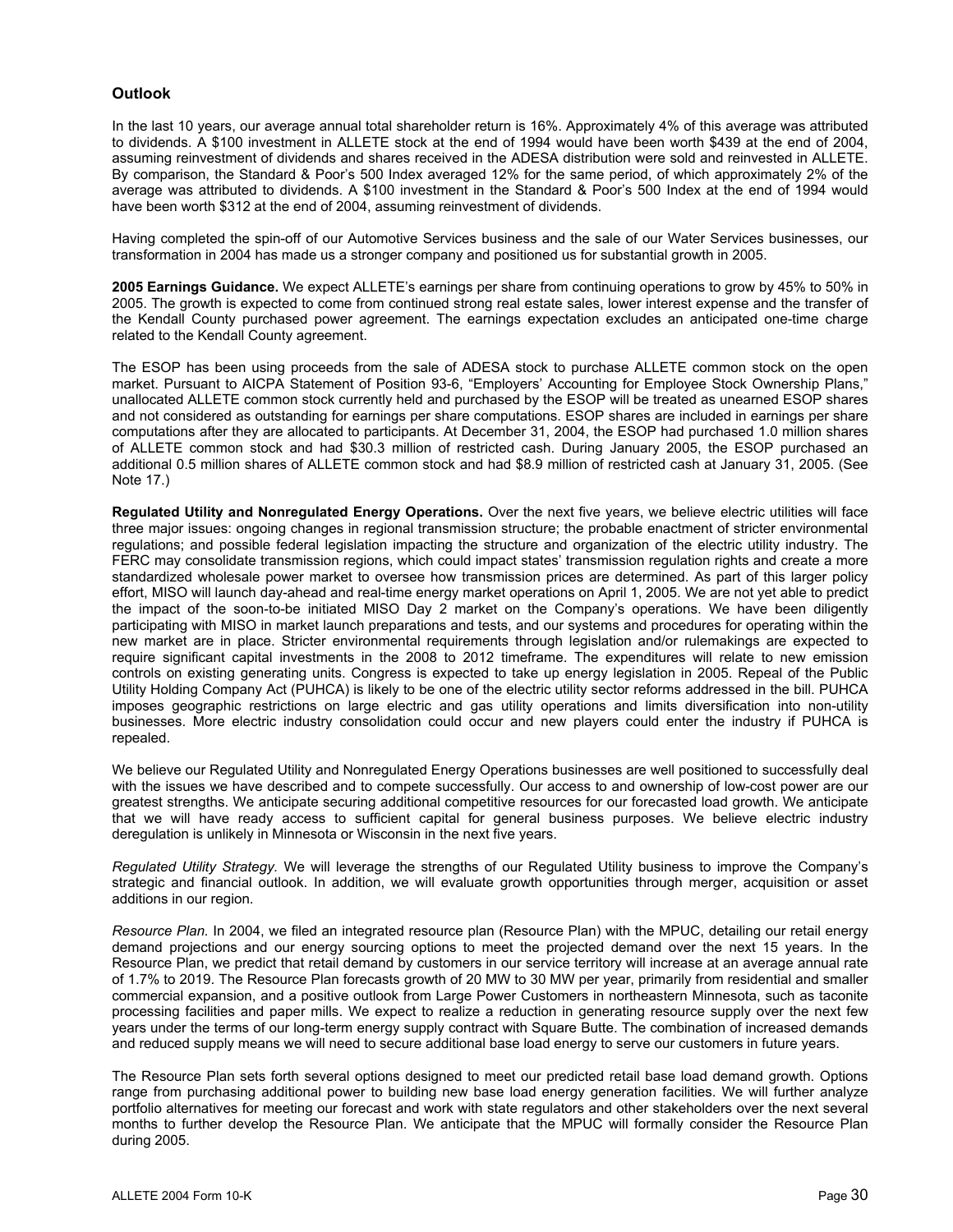*Rate Case.* In other regulatory activity, SWL&P filed a request with the PSCW in 2004 to increase retail rates. A ruling is anticipated during the first half of 2005. Minnesota Power does not expect to file a request to increase rates for its retail utility operations during 2005. We will, however, continue to monitor the costs of serving our retail customers and evaluate the need for a rate filing in the future.

*Industrial Customers.* Approximately 50% of our regulated utility electric sales is made to taconite producers, paper producers and oil pipeline operators. During 2004, the multi-year domestic integrated-steel industry consolidation began to reach operating fruition. Combined with improving markets, a consolidated steel industry should continue to stabilize and potentially even increase the demand for taconite as a raw material in steel production. Based on our research of the taconite industry, Minnesota taconite production for 2005 is again anticipated to be about 41 million tons (41 million tons in 2004; 35 million tons in 2003; 39 million tons in 2002). Although the current taconite pellet market looks strong, the taconite industry is cyclical and subject to several factors, which could dramatically change this forecast. In the event of a significant change in the taconite markets, we expect that any excess energy not used by our retail customers will be marketed primarily to the regional wholesale market. Paper prices have also improved and we anticipate a more profitable outlook for the domestic paper industry over the next few years.

Since 2001, Mesabi Nugget, owned by Kobe Steel, Ltd., Cleveland-Cliffs Inc and Steel Dynamics, Inc., has been testing the technology of converting taconite into pig iron at a pilot plant in Silver Bay, Minnesota. Environmental permitting on a full-scale production plant in northeast Minnesota is under way and such plant would be a significant energy user. In 2004, UPM-Kymmene, a Large Power Customer, began a year-long economic and environmental study to assess the feasibility of expanding its Blandin Paper mill in Grand Rapids, Minnesota. A new paper machine would require an additional 100 MW of electricity by 2008. The addition of these two potential major industrial energy users in northern Minnesota is positive for the Company, as well as the communities we serve.

Our strong relationships with industrial customers are unique in the electric industry and enable us to work closely with them to help ensure their success. We continue to maintain these relationships with this group of customers to help retain a solid industrial base in our region. We continue to make investments to maintain and improve the integrity of our generating, transmission and distribution assets, and maintain environmental compliance.

*Fuel Clause.* In 2003, the MPUC initiated an investigation into the continuing usefulness of the fuel clause as a regulatory tool for electric utilities. The initial steps of the investigation were to review the clause's original purpose, structure and rationale (including its current operation and relevance in today's regulatory environment), and then address its ongoing appropriateness and other issues if the need for continued use of the fuel adjustment clause is shown. The MPUC has not taken action on any proposal and, as a result, we are unable to predict the outcome or impact of this proceeding at this time.

*Kendall County.* To eliminate ongoing losses from capacity charges for generation secured through the Kendall County power purchase agreement, in December 2004, we entered into an agreement to assign this power purchase agreement to Constellation Energy Commodities. Under the terms of the agreement, we will pay Constellation Energy Commodities \$73 million in cash (approximately \$47 million after taxes) to assume the power purchase agreement, which is in effect through mid-September 2017. The proposed transaction is subject to the approvals of LSP-Kendall Energy, as well as of its project lenders and the FERC. Pending these approvals, the transaction is scheduled to close in April 2005. We currently have approximately 130 MW of long-term capacity sales contracts for the Kendall County generation, which will also be transferred to Constellation Energy Commodities at closing.

*Taconite Harbor.* A majority of the output from our Taconite Harbor generating unit is sold under long-term wholesale contracts through mid-2010. Remaining Taconite Harbor energy is sold on a shorter-term basis into the wholesale market.

*Nonregulated Energy Operations Strategy.* Following the anticipated disposition of the Kendall County contractual position in April 2005, this business segment will be composed of generating assets in northeastern Minnesota and BNI Coal in North Dakota. Our strategy is to enhance the profitability of these operations where possible and seek growth opportunities in close geographic proximity to existing operations in Minnesota, North Dakota and Wisconsin.

**Real Estate.** With an inventory of land in desirable Florida locations, ALLETE Properties is poised for a growing and consistent contribution to earnings and cash flow. A large portion of our real estate inventory is located in Florida's Flagler and Volusia Counties, an area with one of the fastest growing populations in the United States. We expect this population growth to continue, which will increase the demand for real estate in the area.

We have three major planned developments under way. They are Town Center at Palm Coast, which will be a new downtown for Palm Coast, Palm Coast Park, located in northwest Palm Coast, and Ormond Crossings, located in Ormond Beach along Interstate 95. As property within these developments is made available for sale, we expect that these projects will contribute a significant amount of net income for our real estate business. Other ongoing land sales and rental income at the retail shopping center in Winter Haven provide additional revenue.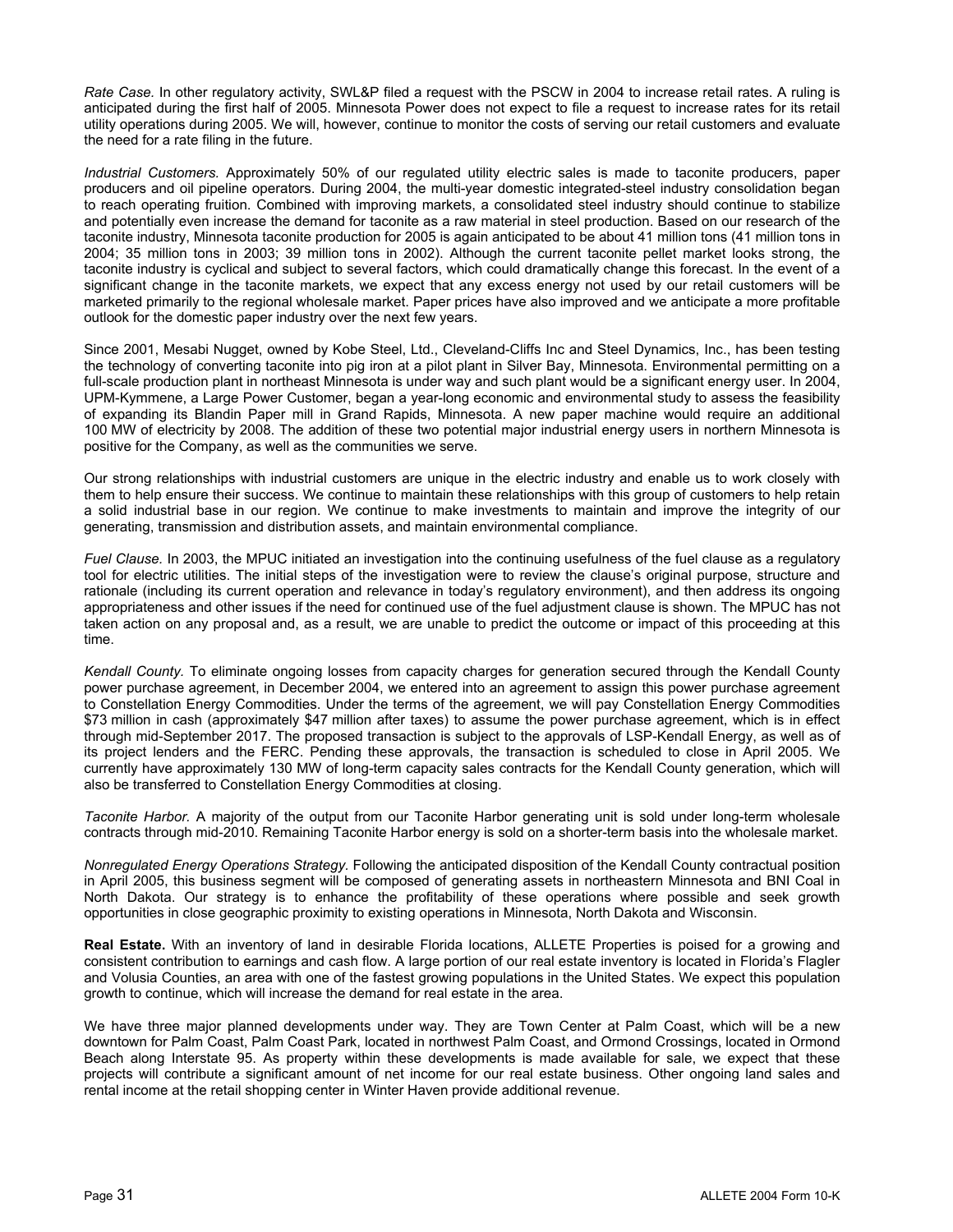ALLETE Properties plans to maximize the value of the property it currently owns through entitlement and infrastructure improvements, and then sell it at market prices. In addition to managing its current real estate inventory, ALLETE Properties will focus on identifying, acquiring and entitling vacant land in the coastal southeast United States.

**Other.** We have the potential to recognize gains or losses on the sale of investments in our emerging technology portfolio. We plan to sell investments in our emerging technology portfolio as shares are distributed to us. Some restrictions on sales may apply, including but not limited to underwriter lock-up periods that typically extend for 180 days following an initial public offering. We have committed to make additional investments in certain emerging technology holdings. The total future commitment was \$4.5 million at December 31, 2004 and is expected to be invested at various times through 2007. We do not have plans to make any additional investments beyond this commitment.

**Diversification.** We have a long history of both acquiring and selling companies in a variety of industries, and these activities have contributed significantly to overall financial results. We will seek to diversify our earnings stream to mitigate potential downside exposure to industrial customers in our Regulated Utility business and to provide additional earnings growth.

# **Liquidity and Capital Resources**

### **Cash Flow Activities**

A primary goal of our strategic plan is to improve cash flow from operations. Our strategy includes growing our businesses both internally by expanding facilities, services and operations (see Capital Requirements), and externally through acquisitions.

We believe our financial condition is strong, as evidenced by cash and cash equivalents of \$194.1 million and a debt to total capital ratio of 38% at December 31, 2004. We continued to generate strong cash flow from operating activities, which amounted to \$62.3 million in 2004, excluding discontinued operations (\$118.0 million in 2003; \$226.5 million in 2002). Cash from operating activities was lower in 2004, due to a \$6.7 million outstanding receivable from American Transmission Company for work on the Duluth-to-Wausau transmission line. This receivable was paid in January 2005. Cash from operating activities in 2003 included the receipt of a \$20.9 million outstanding receivable in 2002 related to a turbine generator sold following the indefinite delay of a generation project in Superior, Wisconsin. Cash from operating activities in 2002 included proceeds from the liquidation of our trading securities portfolio; the proceeds were used to pay down short-term debt.

Cash from investing activities, excluding discontinued operations, was higher in 2004, primarily due to \$12.0 million received from Split Rock Energy upon termination of the joint venture and lower additions to property, plant and equipment, which vary from year to year depending on special projects. Additions to property, plant and equipment in 2003 included expenses related to BNI Coal's dragline project; 2002 included expenses related to a generation project in Superior, Wisconsin.

Cash for financing activities, excluding discontinued operations, reflected significant debt repayment in all periods presented (\$183.1 million in 2004; \$431.5 million in 2003; \$171.5 million in 2002). A combination of internally-generated funds, proceeds from the sale of our Water Services assets in 2003 and 2004, and proceeds received from ADESA in 2004 were used to repay the debt in 2003 and 2004. See Note 8 for additional detail on debt repaid. The reduction in 2002 debt was primarily the repayment of commercial paper with proceeds from the liquidation of our trading securities portfolio.

**Working Capital.** Additional working capital, if and when needed, generally is provided by the sale of commercial paper. Approximately 1 million original issue shares of our common stock are available for issuance through *Invest Direct*, our direct stock purchase and dividend reinvestment plan. We have bank lines of credit aggregating \$111.5 million, the majority of which expire in December 2007. These bank lines of credit provide credit support for our commercial paper program. The amount and timing of future sales of our securities will depend upon market conditions and our specific needs. We may sell securities to meet capital requirements, to provide for the retirement or early redemption of issues of long-term debt, to reduce short-term debt and for other corporate purposes.

Our lines of credit and long-term debt agreements contain various financial covenants. The most restrictive of these covenants are discussed in Note 8.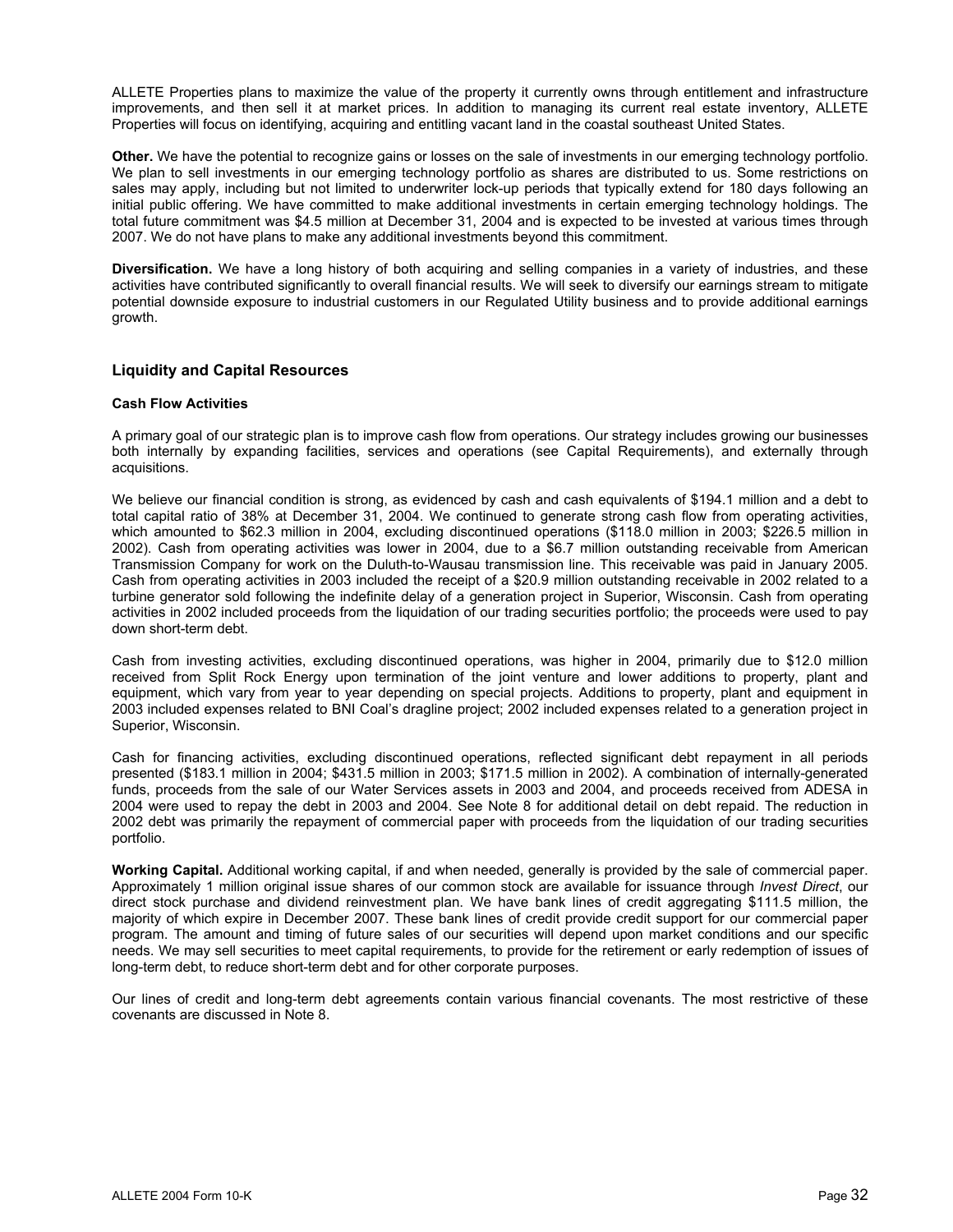# **Securities**

In March 2001, ALLETE, ALLETE Capital II and ALLETE Capital III, jointly filed a registration statement with the SEC, pursuant to Rule 415 under the Securities Act of 1933. The registration statement, which has been declared effective by the SEC, relates to the possible issuance of a remaining aggregate amount of \$387 million of securities, which may include ALLETE common stock, first mortgage bonds and other debt securities, and ALLETE Capital II and ALLETE Capital III preferred trust securities. ALLETE also previously filed a registration statement, which has been declared effective by the SEC, relating to the possible issuance of \$25 million of first mortgage bonds and other debt securities. We may sell all or a portion of the remaining registered securities if warranted by market conditions and our capital requirements. Any offer and sale of the above mentioned securities will be made only by means of a prospectus meeting the requirements of the Securities Act of 1933 and the rules and regulations thereunder.

#### **Off-Balance Sheet Arrangements**

Off-balance sheet arrangements are discussed in Note 11.

### **Contractual Obligations and Commercial Commitments**

Our long-term debt obligations, including long-term debt due within one year, represent the principal amount of bonds, notes and loans which are recorded on our consolidated balance sheet, plus interest. The following table assumes the interest rate in effect at December 31, 2004 remains constant through remaining term.

Unconditional purchase obligations represent our Square Butte and Kendall County power purchase agreements, and minimum purchase commitments under coal and rail contracts.

Under our power purchase agreement with Square Butte that extends through 2026, we are obligated to pay our pro rata share of Square Butte's costs based on our entitlement to the output of Square Butte's 455 MW coal-fired generating unit near Center, North Dakota. Our payment obligation is suspended if Square Butte fails to deliver any power, whether produced or purchased, for a period of one year. Square Butte's fixed costs consist primarily of debt service. The table below reflects our share of future debt service based on our output entitlement of approximately 71% in 2005, 66% in 2006 and 60% thereafter. Upon compliance with a two-year advance notice requirement, Minnkota Power has the option to reduce our entitlement by approximately 5% annually, to a minimum of 50%. (See Note 11.)

Under the Kendall County agreement, we pay a fixed capacity charge for the right, but not the obligation, to utilize one 275 MW generating unit near Chicago, Illinois. We are responsible for arranging the natural gas fuel supply and are entitled to the electricity produced. In December 2004, we entered into an agreement to assign this power purchase agreement to Constellation Energy Commodities. Pending certain approvals, the proposed transaction is scheduled to close in April 2005. The following table assumes the fixed capacity charge ends April 1, 2005. (See Note 11.)

|                                                                          | <b>Payments Due by Period</b> |                     |                   |                 |                  |
|--------------------------------------------------------------------------|-------------------------------|---------------------|-------------------|-----------------|------------------|
| <b>Contractual Obligations</b>                                           | Total                         | Less than<br>1 Year | 1 to $3$<br>Years | 4 to 5<br>Years | After<br>5 Years |
| <b>Millions</b>                                                          |                               |                     |                   |                 |                  |
| Long-Term Debt<br>Capital Lease Obligations                              | 593.7<br>\$.                  | \$24.1              | \$229.2           | \$34.3          | \$306.1          |
| <b>Operating Lease Obligations</b><br>Unconditional Purchase Obligations | 76.2<br>434.9                 | 6.3<br>55.4         | 16.5<br>79.4      | 8.6<br>37.0     | 44.8<br>263.1    |
|                                                                          | \$1.104.8                     | \$85.8              | \$325.1           | \$79.9          | \$614.0          |

In 2005, we expect to contribute approximately \$6 million to our postretirement health and life plans. We are not required to make any contributions to our defined benefit pension plans in 2005. We are unable to predict contribution levels after 2005.

**Emerging Technology Portfolio.** We have investments in emerging technologies through the minority investments in venture capital funds and privately-held, start-up companies. We have committed to make additional investments in certain emerging technology holdings. The total future commitment was \$4.5 million at December 31, 2004 (\$4.8 million at December 31, 2003) and is expected to be invested at various times through 2007. We do not have plans to make any additional investments beyond this commitment.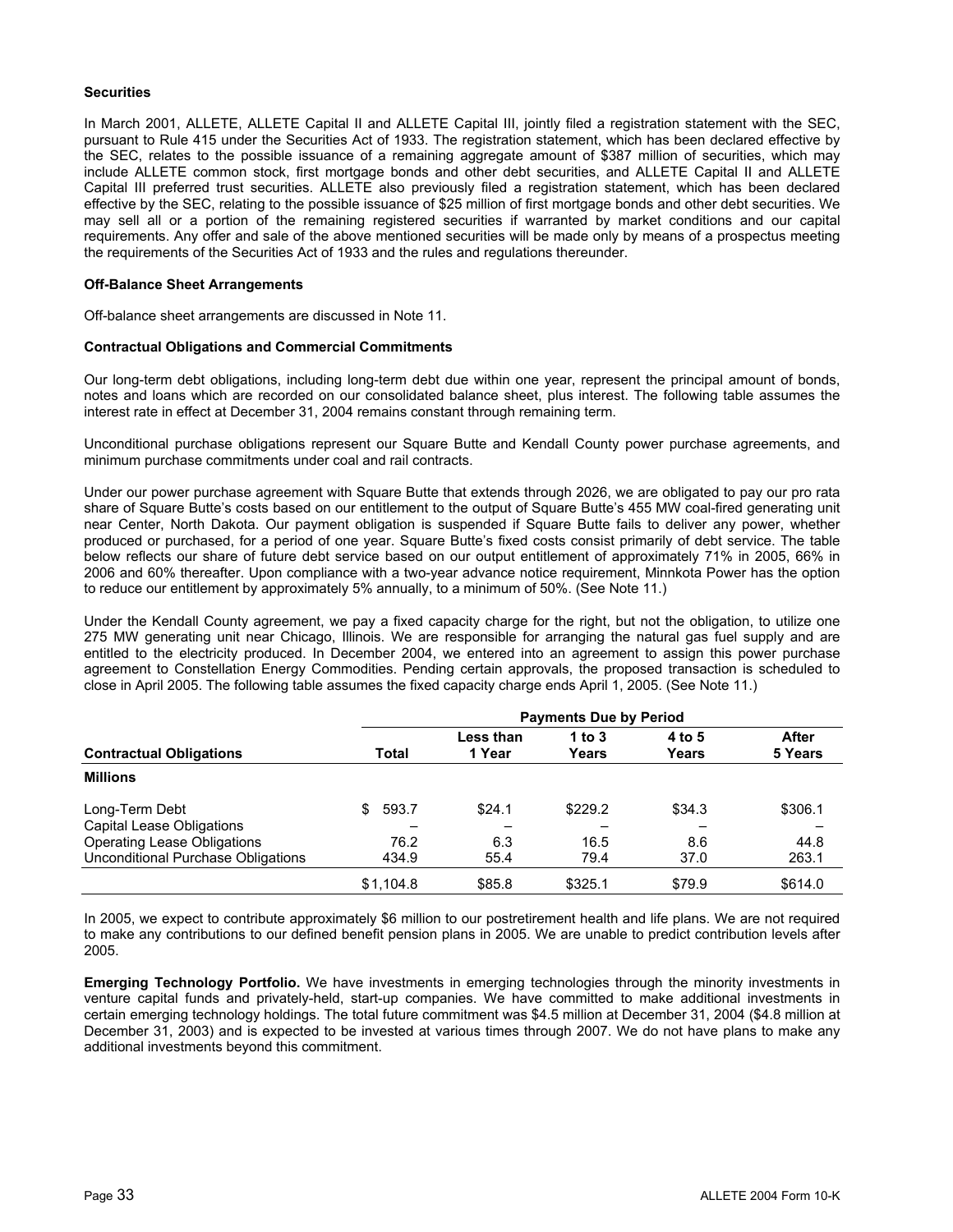#### **Credit Ratings**

Our securities have been rated by Standard & Poor's and by Moody's. Rating agencies use both quantitative and qualitative measures in determining a company's credit rating. These measures include business risk, liquidity risk, competitive position, capital mix, financial condition, predictability of cash flows, management strength and future direction. Some of the quantitative measures can be analyzed through a few key financial ratios, while the qualitative ones are more subjective. The disclosure of these credit ratings is not a recommendation to buy, sell or hold our securities. Ratings are subject to revision or withdrawal at any time by the assigning rating organization. Each rating should be evaluated independently of any other rating.

| <b>Credit Ratings</b>                                                    | <b>Standard &amp; Poor's</b> | Moody's      |
|--------------------------------------------------------------------------|------------------------------|--------------|
| <b>Issuer Credit Rating</b>                                              | BBB+                         | Baa2         |
| <b>Commercial Paper</b>                                                  | $A-2$                        | $P-2$        |
| Senior Secured<br>First Mortgage Bonds<br><b>Pollution Control Bonds</b> | A<br>A                       | Baa1<br>Baa1 |
| Unsecured Debt<br>Collier County Industrial Development Revenue Bonds    | <b>BBB</b>                   |              |

### **Payout Ratio**

In 2004, we paid out 77% (40% in 2003; 66% in 2002) of our per share earnings in dividends.

# **Capital Requirements**

**Continuing Operations.** Capital expenditures for 2004 totaled \$63.0 million (\$73.6 million in 2003; \$86.6 million in 2002). Expenditures for 2004 included \$41.7 million for Regulated Utility, \$15.7 million for Nonregulated Energy Operations and \$5.6 million for Other, which consisted of \$5.2 million for our telecommunications business and \$0.4 million for general corporate purposes. Except for BNI Coal's new dragline, which was funded with an operating lease, internally-generated funds were the source of funding for these expenditures.

Capital expenditures are expected to be \$61 million in 2005 and total about \$500 million for 2006 through 2009. The 2005 amount includes \$48 million for system component replacement and upgrades within Regulated Utility, \$11 million for system component replacement and upgrades, and coal handling equipment within Nonregulated Energy Operations and \$2 million for telecommunication fiber within Other. We expect to use internally-generated funds to fund all capital expenditures. Although the regulations have not yet been finalized, we believe that approximately half of the estimated expenditures for 2006 through 2009 may be necessary for environmental upgrades at our generation facilities.

**Discontinued Operations.** Capital expenditures for discontinued operations for 2004 totaled \$16.2 million (\$62.7 million in 2003; \$114.6 million in 2002). Expenditures for 2004 included \$13.1 million for Automotive Services capital expenditures incurred prior to the September 2004 spin-off and \$3.1 million to maintain our remaining Water Services businesses while they were in the process of being sold.

# **Environmental and Other Matters**

As previously mentioned in our Critical Accounting Policies section, our businesses are subject to regulation by various federal, state and local authorities concerning environmental matters. We anticipate that potential expenditures for environmental matters will be material in the future, due to stricter environmental requirements through legislation and/or rulemakings that are expected to require significant capital investments. We are unable to predict the outcome of the issues discussed in Note 11.

# **Market Risk**

#### **Securities Investments**

Our securities investments include certain securities held for an indefinite period of time, which are accounted for as available-for-sale securities. Available-for-sale securities are recorded at fair value with unrealized gains and losses included in accumulated other comprehensive income, net of tax. Unrealized losses that are other than temporary are recognized in earnings.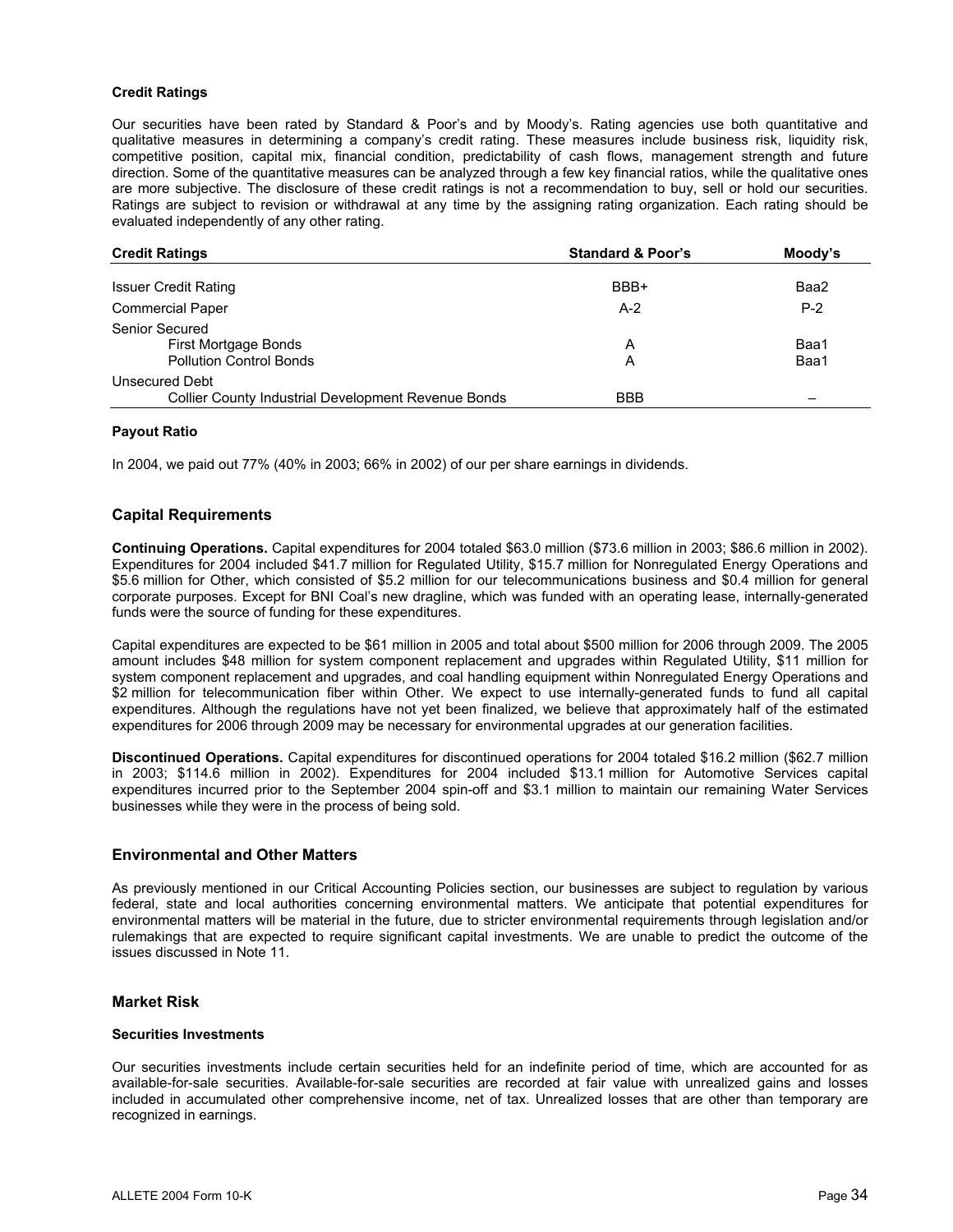At December 31, 2004, our available-for-sale securities portfolio consisted of securities in a grantor trust established to fund certain employee benefits. Our available-for-sale securities portfolio had a fair value of \$30.2 million at December 31, 2004 (\$25.5 million at December 31, 2003) and a total unrealized after-tax gain of \$1.5 million at December 31, 2004 (\$0.8 million at December 31, 2003). We use the specific identification method as the basis for determining the cost of securities sold. Our policy is to review on a quarterly basis available-for-sale securities for other than temporary impairment by assessing such factors as the continued viability of products offered, cash flow, share price trends and the impact of overall market conditions. As a result of our periodic assessments, we did not record any impairment write-down on available-for-sale securities in 2004 or 2003.

As part of our emerging technology portfolio, we have several minority investments in venture capital funds and direct investments in privately-held, start-up companies. We account for our investment in venture capital funds under the equity method and account for our direct investment in privately-held companies under the cost method. The total carrying value of our emerging technology portfolio was \$13.6 million at December 31, 2004, down \$23.9 million from December 31, 2003. The decline was primarily due to a change to the equity method of accounting for the venture capital funds (see Note 14) and impairments related to investments in privately-held companies. Our basis in cost method investments included in the emerging technology portfolio was \$4.5 million (\$11.0 million in 2003). Our policy is to review these investments quarterly for impairment by assessing such factors as continued commercial viability of products, cash flow and earnings. Any impairment would reduce the carrying value of the investment. In 2004, we recorded \$6.5 million (\$4.1 million after tax) of impairment losses related to direct investments in certain privately-held, start-up companies whose future business prospects have diminished significantly. Recent developments at these companies indicated that future commercial viability is unlikely, as is new financing necessary to continue development. We did not record any impairment loss on these investments in 2003 (\$1.5 million pretax in 2002).

|                                 | <b>Principal Cash Flow by Expected Maturity Date</b> |       |         |        |       |                   |         |               |
|---------------------------------|------------------------------------------------------|-------|---------|--------|-------|-------------------|---------|---------------|
|                                 | 2005                                                 | 2006  | 2007    | 2008   | 2009  | <b>Thereafter</b> | Total   | Fair<br>Value |
| <b>Dollars in Millions</b>      |                                                      |       |         |        |       |                   |         |               |
| Long-Term Debt                  |                                                      |       |         |        |       |                   |         |               |
| <b>Fixed Rate</b>               | \$0.9                                                | \$1.6 | \$115.9 | \$56.6 | \$1.3 | \$155.4           | \$331.7 | \$336.3       |
| Average Interest Rate $-$ %     | 7.1                                                  | 6.2   | 7.1     | 7.0    | 6.7   | 5.4               | 6.3     |               |
| Variable Rate                   | \$0.9                                                | \$0.8 | \$3.3   | \$0.8  | \$9.0 | \$45.5            | \$60.3  | \$60.4        |
| Average Interest Rate $-$ % (a) | 3.8                                                  | 3.8   | 2.6     | 3.8    | 2.4   | 2.4               | 2.5     |               |

### **Interest Rate Sensitive Financial Instruments**

*(a) Assumes rate in effect at December 31, 2004 remains constant through remaining term.* 

# **Commodity Price Risk**

Our regulated utility operations in Minnesota and Wisconsin incur costs for fuel (primarily coal), power and natural gas purchased for resale in our regulated service territories, and related transportation. Our regulated utilities' exposure to price risk for these commodities is significantly mitigated by the current ratemaking process and regulatory environment which generally allows a fuel clause surcharge if costs are in excess of those in our last rate filing. Conversely, costs below those in our last rate filing result in a rate credit. We seek to prudently manage our customers' exposure to price risk by entering into contracts of various durations and terms for the purchase of coal and power (in Minnesota), power and natural gas (in Wisconsin), and related transportation costs.

# **Power Marketing**

Our power marketing activities consist of (1) purchasing energy in the wholesale market for resale in our regulated service territories when retail energy requirements exceed generation output, and (2) selling excess available regulated utility generation and purchased power, as well as selling nonregulated generation.

From time to time, our regulated utility operations may have excess generation that is temporarily not required by retail and municipal customers in our regulated service territory. We actively sell this generation to the wholesale market to optimize the value of our generating facilities. This generation is generally sold in the spot market or under short-term contracts at market prices.

We have approximately 500 MW of nonregulated generation available for sale to the wholesale markets. This primarily consists of about 200 MW at our Taconite Harbor facility in northern Minnesota and 275 MW obtained through a 15-year power purchase agreement with an independent power producer at a facility in Kendall County near Chicago, Illinois.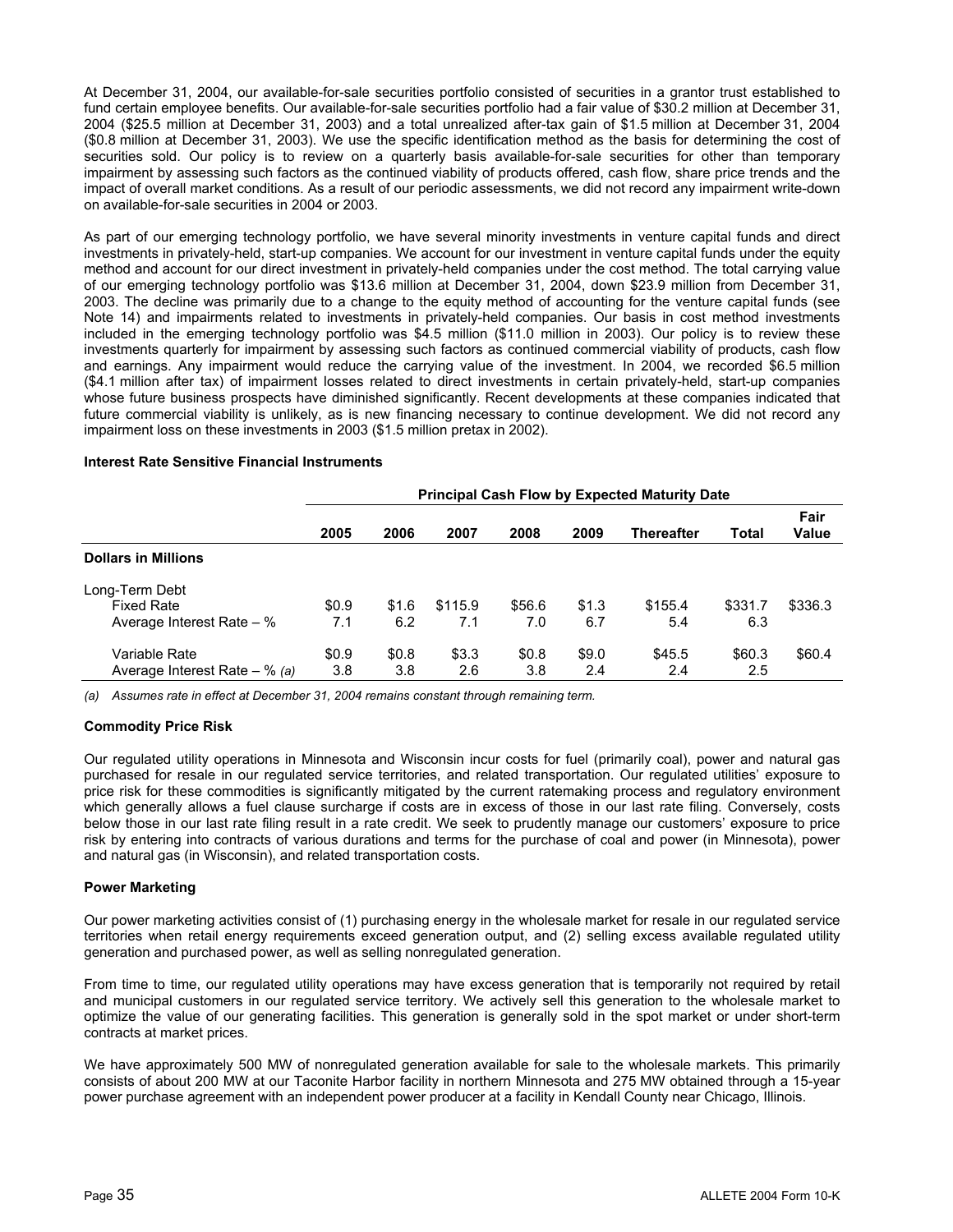Taconite Harbor's capability of approximately 200 MW has been sold through various short-term and long-term capacity and energy contracts. Short term, we have approximately 116 MW of capacity and energy sales contracts, all of which expire on April 30, 2005. Long term, we have entered into two capacity and energy sales contracts totaling 175 MW (201 MW including a 15% reserve), which are effective May 1, 2005 and expire on April 30, 2010. Both contracts contain fixed monthly capacity charges and fixed minimum energy charges. One contract provides for an annual escalator to the energy charge based on increases in our cost of coal, subject to a small minimum annual escalation. The other contract provides that the energy charge will be the greater of a fixed minimum charge or an amount based on the variable production cost of a combined-cycle, natural gas unit. Our exposure in the event of a full or partial outage at our Taconite Harbor facility is significantly limited under both contracts. When the buyer is notified at least two months prior to an outage, there is no exposure. Outages with less than two months' notice are subject to an annual duration limitation typical of this type of contract. We also have a 50 MW capacity and energy sales contract that extends through April 2008 and a 15 MW energy sales contract that extends through May 2007. The 50 MW capacity and energy sales contract has fixed pricing through January 2006 and market-based pricing thereafter.

Under the Kendall County agreement, which expires in September 2017, we pay a fixed capacity charge for the right, but not the obligation, to capacity and energy from a 275-MW generating unit. We are responsible for arranging the natural gas fuel supply. To date, this power purchase agreement has resulted in losses to us due to negative spark spreads (the differential between electric and natural gas prices) in the wholesale power market and our resulting inability to cover the fixed capacity charge on the unsold capacity (currently 145 MW). To eliminate ongoing losses from generation secured through the Kendall County agreement, in December 2004, we entered into an agreement to assign this power purchase agreement to Constellation Energy Commodities. Pending certain approvals, the transaction is scheduled to close in April 2005. We currently have approximately 130 MW of long-term capacity sales contracts for the Kendall County generation, which will also be transferred to Constellation Energy Commodities at closing.

# **New Accounting Standards**

New accounting standards are discussed in Note 2.

֦

# **Factors that May Affect Future Results**

**Readers are cautioned that forward-looking statements, including those contained in this Form 10-K, should be read in conjunction with our disclosures under the heading: "Safe Harbor Statement Under the Private Securities Litigation Reform Act of 1995" located on page 3 of this Form 10-K and the factors described below. The risks and uncertainties described in this Form 10-K are not the only ones facing our Company. Additional risks and uncertainties that we are not presently aware of, or that we currently consider immaterial, may also affect our business operations. Our business, financial condition or results of operations could suffer if the concerns set forth below are realized.** 

### **If our significant customers are negatively impacted by world economics, our revenue may be negatively impacted.**

Our industrial customers are impacted by world economics that affect their competitive position and profitability. Taconite producers, and paper and wood products customers served by Minnesota Power compete in this world marketplace. Their inability to compete in their global markets could have a material adverse effect on their operations and continuation as a business. Any such failure could have a material adverse effect on our results of operations and the communities we serve.

#### **Our energy business is subject to increased competition.**

The independent power industry includes numerous strong and capable competitors, many of which have extensive experience in the operation, acquisition and development of power generation facilities. Our competition is based primarily on price and reputation for quality, safety and reliability. The electric utility and natural gas industries are also experiencing increased competitive pressures as a result of consumer demands, technological advances, deregulation, greater availability of natural gas-fired generation and other factors.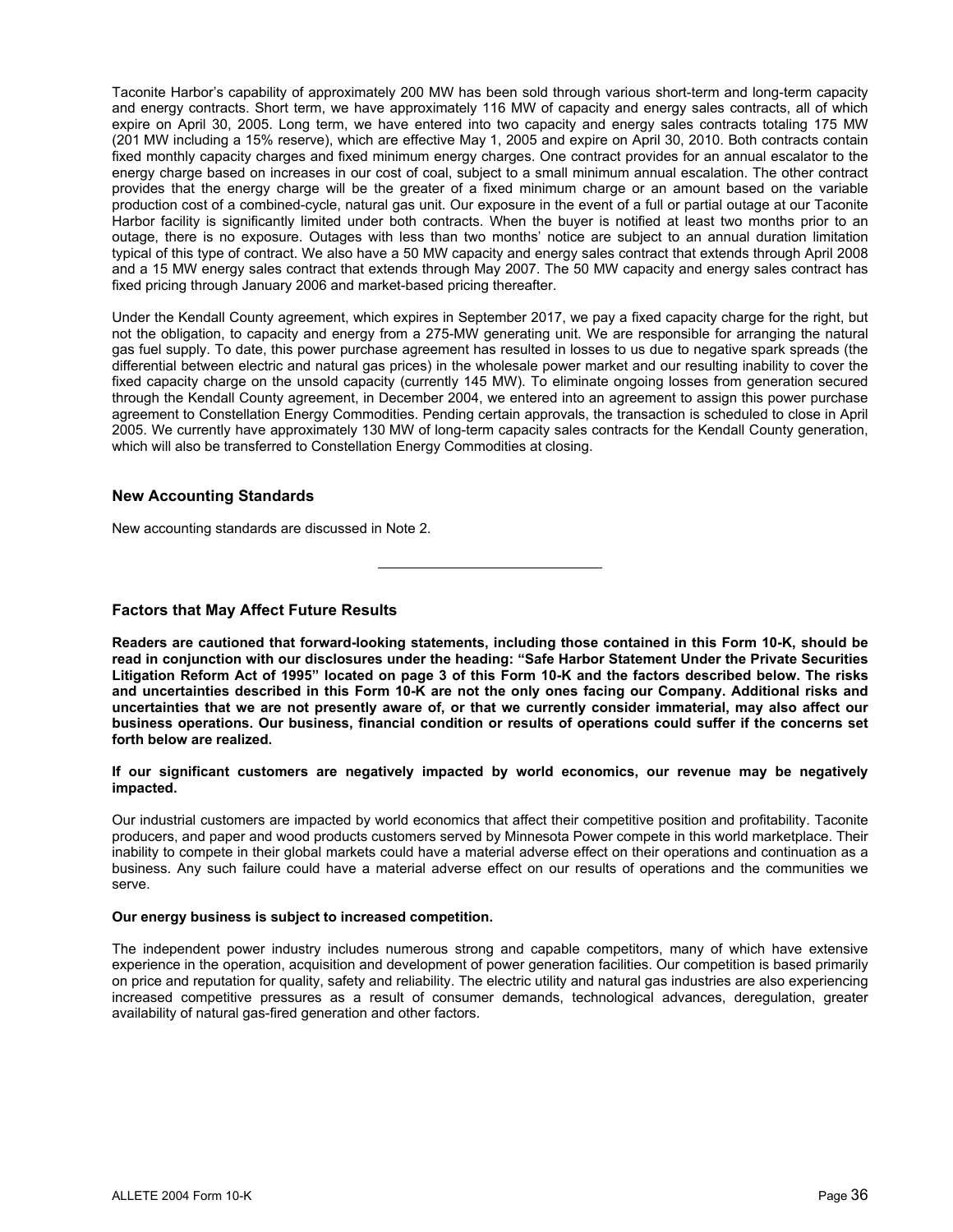#### **We are subject to extensive governmental regulations that may have a negative impact on our business and results of operations.**

We are subject to prevailing governmental policies and regulatory actions, including those of the United States Congress, state legislatures, the FERC, the MPUC, the FPSC, the PSCW, and various local and county regulators, and city administrators. These governmental regulations relate to allowed rates of return, financings, industry and rate structure, acquisition and disposal of assets and facilities, real estate development, operation and construction of plant facilities, recovery of purchased power and capital investments, and present or prospective wholesale and retail competition (including but not limited to transmission costs). These governmental regulations significantly influence our operating environment and may affect our ability to recover costs from our customers. We are required to have numerous permits, approvals and certificates from the agencies that regulate our business. We believe the necessary permits, approvals and certificates have been obtained for existing operations and that our business is conducted in accordance with applicable laws; however, we are unable to predict the impact on operating results from the future regulatory activities of any of these agencies. Changes in regulations or the imposition of additional regulations could have an adverse impact on our results of operations.

## **Our Regulated Utility and Nonregulated Energy Operations pose certain environmental risks which could adversely affect our results of operations and financial condition.**

We are subject to extensive environmental laws and regulations affecting many aspects of our present and future operations, including air quality, water quality, waste management, reclamation and other environmental considerations. These laws and regulations can result in increased capital, operating, and other costs, as a result of compliance, remediation, containment and monitoring obligations, particularly with regard to laws relating to power plant emissions. These laws and regulations generally require us to obtain and comply with a wide variety of environmental licenses, permits, inspections and other approvals. Both public officials and private individuals may seek to enforce applicable environmental laws and regulations. We cannot predict the financial or operational outcome of any related litigation that may arise.

There are no assurances that existing environmental regulations will not be revised or that new regulations seeking to protect the environment will not be adopted or become applicable to us. Revised or additional regulations, which result in increased compliance costs or additional operating restrictions, particularly if those costs are not fully recoverable from customers, could have a material effect on our results of operations.

We cannot predict with certainty the amount or timing of all future expenditures related to environmental matters because of the difficulty of estimating such costs. There is also uncertainty in quantifying liabilities under environmental laws that impose joint and several liability on all potentially responsible parties. (See Note 11.)

# **The operation and maintenance of our generating facilities involves risks that could significantly increase the cost of doing business.**

The operation of generating facilities involves many risks, including start-up risks, breakdown or failure of facilities, lack of sufficient capital to maintain the facilities, the dependence on a specific fuel source, or the impact of unusual or adverse weather conditions or other natural events, as well as the risk of performance below expected levels of output or efficiency, the occurrence of any of which could result in lost revenue and/or increased expenses. A significant portion of Minnesota Power's facilities was constructed many years ago. In particular, older generating equipment, even if maintained in accordance with good engineering practices, may require significant capital expenditures to keep it operating at peak efficiency. This equipment is also likely to require periodic upgrading and improvement. Minnesota Power could be subject to costs associated with any unexpected failure to produce power, including failure caused by breakdown or forced outage, as well as repairing damage to facilities due to storms, natural disasters, wars, terrorist acts and other catastrophic events. Further, our ability to successfully and timely complete capital improvements to existing facilities or other capital projects is contingent upon many variables and subject to substantial risks. Should any such efforts be unsuccessful, we could be subject to additional costs and/or the write-off of our investment in the project or improvement.

### **We must have adequate and reliable transmission and distribution facilities to deliver our electricity to our customers.**

Minnesota Power depends on transmission and distribution facilities owned and operated by other utilities, as well as its own such facilities, to deliver the electricity it produces and sells to its customers, as well as to other energy suppliers. If transmission capacity is inadequate, our ability to sell and deliver electricity may be hindered, we may have to forgo sales or we may have to buy more expensive wholesale electricity that is available in the capacity-constrained area. The cost to provide service to these customers may exceed the cost to serve other customers, resulting in lower gross margins. In addition, any infrastructure failure that interrupts or impairs delivery of electricity to our customers could negatively impact the satisfaction of our customers with our service.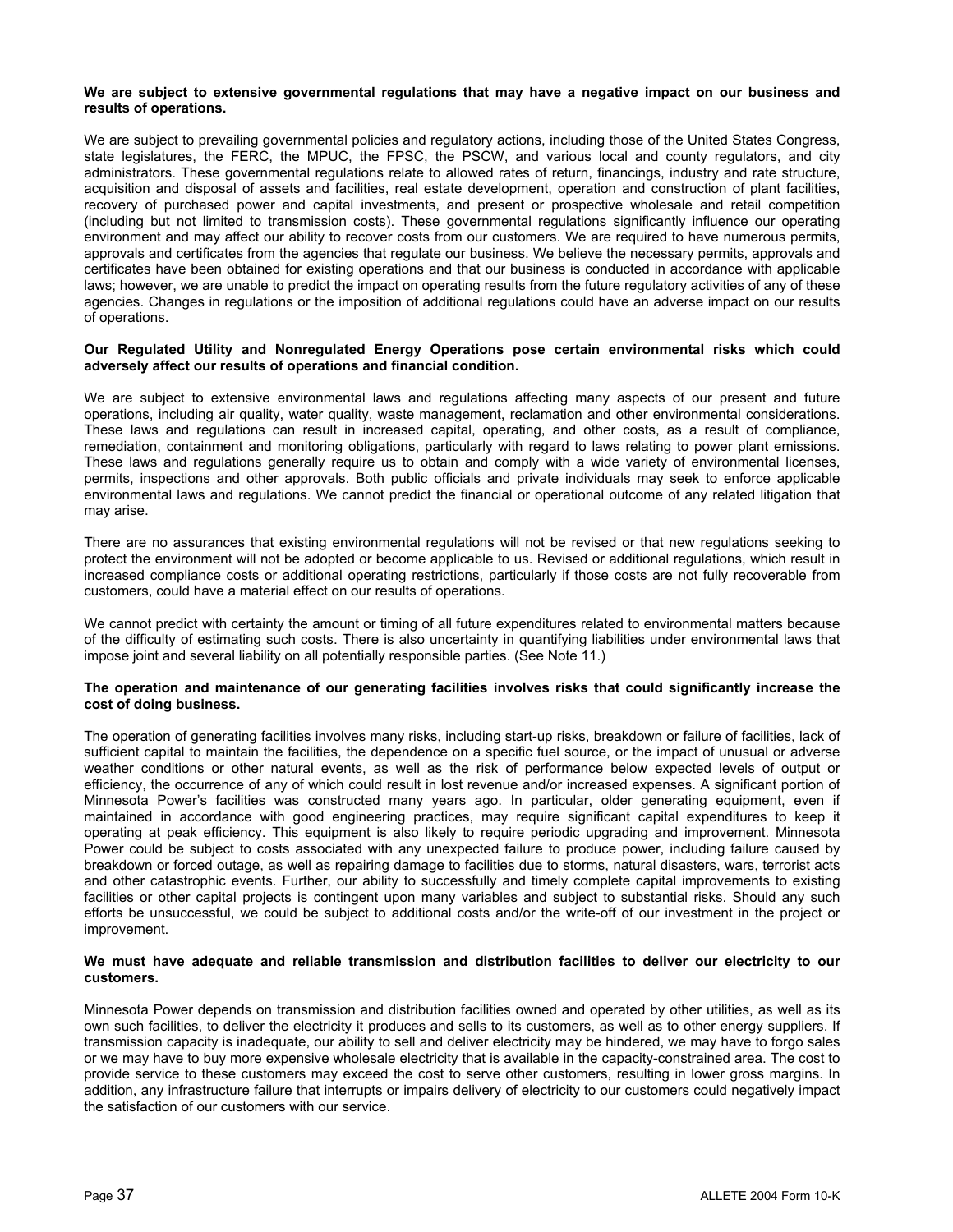# **The price of one of our major products, electricity, and/or one of our major expenses, fuel, may be volatile.**

Volatility in market prices for electricity and fuel may result from:

- severe or unexpected weather conditions;
- seasonality;
- changes in electricity usage;
- the current diminished liquidity in the wholesale power markets, as well as any future illiquidity in these or other markets;
- transmission or transportation constraints, inoperability or inefficiencies;
- availability of competitively priced alternative energy sources;
- changes in supply and demand for energy commodities;
- changes in power production capacity;
- outages at Minnesota Power's generating facilities or those of our competitors;
- changes in production and storage levels of natural gas, lignite, coal, and crude oil and refined products;
- natural disasters, wars, sabotage, terrorist acts and other catastrophic events; and
- federal, state, local and foreign energy, environmental, and other regulation and legislation.

Since fluctuations in fuel expense related to our regulated utility operations are passed on to customers through our fuel clause, risk of volatility in market prices for fuel and electricity mainly impacts our nonregulated operations at this time.

#### **We are dependent on good labor relations.**

We believe our relations to be good with our approximately 1,500 employees. Approximately 700 of these employees are members of either the International Brotherhood of Electrical Workers Local 31 or Local 1593. Failure to successfully renegotiate labor agreements could adversely affect the services we provide and our results of operations. The labor agreements with Local 31 expire on January 31, 2006. The labor agreement with Local 1593 at BNI Coal ends on March 31, 2005, and negotiations are under way for a new contract.

#### **A downturn in economic conditions could adversely affect our real estate business.**

The ability of our real estate business to generate revenue is directly related to the Florida real estate market, the national and local economy in general, and changes in interest rates. While real estate market conditions have remained healthy in our regions of development, continued demand for land is dependent on long-term prospects for strong, in-migration population expansion.

Over the last several years, investors have increasingly utilized real estate as an investment. Florida real estate has particularly benefited from this trend, creating demand for our land. If this trend were to lessen, the demand for our land could decline, potentially impacting selling prices.

#### **We are exposed to risks associated with real estate development.**

Our real estate development activities entail risks that include construction delays or cost overruns, which may increase project development costs.

In addition, our real estate development activities require significant capital expenditures. We obtain funds for our capital expenditures through cash flow from operations and financings. We cannot be sure that the funds available from these sources will be sufficient to fund our required or desired capital expenditures for development. If we are unable to obtain sufficient funds, we may have to defer or otherwise limit our development activities. If we are unsuccessful in our selling efforts, we may not be able to recover these capital expenditures.

#### **Our real estate business is subject to extensive regulation, which makes it difficult and expensive for us to conduct our operations.**

Development of real property in Florida entails an extensive approval process involving overlapping regulatory jurisdictions. Real estate projects must generally comply with the provisions of the Local Government Comprehensive Planning and Land Development Regulation Act (Growth Management Act). In addition, development projects that exceed certain specified regulatory thresholds require approval of a comprehensive Development of Regional Impact (DRI) application. Compliance with the Growth Management Act and the DRI process is usually lengthy and costly and can be expected to materially affect our real estate development activities.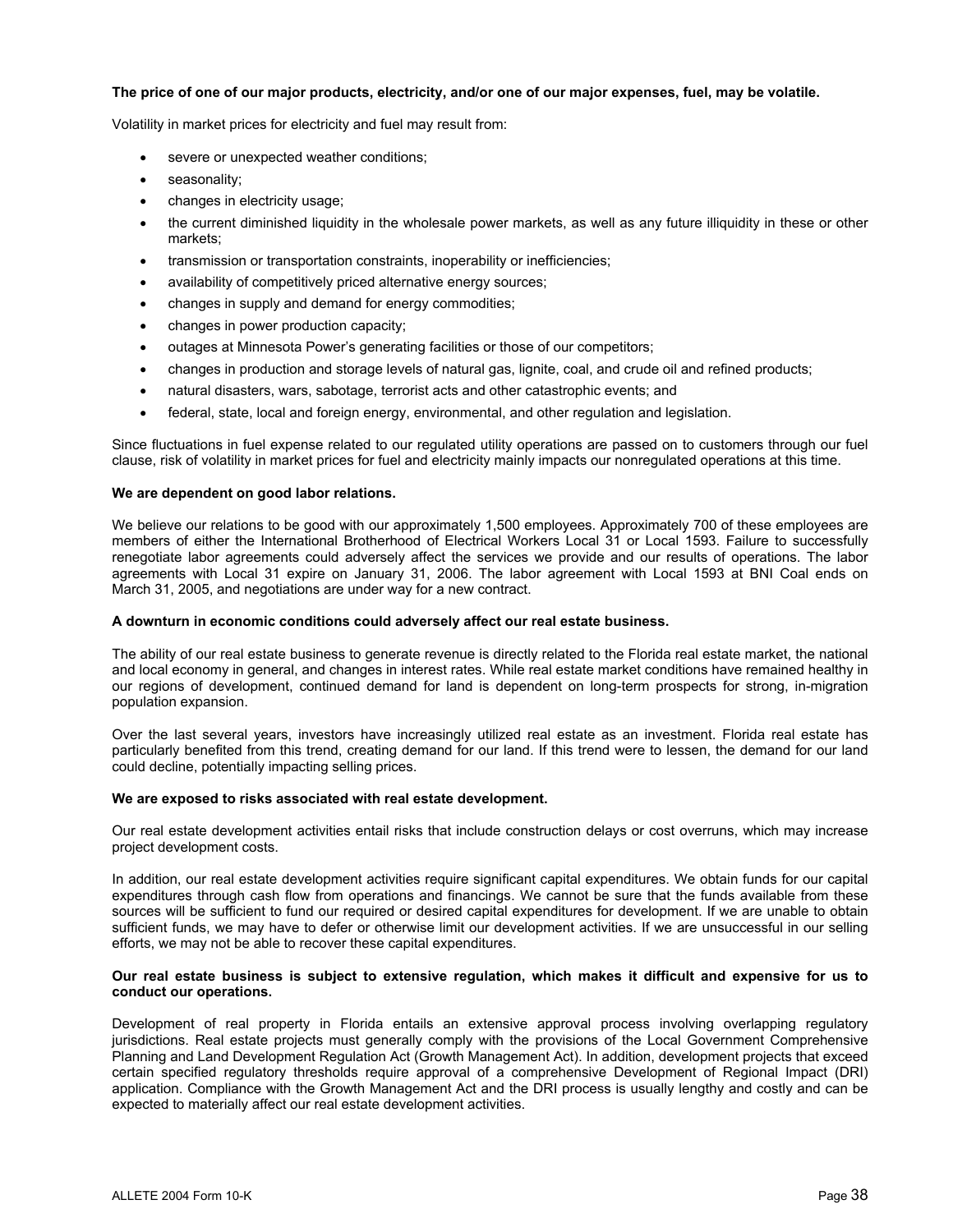The Growth Management Act requires counties and cities to adopt comprehensive plans guiding and controlling future real property development in their respective jurisdictions. After a local government adopts its comprehensive plan, all development orders and development permits must be consistent with the plan. Each plan must address such topics as future land use, capital improvements, traffic circulation, sanitation, sewerage, potable water, drainage and solid waste disposal. The local governments' comprehensive plans must also establish "levels of service" with respect to certain specified public facilities and services to residents. Local governments are prohibited from issuing development orders or permits if facilities and services are not operating at established levels of service, or if the projects for which permits are requested will reduce the level of service for public facilities below the level of service established in the local government's comprehensive plan. If the proposed development would reduce the established level of services below the level set by the plan, the development order will require that, at the outset of the project, the developer either sufficiently improve the services to meet the required level or provide financial assurances that the additional services will be provided as the project progresses.

The Growth Management Act, in some instances, can significantly affect the ability of developers to obtain local government approval in Florida. In many areas, infrastructure funding has not kept pace with growth. As a result, substandard facilities and services can delay or prevent the issuance of permits. Consequently, the Growth Management Act could adversely affect our ability to develop our real estate projects.

The DRI review process includes an evaluation of a project's impact on the environment, infrastructure and government services, and requires the involvement of numerous state and local environmental, zoning and community development agencies. Local government approval of any DRI is subject to appeal to the Governor and Cabinet by the Florida Department of Community Affairs, and adverse decisions by the Governor or Cabinet are subject to judicial appeal. The DRI approval process is usually lengthy and costly, and conditions, standards or requirements may be imposed on a developer with respect to a particular project, which may materially increase the cost of the project. The DRI approval process is expected to have a material impact on our real estate development activities in the future.

### **Environmental and other regulations may have an adverse effect on our real estate business.**

A substantial portion of our development properties in Florida is subject to federal, state, and local regulations and restrictions that may impose significant costs or limitations on our ability to develop our properties. Much of our property is vacant land and some is located in areas where development may affect the natural habitats of various protected wildlife species or in sensitive environmental areas such as wetlands.

# **Risks associated with acquisitions may hinder our ability to increase revenue and earnings.**

The energy industry is considered a mature industry in which low, single-digit growth is expected in industry unit sales. Accordingly, our future growth depends in large part on our ability to increase our volumes relative to our competition, acquire additional businesses, replenish land inventories for our real estate business, manage expansion, control costs in our operations, introduce new services and consolidate future acquisitions into existing operations. In pursuing a strategy of acquiring other businesses, we face risks commonly encountered with growth through acquisitions. These risks include, but are not limited to:

- incurring significantly higher capital expenditures and operating expenses;
- failing to assimilate the operations and personnel of the acquired businesses;
- entering new, unfamiliar markets;
- potential undiscovered liabilities at acquired businesses;
- disrupting our ongoing business;
- diverting our limited management resources;
- failing to maintain uniform standards, controls and policies;
- impairing relationships with employees and customers as a result of changes in management; and
- increasing expenses for accounting and computer systems, as well as integration difficulties.

We may not adequately anticipate all of the demands that our growth will impose on our systems, procedures and structures, including our financial and reporting control systems, data processing systems and management structure. If we cannot adequately anticipate and respond to these demands, our business could be materially harmed.

Although we conduct what we believe to be a prudent level of investigation regarding the operating condition of the businesses we purchase, in light of the circumstances of each transaction, an unavoidable level of risk remains regarding the actual operating condition of these businesses. Until we actually assume operating control of such business assets, we may not be able to ascertain the actual value of the acquired entity.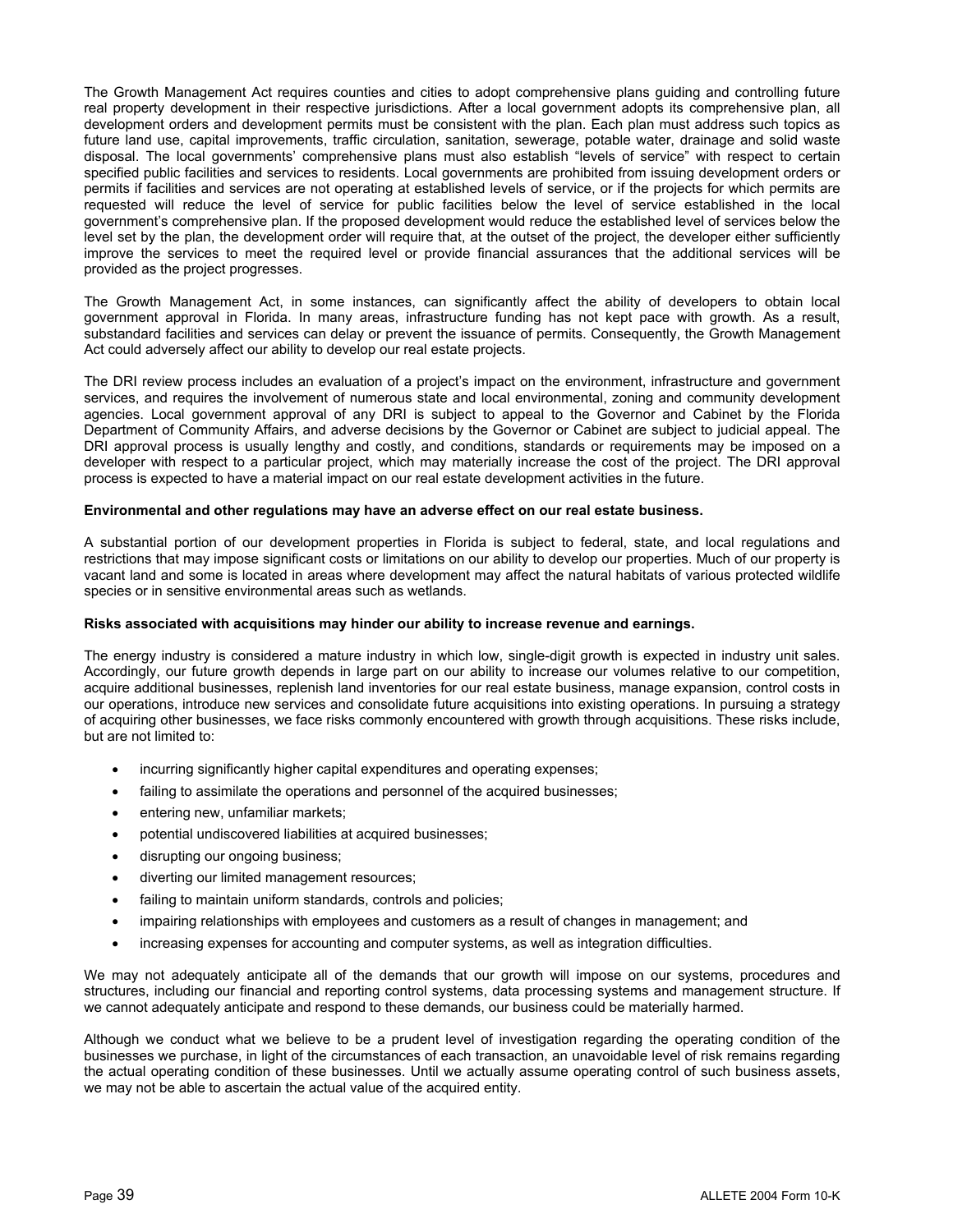#### **We can offer you no assurances that we will be able to execute an acquisition strategy without the costs of future acquisitions escalating.**

Although there are potential acquisition candidates that fit our acquisition criteria, we are not certain that we will be able to consummate any such transactions in the future or identify those candidates that would result in the most successful combinations, or that future acquisitions will be able to be consummated at acceptable prices and terms. In addition, increased competition for acquisition candidates could result in fewer acquisition opportunities for us and higher acquisition prices. The magnitude, timing, pricing and nature of future acquisitions will depend upon various factors, including:

- the availability of suitable acquisition candidates;
- competition with other industry groups or new industry consolidators for suitable acquisitions;
- the negotiation of acceptable terms;
- our financial capabilities;
- the availability of skilled employees to manage the acquired companies; and
- general economic and business conditions.

### **Our credit ratings could be revised downward.**

The current credit ratings for our long-term debt are investment grade. A rating reflects only the view of a rating agency, and it is not a recommendation to buy, sell or hold securities. Any rating can be revised upward or downward at any time by a rating agency if such rating agency decides that circumstances warrant such a change. If Standard & Poor's or Moody's were to downgrade our long-term ratings, particularly below investment grade, borrowing costs would increase and the potential pool of investors and funding sources would likely decrease.

## **We rely heavily on technology to automate and maximize the efficiencies of our businesses. Technology is constantly evolving and in order for us to remain competitive we will embrace new technologies as they become proven and are economically viable.**

Technology is an integral part of the operating and administrative functions of our businesses. The information systems and processes necessary to support business areas such as risk management, sales, customer service, and procurement and supply are complex and are constantly evolving. To successfully compete in our businesses, we must adapt to the evolving market by continually improving the responsiveness, functionality, and features of our services and systems to meet our customers' and other stakeholders' needs. Increased automation through proven, economically viable technologies is among the primary tools that we use to enhance our competitive position; without these technologies, our businesses would not be able to safely operate or adequately respond to customer and other stakeholder needs.

### **Tax reserves and the recoverability of our deferred tax assets may have a significant impact on our results of operations.**

We are required to make judgments regarding the potential tax effects of various financial transactions and our ongoing operations to estimate our obligations to taxing authorities. These tax obligations include income, real estate, use and employment-related taxes. These judgments include reserves for potential adverse outcomes regarding tax positions that we have taken. We must also assess our ability to generate capital gains to realize tax benefits associated with capital losses expected to be generated in future periods. Capital losses may be deducted only to the extent of capital gains realized during the year of the loss or during the three prior or five succeeding years. As of December 31, 2004, we have, where appropriate, recorded an allowance against our deferred tax assets associated with impairment losses, which will become capital losses when realized for income tax purposes. The ultimate outcome of such matters could result in adjustments to our consolidated financial statements and such adjustments could be material.

#### **Adequate insurance protection may not be cost effective or available to minimize risk.**

Insurance, warranties or performance guarantees may not cover any or all of the lost revenue or increased expenses, including the cost of replacement power. Likewise, our ability to obtain insurance, and the cost of and coverage provided by such insurance, could be affected by events outside our control.

#### **If we are not able to retain our executive officers and key employees, we may not be able to implement our business strategy and our business could suffer.**

The success of our business heavily depends on the leadership of our executive officers, all of whom are employees-atwill and none of whom are subject to any agreements not to compete. If we lose the service of one or more of our executive officers or key employees, or if one or more of them decides to join a competitor or otherwise compete directly or indirectly with us, we may not be able to successfully manage our business or achieve our business objectives. We may have difficulty in retaining and attracting customers, developing new services, negotiating favorable agreements with customers and providing acceptable levels of customer service.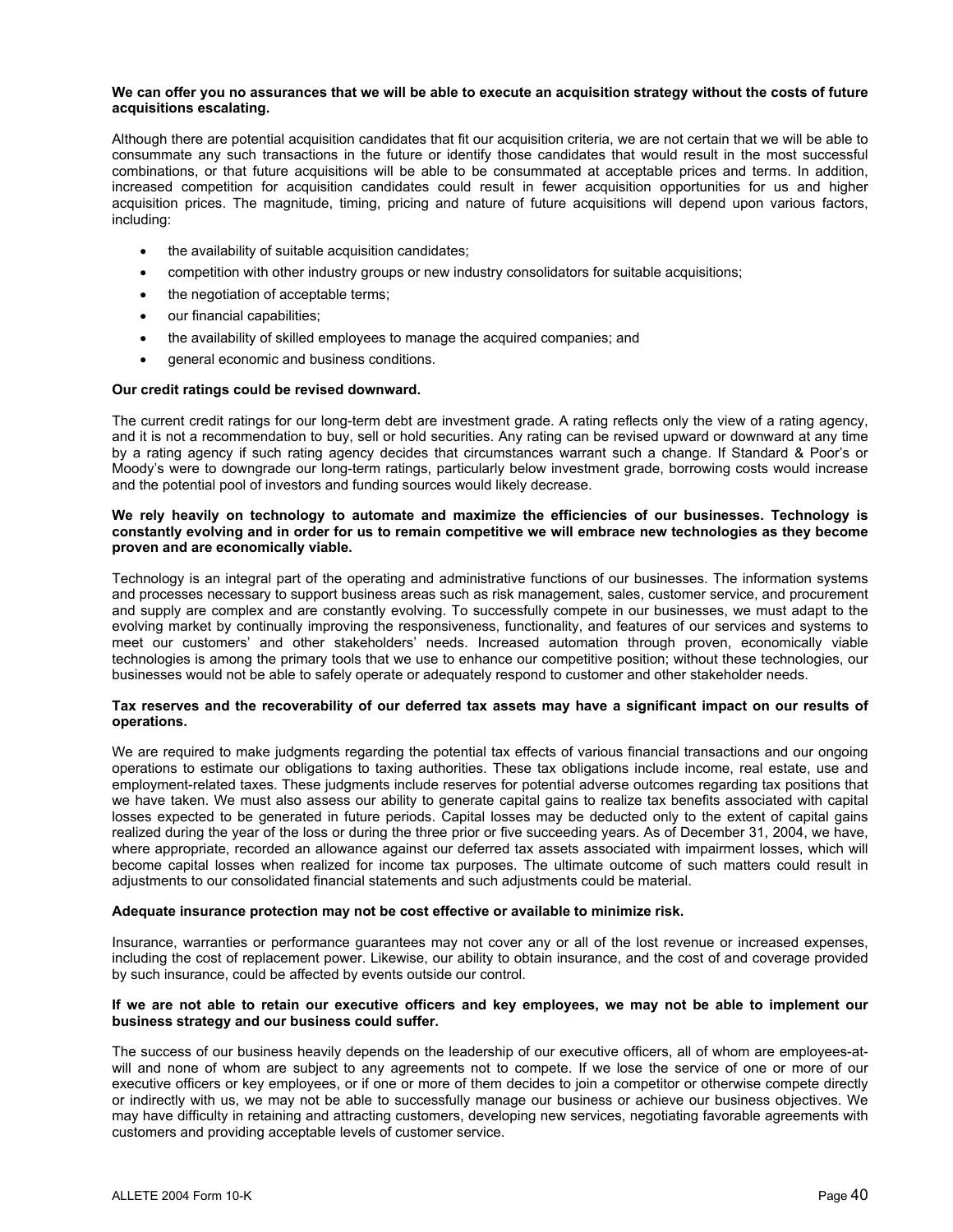# **Item 7A. Quantitative and Qualitative Disclosures about Market Risk**

See Item 7. Management's Discussion and Analysis of Results of Operations and Financial Condition – Market Risk for information related to quantitative and qualitative disclosure about market risk.

# **Item 8. Financial Statements and Supplementary Data**

See our consolidated financial statements as of December 31, 2004 and 2003 and for each of the three years in the period ended December 31, 2004, and supplementary data, also included, which are indexed in Item 15(a).

# **Item 9. Changes in and Disagreements with Accountants on Accounting and Financial Disclosure**

Not applicable.

# **Item 9A. Controls and Procedures**

### **Conclusion Regarding the Effectiveness of Disclosure Controls and Procedures**

Under the supervision and with the participation of our management, including our principal executive officer and principal financial officer, we conducted an evaluation of our disclosure controls and procedures, as such term is defined under Rule 13a-15(e) promulgated under the Securities Exchange Act of 1934, as amended (the Exchange Act). Based on this evaluation, our principal executive officer and our principal financial officer concluded that our disclosure controls and procedures were effective as of the end of the period covered by this annual report.

### **Management's Report on Internal Control Over Financial Reporting**

Our management is responsible for establishing and maintaining adequate internal control over financial reporting, as such term is defined in Exchange Act Rule 13a-15(f). Under the supervision and with the participation of our management, including our principal executive officer and principal financial officer, we conducted an evaluation of the effectiveness of our internal control over financial reporting based on the framework in Internal Control—Integrated Framework issued by the Committee of Sponsoring Organizations of the Treadway Commission. Based on our evaluation under the framework in Internal Control—Integrated Framework, our management concluded that our internal control over financial reporting was effective as of December 31, 2004.

Our management's assessment of the effectiveness of our internal control over financial reporting as of December 31, 2004, has been audited by PricewaterhouseCoopers LLP, an independent registered public accounting firm, as stated in their report which is included herein.

# **Item 9B. Other Information**

On December 14, 2004, ALLETE entered into a committed, syndicated, unsecured, revolving credit facility with LaSalle Bank, National Association for \$100 million (Line). The Line matures on December 14, 2007. The Line may be used by ALLETE for general corporate purposes, working capital and to provide liquidity in support of the ALLETE's commercial paper program. ALLETE may prepay amounts outstanding under the Line in whole or in part at its discretion. Additionally, ALLETE may irrevocably terminate or reduce the size of the Line prior to maturity.

ALLETE has agreed to certain financial covenants related to the Line. The most restrictive covenants require ALLETE (1) to not exceed a maximum ratio of funded debt to total capital of .65 to 1.00; and (2) to maintain an interest coverage ratio of not less than 3.00 to 1.00. The Line also contains a cross-default provision, under which an event of default would arise if other ALLETE obligations in excess of \$5.0 million were in default. (See Note 8.)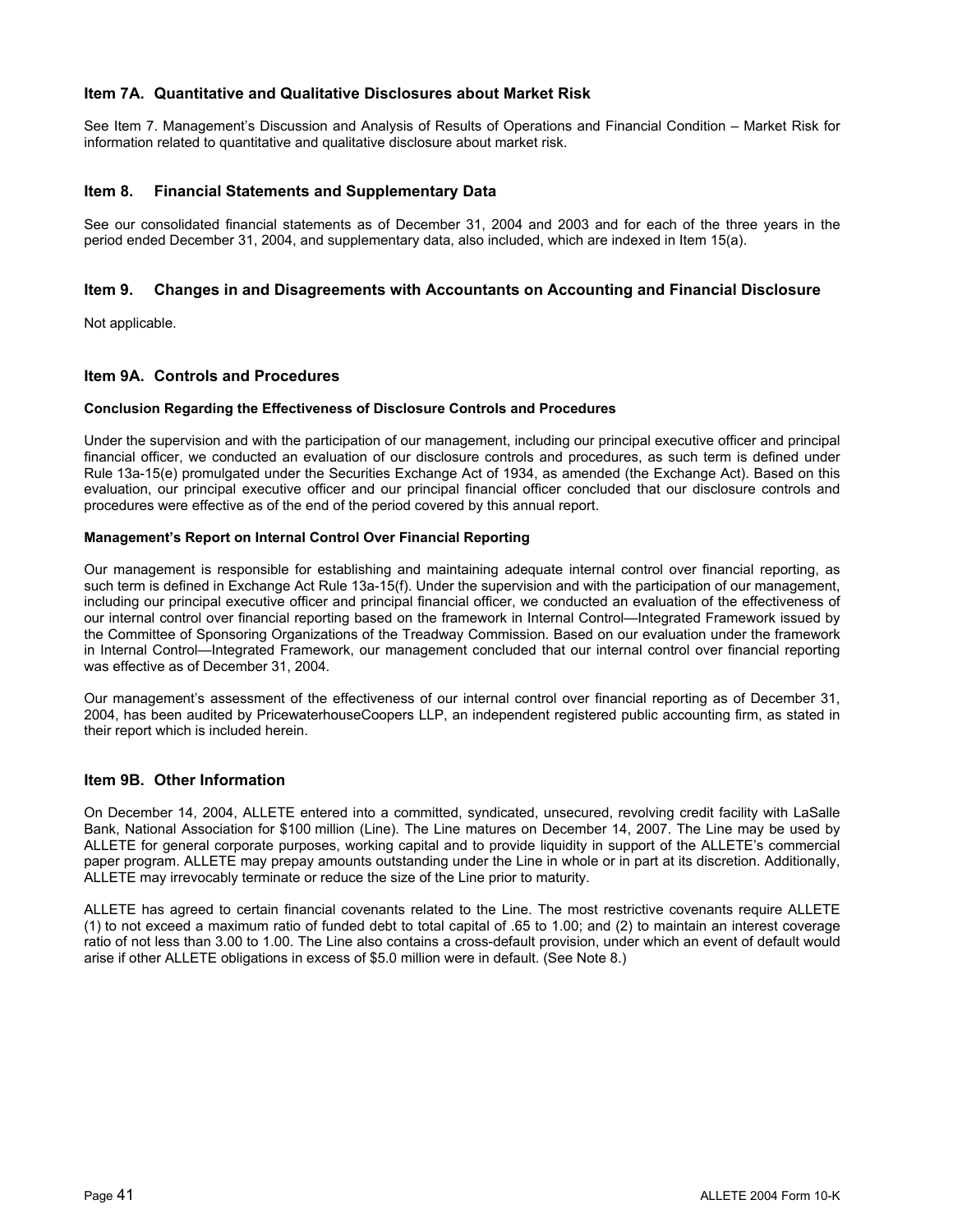# **Part III**

# **Item 10. Directors and Executive Officers of the Registrant**

Unless otherwise stated, the information required for this Item is incorporated by reference herein from our Proxy Statement for the 2005 Annual Meeting of Shareholders (2005 Proxy Statement) under the following headings:

- **Directors.** The information regarding directors will be included in the "Election of Directors" section;
- **Audit Committee Financial Expert.** The information regarding the audit committee financial expert will be included in the "Report of the Audit Committee" section;
- **Audit Committee Members.** The identity of the audit committee members is included in the "Report of the Audit Committee" section;
- **Executive Officers.** The information regarding executive officers is included in Part I of this Form 10-K; and
- **Section 16(a) Compliance.** The information regarding Section 16(a) compliance will be included in the "Section 16(a) Beneficial Ownership Reporting Compliance" section.

Our 2005 Proxy Statement will be filed with the SEC within 120 days after the end of our 2004 fiscal year.

**Code of Ethics.** We have adopted a written Code of Ethics that applies to all of our employees, including our chief executive officer, chief financial officer and controller. A copy of our Code of Ethics is available on our website at www.allete.com and print copies are available upon request without charge. Any amendment to the Code of Ethics or any waiver of the Code of Ethics will be disclosed on our website at www.allete.com promptly following the date of such amendment or waiver.

**Corporate Governance.** The following documents are available on our website at www.allete.com and print copies are available upon request:

- Corporate Governance Guidelines;
- Audit Committee Charter;
- Executive Compensation Committee Charter; and
- Corporate Governance and Nominating Committee Charter.

Any amendment to these documents will be disclosed on our website at www.allete.com promptly following the date of such amendment.

# **Item 11. Executive Compensation**

The information required for this Item is incorporated by reference herein from the "Compensation of Executive Officers" and the "Director Compensation" sections in our 2005 Proxy Statement.

# **Item 12. Security Ownership of Certain Beneficial Owners and Management and Related Stockholder Matters**

The information required for this Item is incorporated by reference herein from the "Security Ownership of Certain Beneficial Owners and Management" and the "Equity Compensation Plan Information" sections in our 2005 Proxy Statement.

# **Item 13. Certain Relationships and Related Transactions**

None.

# **Item 14. Principal Accountant Fees and Services**

The information required by this Item is incorporated by reference herein from the "Report of the Audit Committee" section in our 2005 Proxy Statement.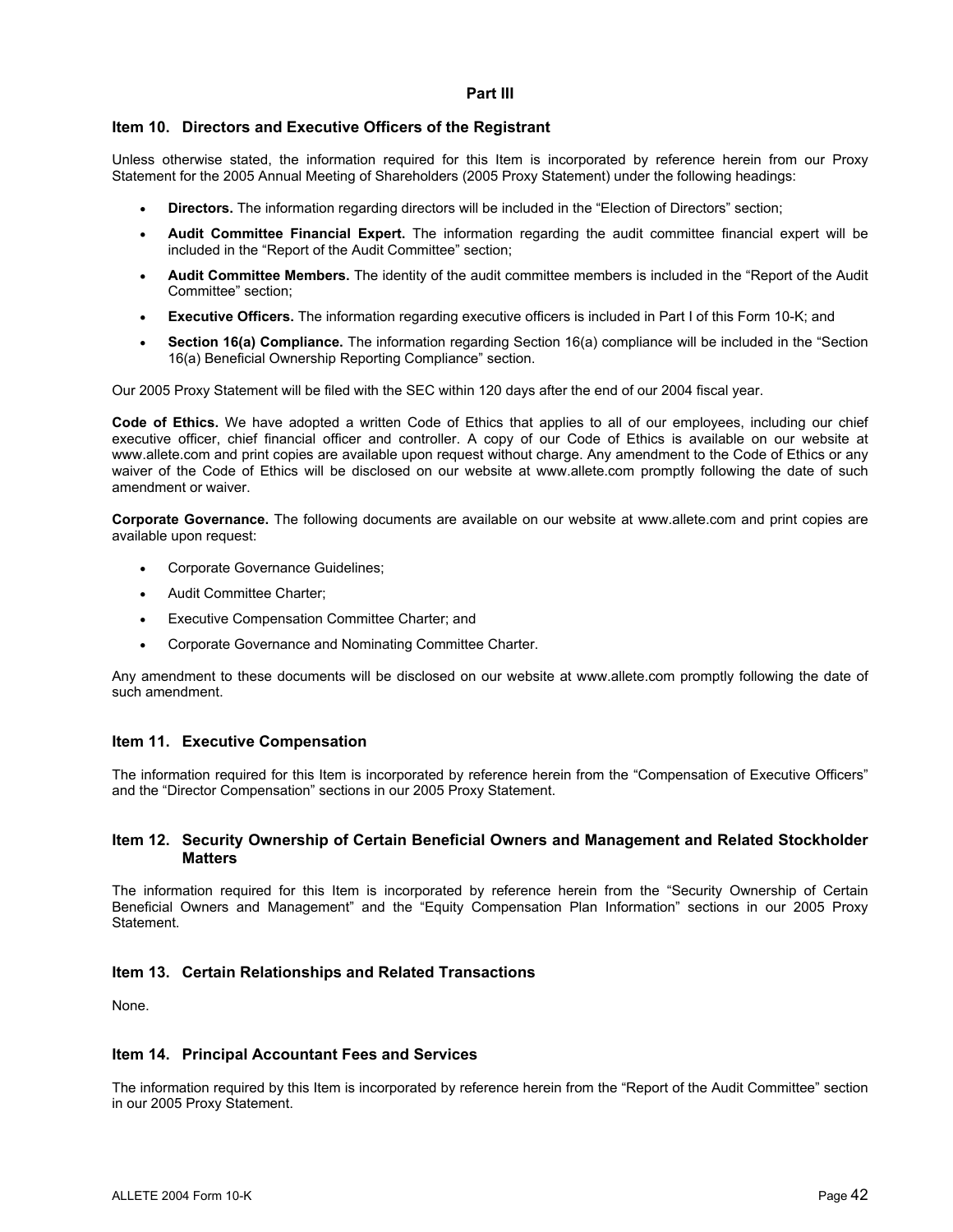# **Item 15. Exhibits and Financial Statement Schedules**

(a) Certain Documents Filed as Part of this Form 10-K.

| (1) | <b>Financial Statements</b>                 | Page |
|-----|---------------------------------------------|------|
|     | <b>ALLETE</b>                               |      |
|     |                                             | 47   |
|     |                                             | 48   |
|     | For the Three Years Ended December 31, 2004 |      |
|     |                                             | 49   |
|     |                                             | 50   |
|     |                                             | -51  |
|     |                                             |      |
| (2) | <b>Financial Statement Schedules</b>        |      |
|     |                                             |      |

All other schedules have been omitted either because the information is not required to be reported by ALLETE or because the information is included in the consolidated financial statements or the notes.

(3) Exhibits including those incorporated by reference.

# **Exhibit Number**

- \*2 Stock Purchase Agreement (without Exhibits and Schedules), dated November 20, 2003, by and between Philadelphia Suburban Corporation (now Aqua America, Inc.), as Purchaser, and ALLETE Water Services, Inc., as Shareholder, related to the sale of Heater Utilities, Inc. (filed as Exhibit 2(b) to the 2003 Form 10-K, File No. 1-3548).
- \*3(a)1 Articles of Incorporation, amended and restated as of May 8, 2001 (filed as Exhibit 3(b) to the March 31, 2001 Form 10-Q, File No. 1-3548).
- \*3(a)2 Amendment to Articles of Incorporation, effective 12:00 p.m. Eastern Time on September 20, 2004 (filed as Exhibit 3 to the September 21, 2004 Form 8-K, File No. 1-3548).
- \*3(a)3 Amendment to Certificate of Assumed Name, filed with the Minnesota Secretary of State on May 8, 2001 (filed as Exhibit 3(a) to the March 31, 2001 Form 10-Q, File No. 1-3548).
- \*3(b) Bylaws, as amended effective August 24, 2004 (filed as Exhibit 3 to the August 25, 2004 Form 8-K, File No. 1-3548).
- \*4(a)1 Mortgage and Deed of Trust, dated as of September 1, 1945, between Minnesota Power & Light Company (now ALLETE) and The Bank of New York (formerly Irving Trust Company) and Douglas J. MacInnes (successor to Richard H. West), Trustees (filed as Exhibit 7(c), File No. 2-5865).
- \*4(a)2 Supplemental Indentures to ALLETE's Mortgage and Deed of Trust:

|       | <b>Number</b>    | Dated as of       | <b>Reference File</b>             | <b>Exhibit</b> |
|-------|------------------|-------------------|-----------------------------------|----------------|
| First |                  | March 1, 1949     | 2-7826                            | 7(b)           |
|       | Second           | July 1, 1951      | 2-9036                            | 7(c)           |
|       | Third            | March 1, 1957     | 2-13075                           | 2(c)           |
|       | Fourth           | January 1, 1968   | 2-27794                           | 2(c)           |
| Fifth |                  | April 1, 1971     | 2-39537                           | 2(c)           |
|       | Sixth            | August 1, 1975    | 2-54116                           | 2(c)           |
|       | Seventh          | September 1, 1976 | 2-57014                           | 2(c)           |
|       | Eighth           | September 1, 1977 | 2-59690                           | 2(c)           |
|       | Ninth            | April 1, 1978     | 2-60866                           | 2(c)           |
|       | Tenth            | August 1, 1978    | 2-62852                           | 2(d)2          |
|       | Eleventh         | December 1, 1982  | 2-56649                           | 4(a)3          |
|       | Twelfth          | April 1, 1987     | 33-30224                          | 4(a)3          |
|       | Thirteenth       | March 1, 1992     | 33-47438                          | 4(b)           |
|       | Fourteenth       | June 1, 1992      | 33-55240                          | 4(b)           |
|       | <b>Fifteenth</b> | July 1, 1992      | 33-55240                          | 4(c)           |
|       | Sixteenth        | July 1, 1992      | 33-55240                          | 4(d)           |
|       | Seventeenth      | February 1, 1993  | 33-50143                          | 4(b)           |
|       | Eighteenth       | July 1, 1993      | 33-50143                          | 4(c)           |
|       | Nineteenth       | February 1, 1997  | 1-3548 (1996 Form 10-K)           | 4(a)3          |
|       | Twentieth        | November 1, 1997  | 1-3548 (1997 Form 10-K)           | 4(a)3          |
|       | Twenty-first     | October 1, 2000   | 333-54330                         | 4(c)3          |
|       | Twenty-second    | July 1, 2003      | 1-3548 (June 30, 2003 Form 10-Q)  | 4              |
|       | Twenty-third     | August 1, 2004    | 1-3548 (Sept. 30, 2004 Form 10-Q) | 4(a)           |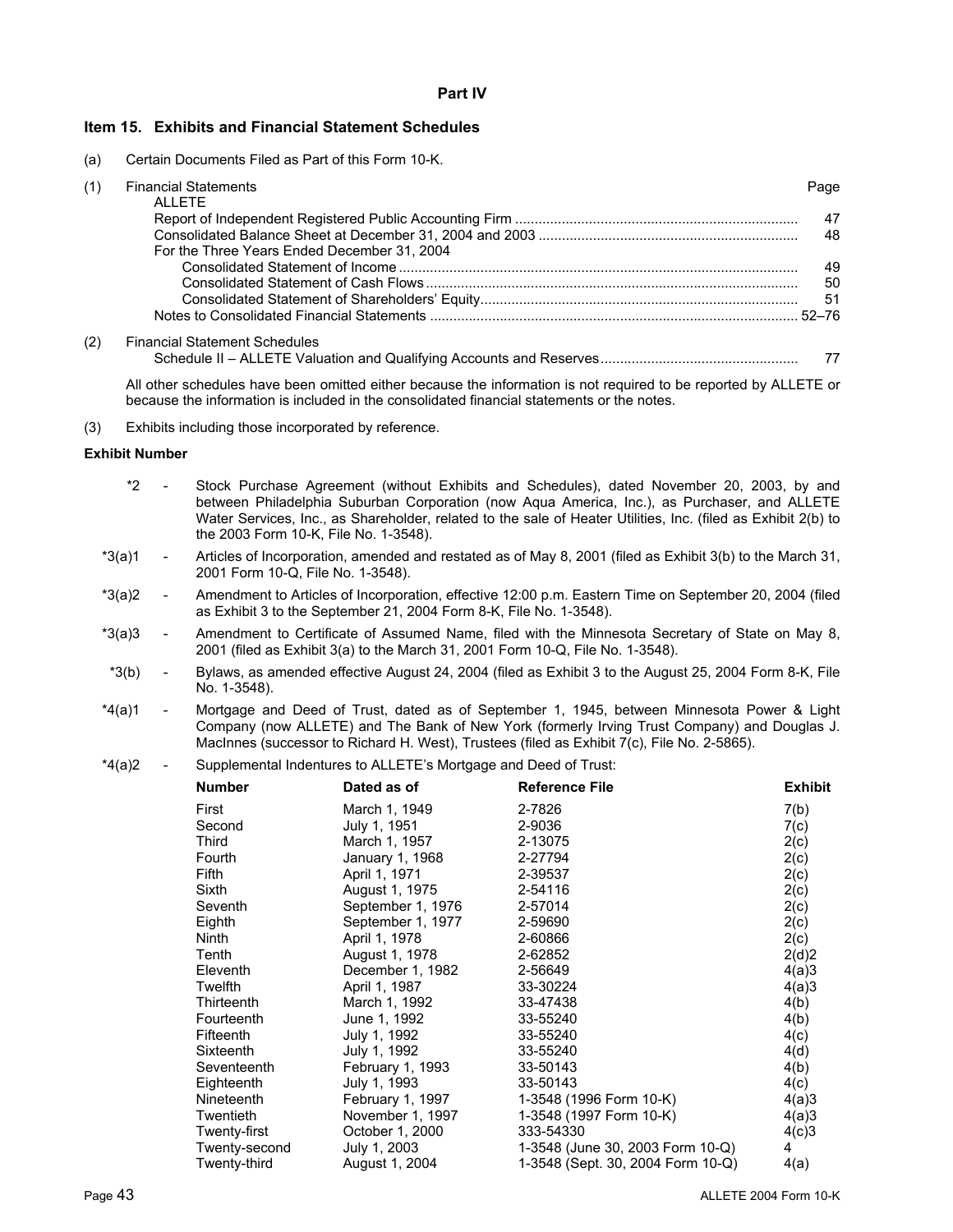#### **Exhibit Number**

- \*4(b)1 Indenture of Trust, dated as of August 1, 2004, between the City of Cohasset, Minnesota and U.S. Bank National Association, as Trustee relating to \$111 Million Collateralized Pollution Control Refunding Revenue Bonds (filed as Exhibit 4(b) to the September 30, 2004 Form 10-Q, File No. 1-3548).
- \*4(b)2 Loan Agreement, dated as of August 1, 2004, between the City of Cohasset, Minnesota and ALLETE relating to \$111 Million Collateralized Pollution Control Refunding Revenue Bonds (filed as Exhibit 4(c) to the September 30, 2004 Form 10-Q, File No. 1-3548).
- \*4(c)1 Mortgage and Deed of Trust, dated as of March 1, 1943, between Superior Water, Light and Power Company and Chemical Bank & Trust Company and Howard B. Smith, as Trustees, both succeeded by U.S. Bank Trust N.A., as Trustee (filed as Exhibit 7(c), File No. 2-8668).
- \*4(c)2 Supplemental Indentures to Superior Water, Light and Power Company's Mortgage and Deed of Trust:

| <b>Number</b> | Dated as of      | <b>Reference File</b>   | <b>Exhibit</b> |
|---------------|------------------|-------------------------|----------------|
| First         | March 1, 1951    | 2-59690                 | 2(d)(1)        |
| Second        | March 1, 1962    | 2-27794                 | 2(d)1          |
| Third         | July 1, 1976     | 2-57478                 | 2(e)1          |
| Fourth        | March 1, 1985    | 2-78641                 | 4(b)           |
| <b>Fifth</b>  | December 1, 1992 | 1-3548 (1992 Form 10-K) | 4(b)1          |
| Sixth         | March 24, 1994   | 1-3548 (1996 Form 10-K) | 4(b)1          |
| Seventh       | November 1, 1994 | 1-3548 (1996 Form 10-K) | 4(b)2          |
| Eighth        | January 1, 1997  | 1-3548 (1996 Form 10-K) | 4(b)3          |
|               |                  |                         |                |

- \*4(d)1 Rights Agreement, dated as of July 24, 1996, between Minnesota Power & Light Company (now ALLETE) and the Corporate Secretary of the Company, as Rights Agent (filed as Exhibit 4 to the August 2, 1996 Form 8-K, File No. 1-3548).
- \*4(d)2 Certificate of Adjustment to the Rights Agreement as amended, dated as of July 24, 1996, between Minnesota Power & Light Company (now ALLETE) and the Corporate Secretary of the Company, as Rights Agent (filed as Exhibit 4(d) to the September 30, 2004 Form 10-Q, File No. 1-3548).
- \*10(a) Power Purchase and Sale Agreement, dated as of May 29, 1998, between Minnesota Power, Inc. (now ALLETE) and Square Butte Electric Cooperative (filed as Exhibit 10 to the June 30, 1998 Form 10-Q, File No. 1-3548).
- \*10(b) Amended and Restated Withdrawal Agreement (without Exhibits and Schedules), dated January 30, 2004, by and between Great River Energy and Minnesota Power (now ALLETE) (filed as Exhibit 10(p) to the 2003 Form 10-K, File No. 1-3548).
- 10(c) Master Agreement (without Appendices and Exhibits), dated December 28, 2004, by and between Rainy River Energy Corporation and Constellation Energy Commodities Group, Inc.
- \*10(d)1 Third Amended and Restated Committed Facility Letter (without Exhibits), dated December 23, 2003, to ALLETE from LaSalle Bank National Association, as Agent (filed as Exhibit 10(s) to the 2003 Form 10-K, File No. 1-3548).
- 10(d)2 First Amendment to Third Amended and Restated Committed Facility Letter, dated December 14, 2004, by and among ALLETE and LaSalle Bank National Association, as Agent.
- \*10(e) Master Separation Agreement, dated June 4, 2004, between ALLETE, Inc. and ADESA, Inc. (filed as Exhibit 10.1 to ADESA, Inc.'s June 30, 2004 Form 10-Q, File No. 1-32198).
- +\*10(f)1 Minnesota Power (now ALLETE) Executive Annual Incentive Plan, as amended, effective January 1, 1999 with amendments through January 2003 (filed as Exhibit 10 to the September 30, 2003 Form 10-Q, File No. 1-3548).
- +\*10(f)2 November 2003 Amendment to the ALLETE Executive Annual Incentive Plan (filed as Exhibit 10(t)2 to the 2003 Form 10-K, File No. 1-3548).
- +\*10(f)3 July 2004 Amendment to the ALLETE Executive Annual Incentive Plan (filed as Exhibit 10(a) to the June 30, 2004 Form 10-Q, File No. 1-3548).
- +\*10(g) ALLETE and Affiliated Companies Supplemental Executive Retirement Plan, as amended and restated, effective January 1, 2004 (filed as Exhibit 10(u) to the 2003 Form 10-K, File No. 1-3548).
- +\*10(h)1 Executive Investment Plan I, as amended and restated, effective November 1, 1988 (filed as Exhibit 10(c) to the 1988 Form 10-K, File No. 1-3548).
- +\*10(h)2 Amendments through December 2003 to the Minnesota Power and Affiliated Companies Executive Investment Plan I (filed as Exhibit 10(v)2 to the 2003 Form 10-K, File No. 1-3548).
- +\*10(h)3 July 2004 Amendment to the Minnesota Power and Affiliated Companies Executive Investment Plan I (filed as Exhibit 10(b) to the June 30, 2004 Form 10-Q, File No. 1-3548).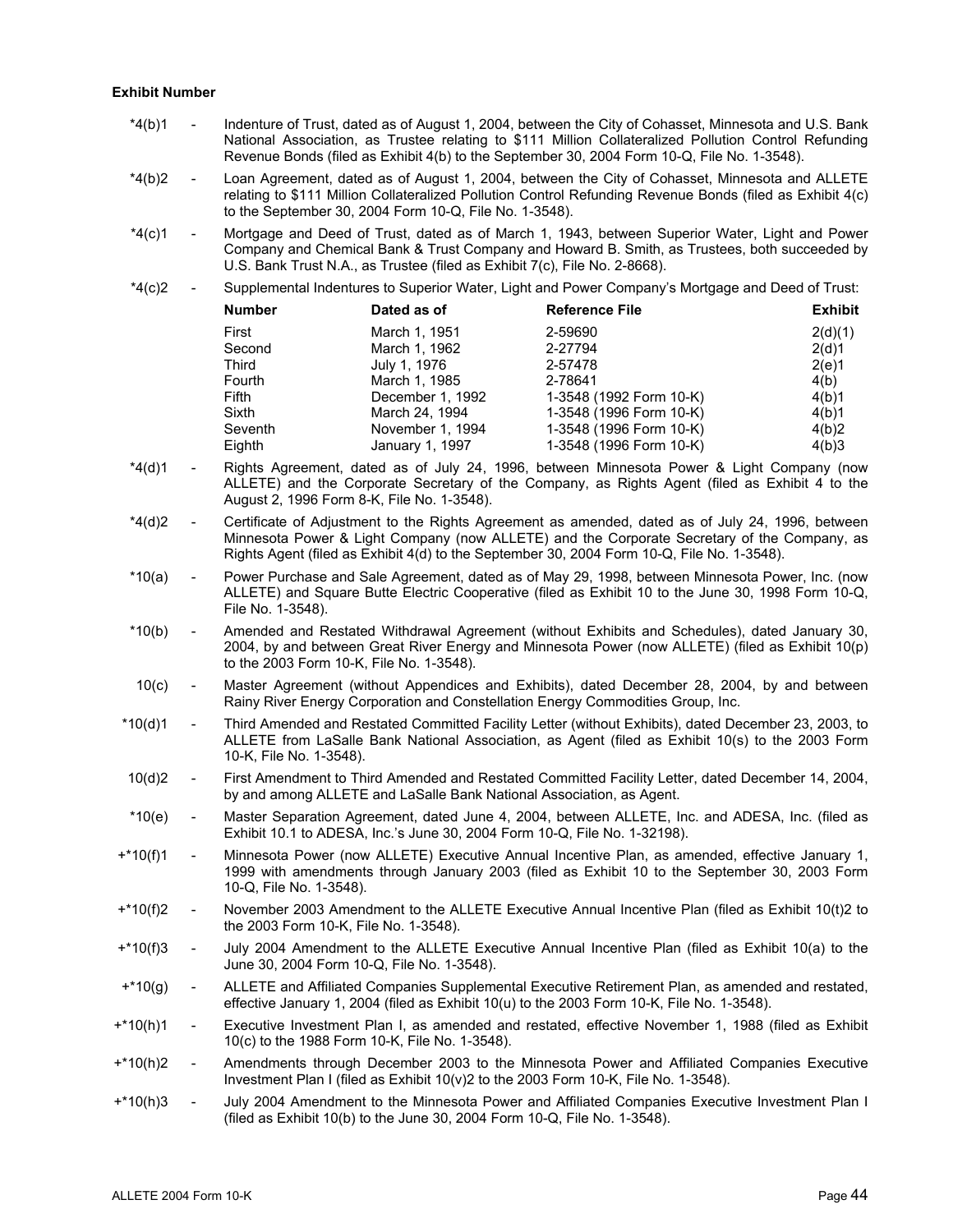## **Exhibit Number**

| $+*10(i)1$        | $\blacksquare$           | Executive Investment Plan II, as amended and restated, effective November 1, 1988 (filed as Exhibit<br>10(d) to the 1988 Form 10-K, File No. 1-3548).                                    |
|-------------------|--------------------------|------------------------------------------------------------------------------------------------------------------------------------------------------------------------------------------|
| $+*10(i)2$        | $\blacksquare$           | Amendments through December 2003 to the Minnesota Power and Affiliated Companies Executive<br>Investment Plan II (filed as Exhibit 10(w)2 to the 2003 Form 10-K, File No. 1-3548).       |
| $+*10(i)3$        | $\overline{\phantom{a}}$ | July 2004 Amendment to the Minnesota Power and Affiliated Companies Executive Investment Plan II<br>(filed as Exhibit 10(c) to the June 30, 2004 Form 10-Q, File No. 1-3548).            |
| $+*10(j)$         | $\blacksquare$           | Deferred Compensation Trust Agreement, as amended and restated, effective January 1, 1989 (filed as<br>Exhibit 10(f) to the 1988 Form 10-K, File No. 1-3548).                            |
| $+*10(k)1$        | $\blacksquare$           | Minnesota Power (now ALLETE) Executive Long-Term Incentive Compensation Plan, effective<br>January 1, 1996 (filed as Exhibit 10(a) to the June 30, 1996 Form 10-Q, File No. 1-3548).     |
| $+*10(k)2$        | $\blacksquare$           | Amendments through January 2003 to the Minnesota Power (now ALLETE) Executive Long-Term<br>Incentive Compensation Plan (filed as Exhibit 10(z)2 to the 2002 Form 10-K, File No. 1-3548). |
| $+*10(k)3$        | $\overline{\phantom{a}}$ | July 2004 Amendment to the ALLETE Executive Long-Term Incentive Compensation Plan (filed as<br>Exhibit 10(d) to the June 30, 2004 Form 10-Q, File No. 1-3548).                           |
| $+10(k)4$         | $\blacksquare$           | Form of ALLETE Executive Long-Term Incentive Compensation Plan Nonqualified Stock Option Grant.                                                                                          |
| $+10(k)5$         | $\blacksquare$           | Form of ALLETE Executive Long-Term Incentive Compensation Plan Performance Share Grant.                                                                                                  |
| $+*10(1)1$        | $\blacksquare$           | Minnesota Power (now ALLETE) Director Stock Plan, effective January 1, 1995 (filed as Exhibit 10 to<br>the March 31, 1995 Form 10-Q, File No. 1-3548).                                   |
| $+*10(1)2$        | $\overline{\phantom{a}}$ | Amendments through December 2003 to the Minnesota Power (now ALLETE) Director Stock Plan (filed<br>as Exhibit 10(z)2 to the 2003 Form 10-K, File No. 1-3548).                            |
| $+*10(1)3$        | $\overline{\phantom{a}}$ | July 2004 Amendment to the ALLETE Director Stock Plan (filed as Exhibit 10(e) to the June 30, 2004<br>Form 10-Q, File No. 1-3548).                                                       |
| $+*10(m)1$        | $\overline{\phantom{a}}$ | Minnesota Power (now ALLETE) Director Compensation Deferral Plan Amended and Restated,<br>effective January 1, 1990 (filed as Exhibit 10(ac) to the 2002 Form 10-K, File No. 1-3548).    |
| $+*10(m)2$        | $\overline{\phantom{a}}$ | October 2003 Amendment to the Minnesota Power (now ALLETE) Director Compensation Deferral Plan<br>(filed as Exhibit 10(aa)2 to the 2003 Form 10-K, File No. 1-3548).                     |
| $+*10(n)$         | $\blacksquare$           | ALLETE Director Compensation Trust Agreement, effective October 11, 2004 (filed as Exhibit 10(a) to<br>the September 30, 2004 Form 10-Q, File No. 1-3548).                               |
| $12 \overline{ }$ | $\blacksquare$           | Computation of Ratios of Earnings to Fixed Charges.                                                                                                                                      |
| $*21$             | $\overline{\phantom{a}}$ | Subsidiaries of the Registrant (reference is made to ALLETE's Form U-3A-2 for the year ended<br>December 31, 2004, File No. 69-78).                                                      |
| 23(a)             | $\overline{\phantom{a}}$ | Consent of Independent Registered Public Accounting Firm.                                                                                                                                |
| 23(b)             | $\overline{\phantom{a}}$ | Consent of General Counsel.                                                                                                                                                              |
| 31(a)             | $\blacksquare$           | Rule 13a-14(a)/15d-14(a) Certification by the Chief Executive Officer Pursuant to Section 302 of the<br>Sarbanes-Oxley Act of 2002.                                                      |
| 31(b)             | $\overline{\phantom{a}}$ | Rule 13a-14(a)/15d-14(a) Certification by the Chief Financial Officer Pursuant to Section 302 of the<br>Sarbanes-Oxley Act of 2002.                                                      |
|                   |                          |                                                                                                                                                                                          |

 32 - Section 1350 Certification of Annual Report by the Chief Executive Officer and Chief Financial Officer Pursuant to Section 906 of the Sarbanes-Oxley Act of 2002.

We are a party to other long-term debt instruments that, pursuant to Regulation S-K, Item 601(b)(4)(iii), are not filed as exhibits since the total amount of debt authorized under each such omitted instrument does not exceed 10% of our total consolidated assets. These instruments include the following:

- \$38,995,000 City of Cohasset, Minnesota, Variable Rate Demand Revenue Refunding Bonds (ALLETE, formerly Minnesota Power & Light Company, Project) Series 1997A, Series 1997B, Series 1997C and Series 1997D.
- \$35,105,000 Collier County Industrial Development Authority, 6.50% Industrial Development Refunding Revenue Bonds (Florida Water Services Corporation, formerly Southern States Utilities, Inc., Project) Series 1996.

We will furnish copies of these instruments to the SEC upon its request.

<sup>֦</sup> *\* Incorporated herein by reference as indicated.* 

*<sup>+</sup> Management contract or compensatory plan or arrangement required to be filed as an exhibit to this report pursuant to Item 15(c) of Form 10-K.*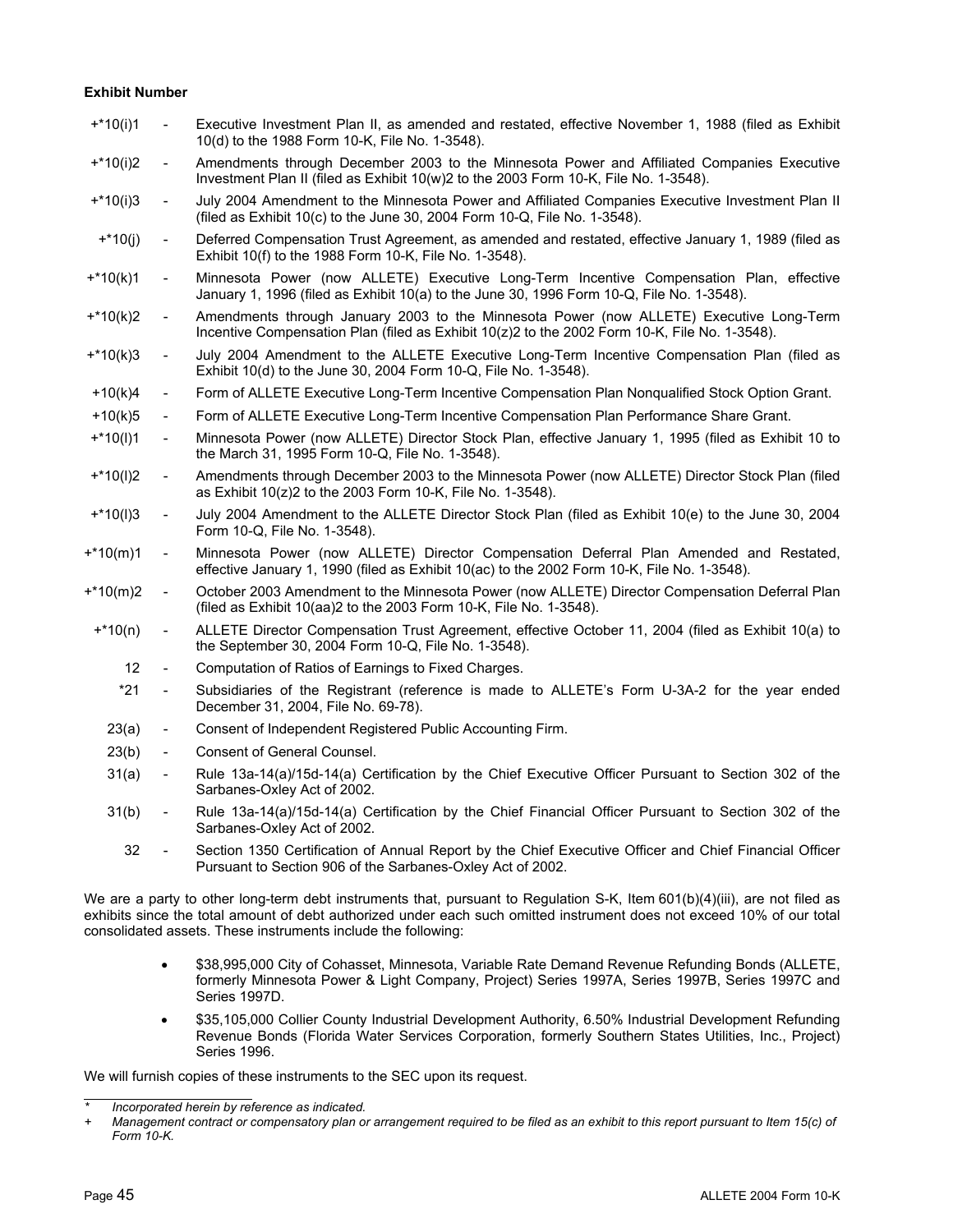# **Signatures**

Pursuant to the requirements of Section 13 or 15(d) of the Securities Exchange Act of 1934, the registrant has duly caused this report to be signed on its behalf by the undersigned, thereunto duly authorized.

# **ALLETE, Inc.**

Dated: February 11, 2005 **By** *By Solution By All Conald J. Shippar*  Donald J. Shippar President and Chief Executive Officer

Pursuant to the requirements of the Securities Exchange Act of 1934, this report has been signed below by the following persons on behalf of the registrant and in the capacities and on the dates indicated.

| Signature                                      | <b>Title</b>                                       | <b>Date</b>       |
|------------------------------------------------|----------------------------------------------------|-------------------|
| /s/ Donald J. Shippar<br>Donald J. Shippar     | President, Chief Executive Officer<br>and Director | February 11, 2005 |
| /s/ James K. Vizanko<br>James K. Vizanko       | Senior Vice President and Chief Financial Officer  | February 11, 2005 |
| /s/ Mark A. Schober<br>Mark A. Schober         | Senior Vice President and Controller               | February 11, 2005 |
| /s/ Heidi J. Eddins<br>Heidi J. Eddins         | <b>Director</b>                                    | February 11, 2005 |
| /s/ Peter J. Johnson<br>Peter J. Johnson       | <b>Director</b>                                    | February 11, 2005 |
| /s/ Madeleine W. Ludlow<br>Madeleine W. Ludlow | <b>Director</b>                                    | February 11, 2005 |
| /s/ George L. Mayer<br>George L. Mayer         | <b>Director</b>                                    | February 11, 2005 |
| /s/ Roger D. Peirce<br>Roger D. Peirce         | <b>Director</b>                                    | February 11, 2005 |
| /s/ Jack I. Rajala<br>Jack I. Rajala           | <b>Director</b>                                    | February 11, 2005 |
| /s/ Nick Smith<br>Nick Smith                   | <b>Director</b>                                    | February 11, 2005 |
| /s/ Bruce W. Stender<br>Bruce W. Stender       | Chairman and Director                              | February 11, 2005 |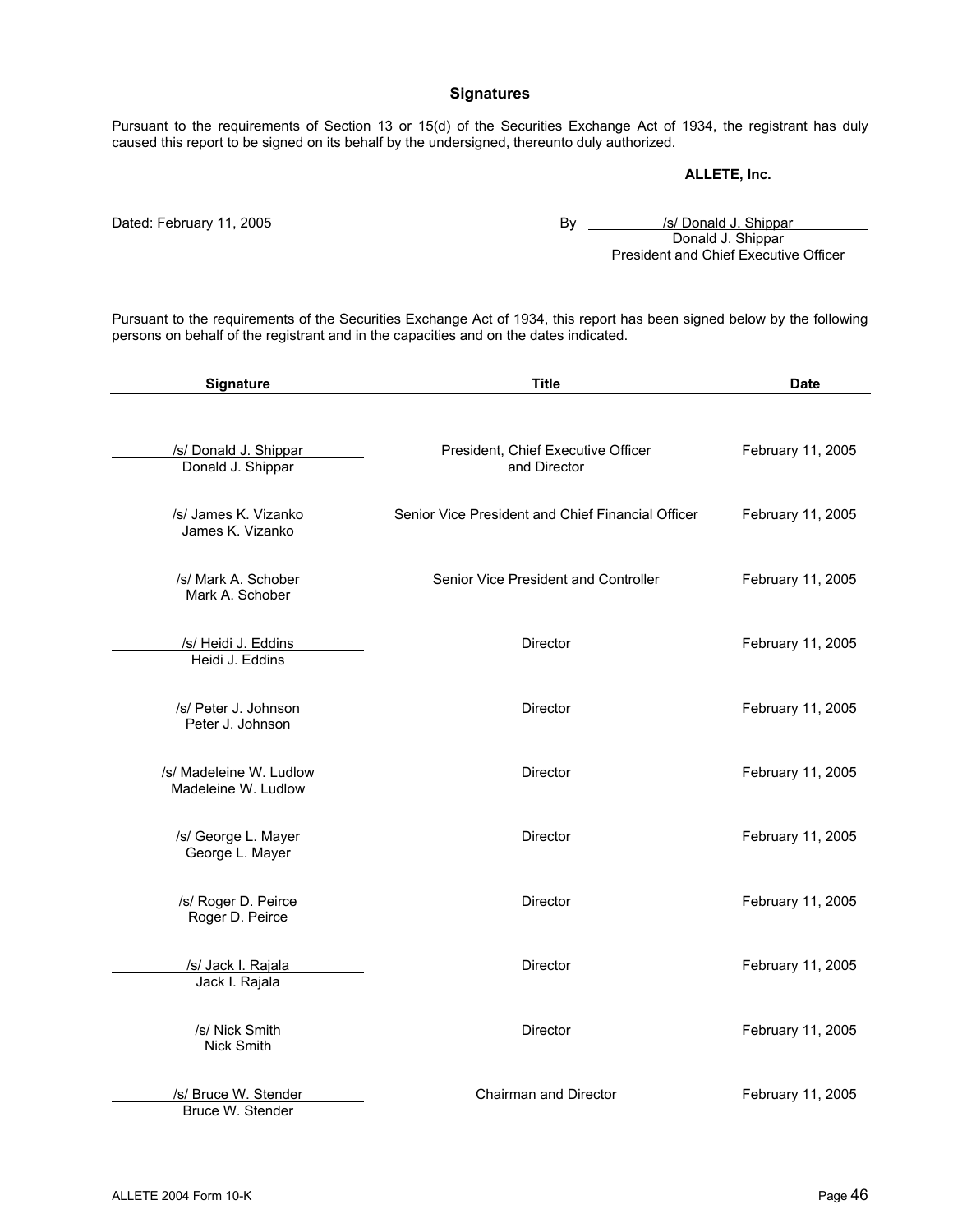# **Report of Independent Registered Public Accounting Firm**

To the Board of Directors and Shareholders of ALLETE, Inc.:

We have completed an integrated audit of ALLETE, Inc.'s 2004 consolidated financial statements and of its internal control over financial reporting as of December 31, 2004 and audits of its 2003 and 2002 consolidated financial statements in accordance with the standards of the Public Company Accounting Oversight Board (United States). Our opinions, based on our audits, are presented below.

# Consolidated financial statements and financial statement schedule

In our opinion, the consolidated financial statements listed in the index appearing under Item 15(a)(1) present fairly, in all material respects, the financial position of ALLETE, Inc. at December 31, 2004 and 2003, and the results of its operations and its cash flows for each of the three years in the period ended December 31, 2004 in conformity with accounting principles generally accepted in the United States of America. In addition, in our opinion, the financial statement schedule listed in the accompanying index under Item 15(a)(2) presents fairly, in all material respects, the information set forth therein when read in conjunction with the related consolidated financial statements. These financial statements and financial statement schedule are the responsibility of the Company's management. Our responsibility is to express an opinion on these financial statements and financial statement schedule based on our audits. We conducted our audits of these statements in accordance with the standards of the Public Company Accounting Oversight Board (United States). Those standards require that we plan and perform the audit to obtain reasonable assurance about whether the financial statements are free of material misstatement. An audit of financial statements includes examining, on a test basis, evidence supporting the amounts and disclosures in the financial statements, assessing the accounting principles used and significant estimates made by management, and evaluating the overall financial statement presentation. We believe that our audits provide a reasonable basis for our opinion.

As discussed in Note 14 to the financial statements, in 2004 the Company changed its method of accounting for investments in limited liability companies in accordance with EITF 03-16, "Accounting for Investments in Limited Liability Companies."

#### Internal control over financial reporting

Also, in our opinion, management's assessment, included in Management's Report on Internal Control Over Financial Reporting appearing under Item 9A, that the Company maintained effective internal control over financial reporting as of December 31, 2004 based on criteria established in Internal Control—Integrated Framework issued by the Committee of Sponsoring Organizations of the Treadway Commission (COSO), is fairly stated, in all material respects, based on those criteria. Furthermore, in our opinion, the Company maintained, in all material respects, effective internal control over financial reporting as of December 31, 2004, based on criteria established in Internal Control—Integrated Framework issued by the COSO. The Company's management is responsible for maintaining effective internal control over financial reporting and for its assessment of the effectiveness of internal control over financial reporting. Our responsibility is to express opinions on management's assessment and on the effectiveness of the Company's internal control over financial reporting based on our audit. We conducted our audit of internal control over financial reporting in accordance with the standards of the Public Company Accounting Oversight Board (United States). Those standards require that we plan and perform the audit to obtain reasonable assurance about whether effective internal control over financial reporting was maintained in all material respects. An audit of internal control over financial reporting includes obtaining an understanding of internal control over financial reporting, evaluating management's assessment, testing and evaluating the design and operating effectiveness of internal control, and performing such other procedures as we consider necessary in the circumstances. We believe that our audit provides a reasonable basis for our opinions.

A company's internal control over financial reporting is a process designed to provide reasonable assurance regarding the reliability of financial reporting and the preparation of financial statements for external purposes in accordance with generally accepted accounting principles. A company's internal control over financial reporting includes those policies and procedures that (i) pertain to the maintenance of records that, in reasonable detail, accurately and fairly reflect the transactions and dispositions of the assets of the company; (ii) provide reasonable assurance that transactions are recorded as necessary to permit preparation of financial statements in accordance with generally accepted accounting principles, and that receipts and expenditures of the company are being made only in accordance with authorizations of management and directors of the company; and (iii) provide reasonable assurance regarding prevention or timely detection of unauthorized acquisition, use, or disposition of the company's assets that could have a material effect on the financial statements.

Because of its inherent limitations, internal control over financial reporting may not prevent or detect misstatements. Also, projections of any evaluation of effectiveness to future periods are subject to the risk that controls may become inadequate because of changes in conditions, or that the degree of compliance with the policies or procedures may deteriorate.

#### /s/ PricewaterhouseCoopers LLP

PricewaterhouseCoopers LLP Minneapolis, Minnesota February 7, 2005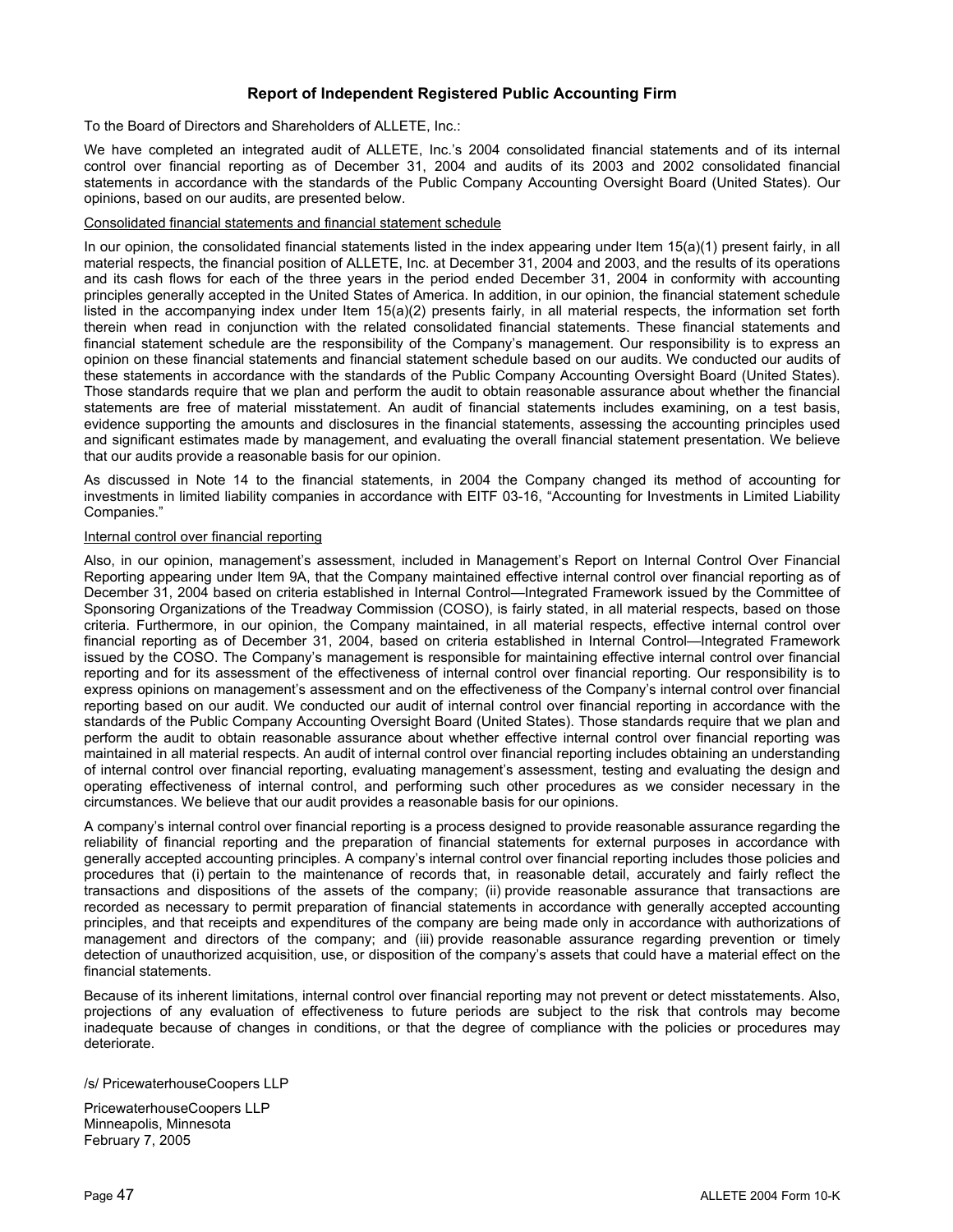# **Consolidated Financial Statements**

|  | <b>ALLETE Consolidated Balance Sheet</b> |  |  |
|--|------------------------------------------|--|--|
|--|------------------------------------------|--|--|

| December 31                                                    | 2004                | 2003          |
|----------------------------------------------------------------|---------------------|---------------|
| <b>Millions</b>                                                |                     |               |
| <b>Assets</b>                                                  |                     |               |
| <b>Current Assets</b>                                          |                     |               |
| Cash and Cash Equivalents<br><b>Restricted Cash</b>            | \$<br>194.1<br>30.3 | 110.2<br>\$   |
| Accounts Receivable (Less Allowance of \$2.0 and \$1.3)        | 86.1                | 63.4          |
| Inventories                                                    | 34.0                | 31.8          |
| Prepayments and Other                                          | 21.6                | 17.9          |
| <b>Discontinued Operations</b>                                 | 2.0                 | 476.7         |
| <b>Total Current Assets</b>                                    | 368.1               | 700.0         |
| Property, Plant and Equipment - Net                            | 883.1               | 919.3         |
| Investments                                                    | 124.5               | 175.7         |
| <b>Other Assets</b>                                            | 52.8                | 59.0          |
| <b>Discontinued Operations</b>                                 | 2.9                 | 1,247.3       |
| <b>Total Assets</b>                                            | \$1,431.4           | \$3,101.3     |
|                                                                |                     |               |
| <b>Liabilities and Shareholders' Equity</b><br>Liabilities     |                     |               |
| <b>Current Liabilities</b>                                     |                     |               |
| <b>Accounts Payable</b>                                        | \$<br>40.0          | \$<br>38.5    |
| <b>Accrued Taxes</b>                                           | 23.3                | 18.3          |
| <b>Accrued Interest</b>                                        | 6.9                 | 11.5          |
| Notes Payable                                                  |                     | 53.0          |
| Long-Term Debt Due Within One Year                             | 1.8                 | 35.6          |
| Other<br><b>Discontinued Operations</b>                        | 24.7<br>12.0        | 28.6<br>340.7 |
|                                                                |                     |               |
| <b>Total Current Liabilities</b>                               | 108.7               | 526.2         |
| Long-Term Debt                                                 | 390.2               | 514.7         |
| <b>Accumulated Deferred Income Taxes</b>                       | 143.9               | 150.8         |
| <b>Other Liabilities</b>                                       | 158.1               | 154.6         |
| <b>Discontinued Operations</b>                                 |                     | 294.8         |
| <b>Commitments and Contingencies</b>                           |                     |               |
| <b>Total Liabilities</b>                                       | 800.9               | 1,641.1       |
| <b>Shareholders' Equity</b>                                    |                     |               |
| Common Stock Without Par Value, 43.3 Shares Authorized         |                     |               |
| 29.7 and 29.1 Shares Outstanding                               | 400.1               | 859.2         |
| <b>Unearned ESOP Shares</b>                                    | (51.4)              | (45.4)        |
| Accumulated Other Comprehensive Loss - Continuing Operations   | (11.4)              | (9.0)         |
| Accumulated Other Comprehensive Gain - Discontinued Operations |                     | 23.5          |
| <b>Retained Earnings</b>                                       | 293.2               | 631.9         |
| <b>Total Shareholders' Equity</b>                              | 630.5               | 1,460.2       |
| <b>Total Liabilities and Shareholders' Equity</b>              | \$1,431.4           | \$3,101.3     |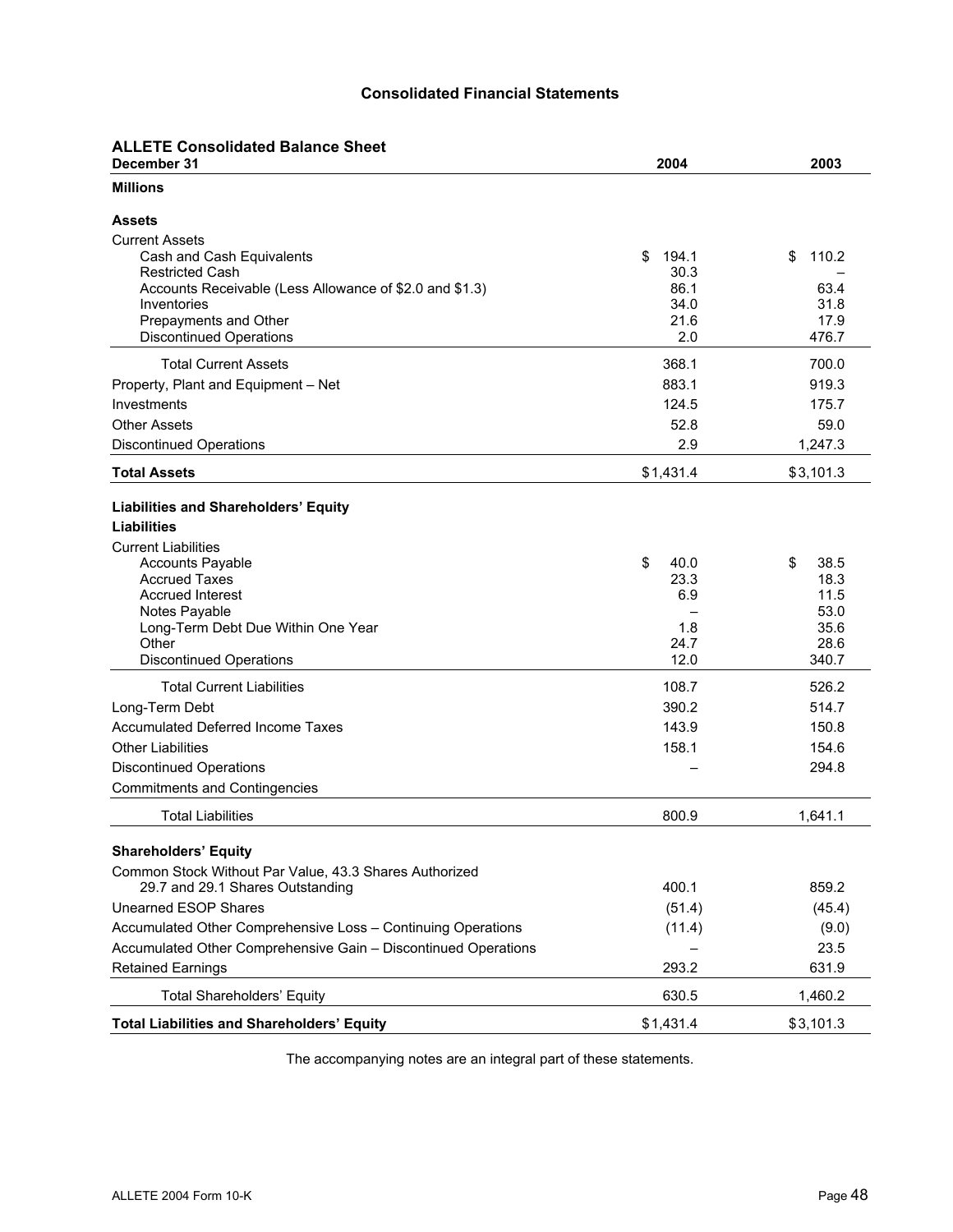# **ALLETE Consolidated Statement of Income**

| For the Year Ended December 31                                                    | 2004     | 2003    | 2002    |
|-----------------------------------------------------------------------------------|----------|---------|---------|
| <b>Millions Except Per Share Amounts</b>                                          |          |         |         |
| <b>Operating Revenue</b>                                                          | \$751.4  | \$692.3 | \$643.0 |
| <b>Operating Expenses</b>                                                         |          |         |         |
| <b>Fuel and Purchased Power</b>                                                   | 287.9    | 252.5   | 234.8   |
| Operating and Maintenance                                                         | 285.1    | 263.1   | 250.9   |
| Depreciation                                                                      | 49.7     | 51.2    | 48.9    |
| Taxes Other than Income                                                           | 28.9     | 29.4    | 30.2    |
| <b>Total Operating Expenses</b>                                                   | 651.6    | 596.2   | 564.8   |
| <b>Operating Income from Continuing Operations</b>                                | 99.8     | 96.1    | 78.2    |
| <b>Other Income (Expense)</b>                                                     |          |         |         |
| Interest Expense                                                                  | (31.8)   | (50.6)  | (49.3)  |
| Other                                                                             | (12.1)   | 2.5     | 8.1     |
| <b>Total Other Expense</b>                                                        | (43.9)   | (48.1)  | (41.2)  |
| <b>Income from Continuing Operations</b>                                          |          |         |         |
| <b>Before Income Taxes</b>                                                        | 55.9     | 48.0    | 37.0    |
| <b>Income Tax Expense</b>                                                         | 16.8     | 18.2    | 12.3    |
| <b>Income from Continuing Operations Before</b>                                   |          |         |         |
| <b>Change in Accounting Principle</b>                                             | 39.1     | 29.8    | 24.7    |
| Income from Discontinued Operations - Net of Tax                                  | 73.1     | 206.6   | 112.5   |
| Change in Accounting Principle - Net of Tax                                       | (7.8)    |         |         |
| <b>Net Income</b>                                                                 | \$104.4  | \$236.4 | \$137.2 |
|                                                                                   |          |         |         |
| <b>Average Shares of Common Stock</b><br>Basic                                    | 28.3     | 27.6    | 27.0    |
| <b>Diluted</b>                                                                    | 28.4     | 27.8    | 27.2    |
|                                                                                   |          |         |         |
| <b>Basic Earnings (Loss) Per Share of Common Stock</b>                            |          |         |         |
| <b>Continuing Operations</b>                                                      | \$1.39   | \$1.08  | \$0.91  |
| <b>Discontinued Operations</b>                                                    | 2.58     | 7.48    | 4.16    |
| Change in Accounting Principle                                                    | (0.28)   |         |         |
|                                                                                   | \$3.69   | \$8.56  | \$5.07  |
|                                                                                   |          |         |         |
| Diluted Earnings (Loss) Per Share of Common Stock<br><b>Continuing Operations</b> | \$1.37   | \$1.08  | \$0.91  |
| <b>Discontinued Operations</b>                                                    | 2.57     | 7.44    | 4.13    |
| Change in Accounting Principle                                                    | (0.27)   |         |         |
|                                                                                   |          |         |         |
|                                                                                   | \$3.67   | \$8.52  | \$5.04  |
|                                                                                   |          |         |         |
| <b>Dividends Per Share of Common Stock</b>                                        | \$2.8425 | \$3.39  | \$3.30  |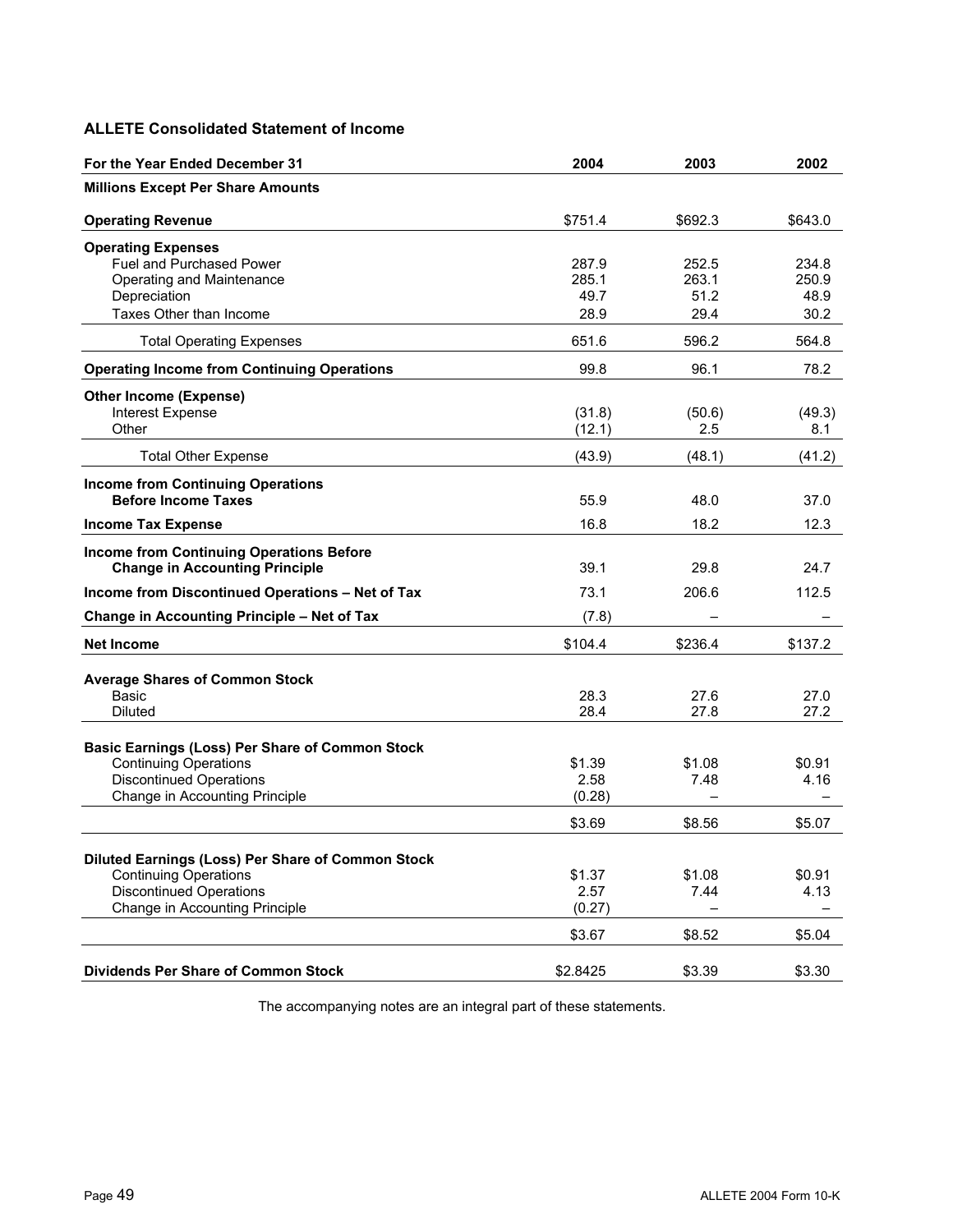# **ALLETE Consolidated Statement of Cash Flows**

| <b>Millions</b><br><b>Operating Activities</b><br>Income from Continuing Operations<br>\$29.8<br>24.7<br>\$31.3<br>\$<br>7.8<br>Change in Accounting Principle<br>49.7<br>Depreciation<br>51.2<br>48.9<br>Deferred Income Taxes<br>(1.9)<br>10.8<br>9.4<br>Changes in Operating Assets and Liabilities<br>(22.7)<br><b>Accounts Receivable</b><br>15.1<br>4.1<br>153.8<br><b>Trading Securities</b><br>1.8<br>Inventories<br>(2.2)<br>0.2<br>(4.3)<br>Prepayments and Other<br>(1.6)<br>(5.1)<br>(3.7)<br><b>Accounts Payable</b><br>1.5<br>6.5<br>(1.7)<br><b>Other Current Liabilities</b><br>4.6<br>(3.5)<br>(17.2)<br><b>Other Assets</b><br>6.2<br>(0.6)<br>6.0<br><b>Other Liabilities</b><br>(0.2)<br>0.2<br>7.9<br>129.4<br>106.2<br>227.0<br>Net Operating Activities from Discontinued Operations<br>168.5<br>247.4<br>453.5<br>Cash from Operating Activities<br><b>Investing Activities</b><br>Proceeds from Sale of Available-For-Sale Securities<br>1.6<br>7.4<br>1.9<br>Changes to Investments<br>18.9<br>(16.6)<br>(24.9)<br>(63.0)<br>Additions to Property, Plant and Equipment<br>(73.6)<br>(86.6)<br>Other<br>2.3<br>4.3<br>1.9<br>69.4<br>288.8<br>(137.1)<br>Net Investing Activities from (for) Discontinued Operations<br>29.2<br>210.3<br>Cash from (for) Investing Activities<br>(244.8)<br><b>Financing Activities</b><br><b>Issuance of Common Stock</b><br>43.2<br>49.0<br>44.3<br>Issuance of Long-Term Debt<br>9.8<br>37.3<br>16.4<br><b>Reacquired Common Stock</b><br>(5.8)<br>Changes in Notes Payable - Net<br>(163.4)<br>(53.0)<br>(20.8)<br>Reductions of Long-Term Debt<br>(130.1)<br>(335.7)<br>(8.1)<br>Dividends on Common Stock<br>(79.7)<br>(93.2)<br>(89.2)<br>Redemption of Mandatorily Redeemable Preferred Securities<br>(75.0)<br>Net Financing Activities for Discontinued Operations<br>(18.9)<br>(27.6)<br>(41.5)<br>(228.7)<br>(470.7)<br>(242.6)<br>Cash for Financing Activities<br>39.2<br>Effect of Exchange Rate Changes on Cash - Discontinued Operations<br>2.7<br>(31.0)<br>26.2<br><b>Change in Cash and Cash Equivalents</b><br>(31.2)<br>Cash and Cash Equivalents at Beginning of Period<br>226.3<br>231.3<br>200.1<br>Cash and Cash Equivalents at End of Period (a)<br>\$195.3<br>\$226.3<br>\$200.1<br><b>Supplemental Cash Flow Information</b><br>Cash Paid During the Period for<br>Interest - Net of Capitalized<br>\$46.7<br>\$69.2<br>\$71.9 | For the Year Ended December 31 | 2004   | 2003   | 2002   |
|-----------------------------------------------------------------------------------------------------------------------------------------------------------------------------------------------------------------------------------------------------------------------------------------------------------------------------------------------------------------------------------------------------------------------------------------------------------------------------------------------------------------------------------------------------------------------------------------------------------------------------------------------------------------------------------------------------------------------------------------------------------------------------------------------------------------------------------------------------------------------------------------------------------------------------------------------------------------------------------------------------------------------------------------------------------------------------------------------------------------------------------------------------------------------------------------------------------------------------------------------------------------------------------------------------------------------------------------------------------------------------------------------------------------------------------------------------------------------------------------------------------------------------------------------------------------------------------------------------------------------------------------------------------------------------------------------------------------------------------------------------------------------------------------------------------------------------------------------------------------------------------------------------------------------------------------------------------------------------------------------------------------------------------------------------------------------------------------------------------------------------------------------------------------------------------------------------------------------------------------------------------------------------------------------------------------------------------------------------------------------------------------------------------------------|--------------------------------|--------|--------|--------|
|                                                                                                                                                                                                                                                                                                                                                                                                                                                                                                                                                                                                                                                                                                                                                                                                                                                                                                                                                                                                                                                                                                                                                                                                                                                                                                                                                                                                                                                                                                                                                                                                                                                                                                                                                                                                                                                                                                                                                                                                                                                                                                                                                                                                                                                                                                                                                                                                                       |                                |        |        |        |
|                                                                                                                                                                                                                                                                                                                                                                                                                                                                                                                                                                                                                                                                                                                                                                                                                                                                                                                                                                                                                                                                                                                                                                                                                                                                                                                                                                                                                                                                                                                                                                                                                                                                                                                                                                                                                                                                                                                                                                                                                                                                                                                                                                                                                                                                                                                                                                                                                       |                                |        |        |        |
|                                                                                                                                                                                                                                                                                                                                                                                                                                                                                                                                                                                                                                                                                                                                                                                                                                                                                                                                                                                                                                                                                                                                                                                                                                                                                                                                                                                                                                                                                                                                                                                                                                                                                                                                                                                                                                                                                                                                                                                                                                                                                                                                                                                                                                                                                                                                                                                                                       |                                |        |        |        |
|                                                                                                                                                                                                                                                                                                                                                                                                                                                                                                                                                                                                                                                                                                                                                                                                                                                                                                                                                                                                                                                                                                                                                                                                                                                                                                                                                                                                                                                                                                                                                                                                                                                                                                                                                                                                                                                                                                                                                                                                                                                                                                                                                                                                                                                                                                                                                                                                                       |                                |        |        |        |
|                                                                                                                                                                                                                                                                                                                                                                                                                                                                                                                                                                                                                                                                                                                                                                                                                                                                                                                                                                                                                                                                                                                                                                                                                                                                                                                                                                                                                                                                                                                                                                                                                                                                                                                                                                                                                                                                                                                                                                                                                                                                                                                                                                                                                                                                                                                                                                                                                       |                                |        |        |        |
|                                                                                                                                                                                                                                                                                                                                                                                                                                                                                                                                                                                                                                                                                                                                                                                                                                                                                                                                                                                                                                                                                                                                                                                                                                                                                                                                                                                                                                                                                                                                                                                                                                                                                                                                                                                                                                                                                                                                                                                                                                                                                                                                                                                                                                                                                                                                                                                                                       |                                |        |        |        |
|                                                                                                                                                                                                                                                                                                                                                                                                                                                                                                                                                                                                                                                                                                                                                                                                                                                                                                                                                                                                                                                                                                                                                                                                                                                                                                                                                                                                                                                                                                                                                                                                                                                                                                                                                                                                                                                                                                                                                                                                                                                                                                                                                                                                                                                                                                                                                                                                                       |                                |        |        |        |
|                                                                                                                                                                                                                                                                                                                                                                                                                                                                                                                                                                                                                                                                                                                                                                                                                                                                                                                                                                                                                                                                                                                                                                                                                                                                                                                                                                                                                                                                                                                                                                                                                                                                                                                                                                                                                                                                                                                                                                                                                                                                                                                                                                                                                                                                                                                                                                                                                       |                                |        |        |        |
|                                                                                                                                                                                                                                                                                                                                                                                                                                                                                                                                                                                                                                                                                                                                                                                                                                                                                                                                                                                                                                                                                                                                                                                                                                                                                                                                                                                                                                                                                                                                                                                                                                                                                                                                                                                                                                                                                                                                                                                                                                                                                                                                                                                                                                                                                                                                                                                                                       |                                |        |        |        |
|                                                                                                                                                                                                                                                                                                                                                                                                                                                                                                                                                                                                                                                                                                                                                                                                                                                                                                                                                                                                                                                                                                                                                                                                                                                                                                                                                                                                                                                                                                                                                                                                                                                                                                                                                                                                                                                                                                                                                                                                                                                                                                                                                                                                                                                                                                                                                                                                                       |                                |        |        |        |
|                                                                                                                                                                                                                                                                                                                                                                                                                                                                                                                                                                                                                                                                                                                                                                                                                                                                                                                                                                                                                                                                                                                                                                                                                                                                                                                                                                                                                                                                                                                                                                                                                                                                                                                                                                                                                                                                                                                                                                                                                                                                                                                                                                                                                                                                                                                                                                                                                       |                                |        |        |        |
|                                                                                                                                                                                                                                                                                                                                                                                                                                                                                                                                                                                                                                                                                                                                                                                                                                                                                                                                                                                                                                                                                                                                                                                                                                                                                                                                                                                                                                                                                                                                                                                                                                                                                                                                                                                                                                                                                                                                                                                                                                                                                                                                                                                                                                                                                                                                                                                                                       |                                |        |        |        |
|                                                                                                                                                                                                                                                                                                                                                                                                                                                                                                                                                                                                                                                                                                                                                                                                                                                                                                                                                                                                                                                                                                                                                                                                                                                                                                                                                                                                                                                                                                                                                                                                                                                                                                                                                                                                                                                                                                                                                                                                                                                                                                                                                                                                                                                                                                                                                                                                                       |                                |        |        |        |
|                                                                                                                                                                                                                                                                                                                                                                                                                                                                                                                                                                                                                                                                                                                                                                                                                                                                                                                                                                                                                                                                                                                                                                                                                                                                                                                                                                                                                                                                                                                                                                                                                                                                                                                                                                                                                                                                                                                                                                                                                                                                                                                                                                                                                                                                                                                                                                                                                       |                                |        |        |        |
|                                                                                                                                                                                                                                                                                                                                                                                                                                                                                                                                                                                                                                                                                                                                                                                                                                                                                                                                                                                                                                                                                                                                                                                                                                                                                                                                                                                                                                                                                                                                                                                                                                                                                                                                                                                                                                                                                                                                                                                                                                                                                                                                                                                                                                                                                                                                                                                                                       |                                |        |        |        |
|                                                                                                                                                                                                                                                                                                                                                                                                                                                                                                                                                                                                                                                                                                                                                                                                                                                                                                                                                                                                                                                                                                                                                                                                                                                                                                                                                                                                                                                                                                                                                                                                                                                                                                                                                                                                                                                                                                                                                                                                                                                                                                                                                                                                                                                                                                                                                                                                                       |                                |        |        |        |
|                                                                                                                                                                                                                                                                                                                                                                                                                                                                                                                                                                                                                                                                                                                                                                                                                                                                                                                                                                                                                                                                                                                                                                                                                                                                                                                                                                                                                                                                                                                                                                                                                                                                                                                                                                                                                                                                                                                                                                                                                                                                                                                                                                                                                                                                                                                                                                                                                       |                                |        |        |        |
|                                                                                                                                                                                                                                                                                                                                                                                                                                                                                                                                                                                                                                                                                                                                                                                                                                                                                                                                                                                                                                                                                                                                                                                                                                                                                                                                                                                                                                                                                                                                                                                                                                                                                                                                                                                                                                                                                                                                                                                                                                                                                                                                                                                                                                                                                                                                                                                                                       |                                |        |        |        |
|                                                                                                                                                                                                                                                                                                                                                                                                                                                                                                                                                                                                                                                                                                                                                                                                                                                                                                                                                                                                                                                                                                                                                                                                                                                                                                                                                                                                                                                                                                                                                                                                                                                                                                                                                                                                                                                                                                                                                                                                                                                                                                                                                                                                                                                                                                                                                                                                                       |                                |        |        |        |
|                                                                                                                                                                                                                                                                                                                                                                                                                                                                                                                                                                                                                                                                                                                                                                                                                                                                                                                                                                                                                                                                                                                                                                                                                                                                                                                                                                                                                                                                                                                                                                                                                                                                                                                                                                                                                                                                                                                                                                                                                                                                                                                                                                                                                                                                                                                                                                                                                       |                                |        |        |        |
|                                                                                                                                                                                                                                                                                                                                                                                                                                                                                                                                                                                                                                                                                                                                                                                                                                                                                                                                                                                                                                                                                                                                                                                                                                                                                                                                                                                                                                                                                                                                                                                                                                                                                                                                                                                                                                                                                                                                                                                                                                                                                                                                                                                                                                                                                                                                                                                                                       |                                |        |        |        |
|                                                                                                                                                                                                                                                                                                                                                                                                                                                                                                                                                                                                                                                                                                                                                                                                                                                                                                                                                                                                                                                                                                                                                                                                                                                                                                                                                                                                                                                                                                                                                                                                                                                                                                                                                                                                                                                                                                                                                                                                                                                                                                                                                                                                                                                                                                                                                                                                                       |                                |        |        |        |
|                                                                                                                                                                                                                                                                                                                                                                                                                                                                                                                                                                                                                                                                                                                                                                                                                                                                                                                                                                                                                                                                                                                                                                                                                                                                                                                                                                                                                                                                                                                                                                                                                                                                                                                                                                                                                                                                                                                                                                                                                                                                                                                                                                                                                                                                                                                                                                                                                       |                                |        |        |        |
|                                                                                                                                                                                                                                                                                                                                                                                                                                                                                                                                                                                                                                                                                                                                                                                                                                                                                                                                                                                                                                                                                                                                                                                                                                                                                                                                                                                                                                                                                                                                                                                                                                                                                                                                                                                                                                                                                                                                                                                                                                                                                                                                                                                                                                                                                                                                                                                                                       |                                |        |        |        |
|                                                                                                                                                                                                                                                                                                                                                                                                                                                                                                                                                                                                                                                                                                                                                                                                                                                                                                                                                                                                                                                                                                                                                                                                                                                                                                                                                                                                                                                                                                                                                                                                                                                                                                                                                                                                                                                                                                                                                                                                                                                                                                                                                                                                                                                                                                                                                                                                                       |                                |        |        |        |
|                                                                                                                                                                                                                                                                                                                                                                                                                                                                                                                                                                                                                                                                                                                                                                                                                                                                                                                                                                                                                                                                                                                                                                                                                                                                                                                                                                                                                                                                                                                                                                                                                                                                                                                                                                                                                                                                                                                                                                                                                                                                                                                                                                                                                                                                                                                                                                                                                       |                                |        |        |        |
|                                                                                                                                                                                                                                                                                                                                                                                                                                                                                                                                                                                                                                                                                                                                                                                                                                                                                                                                                                                                                                                                                                                                                                                                                                                                                                                                                                                                                                                                                                                                                                                                                                                                                                                                                                                                                                                                                                                                                                                                                                                                                                                                                                                                                                                                                                                                                                                                                       |                                |        |        |        |
|                                                                                                                                                                                                                                                                                                                                                                                                                                                                                                                                                                                                                                                                                                                                                                                                                                                                                                                                                                                                                                                                                                                                                                                                                                                                                                                                                                                                                                                                                                                                                                                                                                                                                                                                                                                                                                                                                                                                                                                                                                                                                                                                                                                                                                                                                                                                                                                                                       |                                |        |        |        |
|                                                                                                                                                                                                                                                                                                                                                                                                                                                                                                                                                                                                                                                                                                                                                                                                                                                                                                                                                                                                                                                                                                                                                                                                                                                                                                                                                                                                                                                                                                                                                                                                                                                                                                                                                                                                                                                                                                                                                                                                                                                                                                                                                                                                                                                                                                                                                                                                                       |                                |        |        |        |
|                                                                                                                                                                                                                                                                                                                                                                                                                                                                                                                                                                                                                                                                                                                                                                                                                                                                                                                                                                                                                                                                                                                                                                                                                                                                                                                                                                                                                                                                                                                                                                                                                                                                                                                                                                                                                                                                                                                                                                                                                                                                                                                                                                                                                                                                                                                                                                                                                       |                                |        |        |        |
|                                                                                                                                                                                                                                                                                                                                                                                                                                                                                                                                                                                                                                                                                                                                                                                                                                                                                                                                                                                                                                                                                                                                                                                                                                                                                                                                                                                                                                                                                                                                                                                                                                                                                                                                                                                                                                                                                                                                                                                                                                                                                                                                                                                                                                                                                                                                                                                                                       |                                |        |        |        |
|                                                                                                                                                                                                                                                                                                                                                                                                                                                                                                                                                                                                                                                                                                                                                                                                                                                                                                                                                                                                                                                                                                                                                                                                                                                                                                                                                                                                                                                                                                                                                                                                                                                                                                                                                                                                                                                                                                                                                                                                                                                                                                                                                                                                                                                                                                                                                                                                                       |                                |        |        |        |
|                                                                                                                                                                                                                                                                                                                                                                                                                                                                                                                                                                                                                                                                                                                                                                                                                                                                                                                                                                                                                                                                                                                                                                                                                                                                                                                                                                                                                                                                                                                                                                                                                                                                                                                                                                                                                                                                                                                                                                                                                                                                                                                                                                                                                                                                                                                                                                                                                       |                                |        |        |        |
|                                                                                                                                                                                                                                                                                                                                                                                                                                                                                                                                                                                                                                                                                                                                                                                                                                                                                                                                                                                                                                                                                                                                                                                                                                                                                                                                                                                                                                                                                                                                                                                                                                                                                                                                                                                                                                                                                                                                                                                                                                                                                                                                                                                                                                                                                                                                                                                                                       |                                |        |        |        |
|                                                                                                                                                                                                                                                                                                                                                                                                                                                                                                                                                                                                                                                                                                                                                                                                                                                                                                                                                                                                                                                                                                                                                                                                                                                                                                                                                                                                                                                                                                                                                                                                                                                                                                                                                                                                                                                                                                                                                                                                                                                                                                                                                                                                                                                                                                                                                                                                                       |                                |        |        |        |
|                                                                                                                                                                                                                                                                                                                                                                                                                                                                                                                                                                                                                                                                                                                                                                                                                                                                                                                                                                                                                                                                                                                                                                                                                                                                                                                                                                                                                                                                                                                                                                                                                                                                                                                                                                                                                                                                                                                                                                                                                                                                                                                                                                                                                                                                                                                                                                                                                       |                                |        |        |        |
|                                                                                                                                                                                                                                                                                                                                                                                                                                                                                                                                                                                                                                                                                                                                                                                                                                                                                                                                                                                                                                                                                                                                                                                                                                                                                                                                                                                                                                                                                                                                                                                                                                                                                                                                                                                                                                                                                                                                                                                                                                                                                                                                                                                                                                                                                                                                                                                                                       |                                |        |        |        |
|                                                                                                                                                                                                                                                                                                                                                                                                                                                                                                                                                                                                                                                                                                                                                                                                                                                                                                                                                                                                                                                                                                                                                                                                                                                                                                                                                                                                                                                                                                                                                                                                                                                                                                                                                                                                                                                                                                                                                                                                                                                                                                                                                                                                                                                                                                                                                                                                                       |                                |        |        |        |
|                                                                                                                                                                                                                                                                                                                                                                                                                                                                                                                                                                                                                                                                                                                                                                                                                                                                                                                                                                                                                                                                                                                                                                                                                                                                                                                                                                                                                                                                                                                                                                                                                                                                                                                                                                                                                                                                                                                                                                                                                                                                                                                                                                                                                                                                                                                                                                                                                       |                                |        |        |        |
|                                                                                                                                                                                                                                                                                                                                                                                                                                                                                                                                                                                                                                                                                                                                                                                                                                                                                                                                                                                                                                                                                                                                                                                                                                                                                                                                                                                                                                                                                                                                                                                                                                                                                                                                                                                                                                                                                                                                                                                                                                                                                                                                                                                                                                                                                                                                                                                                                       |                                |        |        |        |
|                                                                                                                                                                                                                                                                                                                                                                                                                                                                                                                                                                                                                                                                                                                                                                                                                                                                                                                                                                                                                                                                                                                                                                                                                                                                                                                                                                                                                                                                                                                                                                                                                                                                                                                                                                                                                                                                                                                                                                                                                                                                                                                                                                                                                                                                                                                                                                                                                       |                                |        |        |        |
|                                                                                                                                                                                                                                                                                                                                                                                                                                                                                                                                                                                                                                                                                                                                                                                                                                                                                                                                                                                                                                                                                                                                                                                                                                                                                                                                                                                                                                                                                                                                                                                                                                                                                                                                                                                                                                                                                                                                                                                                                                                                                                                                                                                                                                                                                                                                                                                                                       |                                |        |        |        |
|                                                                                                                                                                                                                                                                                                                                                                                                                                                                                                                                                                                                                                                                                                                                                                                                                                                                                                                                                                                                                                                                                                                                                                                                                                                                                                                                                                                                                                                                                                                                                                                                                                                                                                                                                                                                                                                                                                                                                                                                                                                                                                                                                                                                                                                                                                                                                                                                                       |                                |        |        |        |
|                                                                                                                                                                                                                                                                                                                                                                                                                                                                                                                                                                                                                                                                                                                                                                                                                                                                                                                                                                                                                                                                                                                                                                                                                                                                                                                                                                                                                                                                                                                                                                                                                                                                                                                                                                                                                                                                                                                                                                                                                                                                                                                                                                                                                                                                                                                                                                                                                       |                                |        |        |        |
|                                                                                                                                                                                                                                                                                                                                                                                                                                                                                                                                                                                                                                                                                                                                                                                                                                                                                                                                                                                                                                                                                                                                                                                                                                                                                                                                                                                                                                                                                                                                                                                                                                                                                                                                                                                                                                                                                                                                                                                                                                                                                                                                                                                                                                                                                                                                                                                                                       | Income Taxes                   | \$75.7 | \$87.4 | \$49.2 |

*(a) Included \$1.2 million of cash from Discontinued Operations at December 31, 2004 (\$116.1 million at December 31, 2003; \$138.0 million at December 31, 2002).*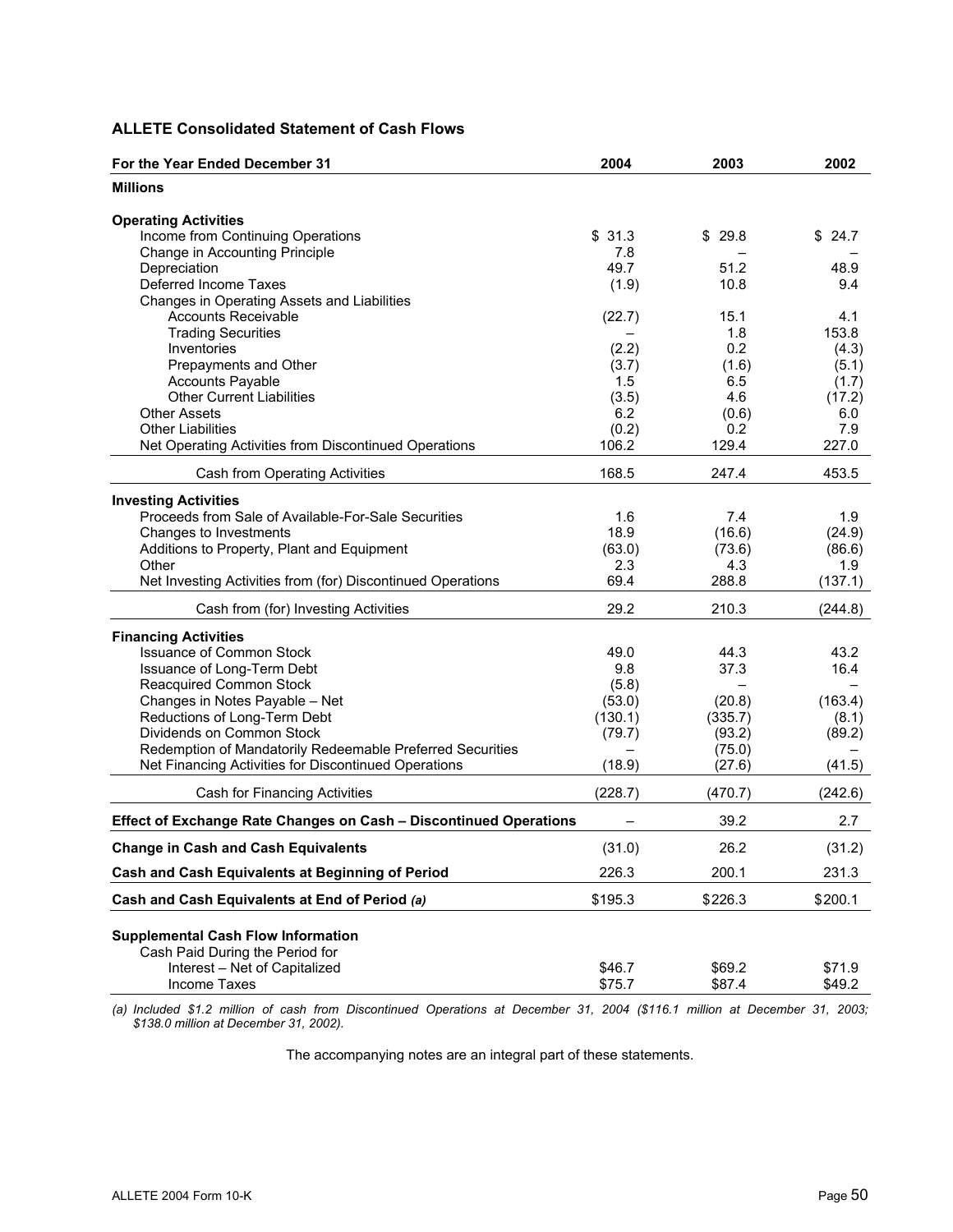# **ALLETE Consolidated Statement of Shareholders' Equity**

|                                                                                                                                                                                           | Total<br>Shareholders'<br><b>Equity</b> | <b>Retained</b><br><b>Earnings</b> | <b>Accumulated</b><br>Other<br>Comprehensive<br>Income (Loss) | <b>Unearned</b><br><b>ESOP</b><br><b>Shares</b> | Common<br><b>Stock</b> |
|-------------------------------------------------------------------------------------------------------------------------------------------------------------------------------------------|-----------------------------------------|------------------------------------|---------------------------------------------------------------|-------------------------------------------------|------------------------|
| <b>Millions</b>                                                                                                                                                                           |                                         |                                    |                                                               |                                                 |                        |
| Balance at December 31, 2001                                                                                                                                                              | \$1,143.8                               | \$440.7                            | \$(14.5)                                                      | \$(52.7)                                        | \$770.3                |
| Comprehensive Income<br>Net Income<br>Other Comprehensive Income - Net of Tax                                                                                                             | 137.2                                   | 137.2                              |                                                               |                                                 |                        |
| Unrealized Gains on Securities - Net<br><b>Interest Rate Swap</b><br>Foreign Currency Translation Adjustments<br><b>Additional Pension Liability</b><br><b>Total Comprehensive Income</b> | (8.1)<br>1.3<br>2.6<br>(3.5)<br>129.5   |                                    | (8.1)<br>1.3<br>2.6<br>(3.5)                                  |                                                 |                        |
| Common Stock Issued - Net                                                                                                                                                                 | 44.6                                    |                                    |                                                               |                                                 | 44.6                   |
| <b>Dividends Declared</b>                                                                                                                                                                 | (89.2)                                  | (89.2)                             |                                                               |                                                 |                        |
| <b>ESOP Shares Earned</b>                                                                                                                                                                 | 3.7                                     |                                    |                                                               | 3.7                                             |                        |
| Balance at December 31, 2002                                                                                                                                                              | 1,232.4                                 | 488.7                              | (22.2)                                                        | (49.0)                                          | 814.9                  |
| Comprehensive Income<br>Net Income<br>Other Comprehensive Income - Net of Tax                                                                                                             | 236.4                                   | 236.4                              |                                                               |                                                 |                        |
| Unrealized Gains on Securities - Net<br>Interest Rate Swap<br>Foreign Currency Translation Adjustments<br><b>Additional Pension Liability</b>                                             | 3.6<br>0.2<br>39.2<br>(6.3)             |                                    | 3.6<br>0.2<br>39.2<br>(6.3)                                   |                                                 |                        |
| <b>Total Comprehensive Income</b>                                                                                                                                                         | 273.1                                   |                                    |                                                               |                                                 |                        |
| Common Stock Issued - Net                                                                                                                                                                 | 44.3                                    |                                    |                                                               |                                                 | 44.3                   |
| Dividends Declared                                                                                                                                                                        | (93.2)                                  | (93.2)                             |                                                               |                                                 |                        |
| <b>ESOP Shares Earned</b>                                                                                                                                                                 | 3.6                                     |                                    |                                                               | 3.6                                             |                        |
| Balance at December 31, 2003                                                                                                                                                              | 1.460.2                                 | 631.9                              | 14.5                                                          | (45.4)                                          | 859.2                  |
| Comprehensive Income<br>Net Income<br>Other Comprehensive Income - Net of Tax                                                                                                             | 104.4                                   | 104.4                              |                                                               |                                                 |                        |
| Unrealized Gains on Securities - Net<br>Foreign Currency Translation Adjustments<br><b>Additional Pension Liability</b><br><b>Total Comprehensive Income</b>                              | 0.7<br>(23.5)<br>(3.1)<br>78.5          |                                    | 0.7<br>(23.5)<br>(3.1)                                        |                                                 |                        |
| Common Stock Issued - Net                                                                                                                                                                 | 43.2                                    |                                    |                                                               |                                                 | 43.2                   |
| <b>ADESA IPO</b>                                                                                                                                                                          | 70.1                                    |                                    |                                                               |                                                 | 70.1                   |
| Spin-Off of ADESA                                                                                                                                                                         | (963.6)                                 | (363.4)                            |                                                               |                                                 | (600.2)                |
| Receipt of ADESA Stock by ESOP                                                                                                                                                            | 54.3                                    |                                    |                                                               | 26.5                                            | 27.8                   |
| Purchase of ALLETE Shares by ESOP                                                                                                                                                         | (35.6)                                  |                                    |                                                               | (35.6)                                          |                        |
| Dividends Declared                                                                                                                                                                        | (79.7)                                  | (79.7)                             |                                                               |                                                 |                        |
| <b>ESOP Shares Earned</b>                                                                                                                                                                 | 3.1                                     |                                    |                                                               | 3.1                                             |                        |
| Balance at December 31, 2004                                                                                                                                                              | 630.5<br>\$                             | \$293.2                            | \$(11.4)                                                      | \$(51.4)                                        | \$400.1                |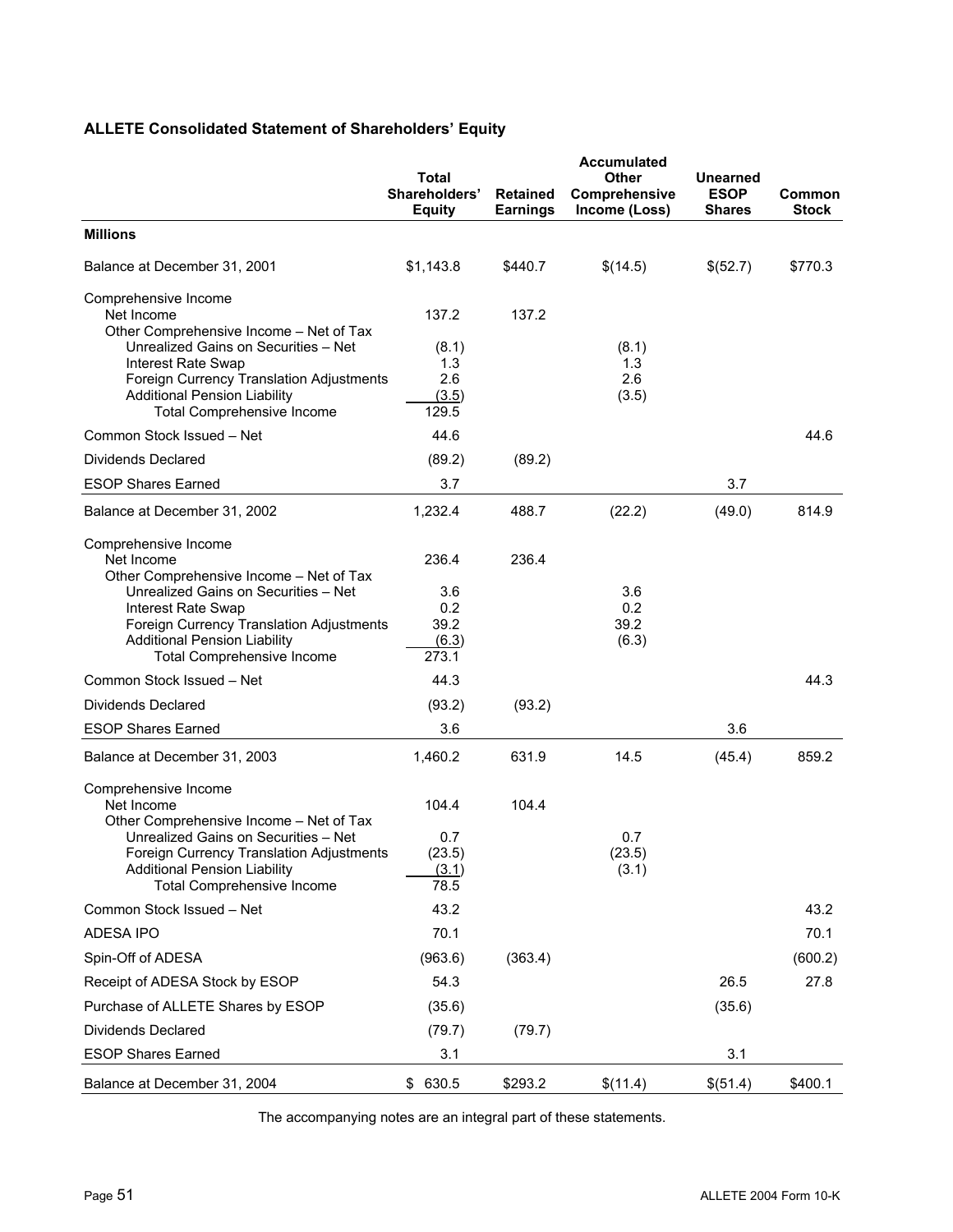# **Notes to Consolidated Financial Statements**

# **Note 1. Business Segments**

|                                                                                                         |                            | Regulated             | Nonregulated<br>Energy | Real                     |                            |
|---------------------------------------------------------------------------------------------------------|----------------------------|-----------------------|------------------------|--------------------------|----------------------------|
| For the Year Ended December 31                                                                          | <b>Consolidated</b>        | <b>Utility</b>        | <b>Operations</b>      | <b>Estate</b>            | Other                      |
| <b>Millions</b>                                                                                         |                            |                       |                        |                          |                            |
| 2004                                                                                                    |                            |                       |                        |                          |                            |
| <b>Operating Revenue</b><br><b>Fuel and Purchased Power</b>                                             | \$751.4<br>287.9           | \$555.0<br>246.8      | \$106.8<br>41.1        | \$41.9                   | \$47.7                     |
| <b>Other Operating Expenses</b>                                                                         | 314.0                      | 181.9                 | 59.3                   | 16.4                     | 56.4                       |
| <b>Depreciation Expense</b>                                                                             | 49.7                       | 39.5                  | 7.2                    | 0.1                      | 2.9                        |
| Operating Income (Loss) from Continuing Operations<br><b>Interest Expense</b><br>Other Income (Expense) | 99.8<br>(31.8)<br>(12.1)   | 86.8<br>(18.5)<br>0.1 | (0.8)<br>(1.5)<br>0.6  | 25.4<br>(0.3)            | (11.6)<br>(11.5)<br>(12.8) |
| Income (Loss) from Continuing Operations                                                                |                            |                       |                        |                          |                            |
| Before Income Taxes                                                                                     | 55.9                       | 68.4                  | (1.7)                  | 25.1                     | (35.9)                     |
| Income Tax Expense (Benefit)                                                                            | 16.8<br>39.1               | 25.6<br>\$42.8        | (1.4)                  | 10.4                     | (17.8)                     |
| Income (Loss) from Continuing Operations                                                                | 73.1                       |                       | \$<br>(0.3)            | \$14.7                   | \$(18.1)                   |
| Income from Discontinued Operations - Net of Tax<br>Change in Accounting Principle - Net of Tax         | (7.8)                      |                       |                        |                          |                            |
|                                                                                                         |                            |                       |                        |                          |                            |
| Net Income                                                                                              | \$104.4                    |                       |                        |                          |                            |
| <b>Total Assets</b><br>Capital Expenditures                                                             | \$1,431.4(a)<br>\$79.2(a)  | \$902.8<br>\$41.7     | \$161.4<br>\$15.7      | \$75.1                   | \$287.2<br>\$5.6           |
| 2003                                                                                                    |                            |                       |                        |                          |                            |
| <b>Operating Revenue</b>                                                                                | \$692.3                    | \$510.0               | \$106.6                | \$42.6                   | \$33.1                     |
| Fuel and Purchased Power                                                                                | 252.5                      | 212.5                 | 40.0                   |                          |                            |
| <b>Other Operating Expenses</b><br><b>Depreciation Expense</b>                                          | 292.5<br>51.2              | 176.5<br>41.2         | 53.4<br>7.4            | 18.1<br>0.1              | 44.5<br>2.5                |
| Operating Income (Loss) from Continuing Operations                                                      | 96.1                       | 79.8                  | 5.8                    | 24.4                     | (13.9)                     |
| Interest Expense                                                                                        | (50.6)<br>2.5              | (20.4)<br>2.9         | (1.8)<br>1.9           | (0.2)                    | (28.2)                     |
| Other Income (Expense)                                                                                  |                            |                       |                        |                          | (2.3)                      |
| Income (Loss) from Continuing Operations<br>Before Income Taxes                                         | 48.0                       | 62.3                  | 59                     | 24.2                     | (44.4)                     |
| Income Tax Expense (Benefit)                                                                            | 18.2                       | 24.4                  | 2.2                    | 10.1                     | (18.5)                     |
| Income (Loss) from Continuing Operations                                                                | 29.8                       | \$37.9                | \$<br>3.7              | \$14.1                   | \$ (25.9)                  |
| Income from Discontinued Operations - Net of Tax                                                        | 206.6                      |                       |                        |                          |                            |
| Net Income                                                                                              | \$236.4                    |                       |                        |                          |                            |
| <b>Total Assets</b><br>Capital Expenditures                                                             | \$3,101.3(a)<br>\$136.3(a) | \$917.3<br>\$42.2     | \$194.7<br>\$26.5      | \$78.6                   | \$186.7<br>\$4.9           |
| 2002                                                                                                    |                            |                       |                        |                          |                            |
| <b>Operating Revenue</b>                                                                                | \$643.0                    | \$497.9               | \$84.7                 | \$33.6                   | \$26.8                     |
| <b>Fuel and Purchased Power</b>                                                                         | 234.8                      | 206.7                 | 28.1                   |                          |                            |
| <b>Other Operating Expenses</b><br><b>Depreciation Expense</b>                                          | 281.1<br>48.9              | 156.5<br>40.5         | 66.3<br>6.2            | 15.4<br>0.1              | 42.9<br>2.1                |
| Operating Income (Loss) from Continuing Operations                                                      | 78.2                       | 94.2                  | (15.9)                 | 18.1                     | (18.2)                     |
| <b>Interest Expense</b>                                                                                 | (49.3)                     | (20.6)                | (0.3)                  |                          | (28.4)                     |
| Other Income (Expense)                                                                                  | 8.1                        | 7.7                   | 0.6                    | $\overline{\phantom{0}}$ | (0.2)                      |
| Income (Loss) from Continuing Operations<br>Before Income Taxes                                         | 37.0                       | 81.3                  | (15.6)                 | 18.1                     | (46.8)                     |
| Income Tax Expense (Benefit)                                                                            | 12.3                       | 30.9                  | (6.9)                  | 6.9                      | (18.6)                     |
| Income (Loss) from Continuing Operations                                                                | 24.7                       | \$50.4                | \$ (8.7)               | \$11.2                   | \$(28.2)                   |
| Income from Discontinued Operations - Net of Tax                                                        | 112.5                      |                       |                        |                          |                            |
| Net Income                                                                                              | \$137.2                    |                       |                        |                          |                            |
| <b>Total Assets</b>                                                                                     | \$3,147.2(a)               | \$902.8               | \$170.1                | \$84.1                   | \$147.1                    |
| <b>Capital Expenditures</b>                                                                             | \$201.2(a)                 | \$33.6                | \$42.1                 |                          | \$10.9                     |

*(a) Discontinued Operations represented \$4.9 million of total assets in 2004 (\$1,724.0 million in 2003; \$1,843.1 million in 2002) and \$16.2 million of capital expenditures in 2004 (\$62.7 million in 2003; \$114.6 million in 2002).*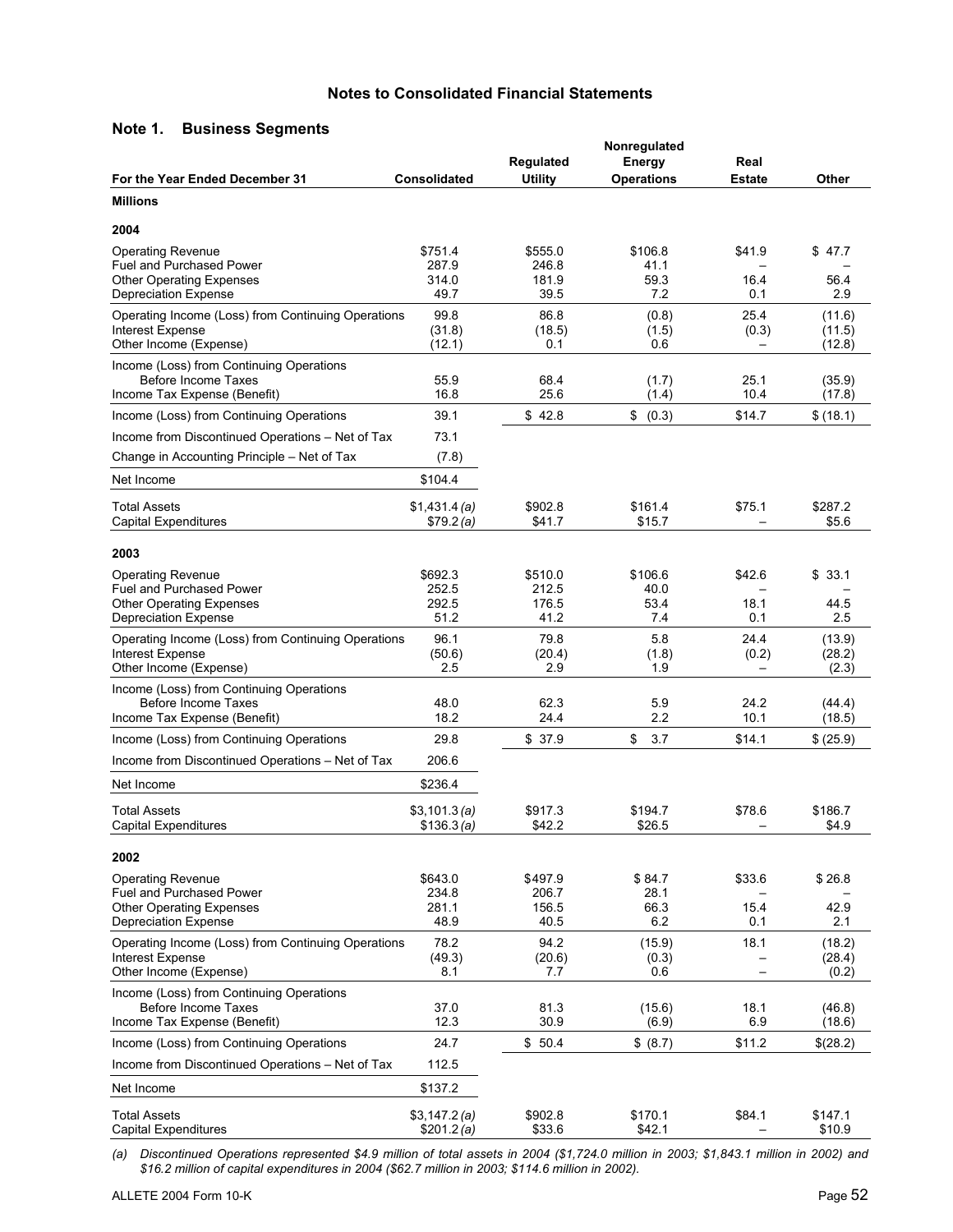# **Note 2. Operations and Significant Accounting Policies**

**Financial Statement Preparation.** References in this report to "we," "us" and "our" are to ALLETE and its subsidiaries, collectively. We prepare our financial statements in conformity with accounting principles generally accepted in the United States of America. These principles require management to make informed judgments, best estimates and assumptions that affect the reported amounts of assets, liabilities, revenue and expenses. Actual results could differ from those estimates.

**Principles of Consolidation.** Our consolidated financial statements include the accounts of ALLETE and all of our majority-owned subsidiary companies. All material intercompany balances and transactions have been eliminated in consolidation. Information for prior periods has been reclassified to present comparable information for all periods.

**Business Segments.** Our Regulated Utility, Nonregulated Energy Operations and Real Estate segments were determined based on products and services provided. We measure performance of our operations through careful budgeting and monitoring of contributions to consolidated net income by each business segment. Discontinued Operations includes our Automotive Services business that was spun off in September 2004, our Water Services businesses, the majority of which were sold in 2003, costs associated with the spin-off of ADESA incurred by ALLETE, and our retail stores, which we exited in 2002.

**Regulated Utility** includes retail and wholesale rate-regulated electric, water and gas services in northeastern Minnesota and northwestern Wisconsin. Minnesota Power, an operating division of ALLETE, and SWL&P, a wholly-owned subsidiary, provide regulated utility electric service to 150,000 retail customers in northeastern Minnesota and northwestern Wisconsin. Approximately 45% of regulated utility electric revenue is from Large Power Customers (32% of consolidated revenue). Large Power Customers consist of five taconite producers, four paper and pulp mills, two pipeline companies and one manufacturer under all-requirements contracts with expiration dates extending from February 2006 through April 2009. Revenue of \$88.3 million (11.8% of consolidated revenue) was received from one taconite producer in 2004 (less than 10% in 2003 and 2002). Regulated utility rates are under the jurisdiction of various state and federal regulatory authorities. Billings are rendered on a cycle basis. Revenue is accrued for service provided but not billed. Regulated utility electric rates include adjustment clauses that bill or credit customers for fuel and purchased energy costs above or below the base levels in rate schedules and that bill retail customers for the recovery of CIP expenditures not collected in base rates.

Minnesota Power withdrew from Split Rock Energy, a joint venture with Great River Energy, in 2004. Upon withdrawal, we received a \$12.0 million distribution in 2004. We accounted for our 50% ownership interest in Split Rock Energy under the equity method of accounting. For the year ended December 31, 2004, our pre-tax equity income from Split Rock Energy was less than \$0.1 million (\$2.9 million in 2003; \$7.3 million in 2002). In 2004, prior to our withdrawal, we made power purchases from Split Rock Energy of \$6.2 million (\$50.9 million in 2003; \$34.3 million in 2002) and power sales to Split Rock Energy of \$1.9 million (\$19.6 million in 2003; \$14.5 million in 2002).

**Nonregulated Energy Operations** includes nonregulated generation (non-rate base generation sold at market-based rates to the wholesale market), consisting primarily of generation from Taconite Harbor in northern Minnesota and generation secured through the Kendall County power purchase agreement. Subject to certain approvals, we expect to transfer the Kendall power purchase agreement to Constellation Energy Commodities in April 2005. (See Note 11.) Revenue for nonregulated generation is recognized under terms of contracts and as energy is delivered. Nonregulated Energy Operations also includes our coal mining activities in North Dakota. BNI Coal, a wholly-owned subsidiary, mines and sells lignite coal to two North Dakota mine-mouth generating units, one of which is Square Butte. Square Butte supplies approximately 71% (323 MW) of its output to Minnesota Power under a long-term contract. (See Note 11.) Coal sales are recognized when delivered at the cost of production plus a specified profit per ton of coal delivered.

**Real Estate** includes our Florida real estate operations. Our real estate operations include several wholly-owned subsidiaries and an 80% ownership in Lehigh Acquisition Corporation, which are consolidated in ALLETE's financial statements. All of our Florida real estate companies are principally engaged in real estate acquisitions, development and sales. Full profit recognition is recorded on sales upon closing, provided cash collections are at least 20% of the contract price and the other requirements of SFAS 66, "Accounting for Sales of Real Estate," are met. Costs of real estate sales include capitalized costs incurred since acquisition and the allocated cost of the underlying real estate determined at acquisition. Land held for sale is recorded at the lower of cost or fair value determined by the evaluation of individual land parcels.

**Other** includes our telecommunications activities, investments in emerging technologies related to the electric utility industry, earnings on cash, and general corporate charges and interest not specifically related to any one business segment. General corporate charges include employee salaries and benefits, as well as legal and other outside service fees. Enventis Telecom, a wholly-owned subsidiary, is our telecommunications business, which is an integrated data services provider offering fiber optic-based communication and advanced data services to businesses and communities in Minnesota and Wisconsin. Revenue is generally recognized when equipment is delivered and when services are completed under short-term contracts. Revenue from fiber-optic sales is recognized under the straight-line basis for contracts over 12 months.

Other included Operation and Other Expense totaling \$12.6 million in 2004 (\$14.8 million in 2003; \$17.0 million in 2002) for general corporate expenses such as employee salaries and benefits, and legal and other outside contract service fees, and Interest Expense of \$11.2 million in 2004 (\$28.0 million in 2003; \$28.2 million in 2002).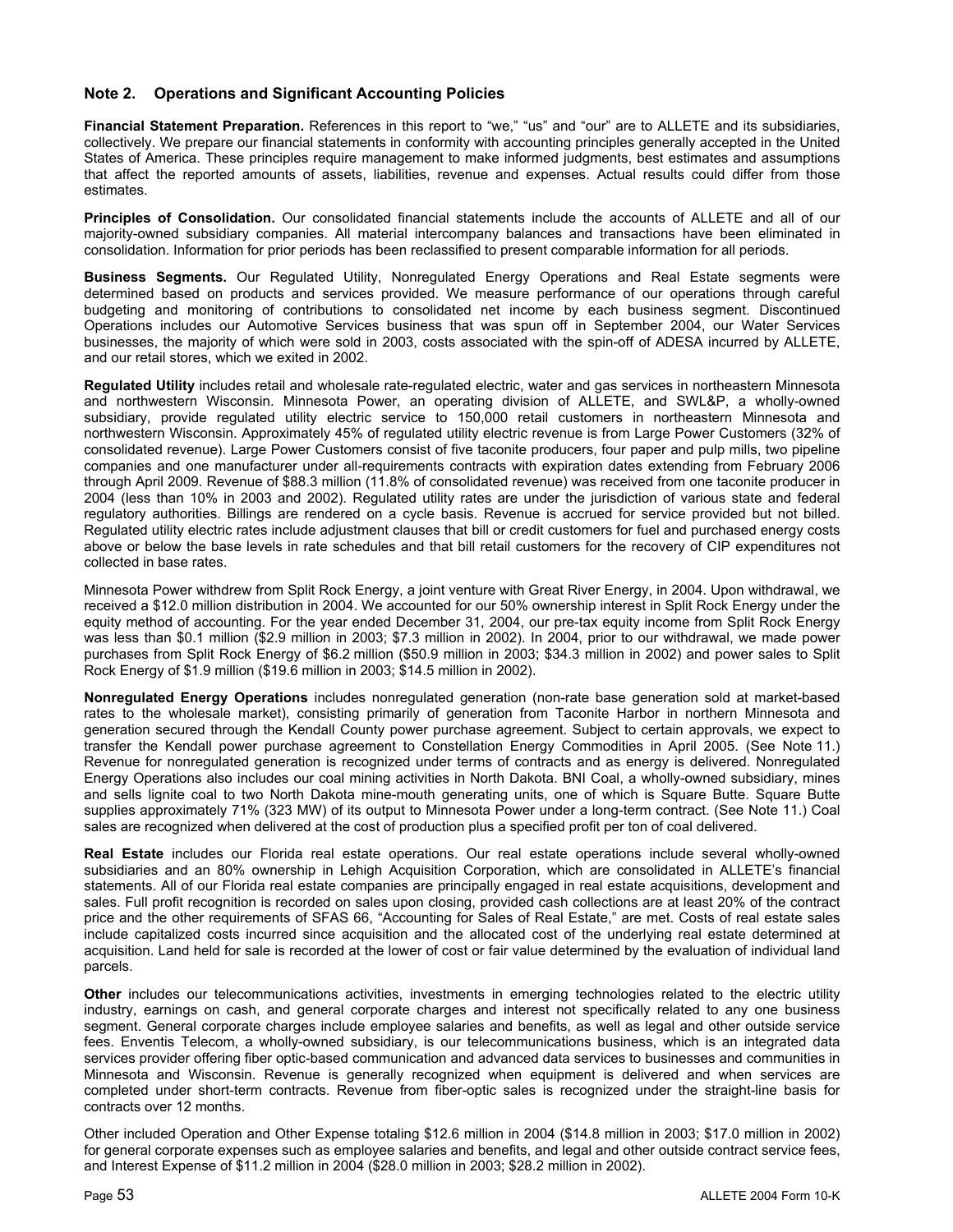**Property, Plant and Equipment.** Property, plant and equipment are recorded at original cost and are reported on the balance sheet net of accumulated depreciation. Expenditures for additions and significant replacements and improvements are capitalized; maintenance and repair costs are expensed as incurred. Expenditures for major plant overhauls are also accounted for using this same policy. Gains or losses on nonregulated property, plant and equipment are recognized when they are retired or otherwise disposed of. When regulated utility property, plant and equipment are retired or otherwise disposed of, no gain or loss is recognized. Our Regulated Utility operations capitalize an allowance for funds used during construction, which includes both an interest and equity component. Our other operations capitalize interest during the course of a construction project.

**Long-Lived Asset Impairments.** We annually review our assets for impairment. SFAS 144, "Accounting for the Impairment and Disposal of Long-Lived Assets," is the basis for these analyses. Judgments and uncertainties affecting the application of accounting for asset impairment include economic conditions affecting market valuations, changes in our business strategy, and changes in our forecast of future operating cash flows and earnings.

We account for our long-lived assets at depreciated historical cost. A long-lived asset is tested for recoverability whenever events or changes in circumstances indicate that its carrying amount may not be recoverable. We would recognize an impairment loss only if the carrying amount of a long-lived asset is not recoverable from its undiscounted cash flows. Management judgment is involved in both deciding if testing for recoverability is necessary and in estimating undiscounted cash flows. As of December 31, 2004, no write-downs were required.

**Accounts Receivable**. Accounts receivable are reported on the balance sheet net of an allowance for doubtful accounts. The allowance is based on our evaluation of the receivable portfolio under current conditions, the size of the portfolio, overall portfolio quality, review of specific problems and such other factors that, in our judgment, deserve recognition in estimating losses.

# **Accounts Receivable**

| December 31                           | 2004   | 2003   |
|---------------------------------------|--------|--------|
| <b>Millions</b>                       |        |        |
| <b>Trade Accounts Receivable</b>      |        |        |
| Billed                                | \$77.4 | \$54.0 |
| Unbilled                              | 10.2   | 9.7    |
| Less: Allowance for Doubtful Accounts | 2.0    | 1.3    |
|                                       | 85.6   | 62.4   |
| Finance Receivables - Net             | 0.5    | 1.0    |
| Total Accounts Receivable - Net       | \$86.1 | \$63.4 |

Finance receivables consist of short-term seller financing at our real estate operations.

**Inventories.** Inventories are stated at the lower of cost or market. Cost is determined by the average cost method.

| <b>Inventories</b>     |        |        |
|------------------------|--------|--------|
| December 31            | 2004   | 2003   |
| <b>Millions</b>        |        |        |
| Fuel                   | \$11.4 | \$12.2 |
| Materials and Supplies | 20.4   | 19.3   |
| Other                  | 2.2    | 0.3    |
|                        | \$34.0 | \$31.8 |

**Unamortized Expense, Discount and Premium on Debt.** Expense, discount and premium on debt are deferred and amortized over the lives of the related issues.

**Cash and Cash Equivalents.** We consider all investments purchased with maturities of three months or less to be cash equivalents.

**Restricted Cash.** We sponsor a leveraged ESOP as part of our Retirement Savings and Stock Ownership Plan. The ESOP had \$30.3 million in cash, which is being used to purchase ALLETE common stock on the open market. We reflected the cash held by the ESOP as Restricted Cash on our consolidated balance sheet. (See Note 17.)

**Accounting for Stock-Based Compensation.** We have elected to account for stock-based compensation under the intrinsic value method in accordance with APB Opinion No. 25, "Accounting for Stock Issued to Employees." Accordingly, we recognize expense for performance share awards granted and do not recognize expense for employee stock options granted. The after-tax expense recognized for performance share awards was approximately \$1 million in 2004 (\$3 million in 2003). The following table illustrates the effect on net income and earnings per share if we had applied the fair value recognition provisions of SFAS 123, "Accounting for Stock-Based Compensation."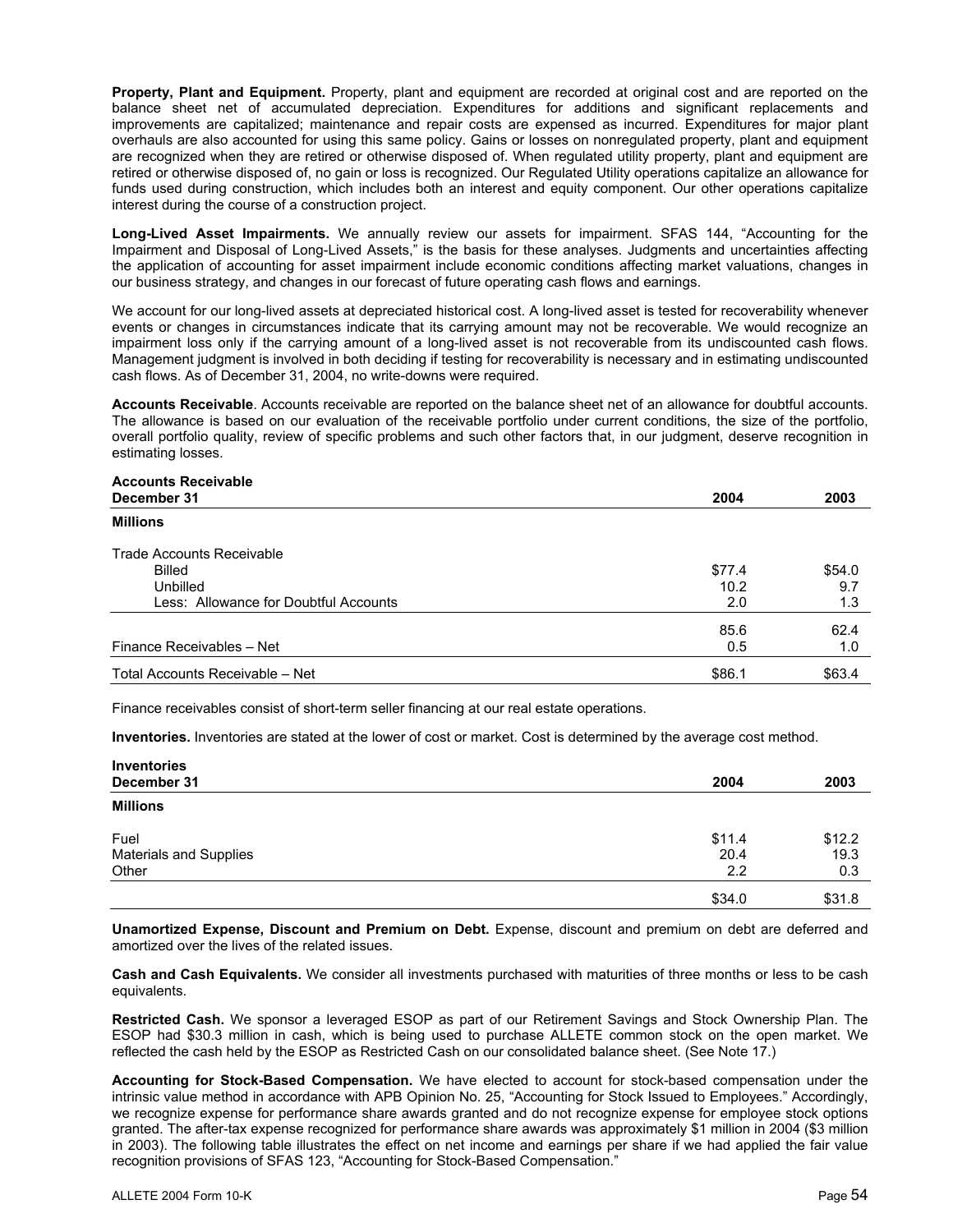| <b>Effect of SFAS 123</b><br><b>Accounting for Stock-Based Compensation</b> |         |         |         |
|-----------------------------------------------------------------------------|---------|---------|---------|
| For the Year Ended December 31                                              | 2004    | 2003    | 2002    |
| <b>Millions Except Per Share Amounts</b>                                    |         |         |         |
| Net Income                                                                  |         |         |         |
| As Reported                                                                 | \$104.4 | \$236.4 | \$137.2 |
| Less: Employee Stock Compensation Expense                                   |         |         |         |
| Determined Under SFAS 123 - Net of Tax                                      | (0.3)   | (0.5)   | (1.4)   |
| Pro Forma                                                                   | \$104.1 | \$235.9 | \$135.8 |
| Basic Earnings Per Share                                                    |         |         |         |
| As Reported                                                                 | \$3.69  | \$8.56  | \$5.07  |
| Pro Forma                                                                   | \$3.68  | \$8.55  | \$5.03  |
| Diluted Earnings Per Share                                                  |         |         |         |
| As Reported                                                                 | \$3.67  | \$8.52  | \$5.04  |
| Pro Forma                                                                   | \$3.66  | \$8.49  | \$4.99  |

In the previous table, the expense for employee stock options granted determined under SFAS 123 was calculated using the Black-Scholes option pricing model and the following assumptions:

|                                | 2004  | 2003  | 2002  |
|--------------------------------|-------|-------|-------|
| <b>Risk-Free Interest Rate</b> | 3.3%  | 3.1%  | 4.4%  |
| Expected Life - Years          |       | :5    |       |
| <b>Expected Volatility</b>     | 28.1% | 25.2% | 24.2% |
| Dividend Growth Rate           | 2%    | 2%    | 2%    |

**Foreign Currency Translation.** Results of operations for our Canadian and Mexican automotive subsidiaries prior to the spin-off were translated into United States dollars using the average exchange rates. Assets and liabilities were translated into United States dollars using the exchange rate on the balance sheet date. Resulting translation adjustments were recorded in the Accumulated Other Comprehensive Gain – Discontinued Operations section of Shareholders' Equity on our consolidated balance sheet.

| <b>Other Liabilities</b>                                  |         |         |
|-----------------------------------------------------------|---------|---------|
| December 31                                               | 2004    | 2003    |
| <b>Millions</b>                                           |         |         |
| Deferred Regulatory Credits (See Note 5)                  | \$35.9  | \$ 39.3 |
| Deferred Compensation and Accrued Postretirement Benefits | 66.3    | 62.2    |
| Asset Retirement Obligations (See Note 4)                 | 22.4    | 20.7    |
| Other                                                     | 33.5    | 32.4    |
|                                                           | \$158.1 | \$154.6 |

**Environmental Liabilities.** We review environmental matters on a quarterly basis. Accruals for environmental matters are recorded when it is probable that a liability has been incurred and the amount of the liability can be reasonably estimated, based on current law and existing technologies. These accruals are adjusted periodically as assessment and remediation efforts progress or as additional technical or legal information becomes available. Accruals for environmental liabilities are included in the balance sheet at undiscounted amounts and exclude claims for recoveries from insurance or other third parties. Costs related to environmental contamination treatment and cleanup are charged to expense.

**Income Taxes.** We file a consolidated federal income tax return. Income taxes are allocated to each subsidiary based on their taxable income. We account for income taxes using the liability method as prescribed by SFAS 109, "Accounting for Income Taxes." Under the liability method, deferred income tax liabilities are established for all temporary differences in the book and tax basis of assets and liabilities, based upon enacted tax laws and rates applicable to the periods in which the taxes become payable. Due to the effects of regulation on Minnesota Power, certain adjustments made to deferred income taxes are, in turn, recorded as regulatory assets or liabilities. Investment tax credits have been recorded as deferred credits and are being amortized to income tax expense over the service lives of the related property.

**Excise Taxes.** We collect excise taxes from our customers levied by government entities. These taxes are stated separately on the billing to the customer and recorded as a liability to be remitted to the government entity. We account for the collection and payment of these taxes on the net basis and neither the amounts collected or paid are reflected on our consolidated statement of income.

**Other Liabilities**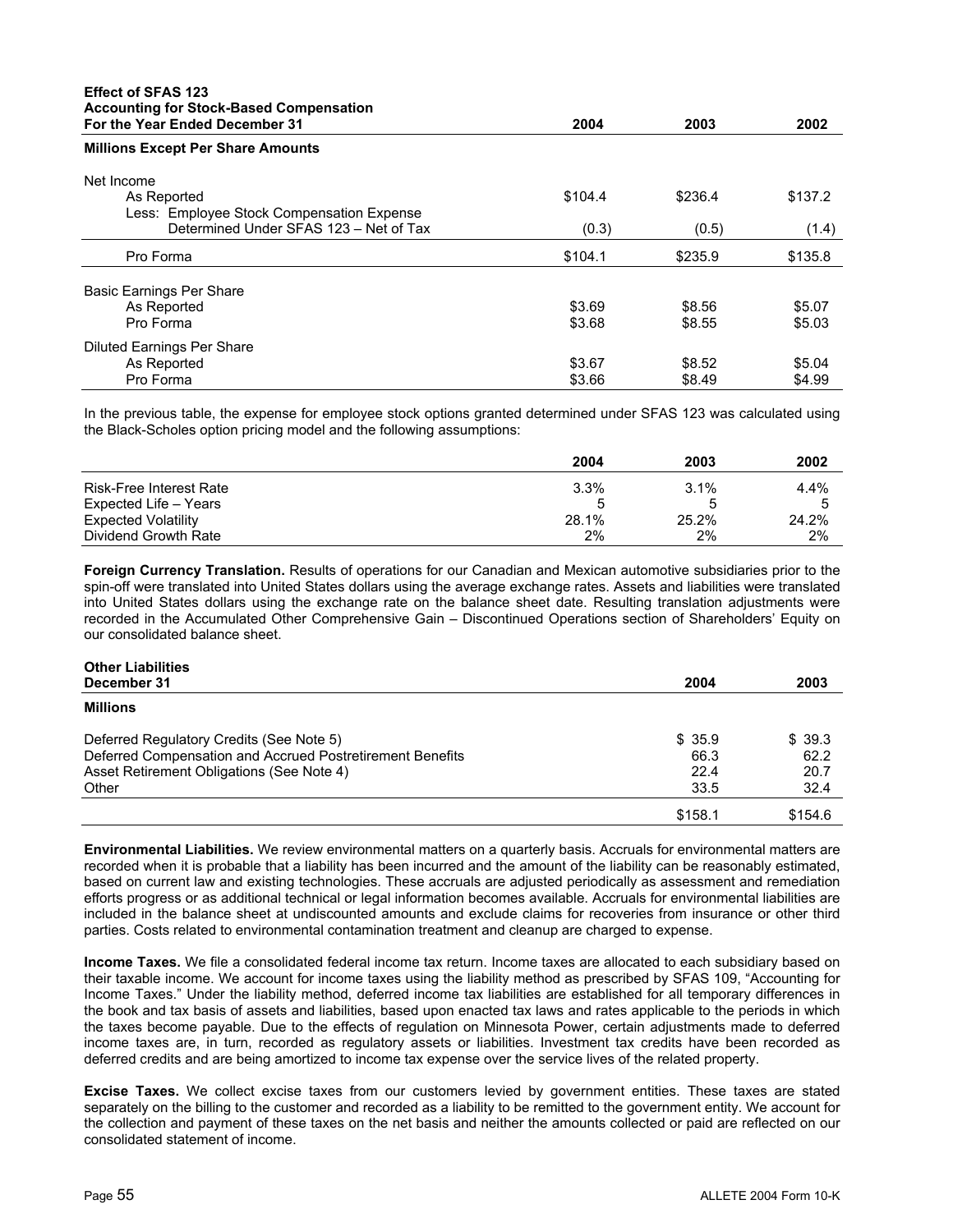**New Accounting Standards.** In December 2004, the FASB issued SFAS 123(R), "Share-Based Payment," which will be effective for public entities as of the first interim or annual reporting period that begins after June 15, 2005. SFAS 123(R) replaces SFAS 123, "Accounting for Stock-Based Compensation," and supersedes APB Opinion No. 25, "Accounting for Stock Issued to Employees." The new standard requires that the compensation cost relating to share-based payment be recognized in financial statements at fair value. As such, reporting employee stock options under the intrinsic value-based method prescribed by APB 25 will no longer be allowed. We have historically elected to use the intrinsic value method and have not recognized expense for employee stock options granted. We estimate that the impact of adoption of SFAS 123(R) in 2005 will be an additional expense of approximately \$0.2 million after tax. We also have an Employee Stock Purchase Plan that provides a discount of 5% from market price. Current accounting rules do not require the recognition of compensation expense for employee stock purchase plans such as ours, and SFAS 123(R) continues this exception.

# **Note 3. Discontinued Operations**

**Automotive Services.** On September 20, 2004, the spin-off of Automotive Services was completed by distributing to ALLETE shareholders all of ALLETE's shares of ADESA common stock. One share of ADESA common stock was distributed for each outstanding share of ALLETE common stock held at the close of business on the September 13, 2004 record date. The distribution was made from ALLETE's retained earnings to the extent of ADESA's undistributed earnings (\$363.4 million), with the remainder made from common stock (\$600.2 million).

In June 2004, ADESA issued 6.3 million shares of common stock through an IPO priced at \$24.00 per share, which netted proceeds of \$136.0 million after transaction costs, issued \$125 million of senior notes and borrowed \$275 million under a new \$525 million credit facility. With these funds, ADESA repaid previously existing debt and all intercompany debt outstanding to ALLETE. The IPO represented 6.6% of ADESA's 94.9 million shares then outstanding. As a result of the IPO, ALLETE recorded a \$70.1 million increase to Common Stock with no gain recognized pursuant to SEC Staff Accounting Bulletin Topic 5H, "Accounting for Sales of Stock by a Subsidiary." We accounted for the 6.6% public ownership of ADESA as a minority interest and continued to own and consolidate the remaining portion of ADESA until the spin-off was completed on September 20, 2004.

In accordance with SFAS 144, "Accounting for the Impairment or Disposal of Long-Lived Assets," we have reported our Automotive Services business in Discontinued Operations.

**Water Services.** During 2003, we sold, under condemnation or imminent threat of condemnation, substantially all of our water assets in Florida for a total sales price of approximately \$445 million. Income from discontinued operations for 2003 included a \$71.6 million after-tax gain on the sale of substantially all our Water Services businesses. The gain was net of all selling, transaction and employee termination benefit expenses, as well as impairment losses on certain remaining assets.

In June 2004, we essentially concluded our strategy to exit our Water Services businesses when we completed the sale of our North Carolina water assets and the sale of the remaining 72 water and wastewater systems in Florida. Aqua America purchased our North Carolina water assets for \$48 million and assumed approximately \$28 million in debt, and also purchased 63 of our water and wastewater systems in Florida for \$14 million. Seminole County purchased the remaining 9 Florida systems for a total of \$4 million. The FPSC approved the Seminole County transaction in September 2004. The transaction relating to the sale of 63 water and wastewater systems in Florida to Aqua America remains subject to regulatory approval by the FPSC. The approval process may result in an adjustment to the final purchase price, based on the FPSC's determination of plant investment for the systems. A decision is expected in late 2005. Gains in 2004 from the sale of our North Carolina assets and the remaining systems in Florida were offset by an adjustment to gains reported in 2003, resulting in an overall net loss of \$0.5 million in 2004. The adjustment to gains reported in 2003 resulted primarily from an arbitration award in December 2004 relating to a gain-sharing provision on a system sold in 2003; \$5.1 million was recorded in 2004 (\$1.2 million in 2003). We sold our wastewater assets in Georgia in February 2005.

The net cash proceeds from the sale of all water assets in 2003 and 2004, after transaction costs, retirement of most Florida Water debt and payment of income taxes, were approximately \$300 million. These net proceeds were used to retire debt at ALLETE.

In accordance with SFAS 144, "Accounting for the Impairment or Disposal of Long-Lived Assets," we suspended depreciating our Water Services assets when they were classified as held-for-sale in 2001. Had we not suspended depreciation, depreciation expense at our Water Services businesses would have been \$2.6 million in 2004 (\$12.9 million in 2003; \$14.7 million in 2002).

**Electric Odyssey.** In 2002 we exited our retail stores.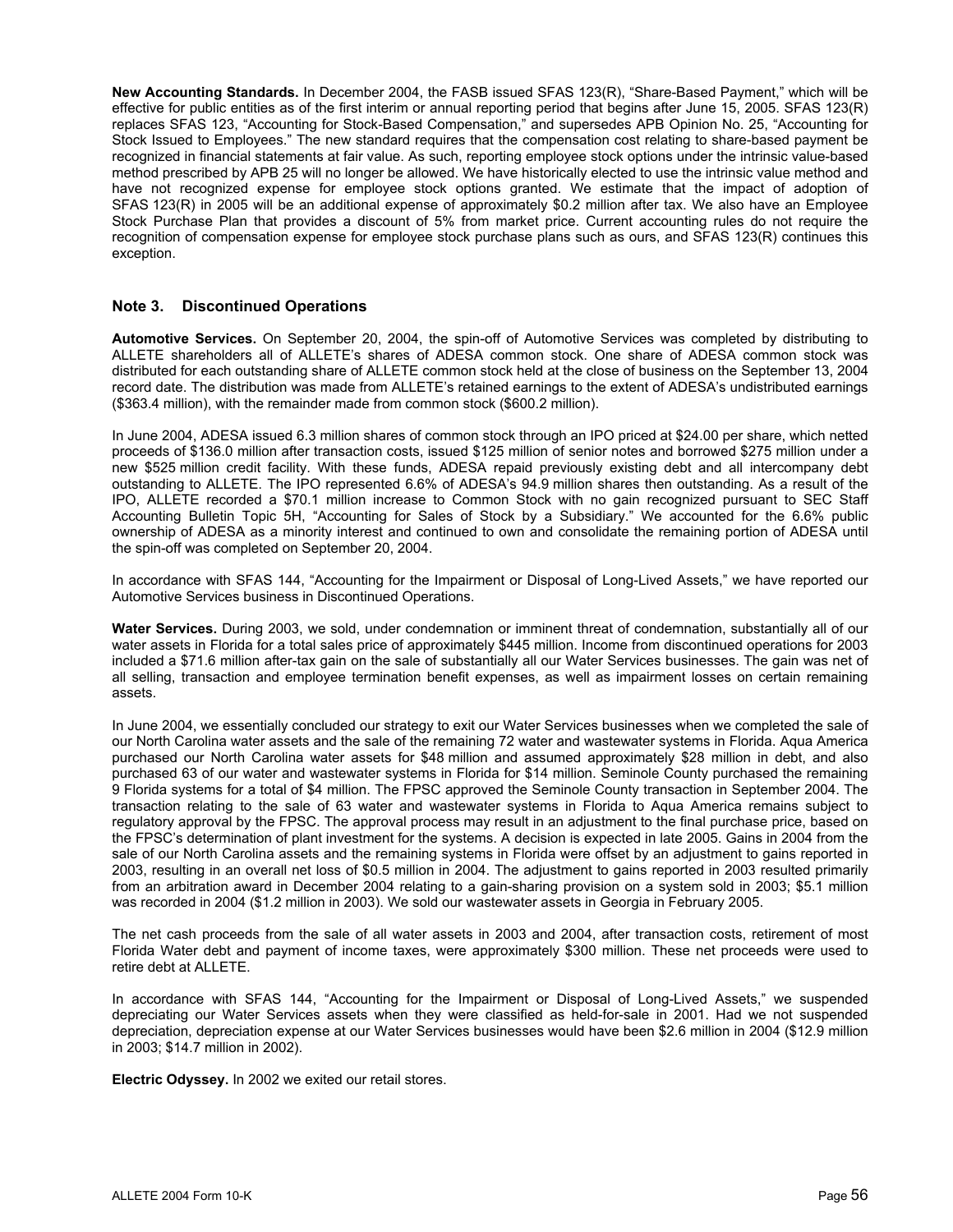# **Summary of Discontinued Operations**

# **Millions**

| 2004<br>\$681.7<br>18.5<br>\$700.2<br>\$132.5<br>(1.7)<br>130.8 | 2003<br>\$924.1<br>107.4<br>\$1,031.5<br>\$185.4<br>34.4 | 2002<br>\$852.2<br>117.2<br>0.4<br>\$969.8<br>\$149.2<br>41.8 |
|-----------------------------------------------------------------|----------------------------------------------------------|---------------------------------------------------------------|
|                                                                 |                                                          |                                                               |
|                                                                 |                                                          |                                                               |
|                                                                 |                                                          |                                                               |
|                                                                 |                                                          |                                                               |
|                                                                 |                                                          |                                                               |
|                                                                 |                                                          |                                                               |
|                                                                 |                                                          |                                                               |
|                                                                 |                                                          |                                                               |
|                                                                 |                                                          |                                                               |
|                                                                 |                                                          |                                                               |
|                                                                 |                                                          | 191.0                                                         |
|                                                                 |                                                          |                                                               |
|                                                                 |                                                          | 58.3                                                          |
|                                                                 |                                                          | 16.3                                                          |
|                                                                 |                                                          |                                                               |
| 53.1                                                            | 86.1                                                     | 74.6                                                          |
| 77.7                                                            | 133.7                                                    | 116.4                                                         |
|                                                                 |                                                          |                                                               |
| (6.7)                                                           | 2.0                                                      | (3.7)                                                         |
| 6.2                                                             | 110.1                                                    |                                                               |
|                                                                 |                                                          | (2.1)                                                         |
| (0.5)                                                           | 112.1                                                    | (5.8)                                                         |
|                                                                 |                                                          |                                                               |
|                                                                 | 0.7                                                      | (1.0)                                                         |
| 6.7                                                             | 38.5                                                     |                                                               |
|                                                                 |                                                          | (0.9)                                                         |
| 4.1                                                             | 39.2                                                     | (1.9)                                                         |
| (4.6)                                                           | 72.9                                                     | (3.9)                                                         |
| \$73.1                                                          | \$206.6                                                  | \$112.5                                                       |
|                                                                 | 54.0<br>(0.9)<br>(2.6)                                   | 219.8<br>73.1<br>13.0                                         |

# **Balance Sheet Information**

| December 31                             | 2004   | 2003    |
|-----------------------------------------|--------|---------|
| Assets of Discontinued Operations       |        |         |
| Cash and Cash Equivalents               | \$1.2  | \$116.1 |
| <b>Other Current Assets</b>             | \$0.8  | \$360.6 |
| Property, Plant and Equipment           | \$2.9  | \$660.9 |
| Investments                             |        | \$34.5  |
| Goodwill                                |        | \$511.0 |
| Other Intangibles                       |        | \$33.3  |
| <b>Other Assets</b>                     |        | \$7.6   |
| Liabilities of Discontinued Operations  |        |         |
| <b>Current Liabilities</b>              | \$12.0 | \$340.7 |
| Long-Term Debt                          |        | \$252.8 |
| <b>Other Liabilities</b>                |        | \$42.0  |
| Foreign Currency Translation Adjustment |        | \$23.5  |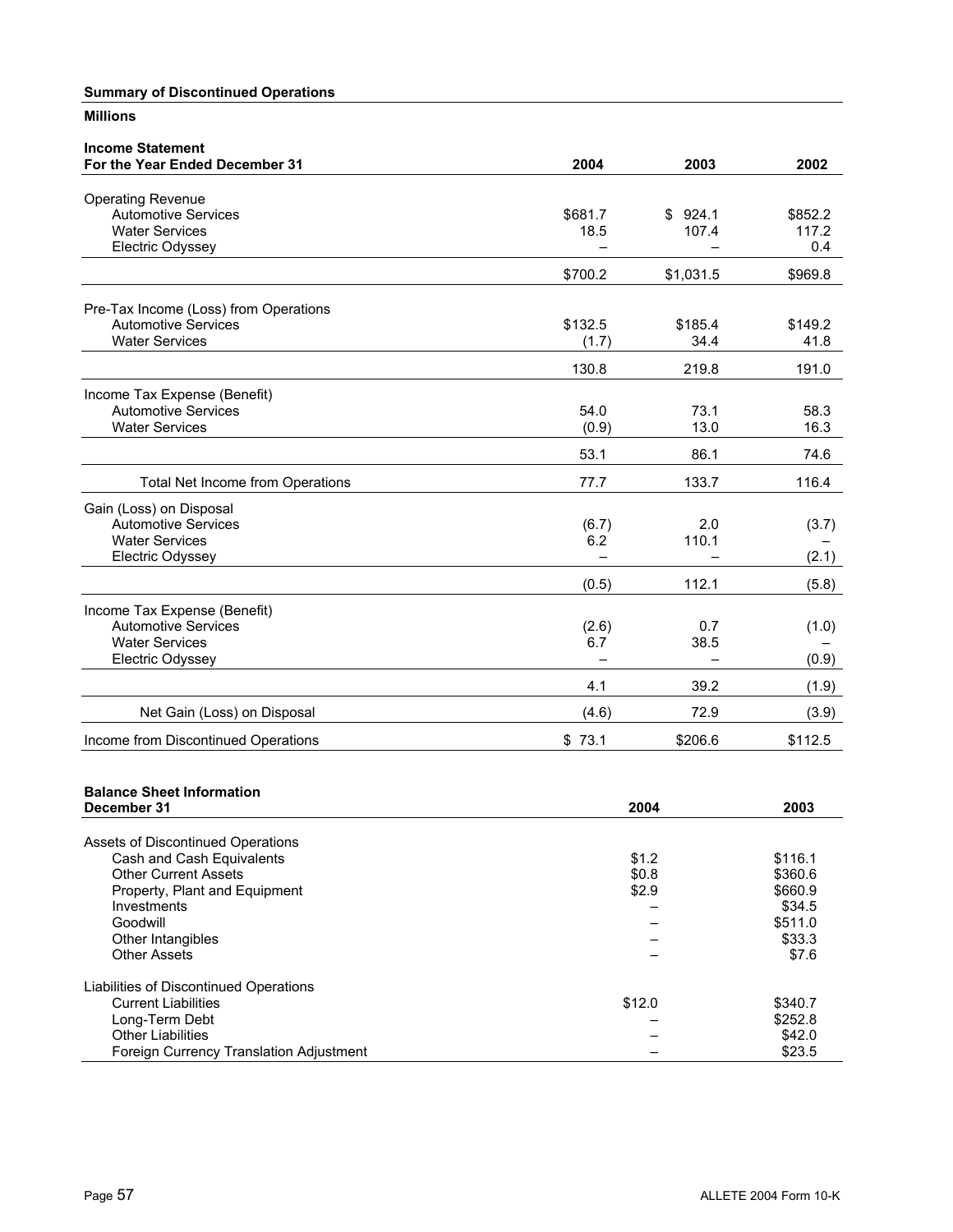# **Note 4. Property, Plant and Equipment**

| <b>Property, Plant and Equipment</b><br>December 31 | 2004        | 2003        |
|-----------------------------------------------------|-------------|-------------|
| <b>Millions</b>                                     |             |             |
| <b>Regulated Utility</b>                            | \$1,431.9   | \$1,409.5   |
| <b>Construction Work in Progress</b>                | 10.4        | 11.9        |
| <b>Accumulated Depreciation</b>                     | (716.4)     | (692.3)     |
| Regulated Utility Plant - Net                       | 725.9       | 729.1       |
| Nonregulated Energy Operations                      | 155.5       | 185.4       |
| <b>Construction Work in Progress</b>                | 1.1         | 1.6         |
| <b>Accumulated Depreciation</b>                     | (39.6)      | (35.8)      |
| Nonregulated Energy Operations Plant - Net          | 117.0       | 151.2       |
| Other Plant - Net                                   | 40.2        | 39.0        |
| Property, Plant and Equipment - Net                 | 883.1<br>\$ | 919.3<br>\$ |

Depreciation is computed using the straight-line method over the estimated useful lives of the various classes of plant. The MPUC and the PSCW have approved depreciation rates for our Regulated Utility plant.

### **Estimated Useful Lives of Property, Plant and Equipment**

| Regulated Utility - Generation | 5 to 30 years  | Nonregulated Energy Operations | 5 to 35 years |
|--------------------------------|----------------|--------------------------------|---------------|
| Fransmission                   | 40 to 60 years | Other Plant                    | 5 to 40 years |
| Distribution                   | 30 to 70 years |                                |               |

**Asset Retirement Obligations.** Pursuant to SFAS 143, "Accounting for Asset Retirement Obligations," we recognize, at fair value, obligations associated with the retirement of tangible, long-lived assets that result from the acquisition, construction or development and/or normal operation of the asset. The associated retirement costs are capitalized as part of the related long-lived asset and depreciated over the useful life of the asset. Asset retirement obligations relate primarily to the decommissioning of our utility steam generating facilities and reclamation at BNI Coal, and are included in Other Liabilities on our consolidated balance sheet. Removal costs associated with certain distribution and transmission assets have not been recognized as these facilities have been determined to have indeterminate useful lives. Prior to the adoption of SFAS 143, utility decommissioning obligations were accrued through depreciation expense at depreciation rates approved by the MPUC. Upon implementation of SFAS 143, we reclassified previously recorded liabilities of \$12.5 million from Accumulated Depreciation and capitalized a net asset retirement cost of \$6.7 million.

#### **Asset Retirement Obligation**

| <b>Millions</b>                              |        |
|----------------------------------------------|--------|
| Obligation at December 31, 2002              |        |
| Initial Obligation Upon Adoption of SFAS 143 | \$19.0 |
| <b>Accretion Expense</b>                     | 0.7    |
| Additional Liabilities Incurred in 2003      | 1.0    |
| Obligation at December 31, 2003              | 20.7   |
| <b>Accretion Expense</b>                     | 1.2    |
| Additional Liabilities Incurred in 2004      | 0.5    |
| Obligation at December 31, 2004              | \$22.4 |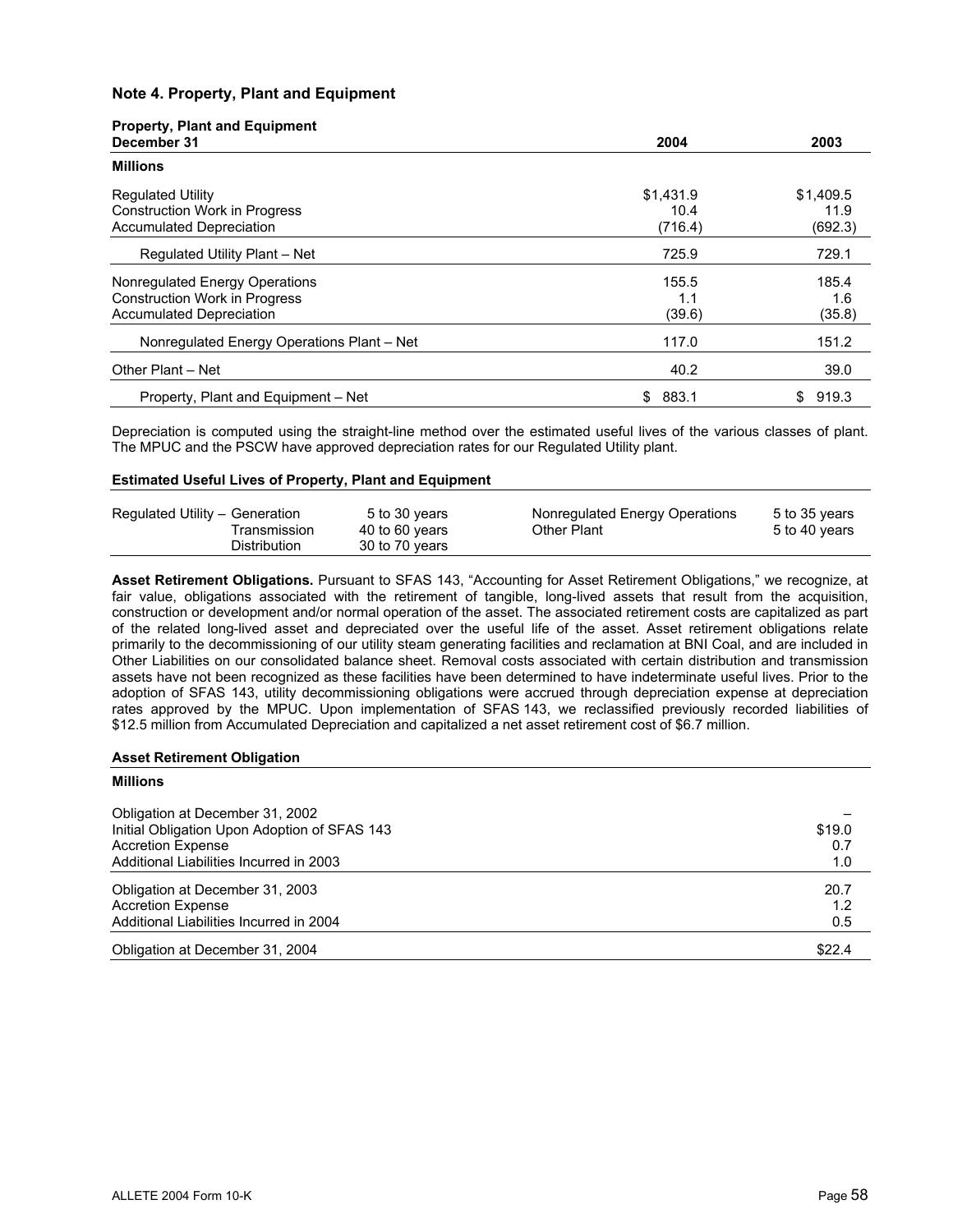# **Note 5. Regulatory Matters**

Entities within our regulated utility segment file for periodic rate revisions with the MPUC, the FERC or the PSCW. Minnesota Power's last retail rate filing with the MPUC was in 1994. SWL&P's current retail rates are based on a 2001 PSCW retail rate order. During 2004, SWL&P filed an application with the PSCW to increase retail utility rates by an average of approximately 6%. New rates, if approved, are expected to go into effect in the first half of 2005. In 2004, 70% of our consolidated operating revenue was under regulatory authority (69% in 2003; 73% in 2002). The MPUC had regulatory authority over approximately 56% of our consolidated operating revenue in 2004 (54% in 2003; 58% in 2002).

**Electric Rates.** Federal legislation and FERC regulations have been proposed that aim to maintain reliability, assure adequate energy supply, and address wholesale price volatility while encouraging wholesale competition. Legislation or regulation that initiates a process which may lead to retail customer choice of their electric service provider currently lacks momentum in both Minnesota and Wisconsin. Legislative and regulatory activity, as well as the actions of competitors, affect the way Minnesota Power strategically plans for its future. We cannot predict the timing or substance of any future legislation or regulation.

**Deferred Regulatory Charges and Credits.** Our regulated utility operations are subject to the provisions of SFAS 71, "Accounting for the Effects of Certain Types of Regulation." We capitalize as deferred regulatory charges incurred costs which are probable of recovery in future utility rates. Deferred regulatory credits represent amounts expected to be credited to customers in rates. Deferred regulatory charges and credits are included in Other Assets and Other Liabilities on our consolidated balance sheet.

# **Deferred Regulatory Charges and Credits**

| December 31                              | 2004     | 2003     |
|------------------------------------------|----------|----------|
| <b>Millions</b>                          |          |          |
| Deferred Charges                         |          |          |
| Income Taxes                             | \$13.7   | \$14.1   |
| <b>Conservation Improvement Programs</b> | 0.6      | 1.5      |
| Premium on Reacquired Debt               | 4.1      | 3.8      |
| Other                                    | 0.6      | 0.5      |
|                                          | 19.0     | 19.9     |
| Deferred Credits - Income Taxes          | 35.9     | 39.3     |
| Net Deferred Regulatory Liabilities      | \$(16.9) | \$(19.4) |

# **Note 6. Investments**

At December 31, 2004, Investments included the real estate assets of ALLETE Properties, debt and equity securities consisting primarily of securities held for employee benefits, and our emerging technology investments.

| <b>Investments</b>                           |         |         |
|----------------------------------------------|---------|---------|
| December 31                                  | 2004    | 2003    |
| <b>Millions</b>                              |         |         |
| <b>Real Estate Assets</b>                    | \$75.1  | \$78.6  |
| Debt and Equity Securities                   | 35.8    | 59.6    |
| Emerging Technology Investments (See Note 7) | 13.6    | 37.5    |
|                                              | \$124.5 | \$175.7 |

**Real Estate.** At December 31, 2004, real estate assets included land of \$47.2 million (\$50.7 million at December 31, 2003), long-term finance receivables of \$9.7 million (\$9.6 million at December 31, 2003) and \$18.2 million (\$18.3 million at December 31, 2003) of other assets, which consisted primarily of a shopping center. Finance receivables have maturities ranging up to ten years, accrue interest at market-based rates and are net of an allowance for doubtful accounts of \$0.7 million at December 31, 2004 (\$1.2 million at December 31, 2003). Minority interest associated with real estate operations was \$5.6 million at December 31, 2004 (\$7.5 million at December 31, 2003).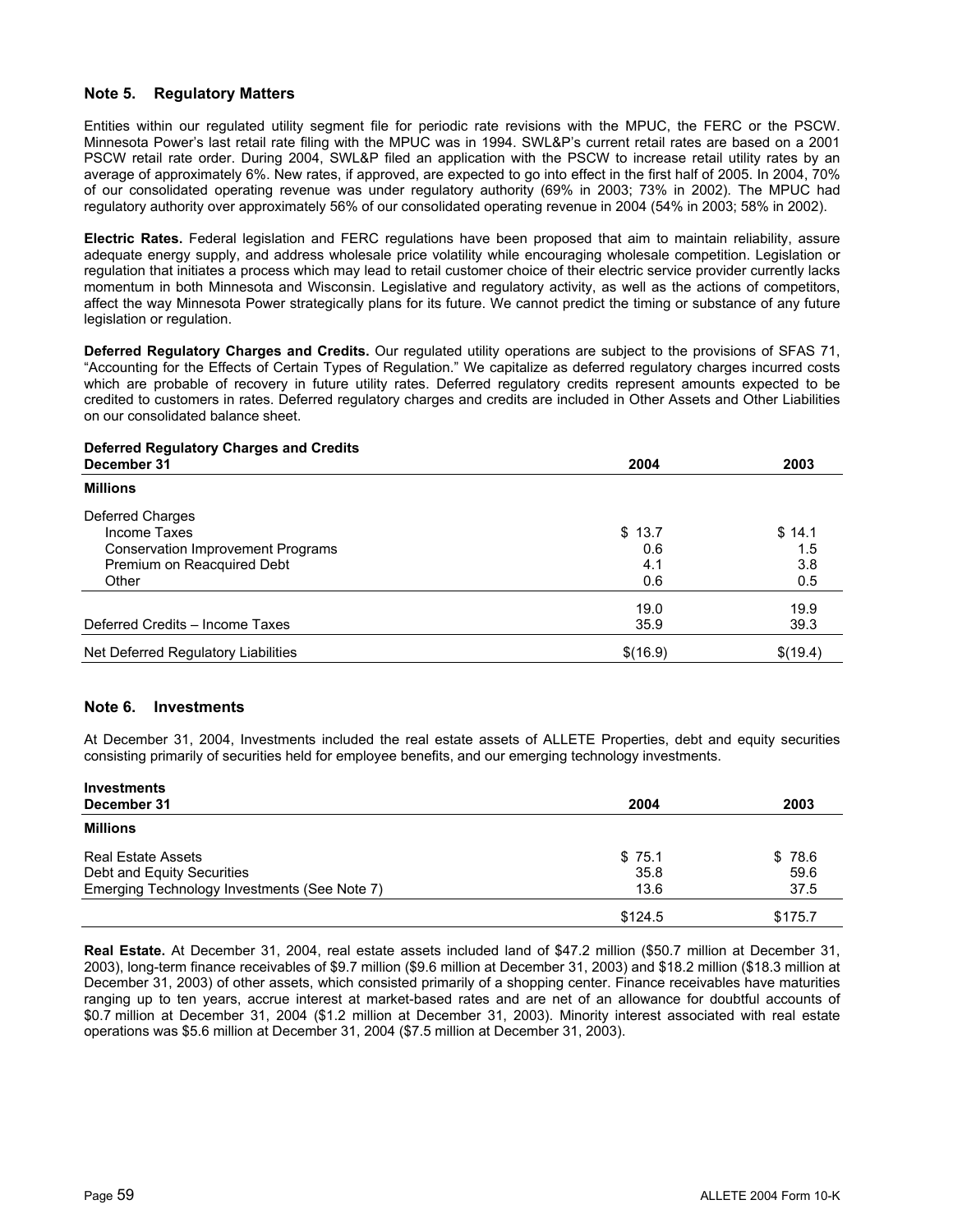# **Note 7. Financial Instruments**

**Securities Investments.** At December 31, 2004, Investments included securities accounted for as available-for-sale under SFAS 115, "Accounting for Certain Investments in Debt and Equity Securities," and securities in our emerging technology portfolio. Income and realized gains and losses from securities investments were included in Other Income (Expense) on our consolidated income statement.

*Available-For-Sale Securities*. At December 31, 2004, our available-for-sale securities portfolio consisted of securities in a grantor trust established to fund certain employee benefits. Available-for-sale securities are recorded at fair value with unrealized gains and losses included in accumulated other comprehensive income, net of tax. Unrealized losses that are other than temporary are recognized in earnings. We use the specific identification method as the basis for determining the cost of securities sold. Our policy is to review on a quarterly basis available-for-sale securities for other than temporary impairment by assessing such factors as the continued viability of products offered, cash flow, share price trends and the impact of overall market conditions. As a result of our periodic assessments, we did not record any impairment write-down on available-for-sale securities in 2004 or 2003.

During the fourth quarter of 2004, we sold 3.3 million shares of ADESA stock received by our ESOP plan (see Note 17) as a result of the September 2004 spin-off of ADESA. In total, the ESOP received total proceeds of \$65.9 million, resulting in a gain of \$11.5 million, which we recognized during the fourth quarter. We accounted for the ADESA stock as availablefor-sale.

During the second quarter of 2003, we sold the publicly-traded investments held in our emerging technology portfolio and recognized a \$2.3 million after-tax loss. These publicly-traded emerging technology investments were accounted for as available-for-sale securities prior to sale.

| <b>Millions</b>   |                 |                 |                         |                                                                             |
|-------------------|-----------------|-----------------|-------------------------|-----------------------------------------------------------------------------|
|                   |                 |                 | <b>Gross Unrealized</b> |                                                                             |
| At December 31    | Cost            | Gain            | (Loss)                  | <b>Fair Value</b>                                                           |
| 2004              | \$27.2          | \$3.1           | \$(0.1)                 | \$30.2                                                                      |
| 2003              | \$24.1          | \$1.4           |                         | \$25.5                                                                      |
| 2002              | \$25.4          | \$0.7           | \$(5.2)                 | \$20.9                                                                      |
| <b>Year Ended</b> | <b>Sales</b>    |                 | <b>Gross Realized</b>   | <b>Net</b><br><b>Unrealized</b><br>Gain (Loss)<br>in Other<br>Comprehensive |
| December 31       | <b>Proceeds</b> | Gain            | (Loss)                  | <b>Income</b>                                                               |
| 2004<br>2003      | \$65.9<br>\$6.4 | \$11.5<br>\$1.2 | \$(4.7)                 | \$1.6<br>\$2.4                                                              |
| 2002              | \$12.1          | \$1.0           |                         | \$(11.8)                                                                    |

### **Available-For-Sale Securities**

*Emerging Technology Portfolio.* As part of our emerging technology portfolio, we have several minority investments in venture capital funds and direct investments in privately-held, start-up companies. We account for our investment in venture capital funds under the equity method and account for our direct investment in privately-held companies under the cost method. The total carrying value of our emerging technology portfolio was \$13.6 million at December 31, 2004, down \$23.9 million from December 31, 2003. The decline was primarily due to a change to the equity method of accounting for the venture capital funds (see Note 14) and impairments related to investments in privately-held companies. Our basis in cost method investments included in the emerging technology portfolio was \$4.5 million (\$11.0 million in 2003). Our policy is to review these investments quarterly for impairment by assessing such factors as continued commercial viability of products, cash flow and earnings. Any impairment would reduce the carrying value of the investment. In 2004, we recorded \$6.5 million (\$4.1 million after tax) of impairment losses related to direct investments in certain privately-held, start-up companies whose future business prospects have diminished significantly. Recent developments at these companies indicated that future commercial viability is unlikely, as is new financing necessary to continue development. We did not record any impairment loss on these investments in 2003 (\$1.5 million pretax in 2002).

*Other.* During the second half of 2002, we substantially liquidated our trading securities portfolio and incurred a \$2.9 million after-tax loss. Prior to liquidation, the trading securities portfolio consisted primarily of the common stock of various publicly traded companies and was included in current assets at fair value.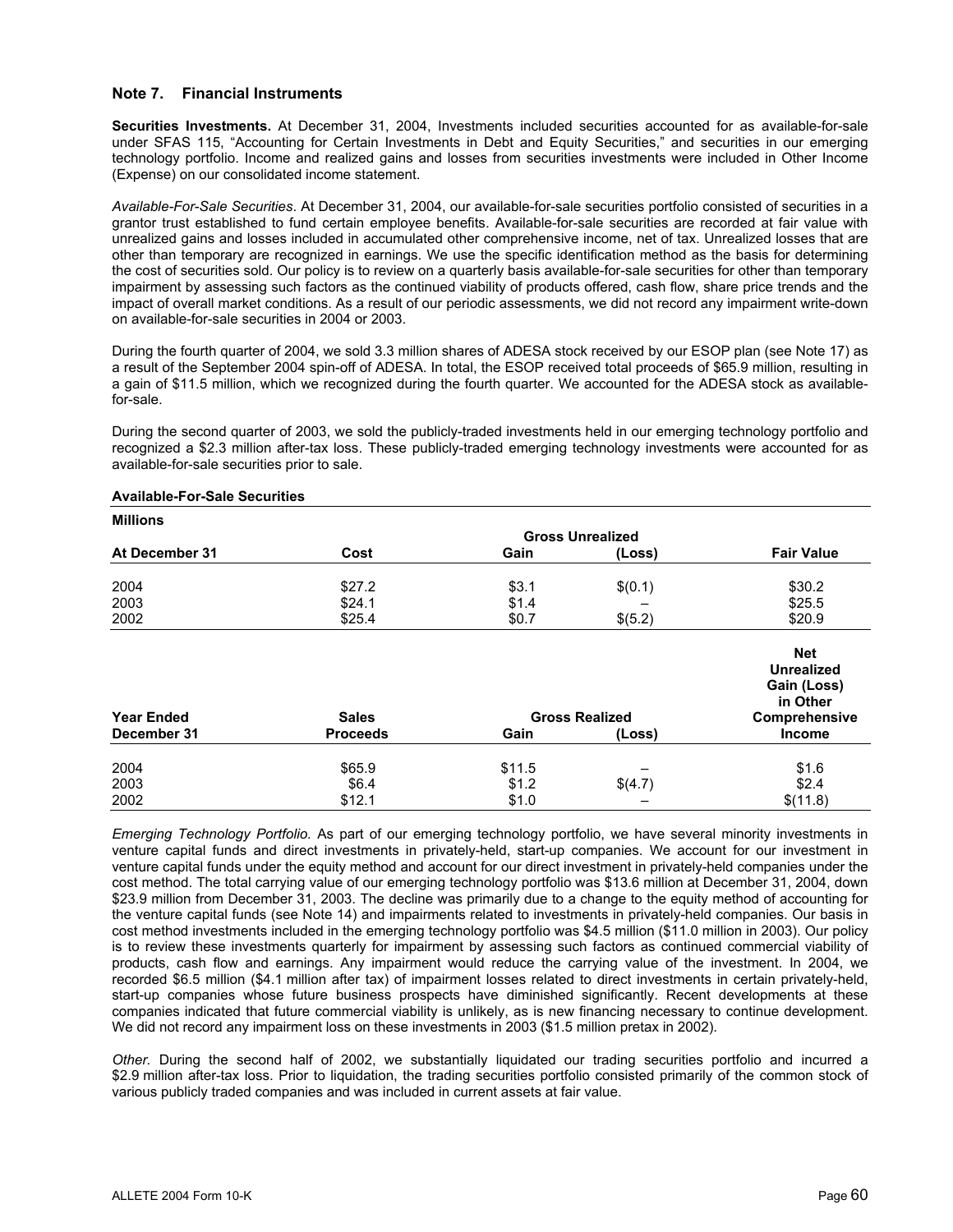**Fair Value of Financial Instruments.** With the exception of the items listed below, the estimated fair values of all financial instruments approximate the carrying amount. The fair values for the items below were based on quoted market prices for the same or similar instruments.

| <b>Financial Instruments</b><br>December 31 | <b>Carrying Amount</b> | <b>Fair Value</b> |
|---------------------------------------------|------------------------|-------------------|
| Millions                                    |                        |                   |
| Long-Term Debt                              |                        |                   |
| 2004                                        | \$392.0                | \$396.7           |
| 2003                                        | \$550.3                | \$587.4           |

**Concentration of Credit Risk.** Financial instruments that subject us to concentrations of credit risk consist primarily of accounts receivable. Minnesota Power sells electricity to 12 Large Power Customers. Receivables from these customers totaled approximately \$9 million at December 31, 2004 (\$9 million at December 31, 2003). Minnesota Power does not obtain collateral to support utility receivables, but monitors the credit standing of major customers. In addition, our taconite-producing Large Power Customers are on a weekly billing cycle.

# **Note 8. Short-Term and Long-Term Debt**

**Short-Term Debt.** Total short-term debt outstanding at December 31, 2004 was \$1.8 million (\$88.6 million at December 31, 2003.) This consisted of \$0 in Notes Payable (\$53 million at December 31, 2003) and \$1.8 million of Long-Term Debt Due Within One Year (\$35.6 million at December 31, 2003).

In July 2003, ALLETE entered into a one-year credit agreement for \$250 million. The proceeds were used to redeem \$250 million of the Company's Floating Rate First Mortgage Bonds due October 20, 2003. In April 2004, ALLETE used internally generated funds and proceeds from the sale of water assets to repay \$53.0 million outstanding under this credit agreement. The credit agreement contained certain mandatory prepayment provisions, including a requirement to repay an amount equal to 75% of the net proceeds from the sale of water assets. In accordance with these provisions, \$197.0 million was repaid in 2003.

We have bank lines of credit aggregating \$111.5 million (\$176.5 million at December 31, 2003), the majority of which will expire in December 2007. These bank lines of credit make financing available through short-term bank loans and provide credit support for commercial paper. At December 31, 2004, \$111.5 million was available for use (\$176.5 million at December 31, 2003). Certain lines of credit require a commitment fee of 0.15%. There was no commercial paper issued as of December 31, 2004 or December 31, 2003.

Our lines of credit contain financial covenants. The most restrictive covenants require ALLETE (1) to not exceed a maximum ratio of funded debt to total capital of .60 to 1.0 and (2) to maintain an interest coverage ratio of not less than 3.00 to 1.00. Failure to meet these covenants could give rise to an event of default, if not corrected after notice from the lender, in which event ALLETE may need to pursue alternative sources of funding. Certain of ALLETE's lines of credit contain cross-default provisions under which an event of default would arise if other ALLETE obligations in excess of \$5.0 million were in default. As of December 31, 2004, ALLETE was in compliance with these financial covenants.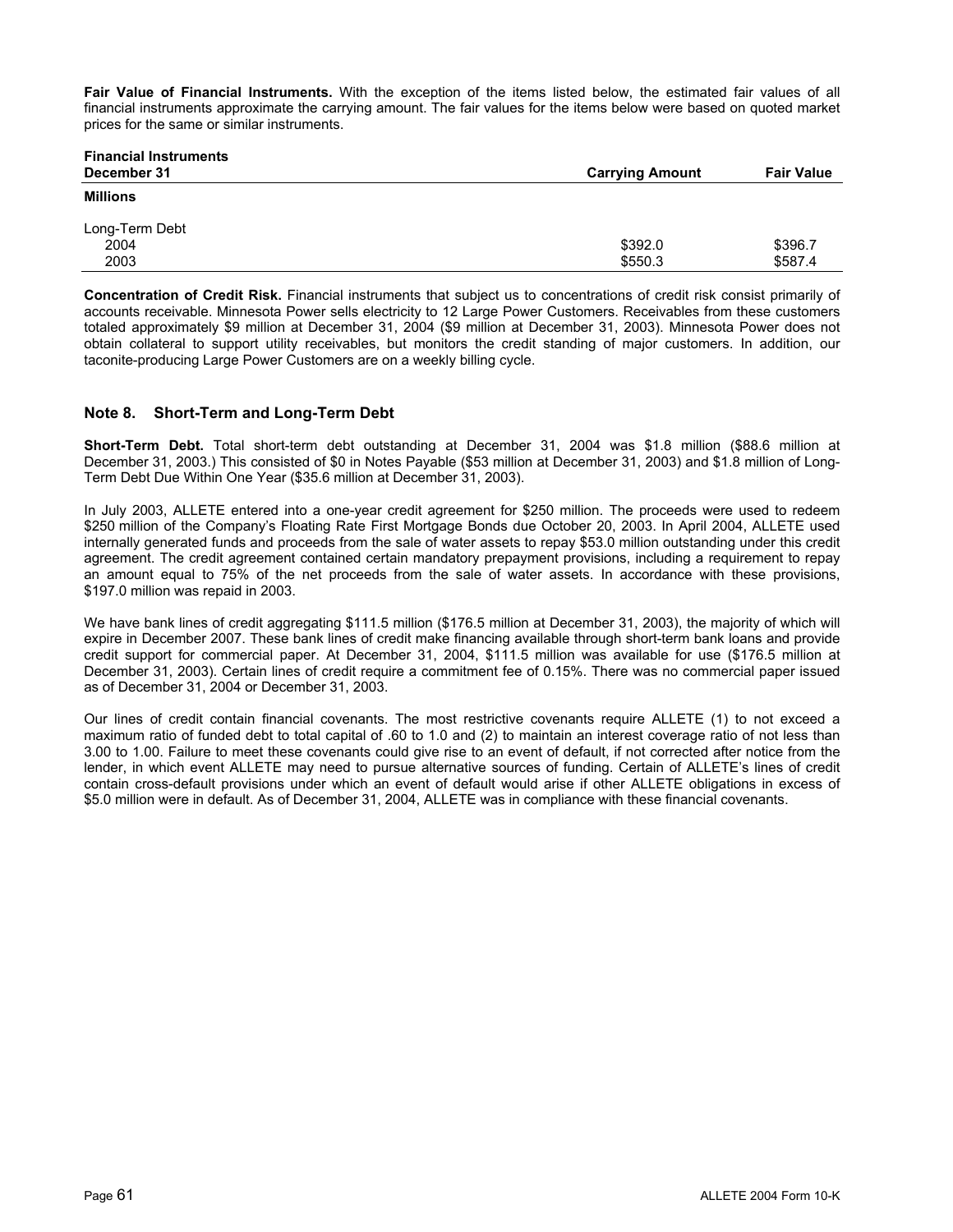**Long-Term Debt.** The aggregate amount of long-term debt maturing during 2005 is \$1.8 million (\$2.4 million in 2006; \$119.2 million in 2007; \$57.5 million in 2008; \$10.3 million in 2009; and \$200.8 million thereafter). Substantially all of our electric plant is subject to the lien of the mortgages securing various first mortgage bonds.

At December 31, 2003, BNI Coal had a \$28.8 million long-term bank line of credit outstanding. The amount was repaid in 2004 when BNI Coal entered into a new operating lease agreement. (See Note 11.)

In January 2004, we used internally-generated funds to retire approximately \$3.5 million in principal amount of Industrial Development Revenue Bonds Series 1994-A, due January 1, 2004.

In July 2004, we repaid \$125 million in principal amount of 7.80% Senior Notes due 2008. Proceeds from the sale of our water assets and proceeds received from ADESA were used to repay this debt. As a result of the redemption, we recognized an expense of \$18.5 million in the third quarter of 2004 comprised of an early redemption premium and the write-off of unamortized debt issuance costs.

In August 2004, we issued \$111 million in principal amount of 4.95% Collateralized Pollution Control Refunding Revenue Bonds Series 2004 due 2022. Proceeds were used to redeem \$111 million in principal amount of 6% Collateralized Pollution Control Refunding Revenue Bonds Series E due 2022.

ALLETE's letters of credit supporting certain long-term debt arrangements contain financial covenants. The most restrictive covenant requires ALLETE not to exceed a maximum ratio of funded debt to total capital of .65 to 1.0. Failure to meet these covenants may give rise to an event of default, if not corrected after notice from the trustee or security holder. Some of ALLETE's long-term debt arrangements contain "cross-default" provisions that would result in an event of default if there is a failure under other financing arrangements to meet payment terms or to observe other covenants that would result in an acceleration of payments due. As of December 31, 2004, ALLETE was in compliance with these financial covenants.

| December 31                                        | 2004    | 2003    |
|----------------------------------------------------|---------|---------|
| <b>Millions</b>                                    |         |         |
| First Mortgage Bonds                               |         |         |
| 6.68% Series Due 2007                              | \$20.0  | \$20.0  |
| 7% Series Due 2007                                 | 60.0    | 60.0    |
| 7 1/2% Series Due 2007                             | 35.0    | 35.0    |
| 7% Series Due 2008                                 | 50.0    | 50.0    |
| 6% Pollution Control Series E Due 2022             |         | 111.0   |
| 4.95% Pollution Control Series F Due 2022          | 111.0   |         |
| Senior Notes, 7.80%                                |         | 125.0   |
| Variable Demand Revenue Refunding Bonds            |         |         |
| Series 1997 A, B, C and D Due 2007 - 2020          | 39.0    | 39.0    |
| Industrial Development Revenue Bonds 6.5% Due 2025 | 35.1    | 35.1    |
| Other Long-Term Debt, 2.0% - 8.5% Due 2005 - 2025  | 41.9    | 75.2    |
| <b>Total Long-Term Debt</b>                        | 392.0   | 550.3   |
| Less Due Within One Year                           | 1.8     | 35.6    |
| Net Long-Term Debt                                 | \$390.2 | \$514.7 |

The 6.68% Series Due 2007 and the 7% Series Due 2007 cannot be redeemed prior to maturity. The 7 1/2% Series Due 2007 are redeemable after August 1, 2005, and the 7% Series Due 2008 are redeemable after March 1, 2006. The remaining debt may be redeemed in whole or in part at our option, according to the terms of the obligations.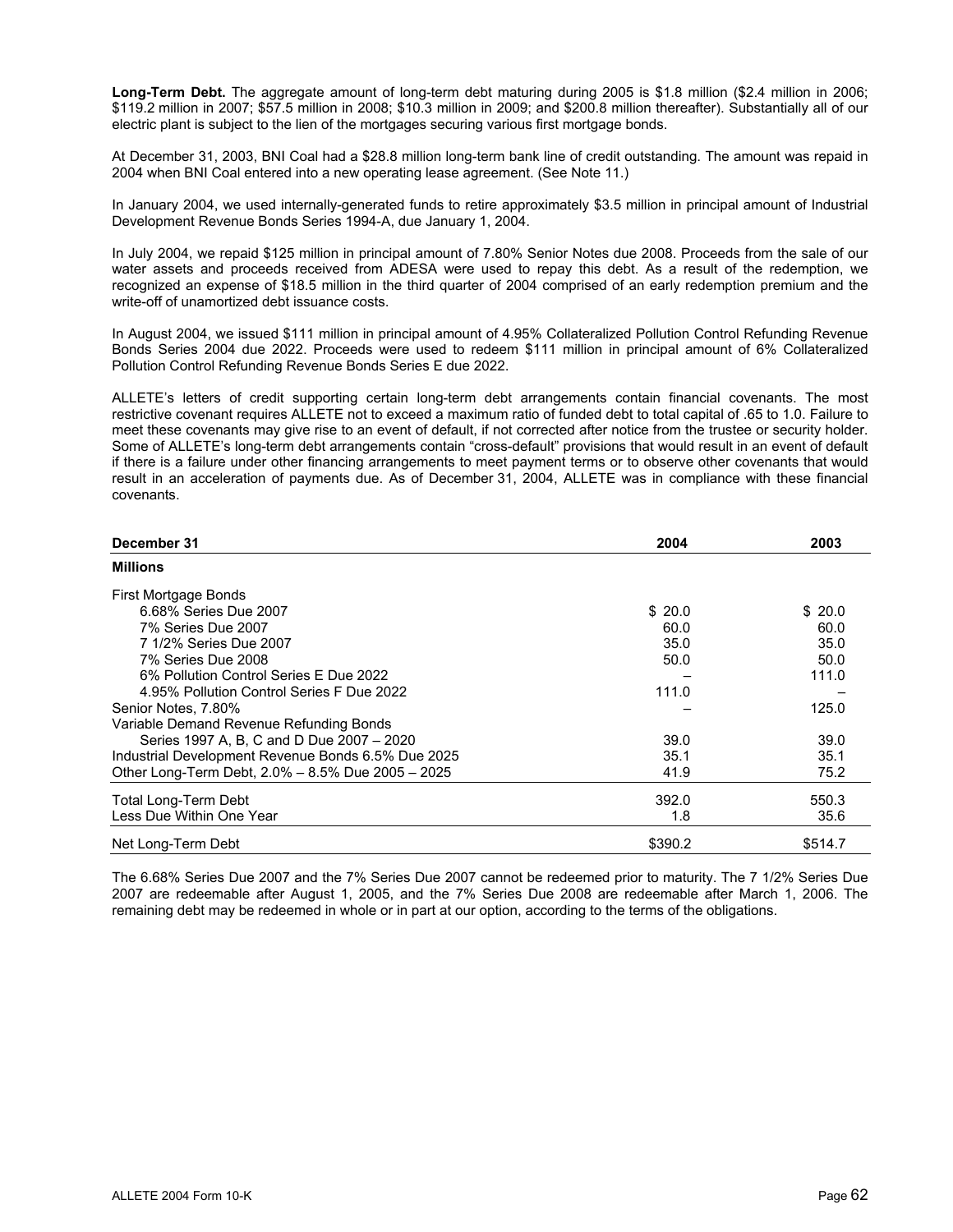#### **Note 9. Common Stock and Earnings Per Share**

Our Articles of Incorporation and mortgages contain provisions that, under certain circumstances, would restrict the payment of common stock dividends. As of December 31, 2004, no retained earnings were restricted as a result of these provisions.

**Reverse Common Stock Split.** On September 20, 2004, our one-for-three reverse common stock split became effective. All common share and per share amounts have been adjusted for all periods to reflect the one-for-three reverse stock split.

| <b>Summary of Common Stock</b><br><b>Shares</b>                                                                                                                                                                |                                    | <b>Equity</b>                                                    |
|----------------------------------------------------------------------------------------------------------------------------------------------------------------------------------------------------------------|------------------------------------|------------------------------------------------------------------|
| <b>Millions</b>                                                                                                                                                                                                |                                    |                                                                  |
| Balance at December 31, 2001<br>2002<br>Employee Stock Purchase Plan<br>Invest Direct (a)<br>Other                                                                                                             | 28.0<br>0.0<br>0.3<br>0.2          | \$770.3<br>1.4<br>19.6<br>23.6                                   |
| Balance at December 31, 2002<br>Employee Stock Purchase Plan<br>2003<br>Invest Direct (a)<br>Other                                                                                                             | 28.5<br>0.0<br>0.3<br>0.3          | 814.9<br>1.4<br>19.9<br>23.0                                     |
| Balance at December 31, 2003<br>Employee Stock Purchase Plan<br>2004<br>Invest Direct (a)<br>ADESA IPO (See Note 3)<br>Spin-off of ADESA (See Note 3)<br>Receipt of ADESA Stock by ESOP<br>Reacquired<br>Other | 29.1<br>0.0<br>0.3<br>(0.1)<br>0.4 | 859.2<br>1.0<br>18.1<br>70.1<br>(600.2)<br>27.8<br>(5.8)<br>29.9 |
| Balance at December 31, 2004                                                                                                                                                                                   | 29.7                               | \$400.1                                                          |

*(a) Invest Direct is ALLETE's direct stock purchase and dividend reinvestment plan.* 

**Shareholder Rights Plan.** In 1996, we adopted a rights plan that provides for a dividend distribution of one preferred share purchase right (Right) to be attached to each share of common stock.

The Rights, which are currently not exercisable or transferable apart from our common stock, entitle the holder to purchase one-and-a-half of one-hundredth (three two-hundredths) of a share of ALLETE's Junior Serial Preferred Stock A, without par value. The purchase price as defined in the Rights Plan, remains at \$90. These Rights would become exercisable if a person or group acquires beneficial ownership of 15% or more of our common stock or announces a tender offer which would increase the person's or group's beneficial ownership interest to 15% or more of our common stock, subject to certain exceptions. If the 15% threshold is met, each Right entitles the holder (other than the acquiring person or group) to purchase common stock (or, in certain circumstances, cash, property or other securities of ours) having a market price equal to twice the exercise price of the Right. If we are acquired in a merger or business combination, or 50% or more of our assets or earning power are sold, each exercisable Right entitles the holder to purchase common stock of the acquiring or surviving company having a value equal to twice the exercise price of the Right. Certain stock acquisitions will also trigger a provision permitting the Board of Directors to exchange each Right for one share of our common stock.

The Rights, which expire on July 23, 2006, are nonvoting and may be redeemed by us at a price of \$0.005 per Right at any time they are not exercisable. One million shares of Junior Serial Preferred Stock A have been authorized and are reserved for issuance under the plan.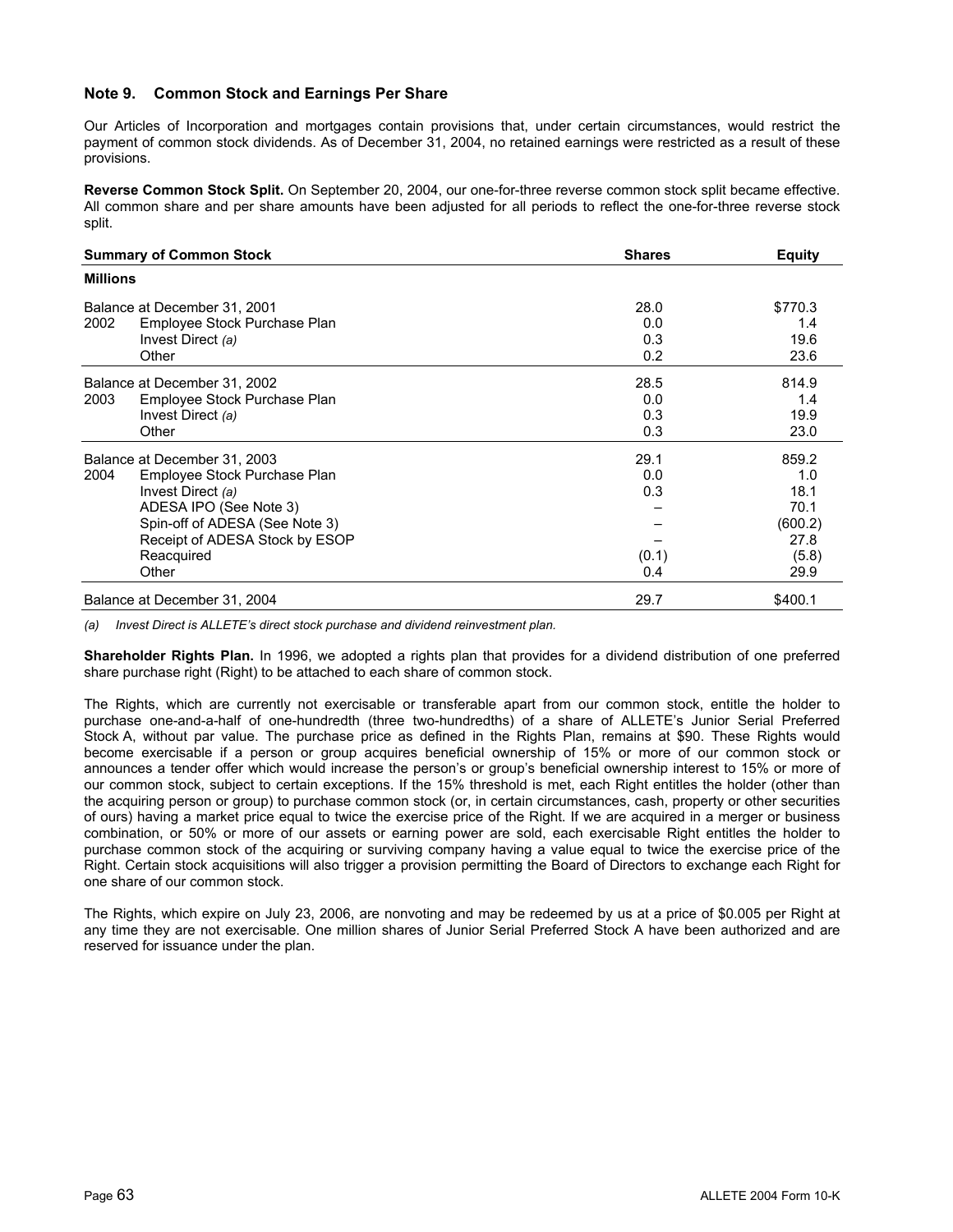**Earnings Per Share.** The difference between basic and diluted earnings per share arises from outstanding stock options and performance share awards granted under our Executive and Director Long-Term Incentive Compensation Plans.

| <b>Reconciliation of Basic and Diluted</b>                  | <b>Dilutive</b> |                   |                |
|-------------------------------------------------------------|-----------------|-------------------|----------------|
| <b>Earnings Per Share</b><br>For the Year Ended December 31 | <b>Basic</b>    | <b>Securities</b> | <b>Diluted</b> |
| <b>Millions Except Per Share Amounts</b>                    |                 |                   |                |
| 2004                                                        |                 |                   |                |
| Net Income from Continuing Operations                       |                 |                   |                |
| Before Change in Accounting Principle                       | \$39.1          |                   | \$39.1         |
| <b>Common Shares</b>                                        | 28.3            | 0.1               | 28.4           |
| Per Share from Continuing Operations                        | \$1.39          |                   | \$1.37         |
| 2003                                                        |                 |                   |                |
| Net Income from Continuing Operations                       | \$29.8          |                   | \$29.8         |
| <b>Common Shares</b>                                        | 27.6            | 0.2               | 27.8           |
| Per Share from Continuing Operations                        | \$1.08          |                   | \$1.08         |
| 2002                                                        |                 |                   |                |
| Net Income from Continuing Operations                       | \$24.7          |                   | \$24.7         |
| <b>Common Shares</b>                                        | 27.0            | 0.2               | 27.2           |
| Per Share from Continuing Operations                        | \$0.91          |                   | \$0.91         |

#### **Note 10. Jointly-Owned Electric Facility**

We own 80% of the 537-MW Boswell Energy Center Unit 4 (Boswell Unit 4). While we operate the plant, certain decisions about the operations of Boswell Unit 4 are subject to the oversight of a committee on which we and Wisconsin Public Power, Inc. (WPPI), the owner of the other 20% of Boswell Unit 4, have equal representation and voting rights. Each of us must provide our own financing and is obligated to pay our ownership share of operating costs. Our share of direct operating expenses of Boswell Unit 4 is included in operating expense on our consolidated statement of income. Our 80% share of the original cost included in property, plant and equipment at December 31, 2004 was \$309 million (\$308 million at December 31, 2003). The corresponding accumulated depreciation balance was \$157 million at December 31, 2004 (\$154 million at December 31, 2003).

#### **Note 11. Commitments, Guarantees and Contingencies**

**Square Butte Power Purchase Agreement.** Minnesota Power has a power purchase agreement with Square Butte that extends through 2026 (Agreement). It provides a long-term supply of low-cost energy to customers in our electric service territory and enables Minnesota Power to meet power pool reserve requirements. Square Butte, a North Dakota cooperative corporation, owns a 455-MW coal-fired generating unit (Unit) near Center, North Dakota. The Unit is adjacent to a generating unit owned by Minnkota Power, a North Dakota cooperative corporation whose Class A members are also members of Square Butte. Minnkota Power serves as the operator of the Unit and also purchases power from Square Butte.

Minnesota Power is entitled to approximately 71% of the Unit's output under the Agreement. After 2005, and upon compliance with a two-year advance notice requirement, Minnkota Power has the option to reduce Minnesota Power's entitlement by approximately 5% annually, to a minimum of 50%. In December 2004 and 2003, we received notices from Minnkota Power that they will reduce our output entitlement by approximately 5% in 2006 and 2007, to 66% and 60%, respectively.

Minnesota Power is obligated to pay its pro rata share of Square Butte's costs based on Minnesota Power's entitlement to Unit output. Minnesota Power's payment obligation will be suspended if Square Butte fails to deliver any power, whether produced or purchased, for a period of one year. Square Butte's fixed costs consist primarily of debt service. At December 31, 2004, Square Butte had total debt outstanding of \$314.9 million. Total annual debt service for Square Butte is expected to be approximately \$25 million in each of the years 2005 through 2009. Variable operating costs include the price of coal purchased from BNI Coal, our subsidiary, under a long-term contract.

Minnesota Power's cost of power purchased from Square Butte during 2004 was \$56.1 million (\$52.3 million in 2003 and \$60.9 million in 2002). This reflects Minnesota Power's pro rata share of total Square Butte costs, based on the 71% output entitlement in 2004, 2003 and 2002. Included in this amount was Minnesota Power's pro rata share of interest expense of \$12.6 million in 2004 (\$12.8 million in 2003; \$13.7 million in 2002). Minnesota Power's payments to Square Butte are approved as a purchased power expense for ratemaking purposes by both the MPUC and the FERC.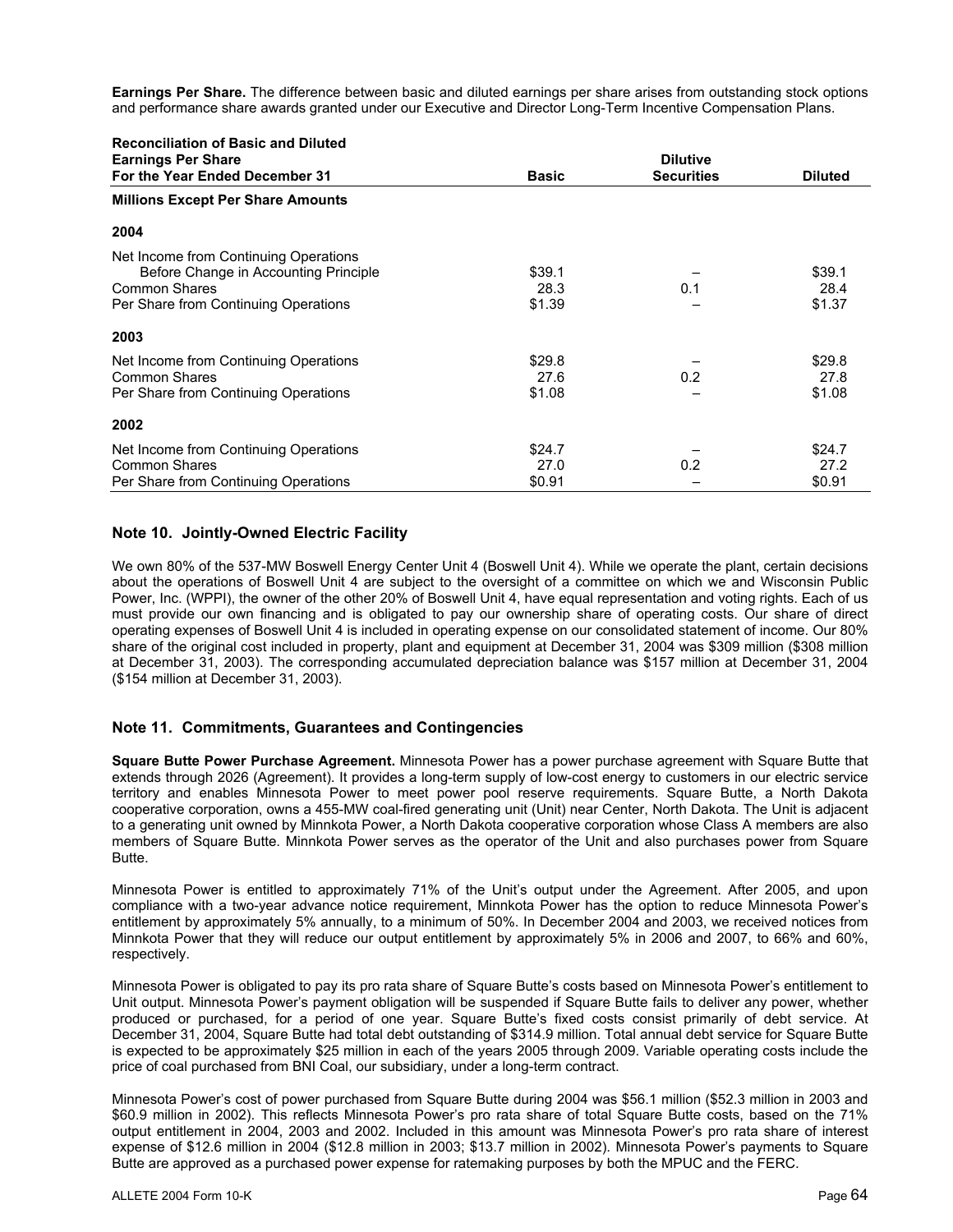**Leasing Agreements.** In September 2004, BNI Coal entered into an operating lease agreement for a new dragline that was placed in service at BNI Coal's mine on September 30, 2004. BNI Coal is obligated to make lease payments totaling \$2.8 million annually for the lease term which expires in 2027. BNI Coal has the option at the end of the lease term to renew the lease at a fair market rental, to purchase the dragline at fair market value, or to surrender the dragline and pay a \$3.0 million termination fee.

We lease other properties and equipment under operating lease agreements with terms expiring through 2013. The aggregate amount of minimum lease payments for all of these other operating leases is \$6.3 million in 2005, \$6.0 million in 2006, \$5.6 million in 2007, \$4.9 million in 2008 and \$53.4 million thereafter. Total rent expense was \$2.8 million in 2004 (\$3.8 million in 2003; \$3.2 million in 2002).

**Kendall County Power Purchase Agreement.** We have 275 MW of nonregulated generation (non rate-base generation sold at market-based rates to the wholesale market) through an agreement with LSP-Kendall Energy that extends through mid-September 2017. Under the agreement, we pay a fixed capacity charge for the right, but not the obligation, to capacity and energy from a 275-MW generating unit at a facility in Kendall County near Chicago, Illinois. We currently have 130 MW of long-term capacity sales contracts for the Kendall County generation, with 50 MW expiring in April 2012 and 80 MW expiring in September 2017. To date, this power purchase agreement has resulted in losses to us due to negative spark spreads (the differential between electric and natural gas prices) in the wholesale power market and our resulting inability to cover the fixed capacity charge on unsold capacity (currently 145 MW). An after-tax loss of approximately \$8 million was recognized in 2004.

In December 2004, we entered into an agreement to assign this power purchase agreement to Constellation Energy Commodities. Under the terms of the agreement, we will pay Constellation Energy Commodities \$73 million in cash to assume the power purchase agreement. The proposed transaction is subject to the approvals of LSP-Kendall Energy, as well as of its project lenders and the FERC. Pending these approvals, the transaction is scheduled to close in April 2005. The 130 MW of long-term capacity sales contracts will also be transferred to Constellation Energy Commodities at closing. We will recognize an after-tax loss of approximately \$47 million upon the closing of this transaction.

**Coal and Shipping Contracts.** We have three coal supply agreements with various expiration dates ranging from December 2006 to December 2009. We also have rail and shipping agreements for transportation of all of our coal, with various expiration dates ranging from December 2005 to December 2011. Our minimum annual obligation under these coal and shipping agreements ranges from approximately \$32 million in 2005 to \$6 million in 2009.

**Emerging Technology Portfolio.** We have investments in emerging technologies through minority investments in venture capital funds structured as limited liability companies, and direct investments in privately-held, start-up companies. We have committed to make additional investments in certain emerging technology holdings. The total future commitment was \$4.5 million at December 31, 2004 (\$4.8 million at December 31, 2003) and is expected to be invested at various times through 2007. We do not have plans to make any additional investments beyond this commitment.

**Environmental Matters.** Our businesses are subject to regulation by various federal, state and local authorities concerning environmental matters. We anticipate that potential expenditures for environmental matters will be material in the future, due to stricter environmental requirements through legislation and/or rulemakings that are expected to require significant capital investments. We are unable to predict if and when any such stricter environmental requirements will be imposed and the impact they will have on the Company. We review environmental matters on a quarterly basis. Accruals for environmental matters are recorded when it is probable that a liability has been incurred and the amount of the liability can be reasonably estimated, based on current law and existing technologies. These accruals are adjusted periodically as assessment and remediation efforts progress or as additional technical or legal information becomes available. Accruals for environmental liabilities are included in the balance sheet at undiscounted amounts and exclude claims for recoveries from insurance or other third parties. Costs related to environmental contamination treatment and cleanup are charged to expense unless recoverable in rates from customers.

*SWL&P Manufactured Gas Plant*. In May 2001, SWL&P received notice from the WDNR that the City of Superior had found soil contamination on property adjoining a former Manufactured Gas Plant (MGP) site owned and operated by SWL&P's predecessors from 1889 to 1904. The WDNR requested SWL&P to initiate an environmental investigation. The WDNR also issued SWL&P a Responsible Party letter in February 2002. The environmental investigation is under way. In February 2003, SWL&P submitted a Phase II environmental site investigation report to the WDNR. This report identified some MGP-like chemicals that were found in the soil near the former plant site. During March and April 2003, sediment samples were taken from nearby Superior Bay. The report on the results of this sampling was completed and sent to the WDNR during the first quarter of 2004. The next phase of the investigation is to determine any impact to soil or ground water between the former MGP site and Superior Bay. The site work for this phase of the investigation was performed during October 2004, and the final report is expected to be sent to the WDNR during the first quarter of 2005. It is anticipated that additional site investigation will be needed during 2005. Although it is not possible to quantify the potential clean-up cost until the investigation is completed, a \$0.5 million liability was recorded in December 2003 to address the known areas of contamination. We have recorded a corresponding dollar amount as a regulatory asset to offset this liability. The PSCW has approved SWL&P's deferral of these MGP environmental investigation and potential clean-up costs for future recovery in rates, subject to a regulatory prudency review. ALLETE maintains pollution liability insurance coverage that includes coverage for SWL&P. A claim has been filed with respect to this matter. The insurance carrier has issued a reservation of rights letter and we continue to work with the insurer to determine the availability of insurance coverage.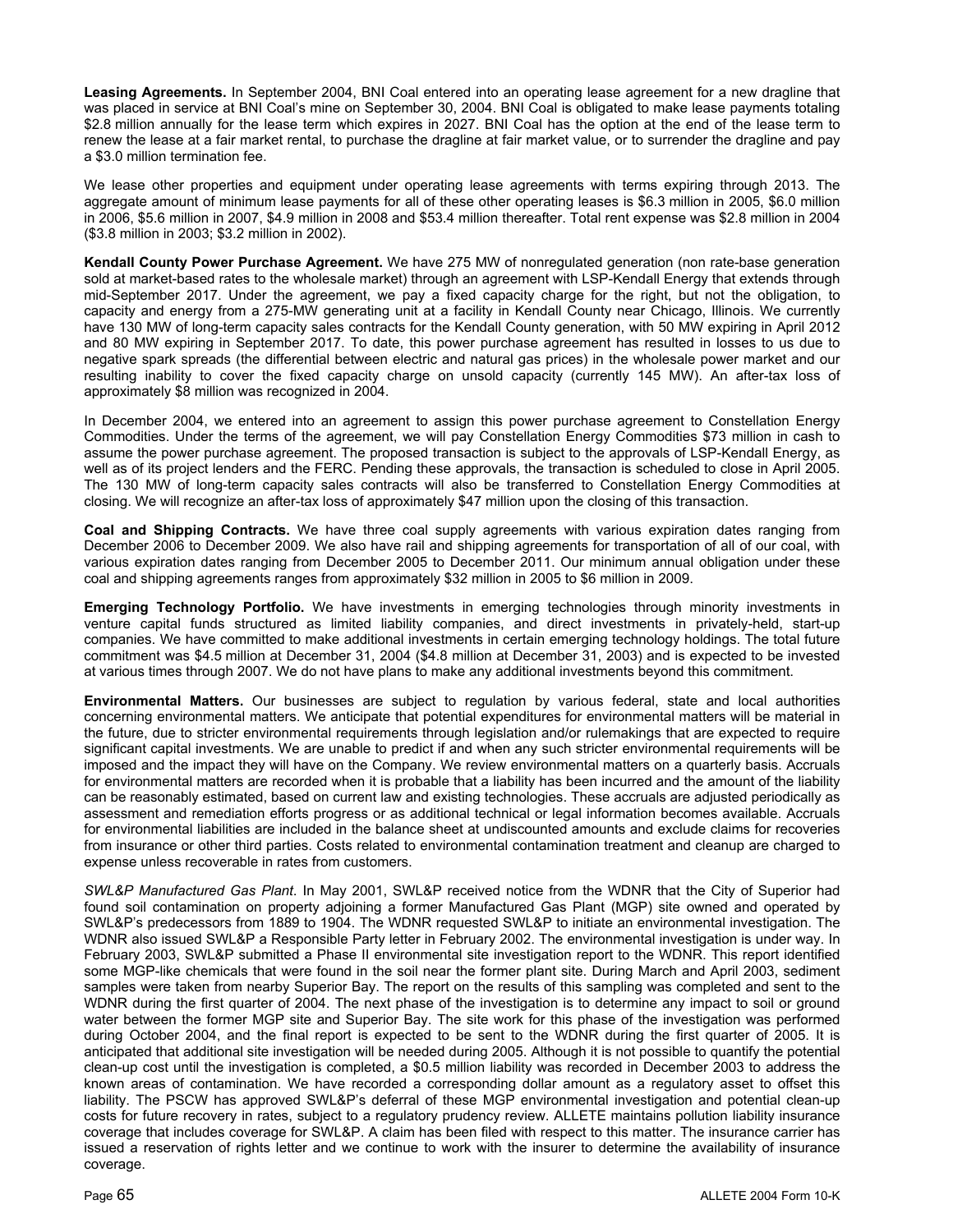*Square Butte Generating Facility.* In June 2002, Minnkota Power, the operator of Square Butte, received a Notice of Violation from the EPA regarding alleged New Source Review violations at the M.R. Young Station, which includes the Square Butte generating unit. The EPA claims certain capital projects completed by Minnkota Power should have been reviewed pursuant to the New Source Review regulations, potentially resulting in new air permit operating conditions. Minnkota Power has held several meetings with the EPA to discuss the alleged violations. Discussions with the EPA are ongoing and we are unable to predict the outcome or cost impacts. If Square Butte is required to make significant capital expenditures to comply with EPA requirements, we expect such capital expenditures to be debt financed. Our future cost of purchased power would include our pro rata share of this additional debt service.

**Other.** We are involved in litigation arising in the normal course of business. Also in the normal course of business, we are involved in tax, regulatory and other governmental audits, inspections, investigations and other proceedings that involve state and federal taxes, safety, compliance with regulations, rate base and cost of service issues, among other things. While the resolution of such matters could have a material effect on earnings and cash flows in the year of resolution, none of these matters are expected to change materially our present liquidity position, nor have a material adverse effect on our financial condition.

#### **Note 12. Other Income (Expense)**

| For the Year Ended December 31                   | 2004     | 2003    | 2002  |
|--------------------------------------------------|----------|---------|-------|
| <b>Millions</b>                                  |          |         |       |
| Debt Prepayment Premium and Unamortized Debt     |          |         |       |
| Issuance Costs (See Note 8)                      | \$(18.5) |         |       |
| Gain on ESOP's Sale of ADESA Stock (See Note 17) | 11.5     |         |       |
| Income (Loss) on Emerging Technology Investments | (8.6)    | \$(3.4) | \$1.9 |
| Split Rock Energy Equity Income (See Note 2)     |          | 2.9     | 7.3   |
| Investments and Other Income (Loss)              | 3.5      | 3.0     | (1.1) |
|                                                  | \$(12.1) | \$2.5   | \$8.1 |

#### **Note 13. Income Tax Expense**

| <b>Income Tax Expense</b>               |        |           |        |
|-----------------------------------------|--------|-----------|--------|
| <b>Year Ended December 31</b>           | 2004   | 2003      | 2002   |
| <b>Millions</b>                         |        |           |        |
| <b>Current Tax Expense</b>              |        |           |        |
| Federal                                 | \$11.4 | \$<br>4.2 | \$0.6  |
| State                                   | 6.4    | 3.1       | 2.2    |
|                                         | 17.8   | 7.3       | 2.8    |
| Deferred Tax Expense (Benefit)          |        |           |        |
| Federal                                 | 1.7    | 10.2      | 9.5    |
| State                                   | (2.3)  | 2.0       | 1.3    |
|                                         | (0.6)  | 12.2      | 10.8   |
| Change in Valuation Allowance           | 0.9    | 0.1       | 0.1    |
| Deferred Tax Credits                    | (1.3)  | (1.4)     | (1.4)  |
| Income Tax from Continuing Operations   | 16.8   | 18.2      | 12.3   |
| Income Tax from Discontinued Operations | 57.2   | 125.3     | 72.7   |
| Change in Accounting Principle          | (5.5)  |           |        |
| <b>Total Income Tax Expense</b>         | \$68.5 | \$143.5   | \$85.0 |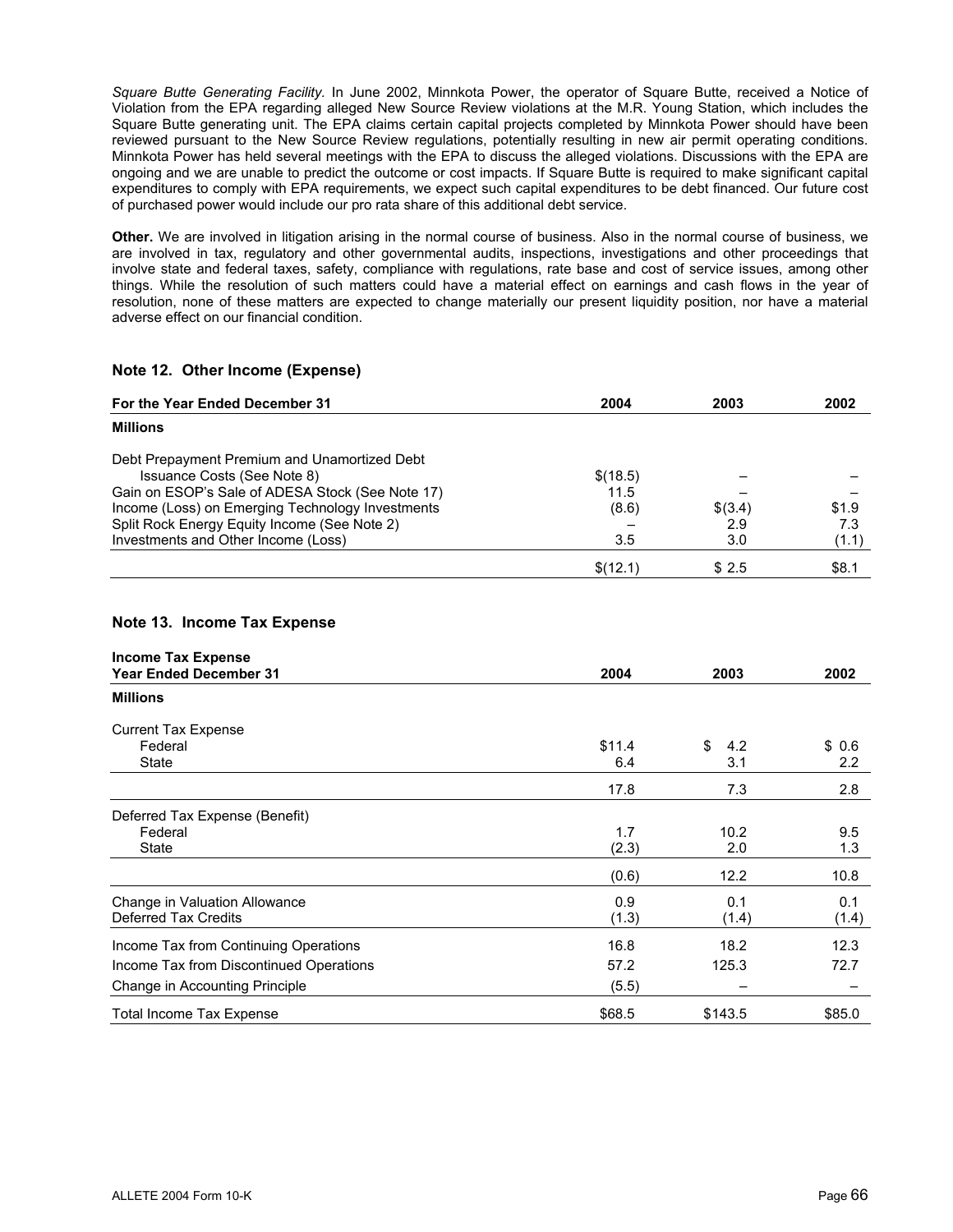### **Reconciliation of Taxes from Federal Statutory Rate to Total Income Tax Expense for Continuing Operations**

| <b>Year Ended December 31</b>                          | 2004   | 2003   | 2002   |
|--------------------------------------------------------|--------|--------|--------|
| <b>Millions</b>                                        |        |        |        |
| Income from Continuing Operations Before Income Taxes  | \$55.9 | \$48.0 | \$37.0 |
| <b>Statutory Federal Income Tax Rate</b>               | 35%    | 35%    | 35%    |
| Income Taxes Computed at 35% Statutory Federal Rate    | 19.6   | 16.8   | 13.0   |
| Increase (Decrease) in Tax Due to:                     |        |        |        |
| Sale of ADESA Stock by ESOP                            | (4.1)  |        |        |
| Amortization of Deferred Investment Tax Credits        | (1.3)  | (1.4)  | (1.4)  |
| State Income Taxes - Net of Federal Income Tax Benefit | 3.6    | 2.9    | 3.0    |
| Depletion                                              | (0.6)  | (0.7)  | (0.7)  |
| Other                                                  | (0.4)  | 0.6    | (1.6)  |
| Total Income Tax Expense for Continuing Operations     | \$16.8 | \$18.2 | \$12.3 |
|                                                        |        |        |        |

| Deferred Tax Assets and Liabilities       |         |            |
|-------------------------------------------|---------|------------|
| December 31                               | 2004    | 2003       |
| <b>Millions</b>                           |         |            |
| Deferred Tax Assets                       |         |            |
| <b>Employee Benefits and Compensation</b> | \$47.5  | \$<br>44.2 |
| <b>Property Related</b>                   | 29.5    | 29.4       |
| <b>Investment Tax Credits</b>             | 13.8    | 14.8       |
| Unrealized Loss Booked Through Equity     | 8.2     | 6.4        |
| Excess of Tax Value Over Book Value (a)   | 4.9     | 0.3        |
| Other                                     | 10.6    | 13.5       |
| <b>Gross Deferred Tax Assets</b>          | 114.5   | 108.6      |
| Deferred Tax Asset Valuation Allowance    | (1.1)   | (0.2)      |
| <b>Total Deferred Tax Assets</b>          | 113.4   | 108.4      |
| Deferred Tax Liabilities                  |         |            |
| <b>Property Related</b>                   | 216.3   | 213.4      |
| <b>Investment Tax Credits</b>             | 19.7    | 21.0       |
| <b>Employee Benefits and Compensation</b> | 14.6    | 15.1       |
| Other                                     | 6.7     | 9.7        |
| <b>Total Deferred Tax Liabilities</b>     | 257.3   | 259.2      |
| Accumulated Deferred Income Taxes         | \$143.9 | \$150.8    |

*(a) Included impairments related to the emerging technology portfolio.*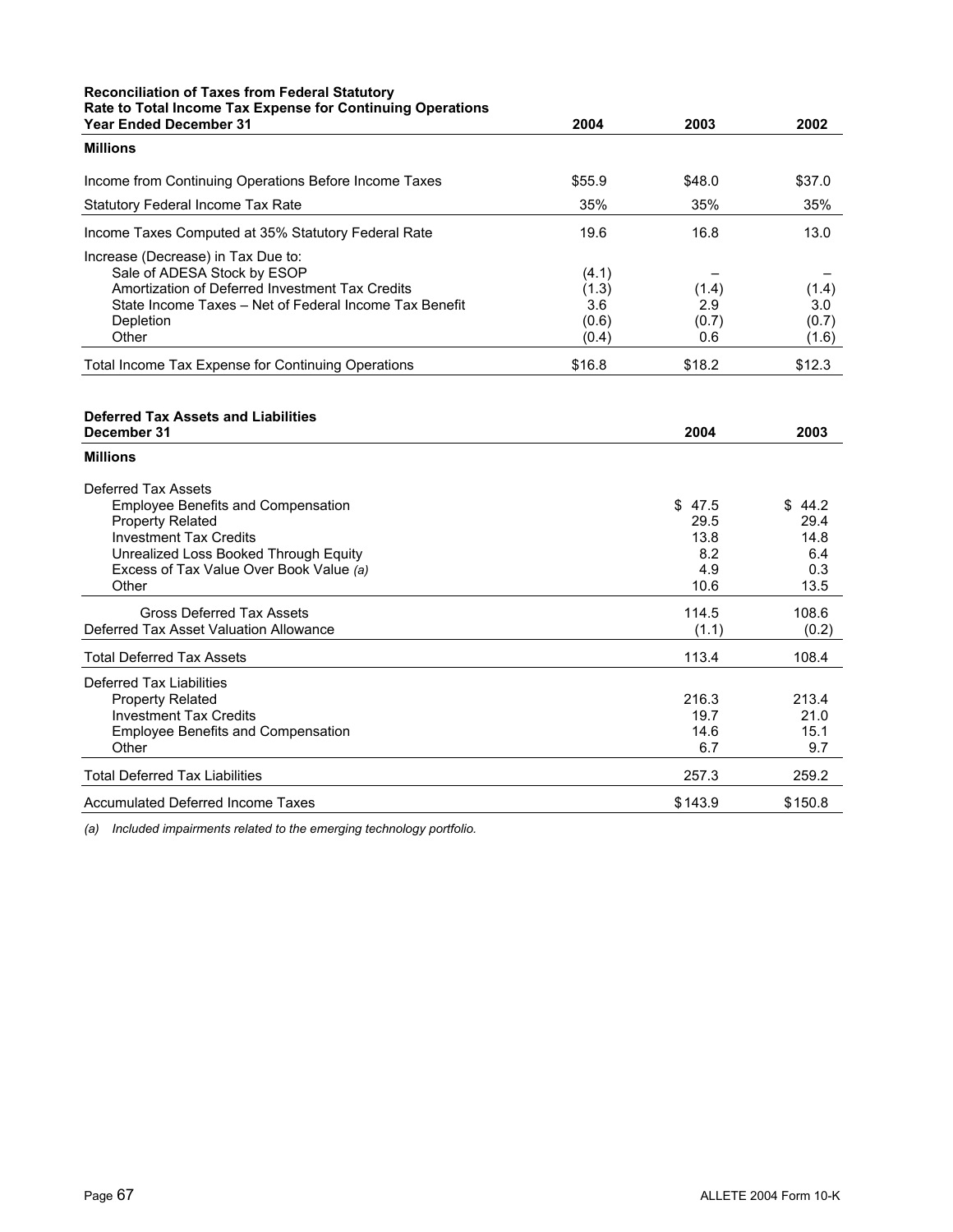#### **Note 14. Change in Accounting Principle**

In the third quarter of 2004, we adopted EITF 03-16, "Accounting for Investments in Limited Liability Companies," which requires the use of the equity method of accounting for investments in all limited liability companies, including investments we have in venture capital funds within our emerging technology portfolio. EITF 03-16 was issued in the second quarter of 2004. We had previously accounted for these investments under the cost method of accounting. EITF 03-16 is effective for reporting periods beginning after June 15, 2004. Pursuant to EITF 03-16, the effect of adoption is reported as the cumulative effect of a change in accounting principle. The cumulative effect of this change on prior years was a loss of \$13.3 million (\$7.8 million after-tax), which was recorded as a change in accounting principle and reflected in income for the year ended December 31, 2004. During 2004, \$1.6 million of current losses under the equity method were recognized.

| Pro Forma Amounts Assuming the Equity Method Was Applied Retroactively<br>For the Year Ended December 31 | 2003    | 2002    |
|----------------------------------------------------------------------------------------------------------|---------|---------|
| <b>Millions Except Per Share Amounts</b>                                                                 |         |         |
| Net Income                                                                                               |         |         |
| As Reported                                                                                              | \$236.4 | \$137.2 |
| Pro Forma Adjustment                                                                                     | (2.3)   | (1.9)   |
| Pro Forma                                                                                                | \$234.1 | \$135.3 |
| <b>Basic Earnings Per Share</b>                                                                          |         |         |
| As Reported                                                                                              | \$8.56  | \$5.07  |
| Pro Forma Adjustment                                                                                     | (0.08)  | (0.07)  |
| Pro Forma                                                                                                | \$8.48  | \$5.00  |
| <b>Diluted Earnings Per Share</b>                                                                        |         |         |
| As Reported                                                                                              | \$8.52  | \$5.04  |
| Pro Forma Adjustment                                                                                     | (0.08)  | (0.07)  |
| Pro Forma                                                                                                | \$8.44  | \$4.97  |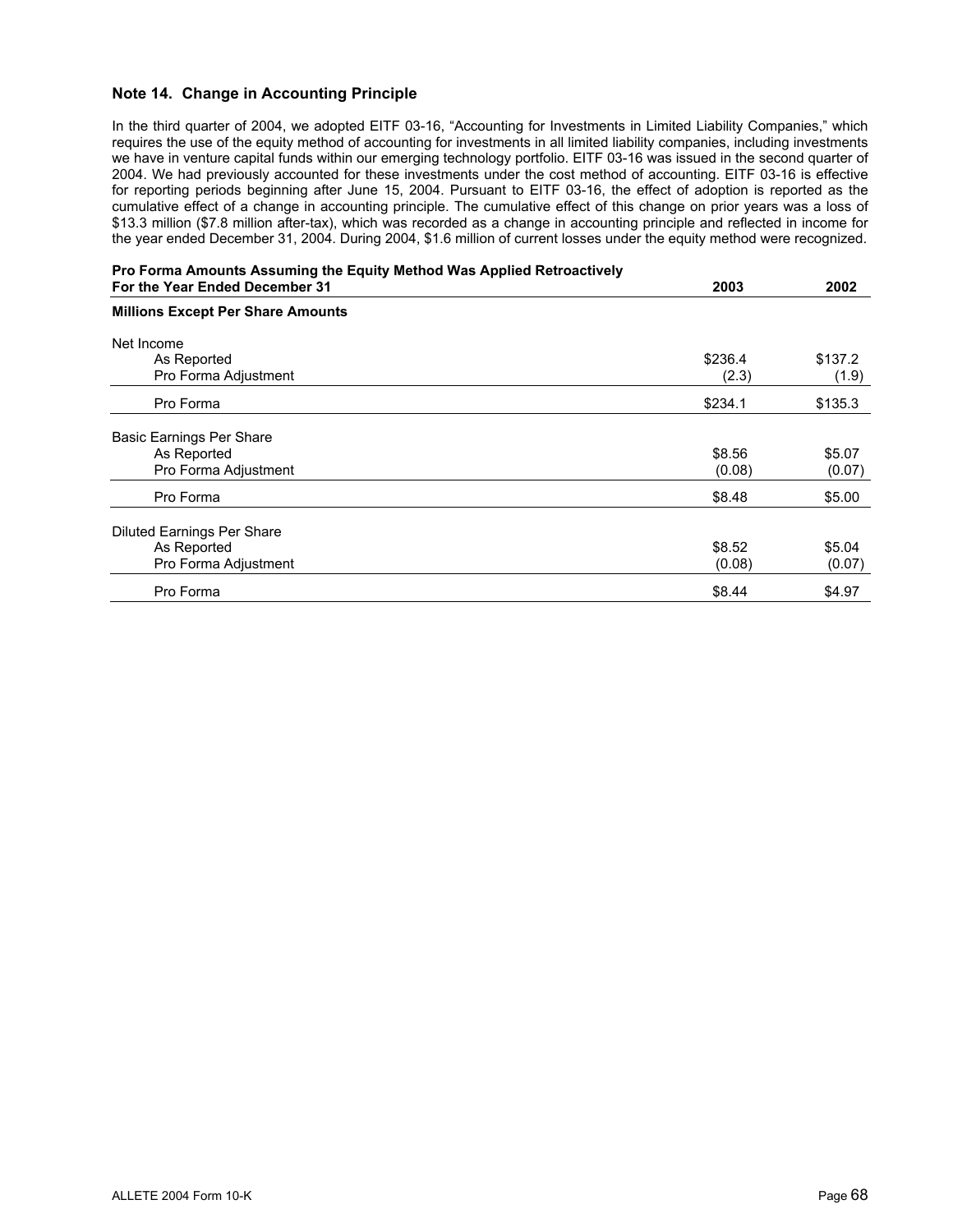# **Note 15. Other Comprehensive Income (Loss)**

| <b>Other Comprehensive Income</b><br><b>Year Ended December 31</b>                                                                         | Pre-Tax<br><b>Amount</b>      | <b>Tax Expense</b><br>(Benefit) | Net-of-Tax<br><b>Amount</b>  |
|--------------------------------------------------------------------------------------------------------------------------------------------|-------------------------------|---------------------------------|------------------------------|
| <b>Millions</b>                                                                                                                            |                               |                                 |                              |
| 2004                                                                                                                                       |                               |                                 |                              |
| Unrealized Gain (Loss) on Securities<br>Gain During the Year<br>Less: Gain Included in Net Income                                          | \$13.1<br>11.5                | \$0.9                           | \$12.2<br>11.5               |
| Net Unrealized Gain on Securities<br>Foreign Currency Translation Adjustments<br><b>Additional Pension Liability</b>                       | 1.6<br>(23.5)<br>(5.7)        | 0.9<br>(2.6)                    | 0.7<br>(23.5)<br>(3.1)       |
| Other Comprehensive Loss                                                                                                                   | \$(27.6)                      | \$(1.7)                         | \$(25.9)                     |
| 2003                                                                                                                                       |                               |                                 |                              |
| Unrealized Gain (Loss) on Securities<br>Gain During the Year<br>Add: Loss Included in Net Income                                           | \$2.4<br>3.5                  | \$ 1.0<br>1.3                   | \$1.4<br>$2.2\phantom{0}$    |
| Net Unrealized Gain on Securities<br>Interest Rate Swap<br>Foreign Currency Translation Adjustments<br><b>Additional Pension Liability</b> | 5.9<br>0.2<br>39.2<br>(10.8)  | 2.3<br>(4.5)                    | 3.6<br>0.2<br>39.2<br>(6.3)  |
| Other Comprehensive Income                                                                                                                 | \$34.5                        | \$(2.2)                         | \$36.7                       |
| 2002                                                                                                                                       |                               |                                 |                              |
| Unrealized Gain (Loss) on Securities<br>Loss During the Year<br>Less: Gain Included in Net Income                                          | \$(11.8)<br>1.0               | \$(4.3)<br>0.4                  | \$(7.5)<br>0.6               |
| Net Unrealized Loss on Securities<br>Interest Rate Swap<br>Foreign Currency Transaction Adjustment<br><b>Additional Pension Liability</b>  | (12.8)<br>2.3<br>2.6<br>(6.0) | (4.7)<br>1.0<br>(2.5)           | (8.1)<br>1.3<br>2.6<br>(3.5) |
| Other Comprehensive Loss                                                                                                                   | \$(13.9)                      | \$(6.2)                         | \$(7.7)                      |
| <b>Accumulated Other Comprehensive Income (Loss)</b><br>December 31                                                                        |                               | 2004                            | 2003                         |
| <b>Millions</b>                                                                                                                            |                               |                                 |                              |
| Unrealized Gain on Securities<br><b>Additional Pension Liability</b><br>Foreign Currency Translation Adjustment - Discontinued Operations  | \$                            | 1.5<br>(12.9)                   | \$0.8<br>(9.8)<br>23.5       |
|                                                                                                                                            |                               | \$(11.4)                        | \$14.5                       |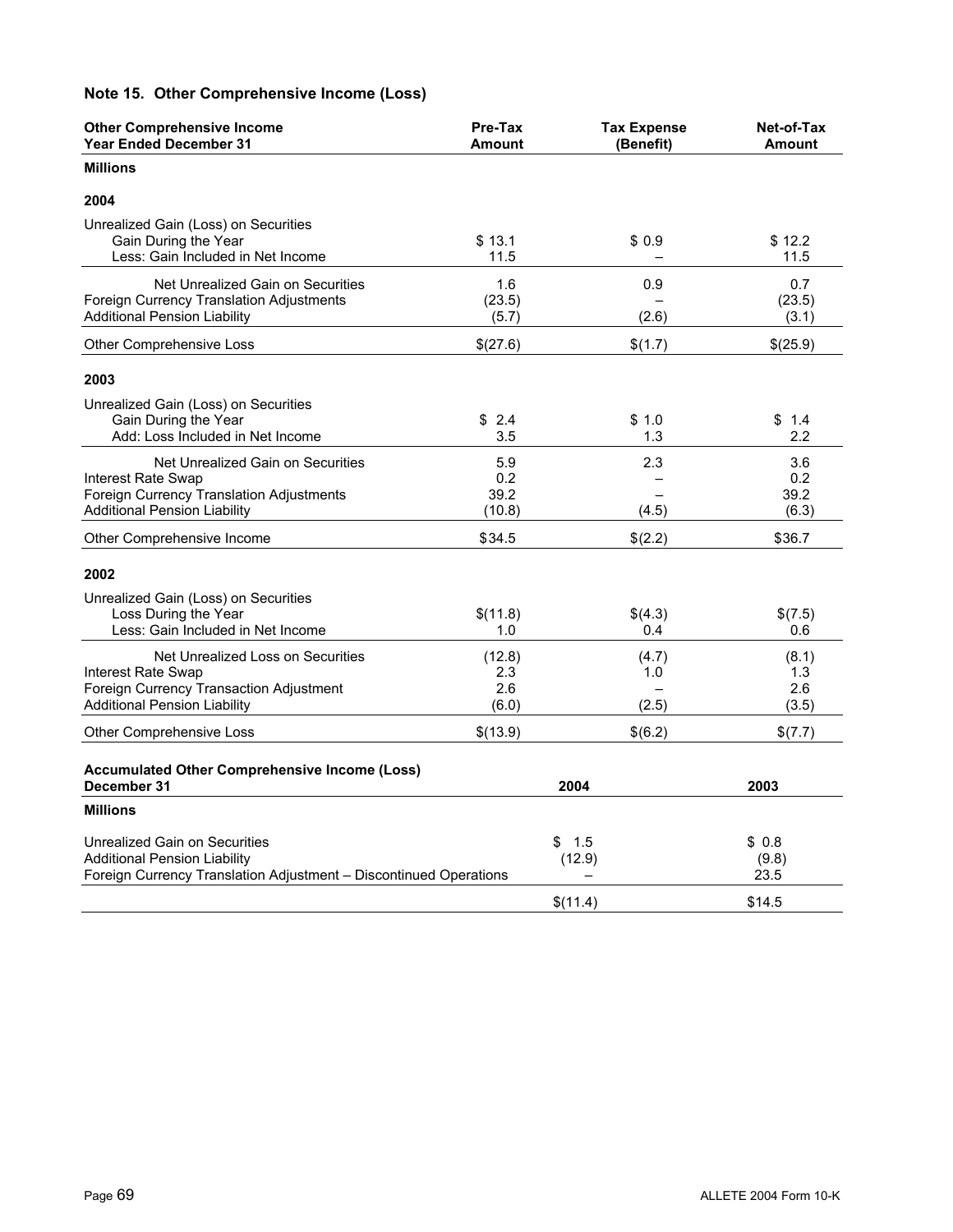#### **Note 16. Pension and Other Postretirement Benefit Plans**

**Pension Obligation and Funded Status** 

We have noncontributory defined benefit pension plans covering eligible employees. The plans provide defined benefits based on years of service and final average pay. We also have defined contribution pension plans covering substantially all employees; employer contributions are made through our employee stock ownership plan (see Note 17), except for BNI Coal, which made cash contributions of \$0.6 million in 2004 (\$0.6 million in 2003).

We have postretirement health care and life insurance plans covering eligible employees. The postretirement health plans are contributory with participant contributions adjusted annually. Postretirement health and life benefits are funded through a combination of Voluntary Employee Benefit Association trusts (VEBAs), established under section 501(c)(9) of the Internal Revenue Code, and an irrevocable grantor trust. Contributions deductible for income tax purposes are made directly to the VEBAs; nondeductible contributions are made to the irrevocable grantor trust. Amounts are transferred from the irrevocable grantor trust to the VEBAs when they become deductible for income tax purposes.

We use a September 30 measurement date for the pension and postretirement health and life plans.

| Pension Obligation and Funded Status<br>At September 30      | 2004    |         | 2003    |
|--------------------------------------------------------------|---------|---------|---------|
|                                                              |         |         |         |
| <b>Millions</b>                                              |         |         |         |
| Change in Benefit Obligation                                 |         |         |         |
| Obligation, Beginning of Year                                | \$353.4 |         | \$297.9 |
| Service Cost                                                 | 8.4     |         | 6.7     |
| <b>Interest Cost</b>                                         | 20.7    |         | 19.5    |
| <b>Actuarial Loss</b>                                        | 10.0    |         | 43.7    |
| <b>Benefits Paid</b>                                         | (17.3)  |         | (16.4)  |
| Other                                                        | 4.8     |         | 2.0     |
| Obligation, End of Year                                      | 380.0   |         | 353.4   |
| Change in Plan Assets                                        |         |         |         |
| Fair Value, Beginning of Year                                | 285.3   |         | 265.7   |
| <b>Actual Return on Assets</b>                               | 28.9    |         | 33.5    |
| <b>Employer Contribution</b>                                 | 8.4     |         | 0.5     |
| <b>Benefits Paid</b>                                         | (17.3)  |         | (16.4)  |
| Other                                                        | 4.8     |         | 2.0     |
| Fair Value, End of Year                                      | 310.1   |         | 285.3   |
| <b>Funded Status</b>                                         | (69.9)  |         | (68.1)  |
| <b>Unrecognized Amounts</b>                                  |         |         |         |
| Net Loss                                                     | 89.3    |         | 82.3    |
| <b>Prior Service Cost</b>                                    | 5.2     |         | 6.0     |
| <b>Transition Obligation</b>                                 |         |         | 0.3     |
| Net Asset Recognized                                         | \$24.6  |         | \$20.5  |
| Amounts Recognized in Consolidated Balance Sheet Consist of: |         |         |         |
| <b>Prepaid Pension Cost</b>                                  | \$33.3  |         | \$31.9  |
| <b>Accrued Benefit Liability</b>                             | (33.8)  |         | (31.2)  |
| Intangible Asset                                             | 2.6     |         | 3.0     |
| Accumulated Other Comprehensive Income                       | 22.5    |         | 16.8    |
| Net Asset Recognized                                         | \$24.6  |         | \$20.5  |
| <b>Components of Net Periodic Pension Expense (Income)</b>   |         |         |         |
| <b>Year Ended December 31</b>                                | 2004    | 2003    | 2002    |
| <b>Millions</b>                                              |         |         |         |
| Service Cost                                                 | \$8.4   | \$6.7   | \$5.6   |
| <b>Interest Cost</b>                                         | 20.7    | 19.5    | 19.5    |
| <b>Expected Return on Assets</b>                             | (27.4)  | (28.8)  | (30.4)  |
| <b>Amortized Amounts</b>                                     |         |         |         |
| Unrecognized Loss (Gain)                                     | 1.4     |         | (1.4)   |
| Prior Service Cost                                           | 0.8     | 0.9     | 0.8     |
| <b>Transition Obligation</b>                                 | 0.3     | 0.2     | 0.2     |
| Net Pension Expense (Income)                                 | \$4.2   | \$(1.5) | \$(5.7) |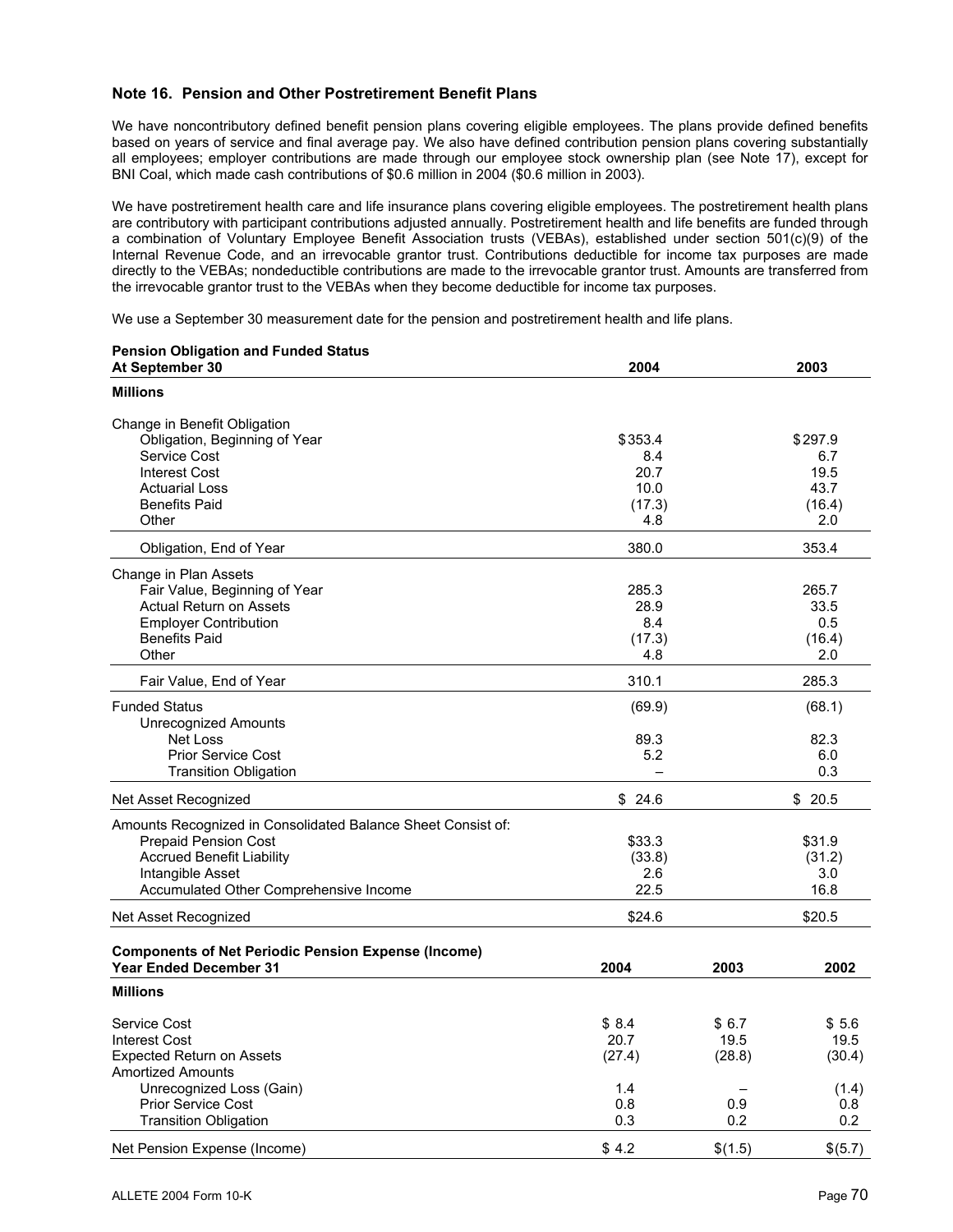## **Information for Pension Plans with an Accumulated Benefit Obligation in Excess of Plan Assets**

| At September 30                                                      | 2004    |        | 2003    |
|----------------------------------------------------------------------|---------|--------|---------|
| <b>Millions</b>                                                      |         |        |         |
| Projected Benefit Obligation                                         | \$163.1 |        | \$147.9 |
| Accumulated Benefit Obligation                                       | \$140.6 |        | \$124.6 |
| Fair Value of Plan Assets                                            | \$108.8 |        | \$95.1  |
| <b>Additional Pension Information</b>                                |         |        |         |
| <b>Year Ended December 31</b>                                        | 2004    | 2003   | 2002    |
| <b>Millions</b>                                                      |         |        |         |
| Increase in Minimum Liability Included in Other Comprehensive Income | \$5.7   | \$10.8 | \$6.0   |

The accumulated benefit obligation for all defined benefit pension plans was \$332.9 million and \$303.5 million at September 30, 2004 and 2003, respectively.

# **Postretirement Health and Life Obligation and Funded Status**

| At September 30                    | 2004     | 2003     |
|------------------------------------|----------|----------|
| <b>Millions</b>                    |          |          |
| Change in Benefit Obligation       |          |          |
| Obligation, Beginning of Year      | \$117.2  | \$99.5   |
| Service Cost                       | 3.9      | 3.7      |
| Interest Cost                      | 6.5      | 6.6      |
| Actuarial Loss (Gain)              | (6.6)    | 10.8     |
| <b>Participation Contributions</b> | 1.1      | 0.9      |
| <b>Benefits Paid</b>               | (4.9)    | (4.3)    |
| Obligation, End of Year            | 117.2    | 117.2    |
| Change in Plan Assets              |          |          |
| Fair Value, Beginning of Year      | 50.9     | 39.5     |
| <b>Actual Return on Assets</b>     | 6.3      | 6.6      |
| <b>Employer Contribution</b>       | 5.0      | 8.2      |
| <b>Participation Contributions</b> | 1.1      | 0.9      |
| <b>Benefits Paid</b>               | (4.9)    | (4.3)    |
| Fair Value, End of Year            | 58.4     | 50.9     |
| <b>Funded Status</b>               | (58.8)   | (66.3)   |
| Unrecognized Amounts               |          |          |
| Net Loss                           | 15.5     | 23.9     |
| <b>Transition Obligation</b>       | 20.0     | 22.4     |
| <b>Accrued Cost</b>                | \$(23.3) | \$(20.0) |

Under SFAS 106, "Employers' Accounting for Postretirement Benefits Other Than Pensions," only assets in the VEBAs are treated as plan assets in the table above for the purpose of determining funded status. In addition to the postretirement health and life assets reported above, we had \$24.4 million in an irrevocable grantor trust at December 31, 2004 (\$20.2 million at December 31, 2003). We consolidate the irrevocable grantor trust and it is included in Investments on our consolidated balance sheet.

#### **Components of Net Periodic Postretirement Health and Life Expense**

| <b>Year Ended December 31</b>    | 2004  | 2003  | 2002  |
|----------------------------------|-------|-------|-------|
| <b>Millions</b>                  |       |       |       |
| Service Cost                     | \$3.9 | \$3.7 | \$2.9 |
| Interest Cost                    | 6.6   | 6.6   | 5.9   |
| <b>Expected Return on Assets</b> | (4.6) | (4.0) | (3.9) |
| <b>Amortized Amounts</b>         |       |       |       |
| Unrecognized Loss (Gain)         | 0.4   | 0.1   | (0.2) |
| <b>Transition Obligation</b>     | 2.4   | 2.4   | 2.4   |
| Net Expense                      | \$8.7 | \$8.8 | \$7.1 |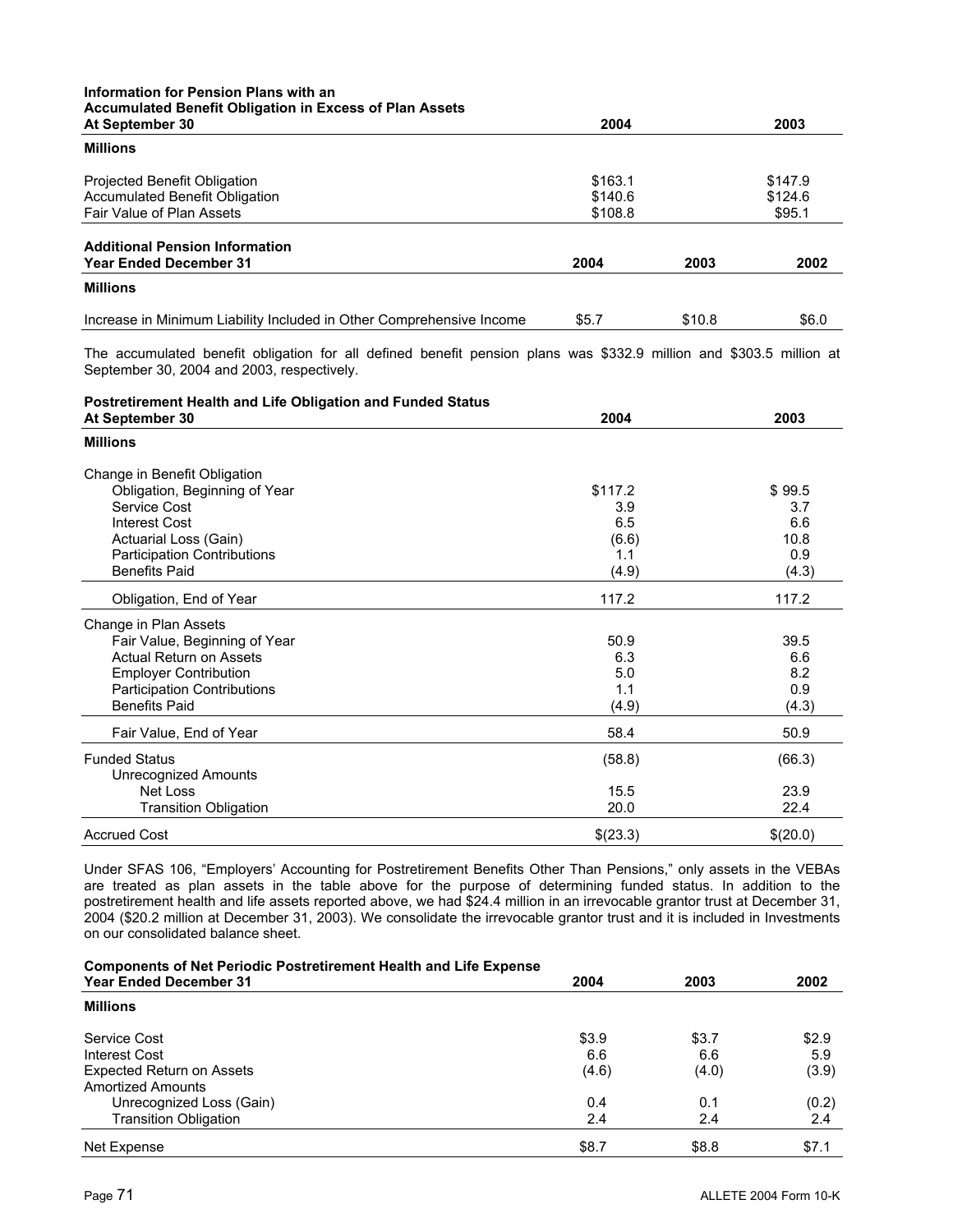|                                                     |                |               | <b>Postretirement</b><br><b>Health and Life</b> |
|-----------------------------------------------------|----------------|---------------|-------------------------------------------------|
| <b>Estimated Future Benefit Payments</b>            | <b>Pension</b> |               |                                                 |
| <b>Millions</b>                                     |                |               |                                                 |
| 2005                                                | \$17           |               | \$4                                             |
| 2006                                                | \$17           |               | \$5                                             |
| 2007                                                | \$18           |               | \$5                                             |
| 2008                                                | \$19           |               | \$5                                             |
| 2009                                                | \$20           |               | \$6                                             |
| Years 2010 - 2014                                   | \$113          |               | \$38                                            |
| <b>Weighted-Average Assumptions</b>                 |                |               |                                                 |
| <b>Used to Determine Benefit Obligation</b>         |                |               |                                                 |
| At September 30                                     | 2004           |               | 2003                                            |
| <b>Millions</b>                                     |                |               |                                                 |
| Discount Rate                                       |                | 5.75%         | 6.0%                                            |
| Rate of Compensation Increase                       | $3.5 - 4.5%$   |               | $3.5 - 4.5%$                                    |
| <b>Health Care Trend Rates</b>                      |                |               |                                                 |
| <b>Trend Rate</b>                                   |                | 11%           | 10%                                             |
| <b>Ultimate Trend Rate</b>                          |                | 5%            | 5%                                              |
| Year Ultimate Trend Rate Effective                  |                | 2011          | 2008                                            |
| <b>Weighted-Average Assumptions</b>                 |                |               |                                                 |
| Used to Determine Net Periodic Benefit Costs        |                |               |                                                 |
| <b>Year Ended December 31</b>                       | 2004           | 2003          | 2002                                            |
|                                                     |                |               |                                                 |
| <b>Discount Rate</b>                                | 6.0%           | 6.75%         | 7.75%                                           |
| Expected Long-Term Return on Plan Assets<br>Pension | $9.0\%$        | 9.5%          | 10.0%                                           |
| Postretirement Health and Life                      | $7.2 - 9.0\%$  | $7.6 - 9.5\%$ | $8.0 - 10.0\%$                                  |
| Rate of Compensation Increase                       | $3.5 - 4.5%$   | $3.5 - 4.5%$  | $3.5 - 4.5%$                                    |
|                                                     |                |               |                                                 |

In establishing the expected long-term return on plan assets, we consider the diversification and allocation of plan assets, the actual long-term historical performance for the type of securities invested in, the actual long-term historical performance of plan assets and the impact of current economic conditions, if any, on long-term historical returns.

| <b>Sensitivity of a One-Percentage-Point</b><br><b>Change in Health Care Trend Rates</b> | <b>One Percent</b><br><b>Increase</b> | <b>One Percent</b><br><b>Decrease</b> |  |
|------------------------------------------------------------------------------------------|---------------------------------------|---------------------------------------|--|
| <b>Millions</b>                                                                          |                                       |                                       |  |
| Effect on Total of Postretirement Health and Life Service and Interest Cost              | \$0.7                                 | \$(0.5)                               |  |
| Effect on Postretirement Health and Life Obligation                                      | \$14.2                                | \$(12.1)                              |  |

|                               | <b>Pension</b> |        | <b>Postretirement</b><br>Health and Life (a) |        |  |
|-------------------------------|----------------|--------|----------------------------------------------|--------|--|
| <b>Plan Asset Allocations</b> | 2004           | 2003   | 2004                                         | 2003   |  |
| <b>Equity Securities</b>      | 60.4%          | 61.6%  | 64.4%                                        | 62.2%  |  |
| <b>Debt Securities</b>        | 30.9           | 27.8   | 34.9                                         | 36.3   |  |
| <b>Real Estate</b>            | 2.2            | 2.8    | $\overline{\phantom{0}}$                     |        |  |
| Venture Capital               | 5.2            | 5.6    |                                              |        |  |
| Cash                          | 1.3            | 2.2    | 0.7                                          | 1.5    |  |
|                               | 100.0%         | 100.0% | 100.0%                                       | 100.0% |  |

*(a) Included VEBAs and irrevocable grantor trust.* 

Pension plan equity securities include ALLETE common stock in the amounts of \$22.6 million (7.3% of total plan assets) and \$25.8 million (9.1% of total plan assets) at September 30, 2004 and 2003, respectively.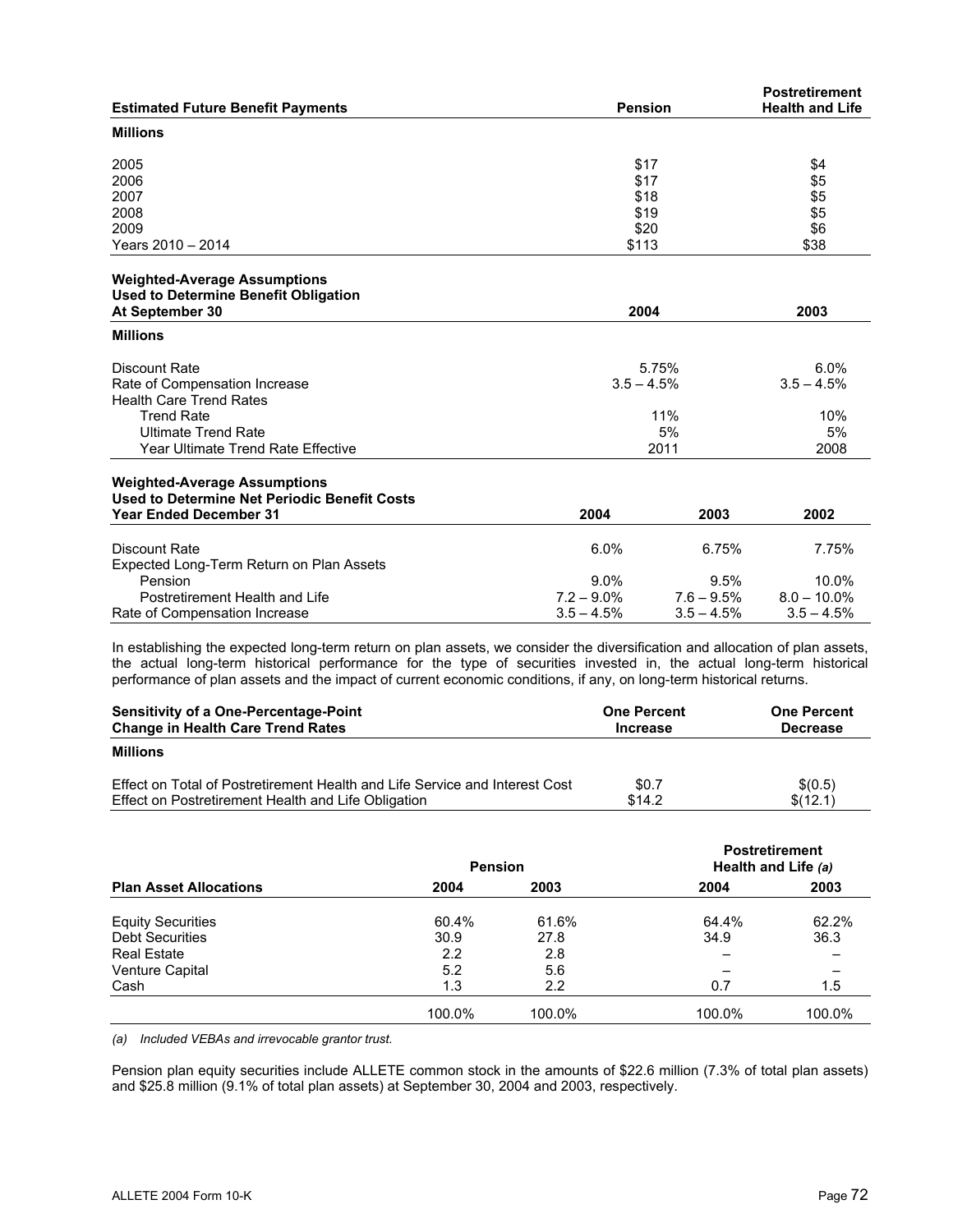To achieve strong returns within managed risk, we diversify our asset portfolio to approximate the target allocations in the table below. Equity securities are diversified among domestic companies with large, mid and small market capitalizations, as well as investments in international companies. In addition, all debt securities must have a Standard & Poor's credit rating of A or higher.

| <b>Plan Asset Target Allocations</b> | <b>Pension</b> | <b>Postretirement</b><br>Health and Life (a) |  |
|--------------------------------------|----------------|----------------------------------------------|--|
| <b>Equity Securities</b>             | 58%            | 62%                                          |  |
| <b>Debt Securities</b>               | 30             | 35                                           |  |
| <b>Real Estate</b>                   | 5              |                                              |  |
| Venture Capital                      | 6              |                                              |  |
| Cash                                 |                | 3                                            |  |
|                                      | 100%           | 100%                                         |  |

*(a) Included VEBAs and irrevocable grantor trust.* 

We expect to contribute approximately \$6 million to our postretirement health and life plans in 2005. We are not required to make any contributions to our defined benefit pension plans in 2005.

In May 2004, the FASB issued FSP 106-2, "Accounting and Disclosure Requirements Related to the Medicare Prescription Drug, Improvement and Modernization Act of 2003 (Act)," which provides accounting and disclosure guidance for employers that sponsor postretirement health care plans that provide prescription drug benefits. FSP 106-2 requires that the accumulated postretirement benefit obligation and postretirement benefit cost reflect the impact of the Act upon adoption. We provide postretirement health benefits that include prescription drug benefits and have concluded that our prescription drug benefits will qualify us for the federal subsidy to be provided for under the Act. We adopted FSP 106-2 in the third quarter of 2004. The impact of adoption reduced our after-tax postretirement medical expense by \$1.6 million for 2004.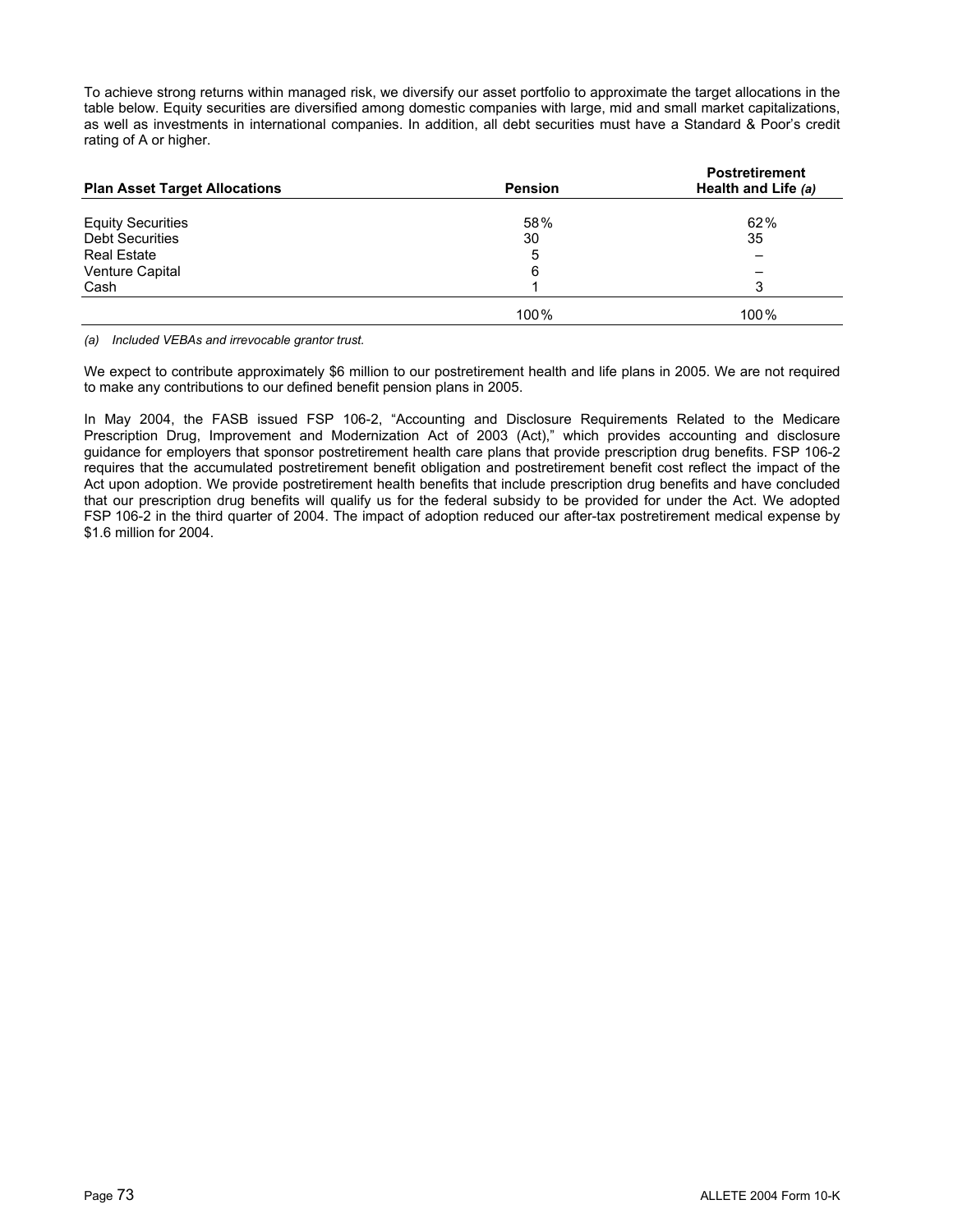#### **Note 17. Employee Stock and Incentive Plans**

**Employee Stock Ownership Plan.** We sponsor a leveraged employee stock ownership plan (ESOP) within the Retirement Savings and Stock Ownership Plan (RSOP) that covers certain eligible employees. In 1989, the ESOP used the proceeds from a \$16.5 million third-party loan, guaranteed by us, to purchase 0.4 million shares of our common stock on the open market. This loan was fully repaid in 2004, and all shares originally purchased with loan proceeds have been allocated to participants. In 1990, the ESOP issued a \$75 million note (term not to exceed 25 years at 10.25%) to us as consideration for 1.9 million shares of our newly issued common stock. The Company makes annual contributions to the ESOP equal to the ESOP's debt service less available dividends received by the ESOP. The majority of dividends received by the ESOP are used to pay debt service, with the balance distributed to participants. The ESOP shares were initially pledged as collateral for its debt. As the debt is repaid, shares are released from collateral and allocated to participants, based on the proportion of debt service paid in the year. As shares are released from collateral, the Company reports compensation expense equal to the current market price of the shares. Dividends on allocated ESOP shares are recorded as a reduction of retained earnings; available dividends on unallocated ESOP shares are recorded as a reduction of debt and accrued interest. ESOP compensation expense was \$5.0 million in 2004 (\$3.7 million in 2003; \$3.9 million in 2002).

As a result of the September 2004 spin-off of ADESA, the ESOP received 3.3 million shares of ADESA stock related to unearned ESOP shares that have not been allocated to participants. The ESOP was required to sell the ADESA stock and use the proceeds to purchase ALLETE common stock on the open market. In accordance with a private letter ruling received from the Internal Revenue Service in December 2004, the ESOP has until May 2006 to complete the sale of ADESA stock and the purchase of ALLETE common stock. At December 31, 2004, the ESOP had sold all of these ADESA shares. The 3.3 million ADESA shares sold by the ESOP in 2004 resulted in total proceeds of \$65.9 million and an after-tax gain of \$11.5 million, which we recognized in the fourth quarter of 2004. The ESOP used \$35.6 million of the proceeds to purchase 1.0 million shares of ALLETE common stock during the fourth quarter of 2004. Under the direction of an independent trustee, the ESOP had \$30.3 million of cash available at December 31, 2004 to purchase ALLETE common stock; we reported the cash held by the ESOP as Restricted Cash on our consolidated balance sheet. During January 2005, the trustee purchased an additional 0.5 million shares of ALLETE common stock and \$8.9 million remains as Restricted Cash.

As of January 31, 2005, participants in the RSOP had \$52.2 million, or 2.5 million shares, invested in ADESA common stock. Beginning later in 2005, the RSOP trustee will be selling the ADESA common stock and purchasing ALLETE common stock according to the requirements of the RSOP. Participants may transfer out of the ADESA common stock fund at any time. That decision also initiates a sale of ADESA common stock but may not initiate an ALLETE purchase, unless the participant chooses to transfer to the ALLETE common stock fund.

Pursuant to AICPA Statement of Position 93-6, "Employers' Accounting for Employee Stock Ownership Plans," unallocated ALLETE common stock currently held and purchased by the ESOP will be treated as unearned ESOP shares and not considered as outstanding for earnings per share computations. ESOP shares are included in earnings per share computations after they are allocated to participants.

| <b>Year Ended December 31</b>    | 2004   | 2003    | 2002   |
|----------------------------------|--------|---------|--------|
| <b>Millions</b>                  |        |         |        |
| <b>ESOP Shares</b>               |        |         |        |
| Allocated                        | 1.4    | 1.2     | 1.3    |
| Unallocated                      | 2.0    | 1.1     | 1.2    |
| Total                            | 3.4    | 2.3     | 2.5    |
| Fair Value of Unallocated Shares | \$72.7 | \$105.0 | \$84.0 |

**Stock Option and Award Plans.** We have an Executive Long-Term Incentive Compensation Plan (Executive Plan) and a Director Long-Term Stock Incentive Plan (Director Plan). The Executive Plan allows for the grant of up to 3.2 million shares of our common stock to key employees. To date, these grants have taken the form of stock options, performance share awards and restricted stock awards. The Director Plan allows for the grant of up to 0.1 million shares of our common stock to nonemployee directors. Each nonemployee director may receive an annual grant of 500 stock options and a biennial grant of performance shares equal to \$10,000 in value of common stock at the date of grant. No grants have been made since 2003 under the Director Plan. Stock options are exercisable at the market price of common shares on the date the options are granted and vest in equal annual installments over two years, with expiration ten years from the date of grant. Performance shares are earned over multi-year time periods and are contingent upon the attainment of certain performance goals of ALLETE. Restricted stock vests once certain periods of time have elapsed. At December 31, 2004, 1.3 million shares were held in reserve for future issuance under the Executive Plan and Director Plan.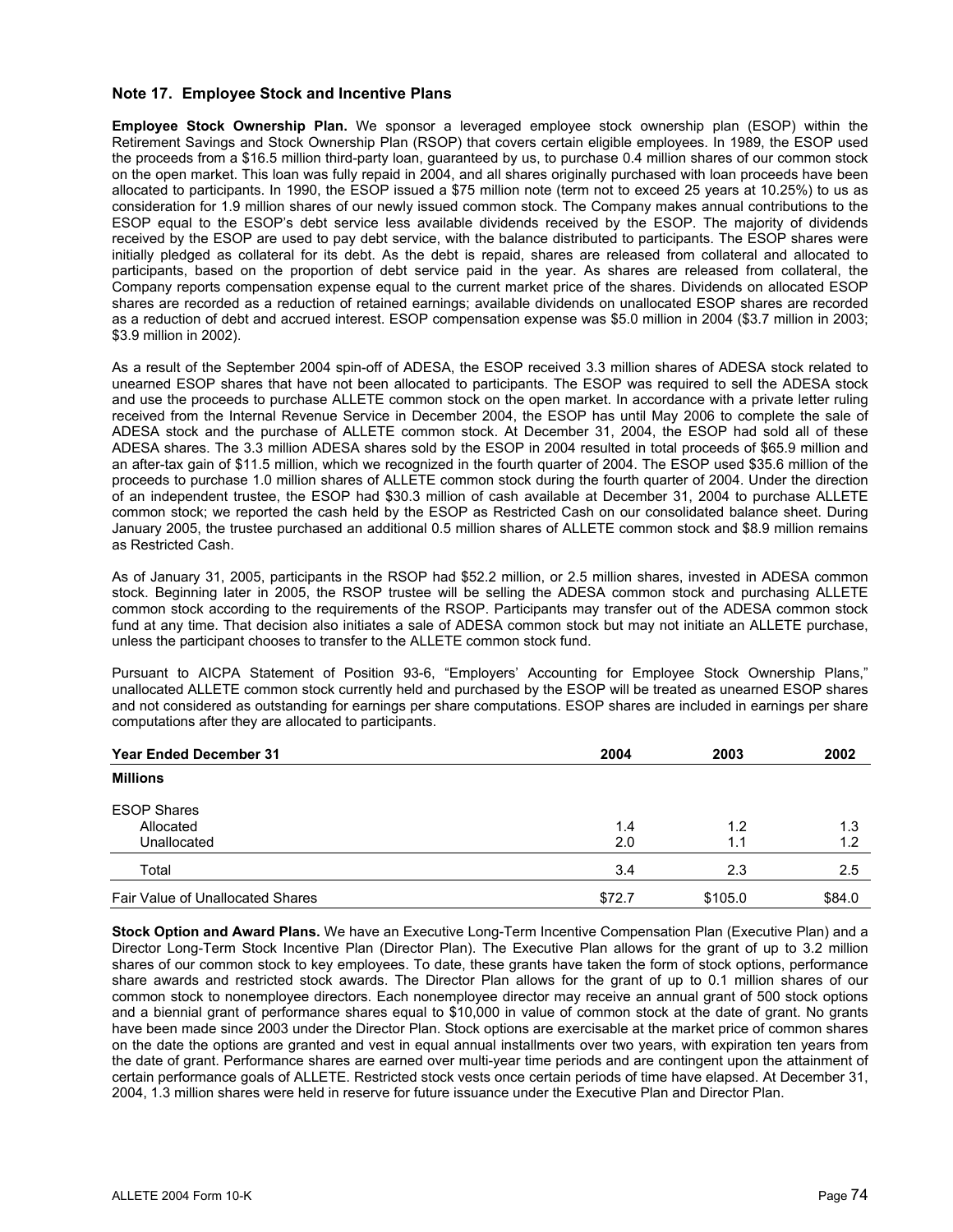|                                                                       | 2004                |                                            | 2003                |                                            | 2002                |                                            |
|-----------------------------------------------------------------------|---------------------|--------------------------------------------|---------------------|--------------------------------------------|---------------------|--------------------------------------------|
| Stock Option Activity (a)                                             | <b>Options</b>      | Average<br><b>Exercise</b><br><b>Price</b> | <b>Options</b>      | Average<br><b>Exercise</b><br><b>Price</b> | <b>Options</b>      | Average<br><b>Exercise</b><br><b>Price</b> |
| <b>Options in Millions</b>                                            |                     |                                            |                     |                                            |                     |                                            |
| Outstanding, Beginning of Period<br>Granted<br>Exercised<br>Cancelled | 0.8<br>0.1<br>(0.4) | \$64.47<br>\$97.65<br>\$67.14              | 0.8<br>0.2<br>(0.2) | \$67.44<br>\$61.77<br>\$61.32<br>\$68.13   | 0.8<br>0.2<br>(0.2) | \$60.54<br>\$77.76<br>\$56.10<br>\$71.31   |
| Outstanding, End of Period                                            | 0.5                 | \$69.85                                    | 0.8                 | \$64.47                                    | 0.8                 | \$67.44                                    |
| Exercisable, End of Period                                            |                     |                                            | 0.5                 | \$67.26                                    | 0.4                 | \$60.69                                    |
| Fair Value of Options<br>Granted During the Period                    | \$20.01             |                                            | \$8.16              |                                            | \$13.65             |                                            |

*(a) All amounts above are prior to the ADESA spin-off and the historical option and average exercise prices have been adjusted for the one-for-three reverse stock split on September 20, 2004. The 2004 amounts are up to the September 20, 2004 spin-off of ADESA.* 

|                                                      | 2004           |                                            |
|------------------------------------------------------|----------------|--------------------------------------------|
| Stock Option Activity (a)                            | <b>Options</b> | Average<br><b>Exercise</b><br><b>Price</b> |
| <b>Options in Millions</b>                           |                |                                            |
| Outstanding as of September 20, 2004, after spin-off | 0.5            | \$28.56                                    |
| Granted                                              |                |                                            |
| Exercised                                            | (0.1)          | \$24.40                                    |
| Cancelled                                            |                |                                            |
| Outstanding, End of Year                             | 0.4            | \$28.94                                    |
| Exercisable, End of Year                             | 0.3            | \$26.57                                    |

*(a) Amounts subsequent to the ADESA spin-off.* 

The employee stock options outstanding at the date of the spin-off were converted to reflect the spin-off and one-for-three reverse stock split. This conversion was done to preserve the noncompensatory nature of the options under FASB Interpretation No. 44, "Accounting for Certain Transactions Involving Stock Compensation."

At December 31, 2004, options outstanding consisted of less than 0.1 million with an exercise price of \$15.88 to \$18.85, 0.3 million with an exercise price of \$23.79 to \$29.79 and 0.1 million with an exercise price of \$37.76. The options with an exercise price of \$23.79 to \$29.79 have an average remaining contractual life of 6.6 years, with 0.3 million exercisable on December 31, 2004, at an average price of \$27.46. The options with an exercise price of \$37.76 have an average remaining contractual life of 9 years, with 0.1 million exercisable on December 31, 2004.

A total of 0.1 million performance share grants were awarded in February 2004 for performance periods ending in 2005 and 2006. The ultimate issuance is contingent upon the attainment of certain future performance goals of ALLETE during the performance periods. The grant date fair value of the performance share awards was \$1.6 million.

A total of 0.1 million performance share grants were awarded in 2002 and 2003 for the performance period ended December 31, 2003. The grant date fair value of the share awards was \$8.3 million. In early 2004, 50% of the shares were issued with the balance to be issued in 2005.

In February 2005, we granted stock options to purchase less than 0.1 million shares of common stock (exercise price of \$41.35 per share).

**Employee Stock Purchase Plan.** We have an Employee Stock Purchase Plan that permits eligible employees to buy up to \$23,750 per year of our common stock at 95% of the market price. At December 31, 2004, 1.3 million shares had been issued under the plan and 0.1 million shares were held in reserve for future issuance.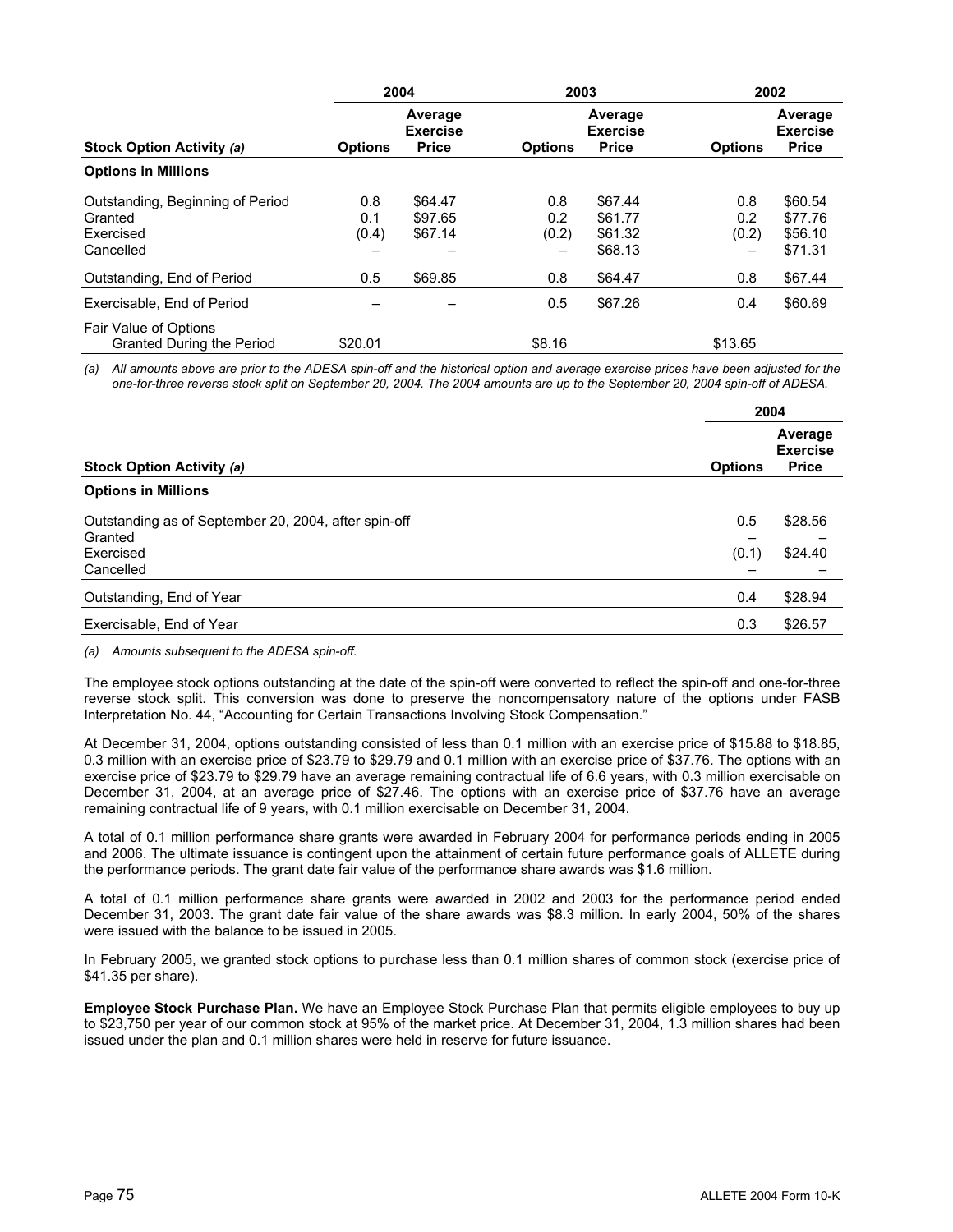#### **Note 18. Quarterly Financial Data (Unaudited)**

Information for any one quarterly period is not necessarily indicative of the results which may be expected for the year. Financial results for the first quarter of 2004 included a \$7.8 million, or \$0.27 per share, non-cash after-tax charge for a change in accounting principle related to investments in our emerging technology portfolio. Financial results for the third quarter of 2004 included a \$10.9 million, or \$0.38 per share, after-tax debt prepayment cost as part of ALLETE's financial restructuring in preparation for the spin-off of ADESA, which occurred on September 20, 2004. Financial results for the fourth quarter of 2004 included an \$11.5 million, or \$0.41 per share, after-tax gain on the sale of ADESA shares held by our ESOP. The ESOP received the ADESA shares as a result of the spin-off.

Financial results for 2003 included a \$71.6 million, or \$2.59 per share, after-tax gain on the sale of substantially all our Water Services businesses (\$0.2 million first quarter and second quarter; \$3.0 million, or \$0.11 per share, third quarter; \$68.2 million, or \$2.47 per share, fourth quarter). The gain was net of all selling, transaction and employee termination benefit expenses, as well as impairment losses on certain remaining assets.

| <b>Quarter Ended</b>     |  | <b>Mar. 31</b>                                                                                                                                | <b>Jun. 30</b>           | <b>Sept. 30</b> | Dec. 31          |                   |
|--------------------------|--|-----------------------------------------------------------------------------------------------------------------------------------------------|--------------------------|-----------------|------------------|-------------------|
|                          |  | <b>Millions Except Earnings Per Share</b>                                                                                                     |                          |                 |                  |                   |
| 2004                     |  |                                                                                                                                               |                          |                 |                  |                   |
| <b>Operating Revenue</b> |  |                                                                                                                                               | \$209.0                  | \$186.2         | \$177.6          | \$178.6           |
|                          |  | Operating Income from Continuing Operations                                                                                                   | \$42.7                   | \$18.8          | \$23.2           | \$15.1            |
| Net Income (Loss)        |  | <b>Continuing Operations</b><br><b>Discontinued Operations</b><br>Change in Accounting Principle                                              | \$21.4<br>31.3<br>(7.8)  | \$2.4<br>34.3   | \$ (0.6)<br>13.7 | \$15.9<br>(6.2)   |
|                          |  |                                                                                                                                               | \$44.9                   | \$36.7          | \$13.1           | \$9.7             |
|                          |  | Earnings Available for Common Stock                                                                                                           | \$44.9                   | \$36.7          | \$13.1           | \$9.7             |
| Basic                    |  | Earnings (Loss) Per Share of Common Stock<br><b>Continuing Operations</b><br><b>Discontinued Operations</b><br>Change in Accounting Principle | \$0.77<br>1.11<br>(0.28) | \$0.08<br>1.21  | \$(0.03)<br>0.48 | \$0.57<br>(0.22)  |
|                          |  |                                                                                                                                               | \$1.60                   | \$1.29          | \$0.45           | \$0.35            |
| <b>Diluted</b>           |  | <b>Continuing Operations</b><br><b>Discontinued Operations</b><br>Change in Accounting Principle                                              | \$0.76<br>1.10<br>(0.27) | \$0.08<br>1.21  | \$(0.02)<br>0.47 | \$0.55<br>(0.21)  |
|                          |  |                                                                                                                                               | \$1.59                   | \$1.29          | \$0.45           | \$0.34            |
| 2003                     |  |                                                                                                                                               |                          |                 |                  |                   |
| <b>Operating Revenue</b> |  |                                                                                                                                               | \$186.0                  | \$171.4         | \$169.0          | \$165.9           |
|                          |  | Operating Income from Continuing Operations                                                                                                   | \$26.9                   | \$20.3          | \$30.3           | \$18.6            |
| Net Income               |  | <b>Continuing Operations</b><br><b>Discontinued Operations</b>                                                                                | \$11.3<br>33.0           | \$3.4<br>41.0   | \$10.9<br>36.7   | \$<br>4.2<br>95.9 |
|                          |  |                                                                                                                                               | \$44.3                   | \$44.4          | \$47.6           | \$100.1           |
|                          |  | Earnings Available for Common Stock                                                                                                           | \$44.3                   | \$44.4          | \$47.6           | \$100.1           |
| Basic                    |  | Earnings Per Share of Common Stock<br><b>Continuing Operations</b><br><b>Discontinued Operations</b>                                          | \$0.41<br>1.21           | \$0.12<br>1.49  | \$0.40<br>1.32   | \$0.15<br>3.46    |
|                          |  |                                                                                                                                               | \$1.62                   | \$1.61          | \$1.72           | \$3.61            |
| <b>Diluted</b>           |  | <b>Continuing Operations</b><br><b>Discontinued Operations</b>                                                                                | \$0.41<br>1.20           | \$0.12<br>1.49  | \$0.40<br>1.31   | \$0.15<br>3.44    |
|                          |  |                                                                                                                                               | \$1.61                   | \$1.61          | \$1.71           | \$3.59            |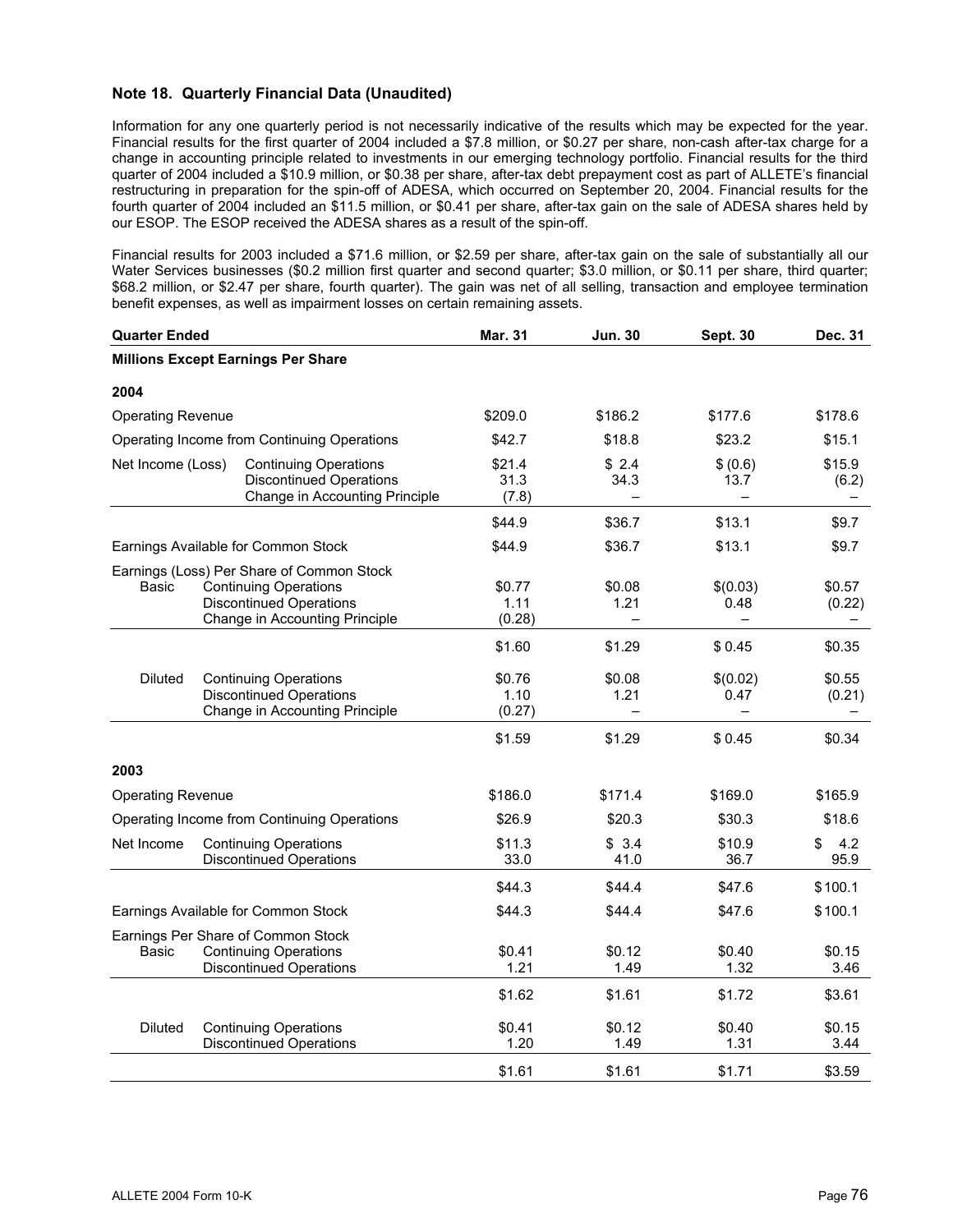## **ALLETE Valuation and Qualifying Accounts and Reserves**

|                 | For the Year Ended December 31                               | <b>Balance at</b><br><b>Beginning</b><br>of Year | <b>Additions</b><br>Charged<br>to Income | <b>Other</b><br><b>Changes</b> | <b>Deductions</b><br>from<br>Reserves (a) | <b>Balance at</b><br>End of<br><b>Period</b> |
|-----------------|--------------------------------------------------------------|--------------------------------------------------|------------------------------------------|--------------------------------|-------------------------------------------|----------------------------------------------|
| <b>Millions</b> |                                                              |                                                  |                                          |                                |                                           |                                              |
|                 | Reserve Deducted from Related Assets                         |                                                  |                                          |                                |                                           |                                              |
|                 | Reserve For Uncollectible Accounts                           |                                                  |                                          |                                |                                           |                                              |
| 2004            | Trade Accounts Receivable<br>Finance Receivables - Long-Term | \$1.3<br>1.2                                     | \$1.7                                    |                                | \$1.0<br>0.5                              | \$2.0<br>0.7                                 |
| 2003            | Trade Accounts Receivable<br>Finance Receivables - Long-Term | 2.2<br>1.7                                       | (0.1)                                    |                                | 0.8<br>0.5                                | 1.3<br>1.2                                   |
| 2002            | Trade Accounts Receivable<br>Finance Receivables - Long-Term | 1.4<br>2.7                                       | 2.2<br>0.4                               |                                | 1.4<br>1.4                                | 2.2<br>1.7                                   |
|                 | Deferred Asset Valuation Allowance                           |                                                  |                                          |                                |                                           |                                              |
| 2004            | Deferred Tax Assets                                          | 0.2                                              | 0.9                                      |                                |                                           | 1.1                                          |
| 2003            | Deferred Tax Assets                                          | 0.1                                              | 0.1                                      |                                |                                           | 0.2                                          |
| 2002            | Deferred Tax Assets                                          | 0.0                                              | 0.1                                      |                                |                                           | 0.1                                          |

*(a) Included uncollectible accounts written off.*